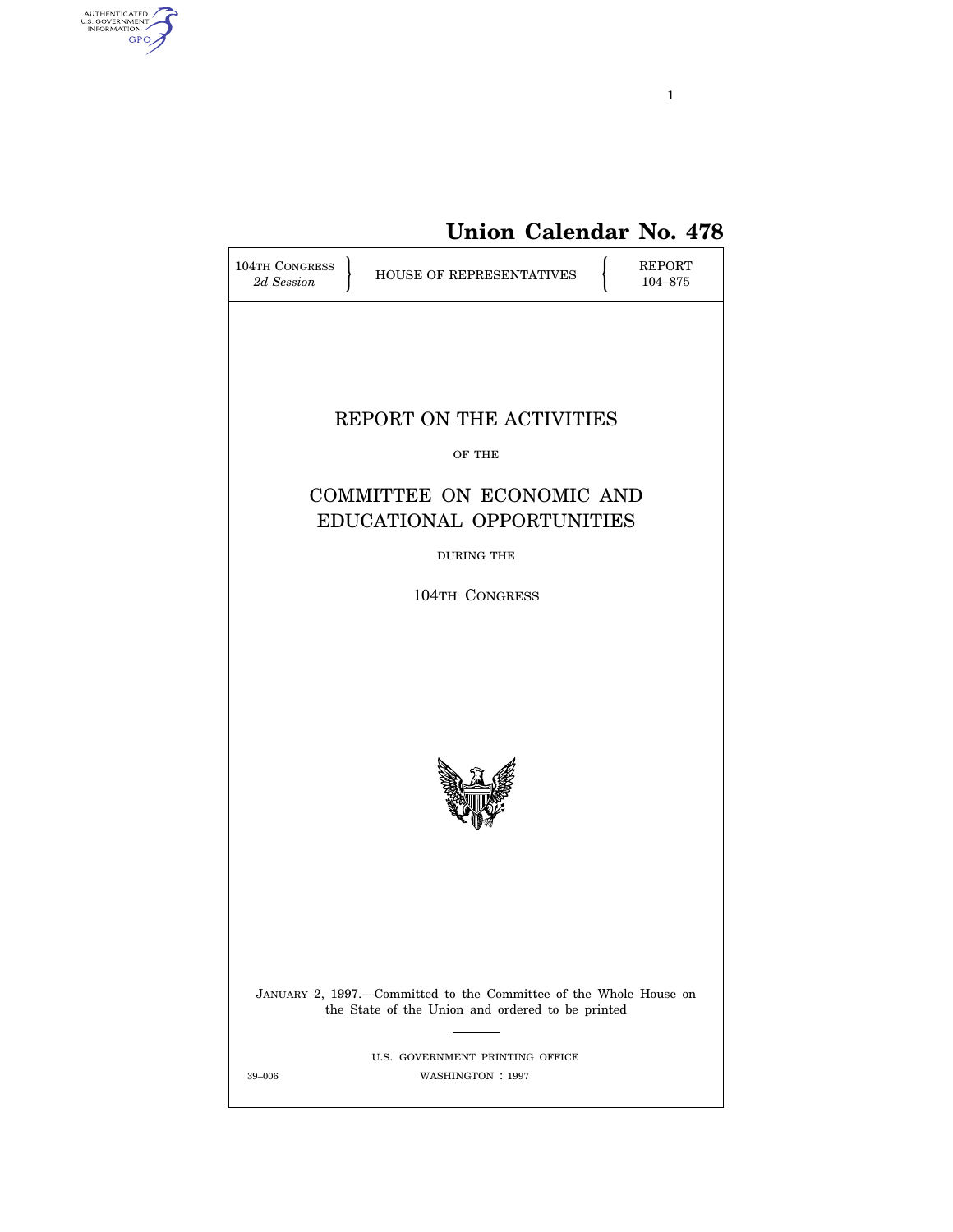#### COMMITTEE ON ECONOMIC AND EDUCATIONAL OPPORTUNITIES

One Hundred Fourth Congress

WILLIAM (BILL) GOODLING, Pennsylvania, *Chairman*

THOMAS E. PETRI, Wisconsin WILLIAM L. CLAY, Missouri MARGE ROUKEMA, New Jersey GEORGE MILLER, California STEVE GUNDERSON, Wisconsin DALE E. KILDEE, Michigan HARRIS W. FAWELL, Illinois PAT WILLIAMS, Montana CASS BALLENGER, North Carolina MATTHEW G. MARTINEZ, California BILL BARRETT, Nebraska MAJOR R. OWENS, New York RANDY ''DUKE'' CUNNINGHAM, California THOMAS C. SAWYER, Ohio PETER HOEKSTRA, Michigan DONALD M. PAYNE, New Jersey HOWARD P. ''BUCK'' MCKEON, California PATSY T. MINK, Hawaii MICHAEL N. CASTLE, Delaware ROBERT E. ANDREWS, New Jersey JAN MEYERS, Kansas JACK REED, Rhode Island SAM JOHNSON, Texas TIM ROEMER, Indiana JAMES M. TALENT, Missouri ELIOT L. ENGEL, New JAMES C. GREENWOOD, Pennsylvania Y. TIM HUTCHINSON, Arkansas ROBERT C. SCOTT, Virginia JOE KNOLLENBERG, Michigan<br>FRANK RIGGS, California FRANK RIGGS, California LYNN C. WOOLSEY, California LINDSEY O. GRAHAM, South Carolina CARLOS A. ROMERO-BARCELO, Puerto DAVE WELDON, Florida Rico DAVID FUNDERBURK, North Carolina<br>MARK E. SOUDER, Indiana DAVID FUNDERBURK, North Carolina MEL REYNOLDS, Illinois<sup>1</sup><br>MARK E. SOUDER, Indiana CHAKA FATTAH, Pennsylvania<sup>2</sup><br>DAVID M. McINTOSH, Indiana EARL BLUMENAUER, Oregon<sup>4</sup> CHARLES NORWOOD, Georgia

ELIOT L. ENGEL, New York<sup>3</sup><br>XAVIER BECERRA, California<br>ROBERT C. SCOTT, Virginia EARL BLUMENAUER, Oregon<sup>4</sup>

1 Resigned October 1, 1995.

<sup>2</sup> Appointed October 11, 1995.

3 Resigned April 22, 1996.

<sup>4</sup> Appointed June 5, 1996.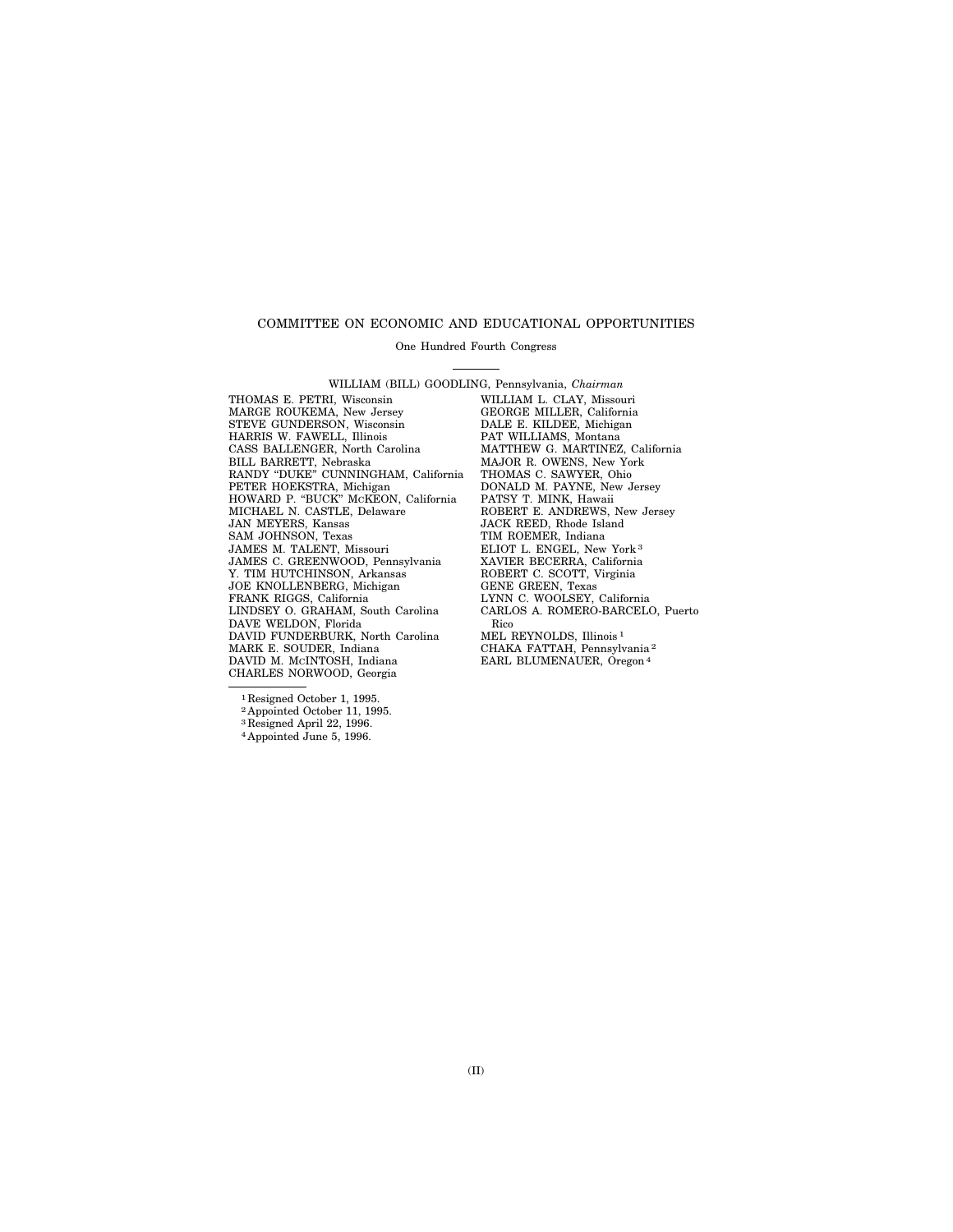## STANDING SUBCOMMITTEES

SUBCOMMITTEE ON EMPLOYER-EMPLOYEE RELATIONS

HARRIS W. FAWELL, Illinois, *Chairman*

THOMAS E. PETRI, Wisconsin MARGE ROUKEMA, New Jersey JAMES M. TALENT, Missouri JAN MEYERS, Kansas JOE KNOLLENBERG, Michigan DAVE WELDON, Florida LINDSEY O. GRAHAM, South Carolina MATTHEW G. MARTINEZ, California DALE E. KILDEE, Michigan PAT WILLIAMS, Montana 4 MAJOR R. OWENS, New York THOMAS C. SAWYER, Ohio DONALD M. PAYNE, New Jersey MEL REYNOLDS, Illinois 1 CHAKA FATTAH, Pennsylvania 5

## SUBCOMMITTEE ON WORKFORCE PROTECTIONS

CASS BALLENGER, North Carolina, *Chairman*

Y. TIM HUTCHINSON, Arkansas LINDSEY O. GRAHAM, South Carolina DAVID FUNDERBURK, North Carolina CHARLIE NORWOOD, Georgia HARRIS W. FAWELL, Illinois BILL BARRETT, Nebraska PETER HOEKSTRA, Michigan JAMES C. GREENWOOD, Pennsylvania MAJOR R. OWENS, New York GEORGE MILLER, California MATTHEW MARTINEZ, California 4 PATSY T. MINK, Hawaii ROBERT E. ANDREWS, New Jersey ELIOT L. ENGEL, New York 3 LYNN C. WOOLSEY, California CARLOS ROMERO-BARCELO, Puerto Rico

## SUBCOMMITTEE ON EARLY CHILDHOOD, YOUTH AND FAMILIES

RANDY ''DUKE'' CUNNINGHAM, California, *Chairman*

WILLIAM F. GOODLING, Pennsylvania STEVE GUNDERSON, Wisconsin MICHAEL N. CASTLE, Delaware SAM JOHNSON, Texas JAMES C. GREENWOOD, Pennsylvania FRANK RIGGS, California DAVE WELDON, Florida MARK E. SOUDER, Indiana DAVID M. MCINTOSH, Indiana

DALE E. KILDEE, Michigan GEORGE MILLER, California PAT WILLIAMS, Montana 5 DONALD M. PAYNE, New Jersey PATSY T. MINK, Hawaii ELIOT L. ENGEL, New York 3 ROBERT C. SCOTT, Virginia CARLOS ROMERO-BARCELO, Puerto Rico CHAKA FATTAH, Pennsylvania 4 EARL BLUMENAUER, Oregon<sup>4</sup>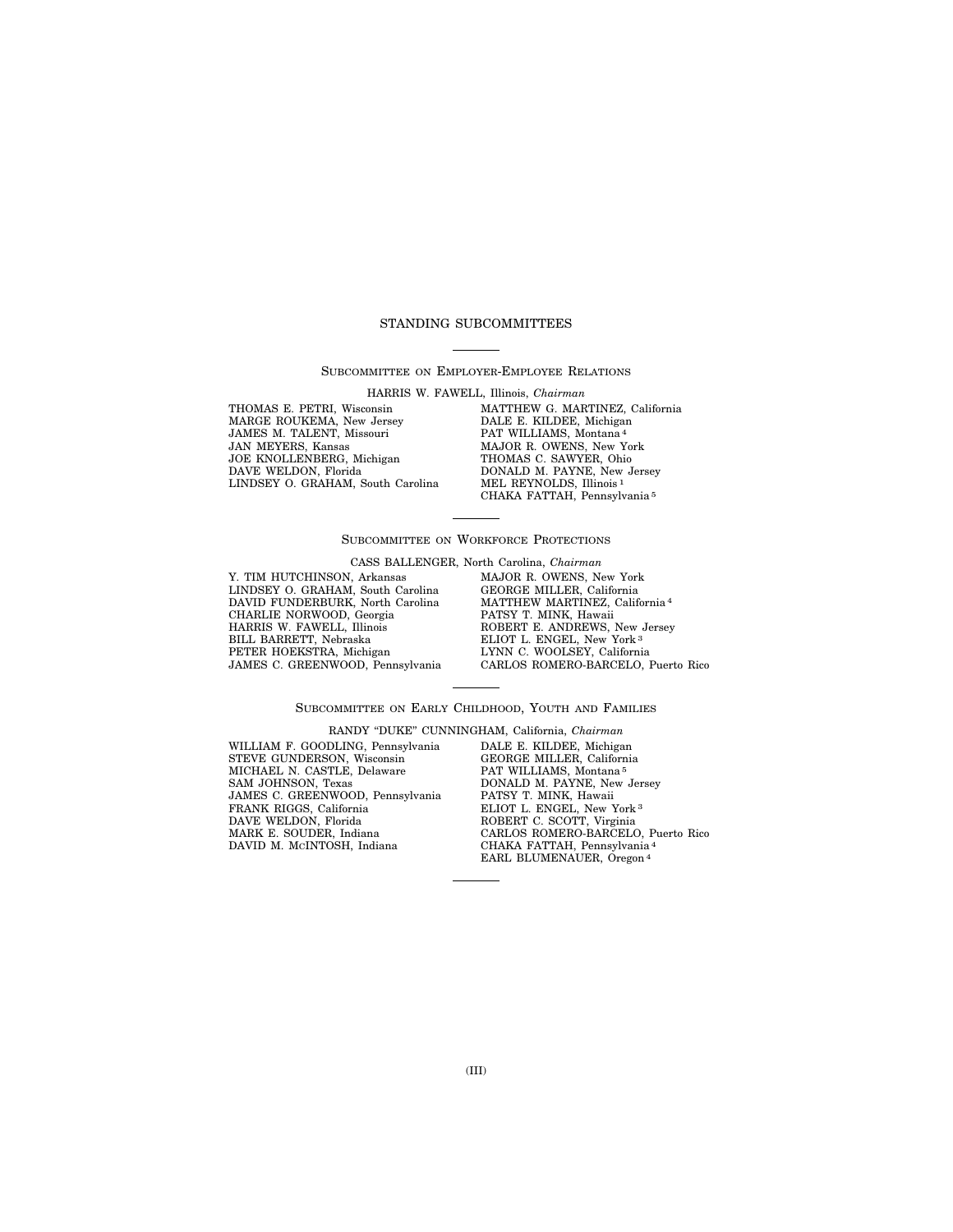## SUBCOMMITTEE ON OVERSIGHT AND INVESTIGATIONS

IV

PETER HOEKSTRA, Michigan, *Chairman*

BILL BARRETT, Nebraska CASS BALLENGER, North Carolina RANDY "DUKE" CUNNINGHAM, California<br>HOWARD P. "BUCK" McKEON, California<br>MICHAEL N. CASTLE, Delaware DAVE WELDON, Florida WILLIAM F. GOODLING, Pennsylvania HARRIS W. FAWELL, Illinois

THOMAS C. SAWYER, Ohio MATTHEW G. MARTINEZ, California 5 JACK REED, Rhode Island TIM ROEMER, Indiana ROBERT C. SCOTT, Virginia GENE GREEN, Texas MEL REYNOLDS, Illinois<sup>1</sup> CHAKA FATTAH, Pennsylvania 2 EARL BLUMENAUER, Oregon 4

SUBCOMMITTEE ON POSTSECONDARY EDUCATION, TRAINING AND LIFE-LONG LEARNING

HOWARD P. ''BUCK'' MCKEON, California, *Chairman*

STEVE GUNDERSON, Wisconsin DAVID M. MCINTOSH, Indiana WILLIAM F. GOODLING, Pennsylvania THOMAS E. PETRI, Wisconsin MARGE ROUKEMA, New Jersey FRANK RIGGS, California DAVID FUNDERBURK, North Carolina MARK E. SOUDER, Indiana

PAT WILLIAMS, Montana ROBERT E. ANDREWS, New Jersey JACK REED, Rhode Island TIM ROEMER, Indiana XAVIER BECERRA, California GENE GREEN, Texas LYNN C. WOOLSEY, California

1 Resigned October 1, 1995.

<sup>2</sup> Appointed October 11, 1995.

3 Resigned April 22, 1996.

4 Appointed June 12, 1996.

5 Resigned June 12, 1996.

Page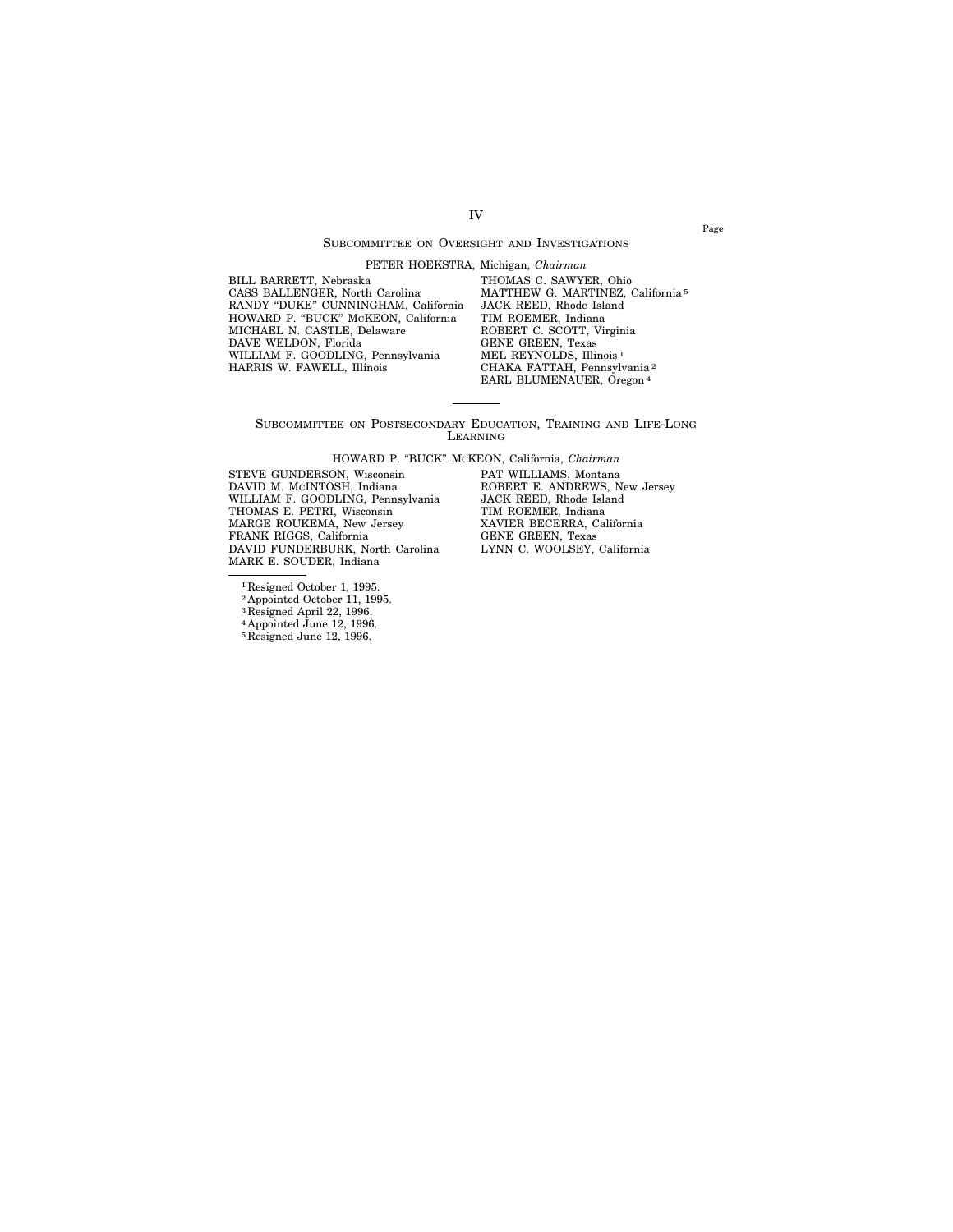## **Letter of Transmittal**

HOUSE OF REPRESENTATIVES, COMMITTEE ON ECONOMIC AND EDUCATIONAL OPPORTUNITIES, *Washington, DC, January 2, 1997.*

Hon. ROBIN H. CARLE, *Clerk of the House of Representatives, Washington, DC.*

DEAR MS. CARLE: Pursuant to rule XI, clause 1, paragraph (d) of the Rules of the U.S. House of Representatives, I am hereby transmitting the Activities Report of the Committee on Economic and Educational Opportunities for the 104th Congress.

This report summarizes the activities of the Committee and its subcommittees with respect to its legislative and oversight responsibilities.

This report has not been officially adopted by the Committee on Economic and Educational Opportunities or any subcommittee thereof and may not therefore necessarily reflect the views of its members.

Sincerely,

BILL GOODLING, *Chairman.*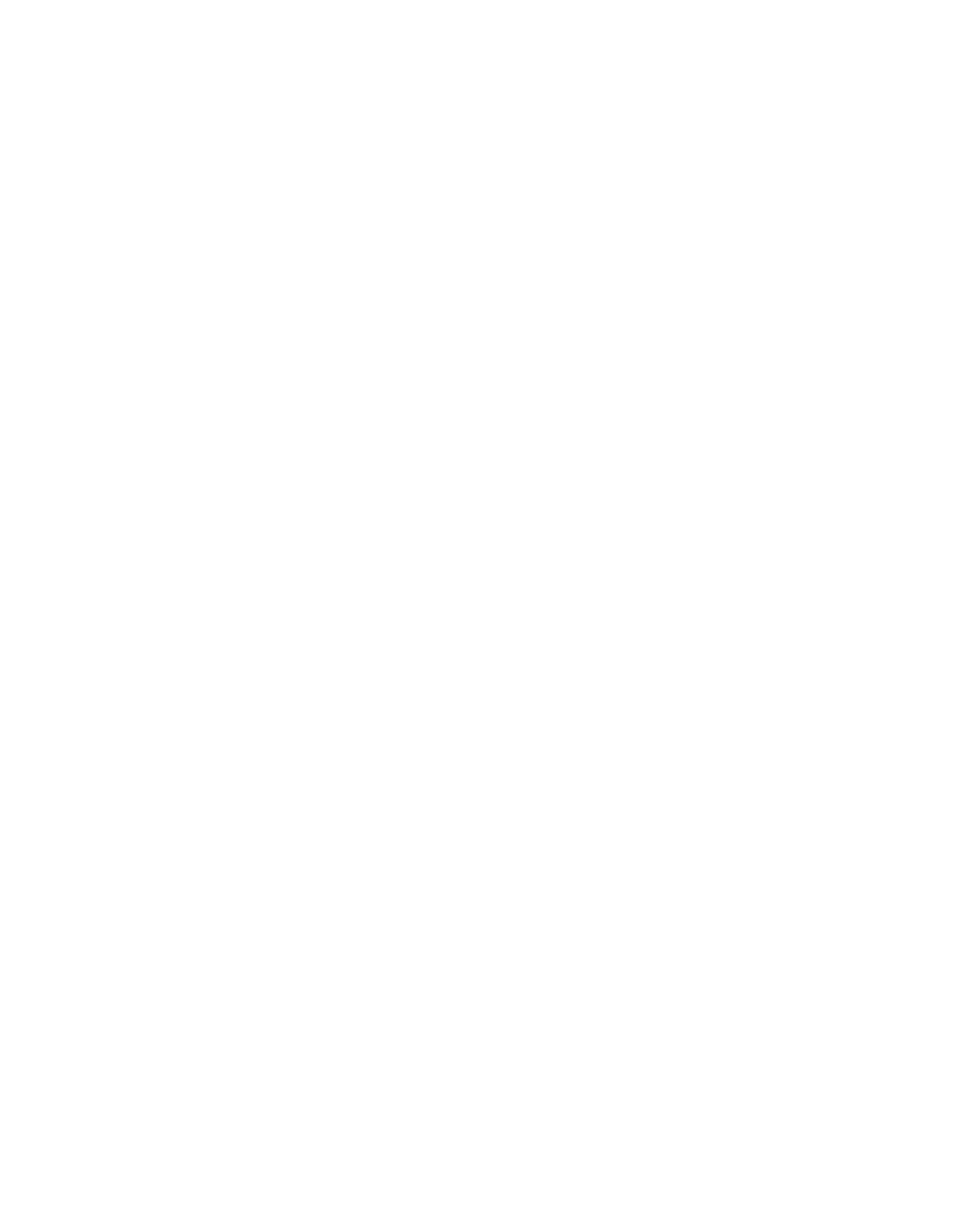## **INTRODUCTION**

The Rules of the Committee on Economic and Educational Opportunities for the 104th Congress provide for referral of all matters under the Committee's jurisdiction to a subcommittee. Five standing subcommittees with specified jurisdiction are established by the Rules.

The jurisdiction of the Committee on Economic and Educational Opportunities as set forth in rule X of the Rules of the House of Representatives is as follows:

EXTRACT FROM RULE X, RULES OF THE HOUSE OF REPRESENTATIVES

## RULE X

### ESTABLISHMENT AND JURISDICTION OF STANDING COMMITTEES

## THE COMMITTEES AND THEIR JURISDICTION

1. There shall be in the House the following standing committees, each of which shall have the jurisdiction and related functions assigned to it by this clause and clauses 2, 3, and 4; and all bills, resolutions, and other matters relating to subjects within the jurisdiction of any standing committee as listed in this clause shall (in accordance with and subject to clause 5) be referred to such committees, as follows:

\* \* \* \* \* \* \*

(f) Committee on Economic and Educational Opportunities.

(1) Child labor.

(2) Columbia Institution for the Deaf, Dumb, and Blind; Howard University; Freedmen's Hospital.

(3) Convict labor and the entry of goods made by convicts into interstate commerce.

(4) Food programs for children in schools.

(5) Labor standards and statistics.

(6) Measures relating to education or labor generally.

(7) Mediation and arbitration of labor disputes.

(8) Regulation or prevention of importation of foreign laborers under contract.

(9) United States Employees' Compensation Commission.

(10) Vocational rehabilitation.

(11) Wages and hours of labor.

(12) Welfare of miners.

(13) Work incentive programs.

In addition to its legislative jurisdiction under the preceding provisions of this paragraph (and its general oversight function under clause  $2(b)(1)$ , the committee shall have the special oversight func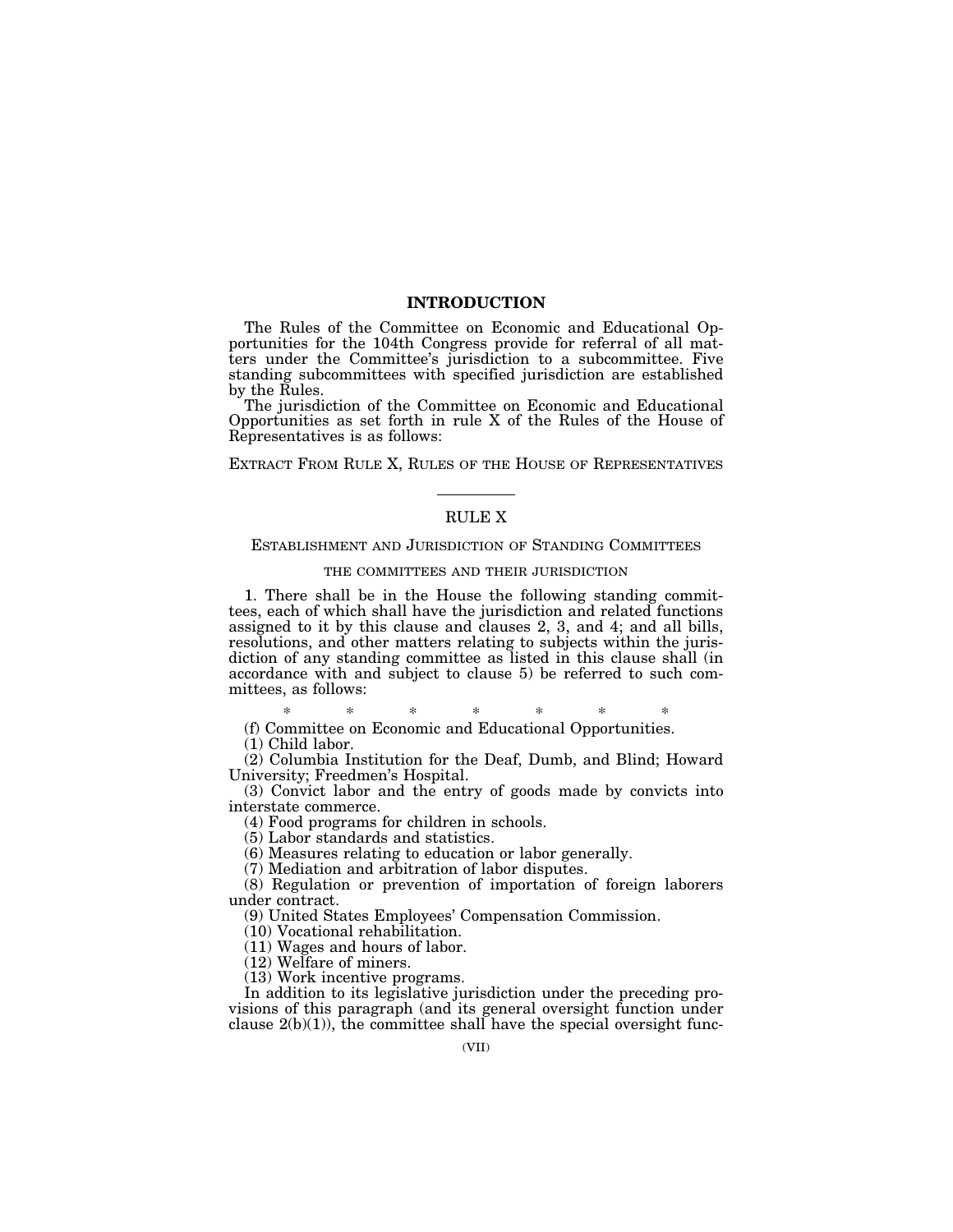tion provided for in clause 3(c) with respect to domestic educational programs and institutions, and programs of student assistance, which are within the jurisdiction of other committees.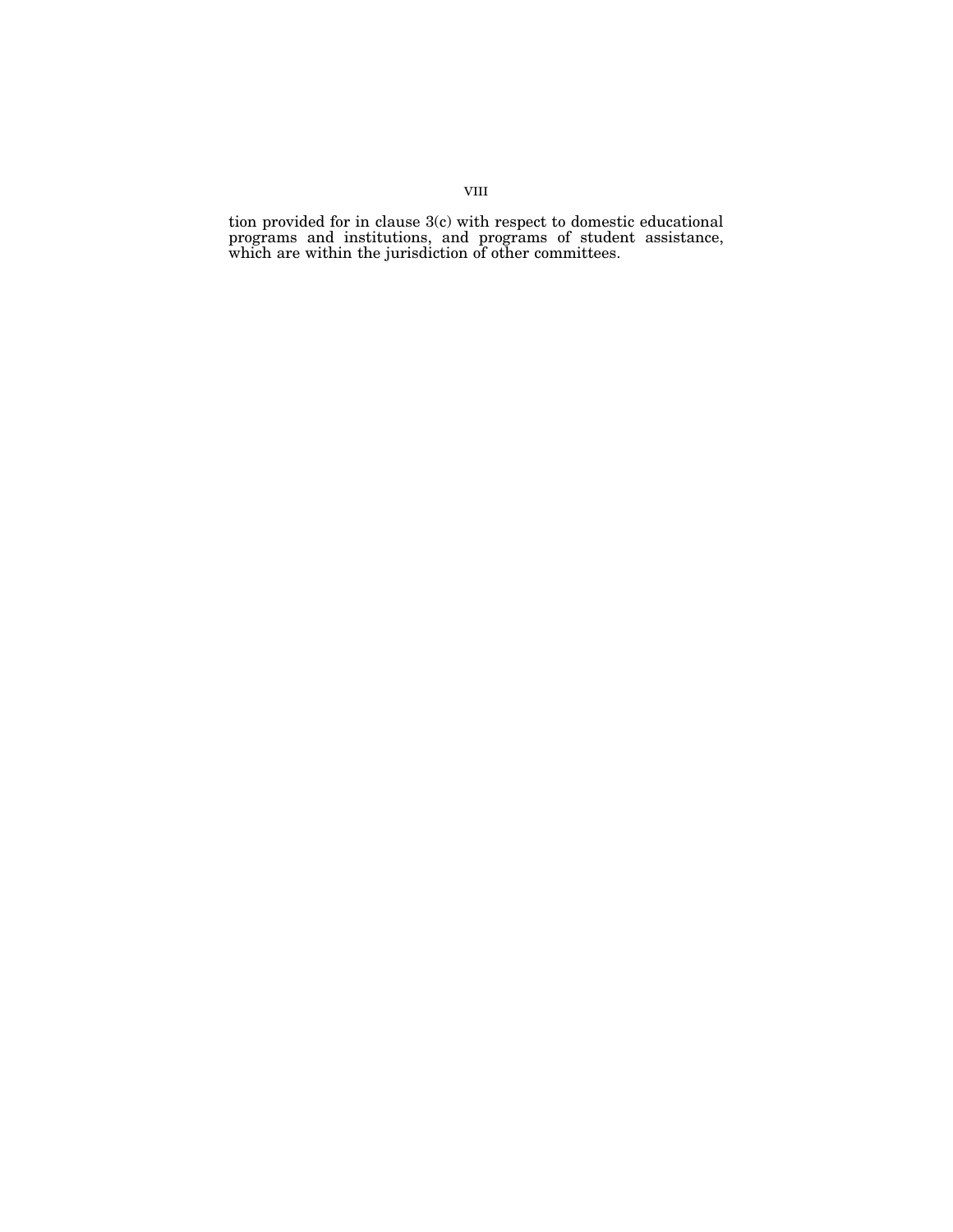# **Union Calendar No. 478**

104TH CONGRESS HOUSE OF REPRESENTATIVES **REPORT** 104–875

REPORT OF THE ACTIVITIES OF THE COMMITTEE ON ECONOMIC AND EDUCATIONAL OPPORTUNITIES DURING THE 104TH CONGRESS

JANUARY 2, 1997.—Committed to the Committee of the Whole on the State of the Union and ordered to be printed

Mr. GOODLING, from the Committee on Economic and Educational Opportunities, submitted the following

## REPORT

## **SUMMARY**

A total of 437 bills and resolutions were referred to the Committee in the 104th Congress. A total of 28 public laws resulted on issues within the Committee's jurisdiction. Two bills referred to the Committee were vetoed. The Full Committee and its five subcommittees conducted 116 days of hearings on legislation under consideration and on oversight and administration of laws within the jurisdiction of the Committee. The Full Committee held 14 of these hearings. Finally, the Full Committee and its subcommittee held a total of 33 days of markup sessions in the consideration of legislation with 21 of these being Full Commitee markup sessions.

## **FULL COMMITTEE ACTIVITIES**

With Republicans given the opportunity to lead the House of Representatives and, as such the Committee on Economic and Educational Opportunities, for the first time in 40 years, the Members of the Committee began the process of reforming the maze of hundreds of programs and laws that are well intentioned, but often ineffective in truly helping improve education for children and youth, human services for disadvantaged citizens, and the workplace for employees and employers. During the 104th Congress, the Committee on Economic and Educational Opportunities focused on the following: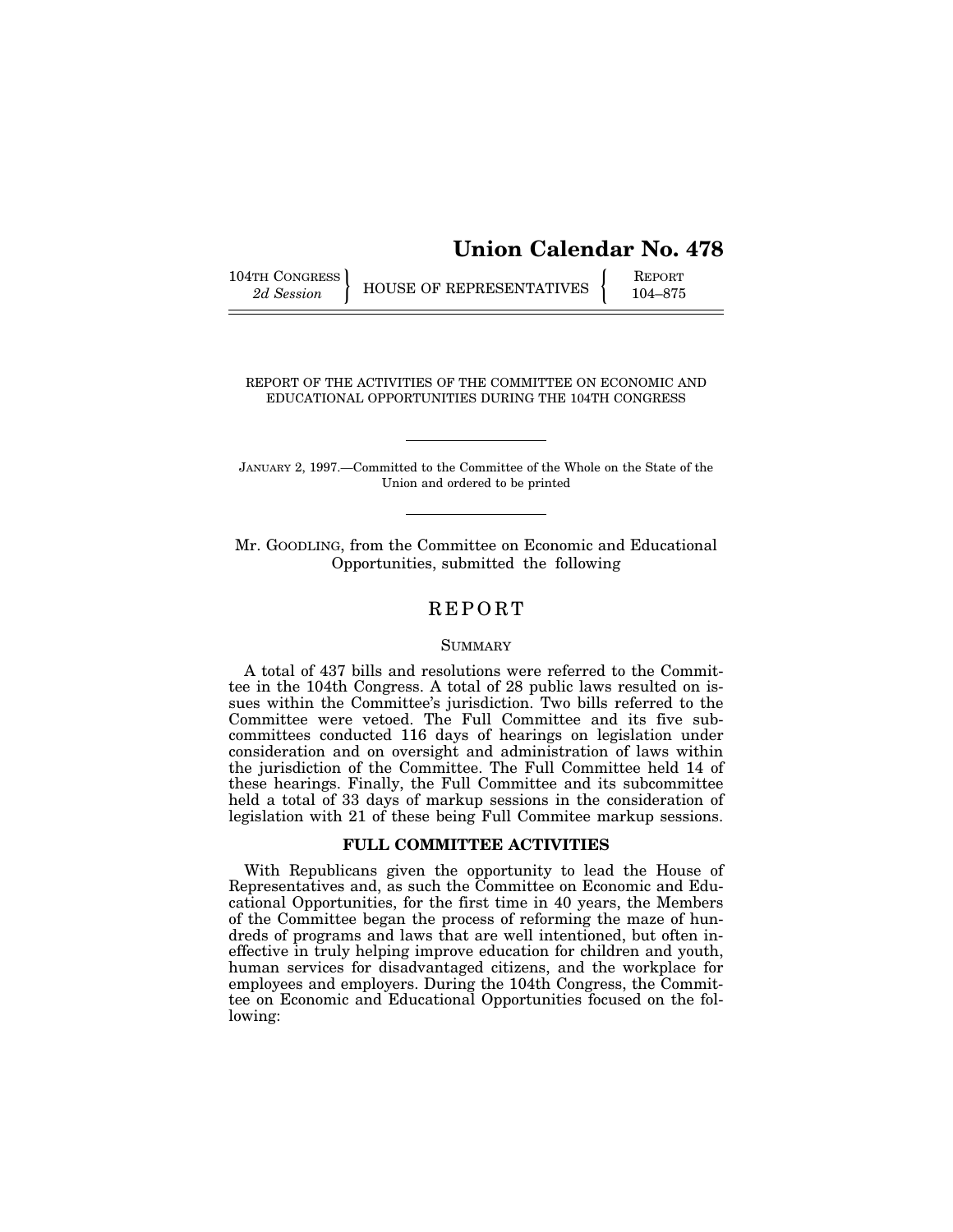#### I. SUMMARY OF ACTIVITIES

#### A. WELFARE REFORM

The Committee on Economic and Educational Opportunities had a major role in the creation and eventual enactment of the historic welfare reform legislation achieved by the 104th Congress. Working together with the Committees on Ways and Means and Agriculture, the Committee helped to shape welfare reforms that (1) allow States flexibility to operate effective welfare systems; (2) emphasize work and personal responsibility as antidotes to long-term welfare dependence; (3) increase funding for child care to enable poor families to escape welfare and consolidate a former jumble of federal child care programs; (4) streamline child nutrition programs and target funding to the most needy families; (5) establish strong new measures to enforce child support obligations and to combat welfare fraud and abuse; (6) save taxpayer money; and (7) eliminate benefits to illegal aliens and give priority for benefits to citizens.

The path to reforming welfare was not an easy one. H.R. 4, introduced as part of the Republican Contract with America, was the subject of four hearings by the Committee. Subsequently, on February 22 and 23, 1995, the Committee amended and approved H.R. 999, which included those parts of H.R. 4, and changes thereto, which were within the Committee's jurisdiction, specifically, portions of the bill dealing with work requirements for welfare recipients, child care programs, programs on child protection, child nutrition programs, and restrictions on benefits for non-citizens under programs within the Committee's jurisdiction.

A principle aim of the reforms in H.R. 999 was the simplification and consolidation of numerous federal programs that have grown up in the area of social services, and thereby reduce the burden of paperwork, red tape, and complication for both beneficiaries and service providers. The goal was to allow more of the funds to be used for actual services rather than being soaked up by the costs of delivering those services. In the area of child nutrition, the bill not only consolidated programs and reduced paperwork, it also gave States the freedom and opportunity to find new approaches to increase the percentage of low income children that benefit from these programs. For example, less than 50 percent of those eligible for free or low priced school lunches actually participate in this, the largest of the child nutrition programs. The bill also included increased funding for the child nutrition programs of 4.5 percent per year over the next 5 years.

H.R. 999 was incorporated into H.R. 4 which passed the House of Representatives on March 24, 1995 and, after further changes, was approved by the Senate on September 19, 1995. Final legislation was approved on December 21, 1995 by the House of Representatives, and approved by the Senate on December 22, 1995. President Clinton vetoed H.R. 4, as well as the budget bill which included most of the text of H.R. 4.

Pursuant to the Budget Resolution for fiscal year 1997, on June 12, 1996 the Committee amended and approved an unnumbered committee print containing those parts of welfare reform within the Committee's jurisdiction. The Committee's submission was incorporated into H.R. 3734, the Welfare and Medicaid Reform Act of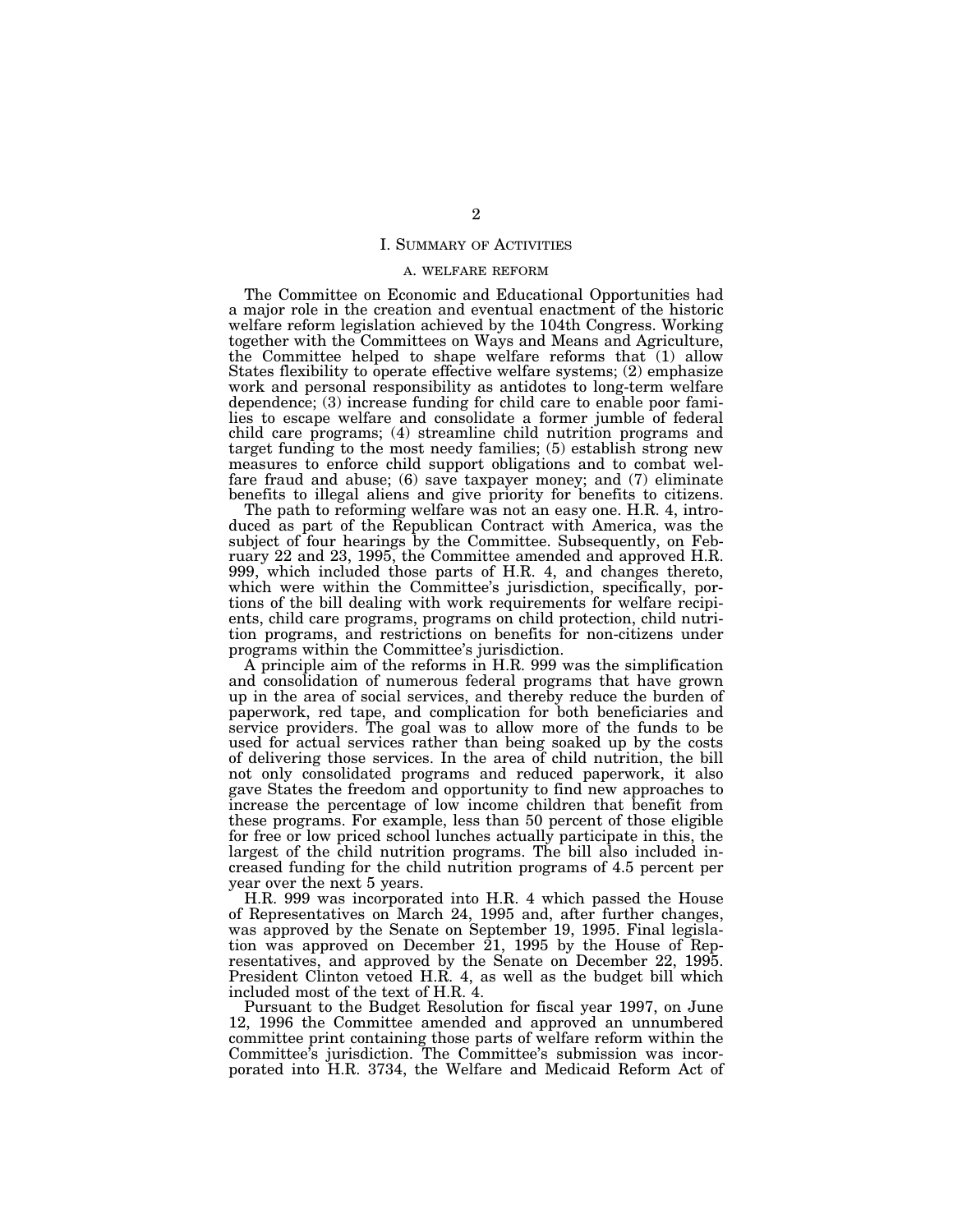1996, prior to consideration by the House of Representatives. H.R. 3734 was approved by the House of Representatives on July 18, 1996 and by the Senate on July 23, 1996. The Committee participated actively in the deliberations of the bill by the House of Representatives as well as during the House and Senate Conference on H.R. 3734. The conference agreement was approved by the House on July 31, 1996 and by the Senate on August 1, 1996. President Clinton signed the bill into law as Public Law 104–193 on August 22, 1996.

Further descriptions of the Committee's activities related to welfare, including Job Opportunities and Basic Skills Program (JOBS), child welfare and child care, can be found in the ''Postsecondary, Education, Training and Life-Long Learning" and the "Early Childhood, Youth and Families'' sections of this report.

#### B. THE CONGRESSIONAL ACCOUNTABILITY ACT

In large part because of the efforts of the Members of the Committee, the Congressional Accountability Act (CAA) was the very first measure passed by the Republican-led 104th Congress. This measure was signed into law as P.L. 104–1 by President Clinton on January 23, 1995. Passage of the legislation marked the culmination of a long effort by Republican Members of the Committee to extend workplace laws to the Congress with enforcement in the courts, including trials by juries.

The CAA effectively extends 11 workplace laws to the House and the Senate. All but two of the laws (the Federal Labor-Management Relations Act and the Occupational Safety and Health Act) were applied to Congress on January 23, 1996:

1. Fair Labor Standards Act of 1938

2. Title VII of the Civil Rights Act of 1964

3. Americans with Disabilities Act of 1990

4. Age Discrimination in Employment Act of 1967

5. Titles I and V of the Family and Medical Leave Act of 1993

6. Occupational Safety and Health Act of 1970 (will apply in January 1997)

7. Chapter 71 (relating to Federal service labor-management relations) of title 5, United States Code (applied in October 1996)

8. Employee Polygraph Protection Act of 1988

9. Worker Adjustment and Retraining Notification Act

10. Rehabilitation Act of 1973

11. Chapter 43 (relating to veterans' employment and reemployment) of title 38, United States Code.

The Congress had been brought under some of these laws in the past, but employees have never had the right to trial in court.

#### C. IMMIGRATION REFORM

The Committee also had significant involvement in the development of the comprehensive immigration reform legislation that was enacted into law as part of the omnibus appropriations bill. The Committee held a hearing on the issue of immigration reform in San Diego, California on February 22, 1996, and heard about the impact of both legal and illegal immigration from a preeminent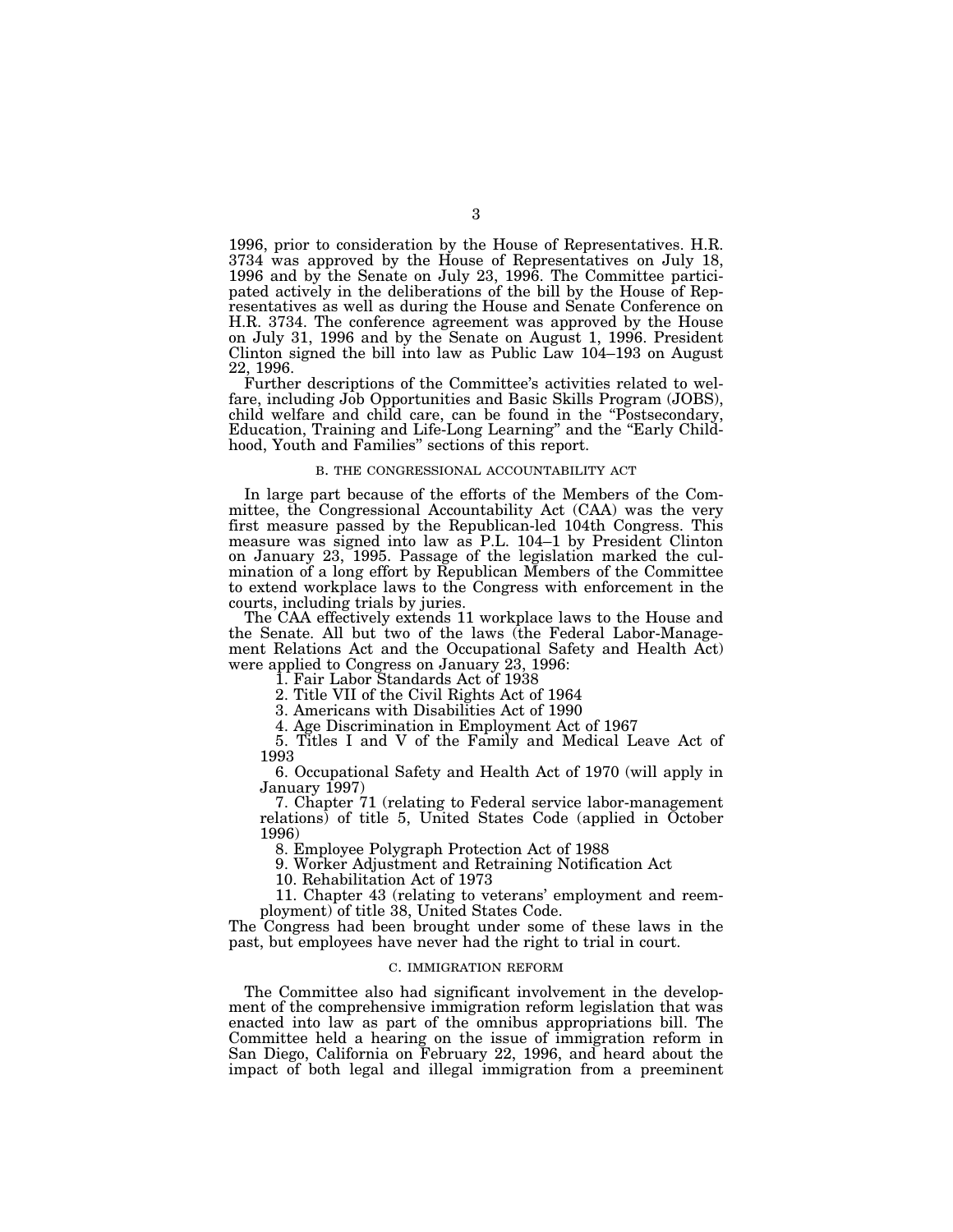slate of witnesses led by the Governor of California, Pete Wilson. Testimony was also received concerning the impact of comprehensive immigration reform legislation—H.R. 2202, Immigration in the National Interest Act of 1995—upon public benefits' programs, and education and employment-related laws under the jurisdiction of the Committee.

With respect to employment issues, the legislation recognized that one of the primary inducements to illegal immigration is the availability of U.S. jobs and that this nation will never be able to fully control its borders with law enforcement strategies alone. The immigration reform legislation also recognized, however, the practical constraints on employers in policing the attempts of immigrants to illegally secure employment. The immigration reform bill resolves this tension by including needed reforms in the worksite verification process and authorizing a workable pilot telephone verification system to allow employers to readily document which applicants for employment are legally authorized to work.

The legislation also recognizes the importance of education-related benefits to legal immigrants. Under the bill, legal immigrants will continue to be eligible to apply for and receive benefits under the National School Lunch Act, the Child Nutrition Act, the Head Start Act, the Job Training Partnership Act, and the Higher Education Act of 1965, and participate in programs funded under the Elementary and Secondary Education Act of 1965.

The immigration reform legislation—ultimately enacted as part of H.R. 3610, the Omnibus Consolidated Appropriations legislation for fiscal year 1997 (Public Law 104–208)—tackles the problems caused by illegal immigration and fosters the sense of responsibility that we hope will be felt by all newcomers to our great nation. The immigration reform accomplished by the Republican Congress brings this nation back to the point where we can welcome the hope and creativity that new voices can offer us while feeling secure that the wonderful opportunities that life here presents will continue to be available for generations to come.

#### D. STRIKER REPLACEMENT

On March 8, 1995, President Clinton issued Executive Order No. 12954, which prohibited employers with federal contracts in excess of \$100,000 from hiring permanent replacements for striking workers. That same day, legislation (H.R. 1176) was introduced by Chairman Goodling and other Republican Members of the Committee to render the Executive Order null and void.

The Committee held a hearing on H.R. 1176 and Executive Order 12954 on April 5, 1995. The hearing focused on both the policy implications of a ban on striker replacement workers and on the legality, from a constitutional perspective, of the Executive Order.

The Committee considered and reported H.R. 1176 on June 27, 1995. Although the full House did not consider H.R. 1176 separately, a provision precluding funding for the Executive Order was included in the Labor, HHS appropriations bill (H.R. 2127) which was passed by the House on August 4, 1995. Further legislative action became unnecessary when, on February 2, 1996, the U.S. Court of Appeals for the District of Columbia invalidated the Exec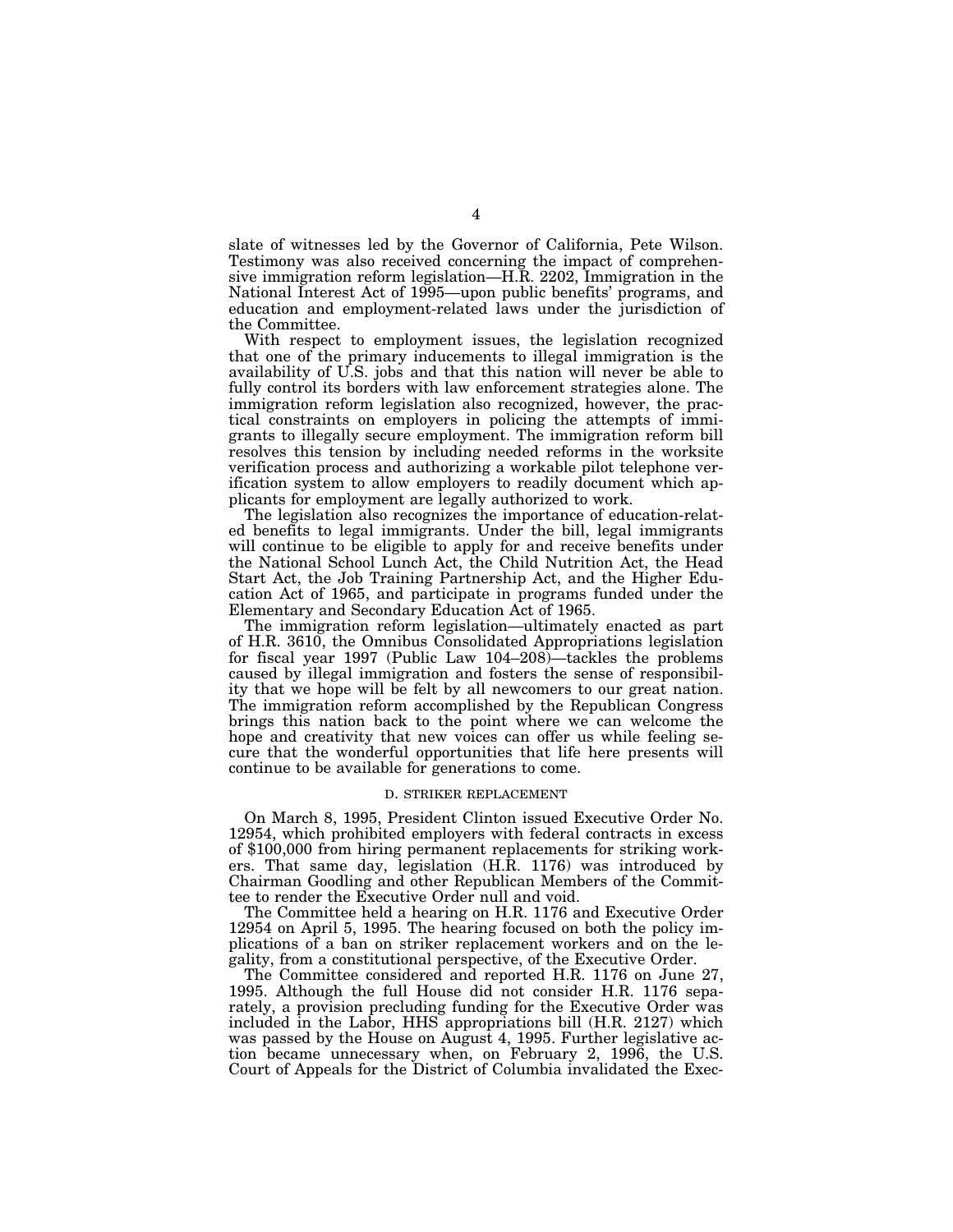utive Order, and a subsequent Administration petition for a rehearing was denied.

#### E. NUTRITION ACTIVITIES

## *1. Welfare reform*

During the 104th Congress, the Committee on Economic and Educational Opportunities helped initiate major changes to federal child nutrition programs and the Special Supplemental Nutrition Program for Women, Infants and Children.

On February 1, 1995, the Committee held a hearing titled ''Nutrition, the Local Perspective.'' Local providers were invited to testify on existing federal nutrition programs and how their ability to provide nutrition services to beneficiaries was impeded by burdensome, restrictive federal regulations. It was clear from this hearing and past hearings on child nutrition programs that the current programs were in need of reform. Paperwork requirements and restrictive regulations prevented providers from preparing and serving nutritious meals which children would eat.

As a result, H.R. 999, the Welfare Reform Consolidation Act of 1995 (as considered by the Committee) included two flexible State block grants designed to replace existing nutrition programs, to ease the burden on State and local providers and, at the same time, to ensure the nutritional needs of low income individuals were met.

The first block grant focused on school-based nutrition programs, such as school lunch and school breakfast. It provided funds to operate these programs as well as summer feeding programs and programs to schools which provided nutrition services to children in before and after-school child care. In this way, schools would no longer be required to fill out separate applications and meet a variety of conflicting regulations in order to serve the same children under a variety of programs designed to meet their nutritional needs.

The second block grant, the Family Nutrition Block Grant, was designed to meet the nutritional needs of low income children and pregnant mothers, provide meals and supplements to children in child care and to provide for the operation of a summer food program to meet the needs of children when they were not in school. This program was focused on meeting the needs of families with incomes below 185 percent of poverty. Eighty percent of available program dollars were to be used for a program to provide food assistance to pregnant, postpartum and breastfeeding women, and infants and children (WIC) found to be at nutritional risk.

H.R. 999, the Welfare Reform Consolidation Act of 1995, which included both block grants, was reported by the Committee on Economic and Educational Opportunities on February 23, 1995. H.R. 999 was eventually merged with H.R. 4, the Personal Responsibility Act, and sent to the President on December 29, 1995, and subsequently vetoed.

During the House-Senate Conference on the nutrition provisions contained in the welfare bill, a decision was made to allow up to seven States to receive block grant funds for school lunch and school breakfast programs. States applying for such funds would be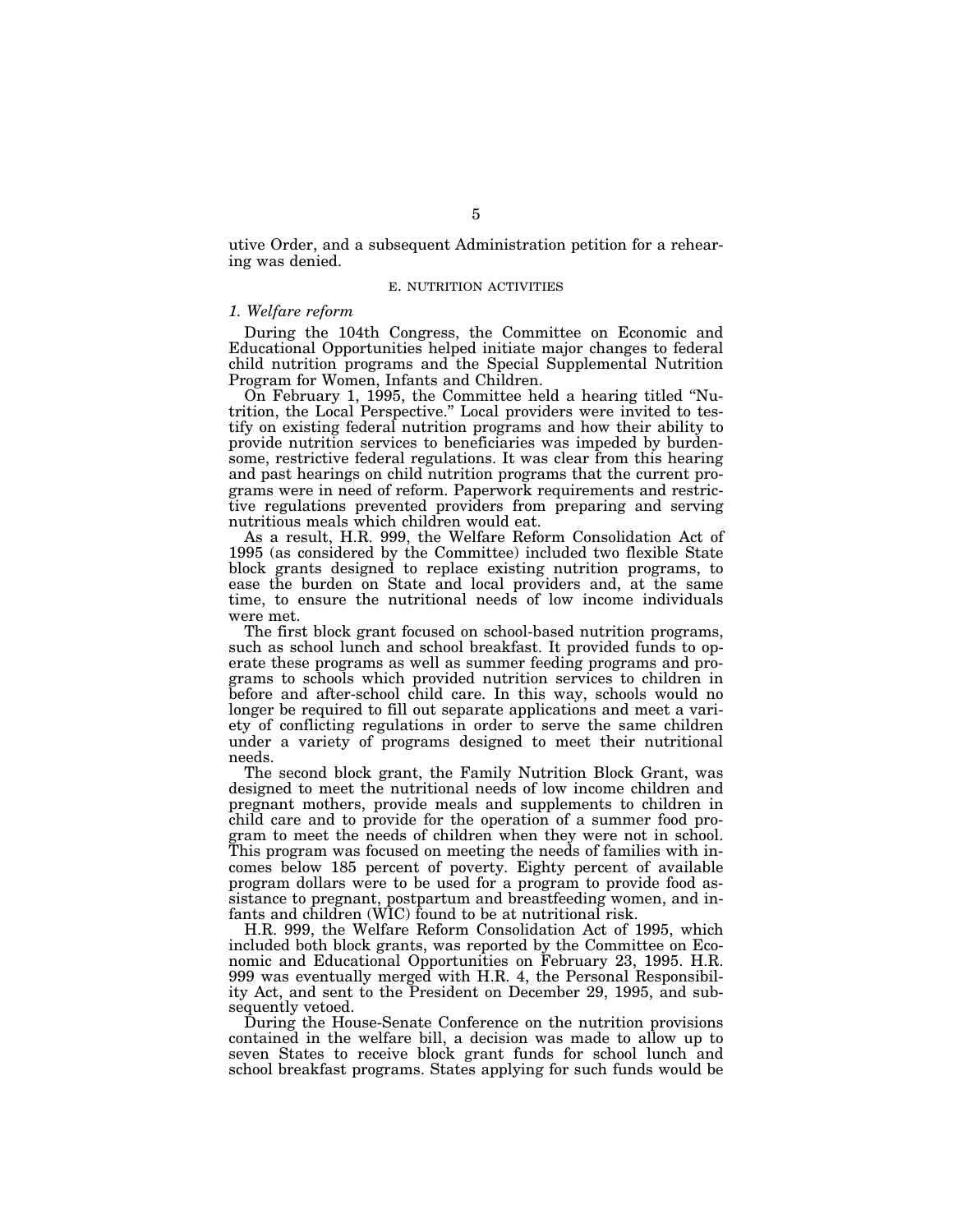required to serve the same or greater proportion of poor and low income students. In addition, conferees agreed to make major streamlining and paperwork changes to the current child nutrition programs and to provide greater flexibility to States and local providers. The bulk of the savings attributable to changes in child nutrition programs was derived from the implementation of a means test for children in family day care homes receiving benefits under the Child and Adult Care Food Program.

The Budget Reconciliation bill for fiscal year 1997, H.R. 3734, the Welfare and Medicaid Reform Act of 1996, as reported from the Committee on June 12, 1996, contained a modified version of this legislation. The block grant provisions were eliminated, and several changes were made to strengthen streamlining, paperwork reduction and flexibility provisions. This legislation was signed into law by the President on August 22, 1996, and is now P.L.  $104-193$ .

## *2. H.R. 2066, The Healthy Meals for Children Act*

On May 1, 1996, the Committee on Economic and Educational Opportunities reported H.R. 2066, The Healthy Meals for Children Act. The purpose of this legislation was to amend the National School Lunch Act to provide more flexibility to local schools in demonstrating they have met the Dietary Guideline requirements of the National School Lunch Act.

Final regulations were issued by the Department of Agriculture to establish the new Dietary Guidelines-based nutrition criteria and the menu-planning requirements for implementing them were issued June 13, 1995. Unfortunately, these regulations did not provide schools with the menu-planning flexibility that Congress sought in the 1994 amendments. Schools which desired to comply with the Guidelines by using another nutritionally sound approach, such as their existing food-based menu system or their own meal pattern revisions were required to get a waiver from the State. While retaining the requirement that school meals comply with the Dietary Guidelines, H.R. 2066 permits schools to use any reasonable approach to achieve this goal. This change will allow schools to prepare meals which are not only healthy and nutritious, but which students will eat.

H.R. 2066 passed the House of Representatives on May 14, 1996, by voice vote, and the Senate on May 16, 1996, by voice vote. The bill was signed into law by the President on May 29, 1996. It is Public Law 104–119.

## *3. H.R. 2428, The Bill Emerson Good Samaritan Food Donation Act*

H.R. 2428, The Bill Emerson Good Samaritan Food Donation Act, was introduced by Representative Pat Danner and the late Representative Bill Emerson to encourage the donation of food and grocery products to non-profit organizations for distribution to needy individuals by giving the Model Good Samaritan Food Donation Act the full force and effect of law.

A hearing on H.R. 2428 was held by the Subcommittee on Postsecondary Education, Training and Life-Long Learning on May 31, 1996. Representative Pat Danner and several organizations, which accepted and distributed donated foods, testified at this hearing.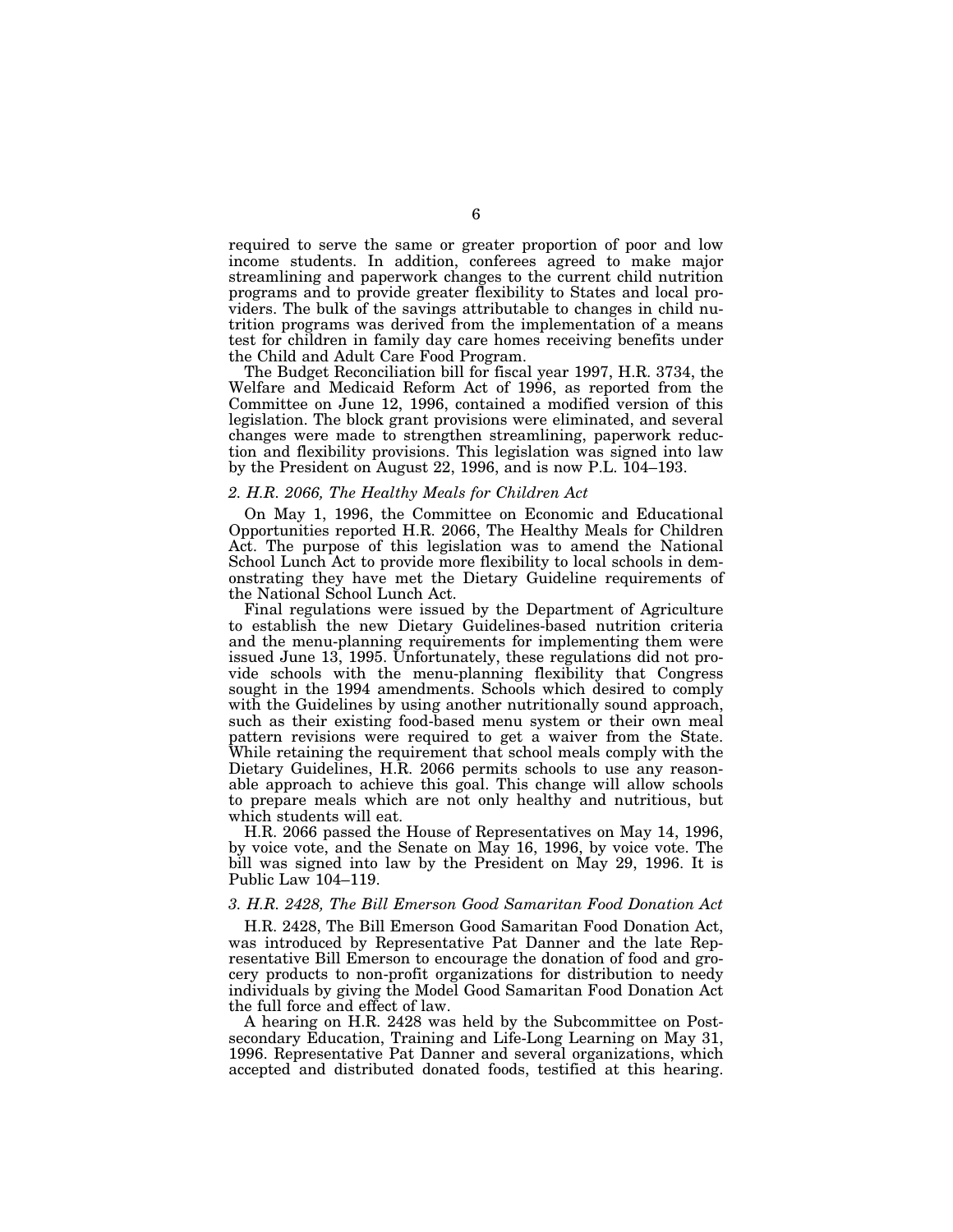Representative Bill Emerson was unable to testify because of illness and submitted his testimony.

On June 26, 1996, the Economic and Educational Opportunities Committee considered H.R. 2428 and ordered it reported, as amended, by voice vote. H.R. 2428 was considered by the House of Representatives and passed by voice vote on July 12, 1996. The Senate amended and considered this legislation on August 2, 1996, and returned it to the House of Representatives for further consideration. The bill, as amended by the Senate, was considered and passed by the House of Representatives by unanimous consent on September 5, 1996. It was signed into law by the President on October 1, 1996, and is known as Public Law 104-210.

This legislation was originally enacted as a Sense of the Congress Resolution in the National and Community Service Act of 1990. The Good Samaritan Food Donation Act, at that time, was to serve as a model law which States were encouraged to adopt. The purpose of the Good Samaritan Food Donation Act was to protect those who donate food in good faith from civil or criminal liability should those consuming such donated food later become sick or die. It did not, and does not, provide such protections in cases of gross negligence or intentional harm. This bill also paid tribute to Bill Emerson's lifelong efforts to alleviate hunger in America.

#### F. SCHOOL REFORM

## *What works in public education?*

During the 104th Congress the House Committee on Economic and Educational Opportunities held several hearings on education reform. Full Committee hearings were held on January 12, 1995, and January 31, 1996. Their purpose was to confirm the need for education reform, to learn what type of reforms were needed, and to identify reform practices that have been proven effective.

Witnesses at the January 12, 1995, hearing provided Members with national, State, and local perspectives on what is the appropriate federal role in educational policy. The panel of witnesses included Richard Riley, Secretary of Education, Governor Tommy Thompson of Wisconsin, and Mayor Bret Schundler of Jersey City, New Jersey. The overriding sentiment from the hearing was that the federal government should encourage innovation and excellence in education. According to the panel, this can be accomplished by driving decisions to localities and giving States and localities greater flexibility to design and implement creative approaches to improving the quality of education.

The purpose of the January 31, 1996, hearing was to learn what works in public education. Members heard about a variety of local school reform initiatives being implemented throughout the country. While the structure and substance of reforms differed, the net result was the same: student achievement and parental satisfaction increased.

Further discussion on school reform can be found in the ''Subcommittee on Early Childhood, Youth and Families'' and ''Subcommittee on Oversight and Investigations'' sections of this report.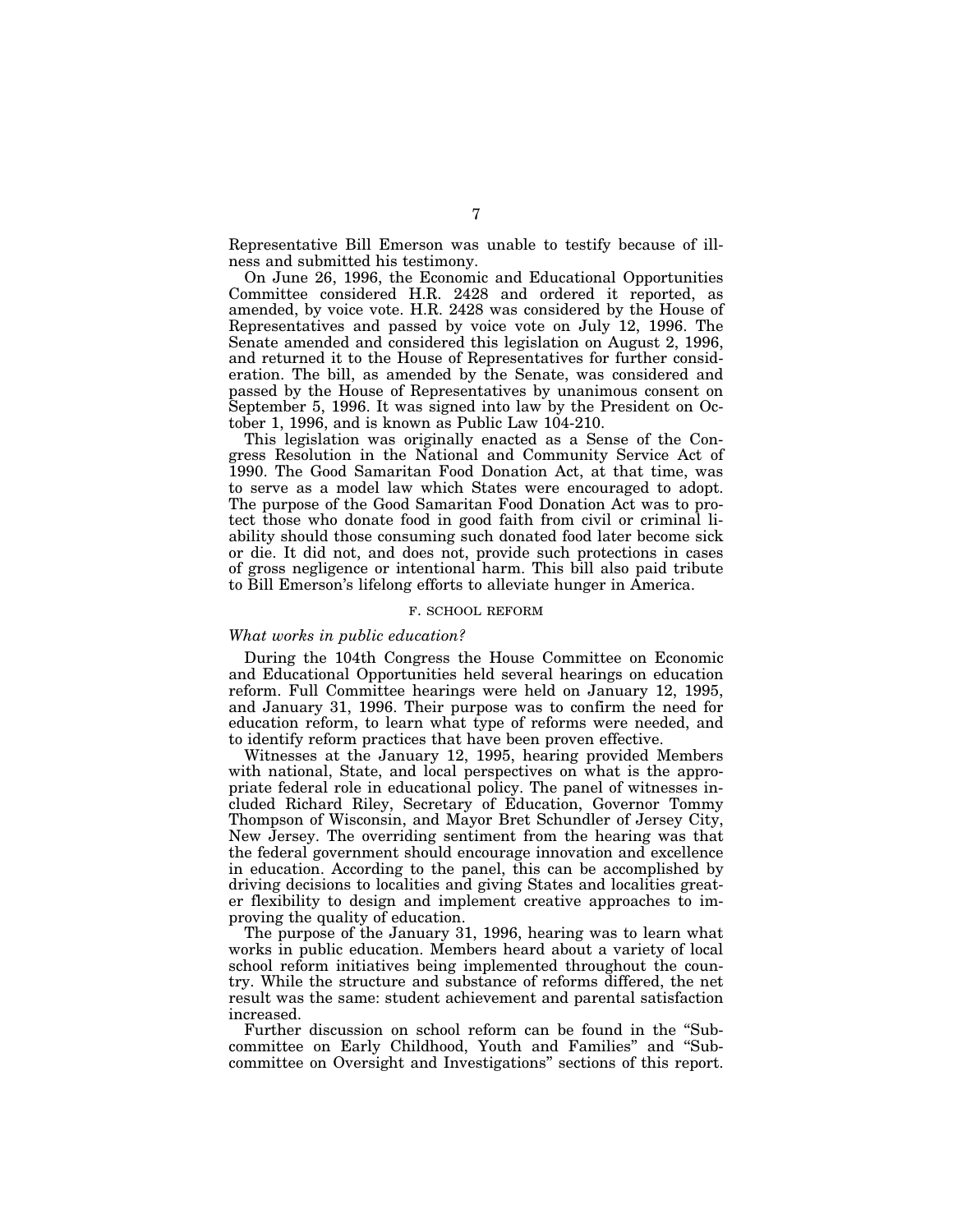## *Focusing on local control: Repeal of National Education Standards and Improvement Council*

On February 24, 1995, Chairman Bill Goodling introduced H.R. 1045 which repealed the National Education Standards and Improvement Council (NESIC) created by the Goals 2000: Educate America Act of 1994. NESIC was a Presidentially appointed council with the mission of reviewing and certifying national education standards and State education standards that are voluntarily submitted to it. Because decisions about educating children are primarily decided at the local level by parents, teachers and students, NESIC, commonly referred to as a ''national school board'' by its critics, generated great controversy about continued local control of education.

On May 10, 1995, H.R. 1045 was ordered reported by the Committee on Economic and Educational Opportunities by a voice vote and no Committee report was filed. On May 15, 1995, H.R. 1045 passed the House of Representatives by voice vote under Suspension of the Rules. The Senate never took action on H.R. 1045, however NESIC was subsequently repealed by amendments made in Public Law 104–134, the Balanced Budget Downpayment Act II enacted on April 26, 1996.

## *Education technology*

The Economic and Educational Opportunities Committee, recognizing the importance of gathering information on technology uses in the classroom, held a joint hearing on October 12, 1995 with the House Science Committee. The hearing, entitled "Education Technology in the 21st Century," focused on the impact of technology in elementary and secondary school classrooms today and what to expect in the classrooms of the 21st Century.

## G. NATIONAL ENDOWMENT FOR THE ARTS—NATIONAL ENDOWMENT FOR THE HUMANITIES

While authorization for the National Endowment for the Arts (NEA) expired at the end of fiscal year 1993, funding has continued to be appropriated on a yearly basis since that time. However, no authorizing legislation has been enacted primarily because of controversy surrounding a number of works funded by the NEA.

On May 3, 1995, Chairman Bill Goodling introduced H.R. 1557, a bill to authorize the NEA and the National Endowment for Humanities (NEH) for three additional years with a phase-out effective as of September 30, 1998. The bill provided for the continuation of the Institute of Museum Services, but with no phase-out. H.R. 1557, as amended by a Committee substitute, was approved by the Economic and Educational Opportunities Committee on May 10, 1995. Though no further action took place in the House of Representatives or the Senate, the fiscal year 1996 Interior Appropriations bill, H.R. 1977, reduced funding levels for the NEA and NEH approximately 40 percent to levels near the authorizing bill's proposed funding levels.

The three year phase-out would have returned control of arts and humanities programs to the State and local level, provided for the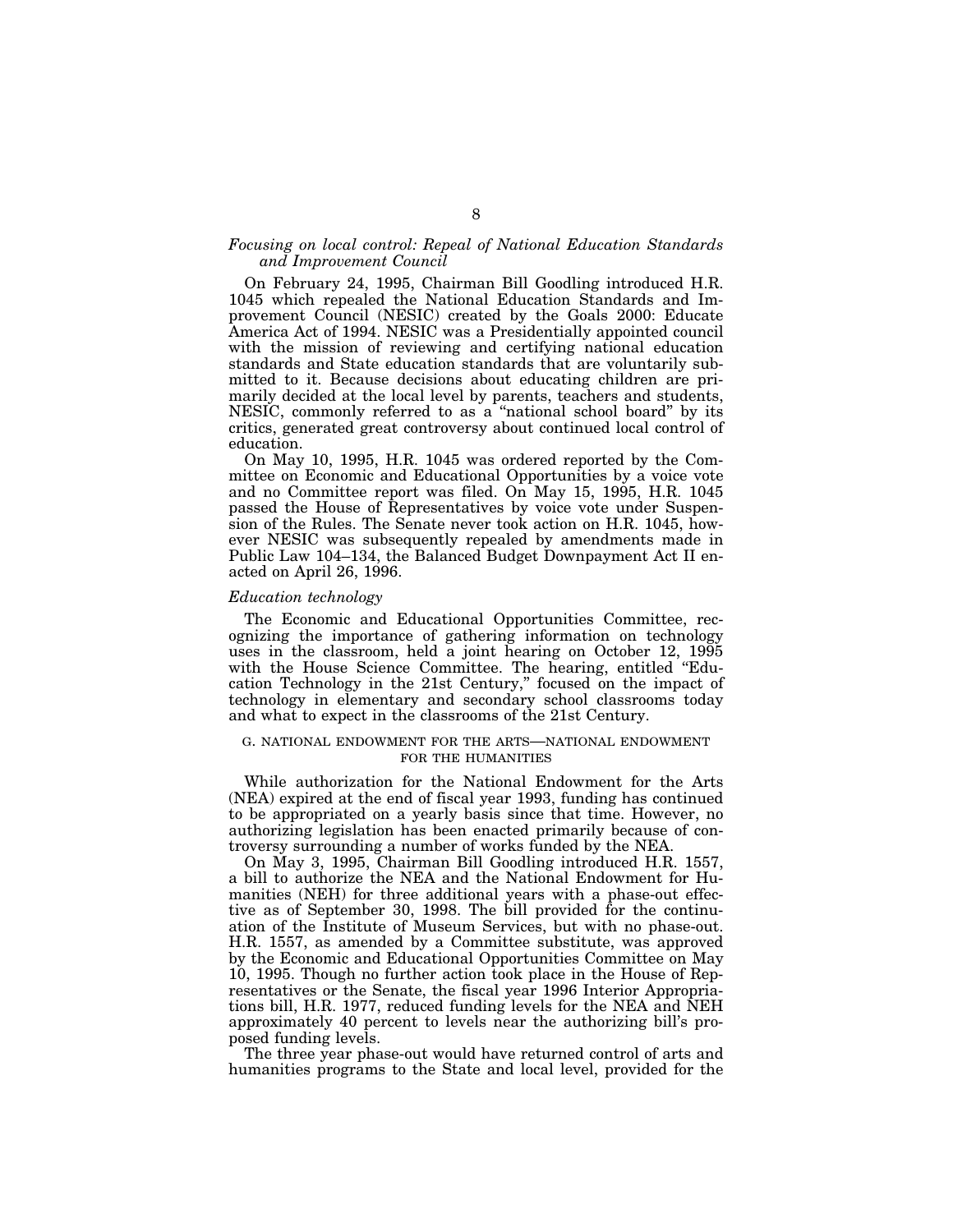orderly transition of arts and humanities funding back to the private sector, and would have helped reduce deficit spending.

## II. MEETINGS HELD BY THE FULL COMMITTEE

## *104th Congress, First Session*

January 5, 1995—Committee organizational meeting.

January 11, 1995—Oversight hearing on the proper federal role in education policy.

January 12, 1995—Oversight hearing on the proper federal role in education policy.

January 18, 1995—Hearing on H.R. 4, Personal Responsibility Act of 1995.

February 1, 1995—Oversight hearing on the Contract with America: Nutrition, the local perspective.

February 7, 1995—Committee budget request and oversight plan for the 104th Congress.

February 22, 1995—Mark-up of H.R. 999, "Welfare Reform Consolidation Act of 1995''.

February 23, 1995—Mark-up of H.R. 999, "Welfare Reform Consolidation Act of 1995''.

March 15, 1995-Mark-up of H.R. 849, "Age Discrimination in Employment Amendments of 1995''.

April 5, 1995—Hearing on H.R. 1176, to nullify Executive Order 12954, prohibiting federal contracts with companies that hire permanent replacements for striking workers.

May 10, 1995—Mark-up of H.R. 1045, to amend goals 2000, NESIC.

Mark-up of H.R. 1557, "Arts, Humanities, and Human Services Act''.

May 11, 1995—Hearing on H.R. 743, Teamwork for Managers Act of 1995.

May 24, 1995—Mark-up of H.R. 1617, ''Workforce and Career Development Act of 1996''.

June 7, 1995—Hearing on Departmental Reorganization.

June 8, 1995—Mark-up of H.R. 1720, "Privatization Act of 1995".

June 14, 1995—Mark-up of H.R. 1176, to nullify Executive Order 12954, prohibiting federal contracts with companies that hire permanent replacements for striking workers.

June 22, 1995—Mark-up of H.R. 1715, respecting the relationship between workers' compensation benefits and the benefits available under the Migrant and Seasonal Agricultural Worker Protection Act.

Mark-up of H.R. 743, "Teamwork for Employees and Managers Act''.

June 29, 1995—Hearing on Departmental Reorganization.

July 20, 1995—Mark-up of H.R. 1594, regarding Pension Protection Act (ETI).

Mark-up of H.R. 1225, "Court Reporter Fair Labor Amendments of 1995''.

Mark-up of H.R. 1114, to authorize minors who are under the child labor provisions of the Fair Labor Standards Act of 1938 and who are under 18 years of age to load materials into balers and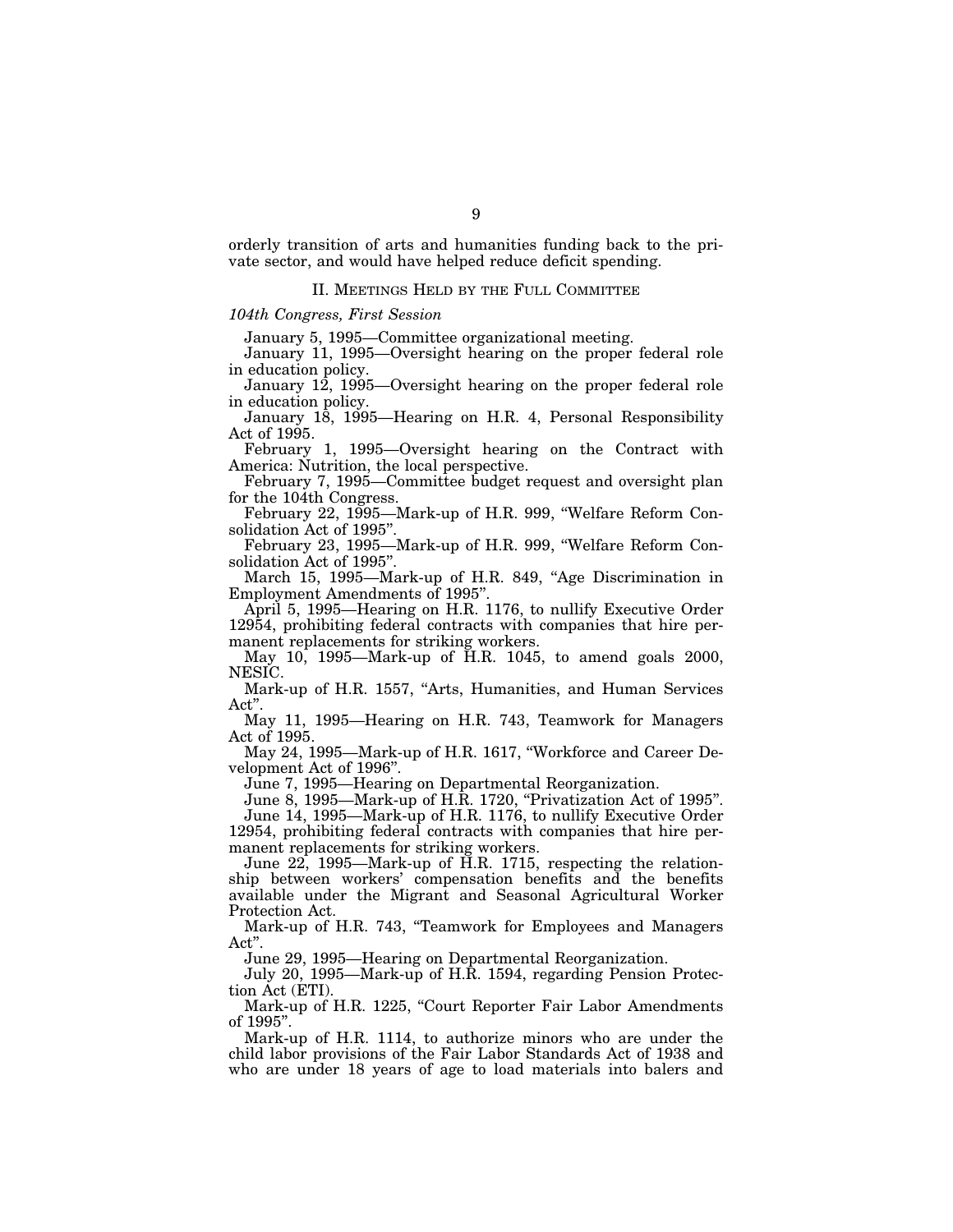compactors that meet appropriate American National Standards Institute design safety standards.

July 25, 1995—Hearing on Departmental Reorganization.

September 28, 1995—Mark-up of instructions contained in the Concurrent Resolution on the Budget Resolution for FY 1996.

October 12, 1995—Joint hearing on technology in the 21st century, held with the Committee on Science.

## *104th Congress, Second Session*

January 31, 1996—Oversight hearing on what works in public education.

February 7, 1996—Hearing on H.R. 2497, to amend the National Labor Relations Act.

February 22, 1996—Field hearing on H.R. 2202, Immigration in the National Interest Act of 1995, held in San Diego, California.

March 6, 1996—Mark-up of H.R. 995, "ERISA Targeted Health Insurance Reform Act of 1995''.

Consideration of Resolutions regarding the Congressional Accountability Act; Committee instructed Chairman to seek adoption of the Resolutions by the House.

March 14, 1996—Mark-up of H.R. 2570, "Older Americans Amendments of 1996''.

Mark-up of H.R. 3049, to amend section 1505 of the Higher Education Act of 1965 to provide for the continuity of the Board of Trustees of the Institute of American Indian and Alaska Native Culture and Arts Development.

Mark-up of H.R. 3055, to amend section 326 of the Higher Education Act of 1965 to permit continued participation by Historically Black Graduate Professional Schools in the grant program authorized by that section.

March 21, 1996—Mark-up of H.R. 1227, to amend the Portal-to-Portal Act of 1947 relating to the payment of wages to employees who use employer owned vehicles.

Mark-up of H.R. 2531, to amend the Fair Labor Standards Act of 1938 to clarify the exemption for houseparents from the minimum wage and maximum hours requirements of that Act, and for other purposes.

April 12, 1996—Joint field hearing on salting, held in Overland Park, Kansas, with the Committee on Small Business.

May 1, 1996-Mark-up of H.R. 2066, "Healthy Meals for Children Act''.

Mark-up of H.R. 3269, "Impact Aid Technical Amendments Act of 1996''.

May 30, 1996—Mark-up of H.R. 3268, ''IDEA Improvement Act of 1996''.

June 12, 1996—Consideration of Welfare Reform Committee Print

June 26, 1996—Mark-up of H.R. 2391, ''Working Families Flexibility Act of 1996''.

Mark-up of H.R. 2428, "Bill Emerson Good Samaritan Food Donation Act''.

July 24, 1996—Mark-up of H.R. 123, ''English Language Empowerment Act of 1996''.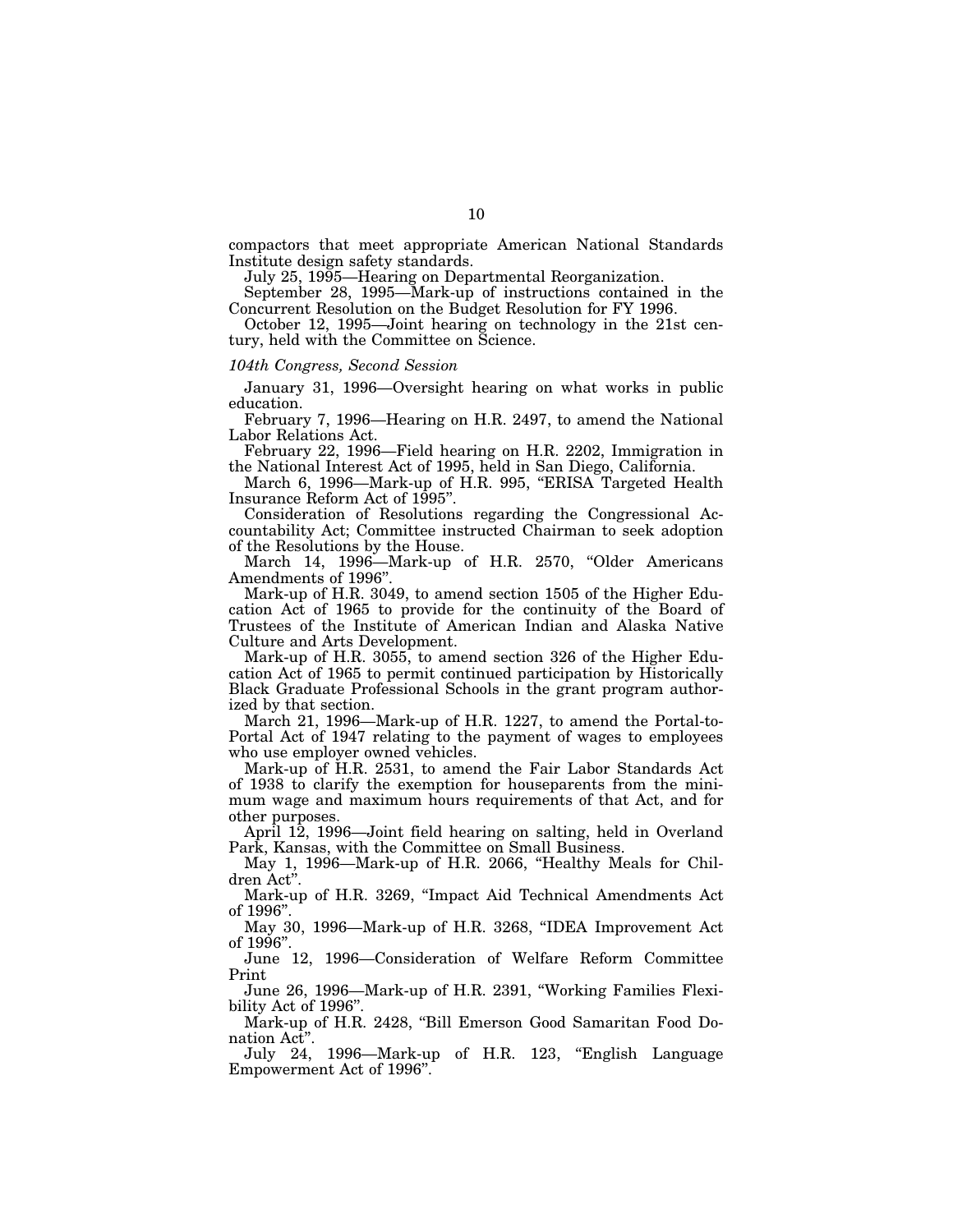August 1, 1996—Mark-up of H.R. 3863, ''Student Debt Reduction Act of 1996''.

Mark-up of H.R. 3876, ''Juvenile Crime Control and Delinquency Prevention Act of 1996".

Mark-up of H.Res. 470, Expressing the Sense of the Congress that the Department of Education should play a more active role in monitoring and enforcing compliance with the provisions of the Higher Education Act of 1965 related to campus crime.

August 2, 1996—Continue Mark-up of H.R. 3876, ''Juvenile Crime Control and Delinquency Prevention Act of 1996''.

## III. LEGISLATIVE ACTIVITIES

#### A. LEGISLATION ENACTED INTO LAW

P.L. 104–26 (H.R. 1225), "Court Reporter Fair Labor Amendments of 1995".

P.L. 104–49 (H.R. 1715), respecting the relationship between workers' compensation benefits and the benefits available under the Migrant and Seasonal Agricultural Worker Protection Act.

P.L. 104–141 (H.R. 3055), to amend section 326 of the Higher Education Act of 1965 to permit continued participation by Historically Black Graduate Professional Schools in the grant program authorized by that section.

P.L. 104–149 (H.R. 2066), "Healthy Meals for Children Act".

P.L. 104–174 (H.R. 1114), to authorize minors who are under the child labor provisions of the Fair Labor Standards Act of 1938 and who are under 18 years of age to load materials into balers and compactors that meet appropriate American National Standards Institute design safety standards.

P.L. 104–191 (H.R. 3103), "Health Insurance Portability and Accountability Act of 1996''.

P.L. 104–195 (H.R. 3269), "Impact Aid Technical Amendments Act of 1996''.

P.L. 104-210 (H.R. 2428), "Bill Emerson Good Samaritan Food Donation Bill''.

P.L. 104–272 (H.R. 4167), "Professional Boxing Safety Act of 1996''.

P.L. 104–331 (H.R. 3452), "Presidential and Executive Office Accountability Act''.

## B. LEGISLATION ENACTED AS PART OF ANOTHER MEASURE

H.R. 1, "Congressional Accountability Act of 1995". Provisions of the bill were included in S. 2 and enacted as P.L. 104–1.

H.R. 4, ''Personal Responsibility Act of 1995''. Provisions of the bill were included in H.R. 3734 and enacted as P.L. 104–193.

H.R. 849, ''Age Discrimination in Employment Amendments'', was included in H.R. 3610 and enacted as P.L. 104–208.

H.R. 995, "ERISA Targeted Health Insurance Reform Act of 1995''. Provisions of the bill were included in H.R. 3103 and enacted as P.L. 104–191.

H.R. 999, ''Welfare Reform Consolidation Act of 1995''. Incorporated into H.R. 4 and provisions of the bill were included in H.R. 3734 and enacted as P.L. 104–193.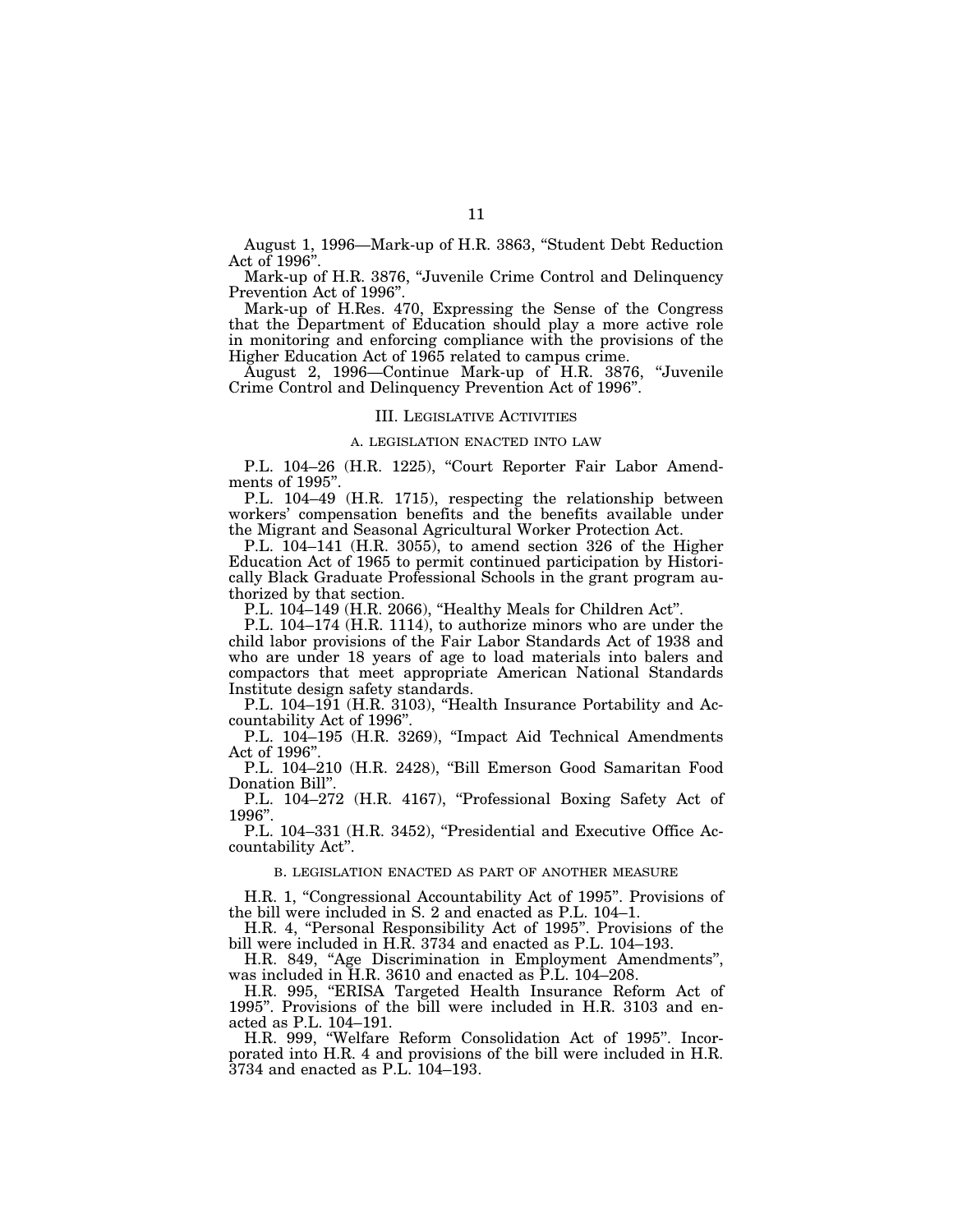H.R. 1227, ''Employee Commuting Flexibility Act'', was included in H.R. 3448 and enacted as P.L. 104–188.

H.R. 1617, ''Workforce and Career Development Act of 1996''. Provisions of the bill were included in H.R. 3610 and enacted as P.L. 104–208.

H.R. 1720, "Privatization Act of 1995". Provisions of the bill were included in H.R. 3610 and enacted as P.L. 104–208.

H.R. 2202, ''Immigration in the National Interest Act of 1995'', was included in H.R. 3610 and enacted as P.L. 104–208.

H.R. 2396, ''Congressional Award Act Amendments of 1995'', was included in H.R. 3610 and enacted as P.L. 104–208.

H.R. 3160, ''Health Coverage Availability and Affordability Act of 1996''. Provisions of the bill were included in H.R. 3103 and enacted as P.L. 104–191.

H.R. 3286, "Adoption Promotion and Stability Act of 1996". Provisions of the bill were included in H.R. 3448 and enacted as P.L. 104–188.

H.R. 3803, ''George Bush School of Government and Public Service Act'', was included in H.R. 4036 and enacted as P.L. 104–319.

H.R. 3829, ''Welfare Reform Reconciliation Act of 1996'', considered as original text of H.R. 3734 and enacted as P.L. 104–193.

H.R. 4282, to amend the National Defense Authorization Act for FY 93 to make a technical correction relating the provision of DOD assistance to local educational agencies, was included in H.R. 3610 and enacted as P.L. 104–208.

S. 1267, "Congressional Award Act Amendments of 1995", was included in H.R. 3610 and enacted as P.L. 104–208.

S. 1972, ''Older Americans Indian Technical Amendments Act'', was included in H.R. 3610 and enacted as P.L. 104–208.

C. BILLS NOT REFERRED TO COMMITTEE AND ENACTED INTO PUBLIC LAW CONTAINING PROVISIONS OR BILLS UNDER THE JURISDICTION OF THE COMMITTEE ON ECONOMIC AND EDUCATIONAL OPPORTUNI-TIES

H.R. 3230, ''National Defense Authorization Act for FY 97'', includes Impact Aid provisions and enacted as P.L. 104–201.

H.R. 3448, ''Small Business Job Protection Act of 1996'', includes H.R. 1227, ERISA amendments, and adoption provisions of H.R. 3286 under Section 1808 and enacted as P.L. 104–188.

H.R. 3610, making appropriations for the Department of Defense for the fiscal year ending September 30, 1997, and for other purposes (Omnibus FY 97 Appropriations Bill). This bill includes impact aid, labor and needs based federal education programs provisions along with provisions from the following bills and was enacted as P.L. 104–208: H.R. 849, H.R. 1617 (museum and library services), H.R. 1720 (Sallie Mae and Connie Lee), H.R. 2202, S. 1972, H.R. 4282, H.R. 2396, and S. 1267.

H.R. 3734, "Personal Responsibility and Work Opportunity Act of 1996''. This bill includes welfare provisions from the following bills and was enacted as P.L. 104–193: H.R. 999, H.R. 4 and H.R. 3829.

H.R. 4036, to strengthen the protection of internationally recognized human rights, includes H.R. 3803 and enacted as P.L. 104– 319.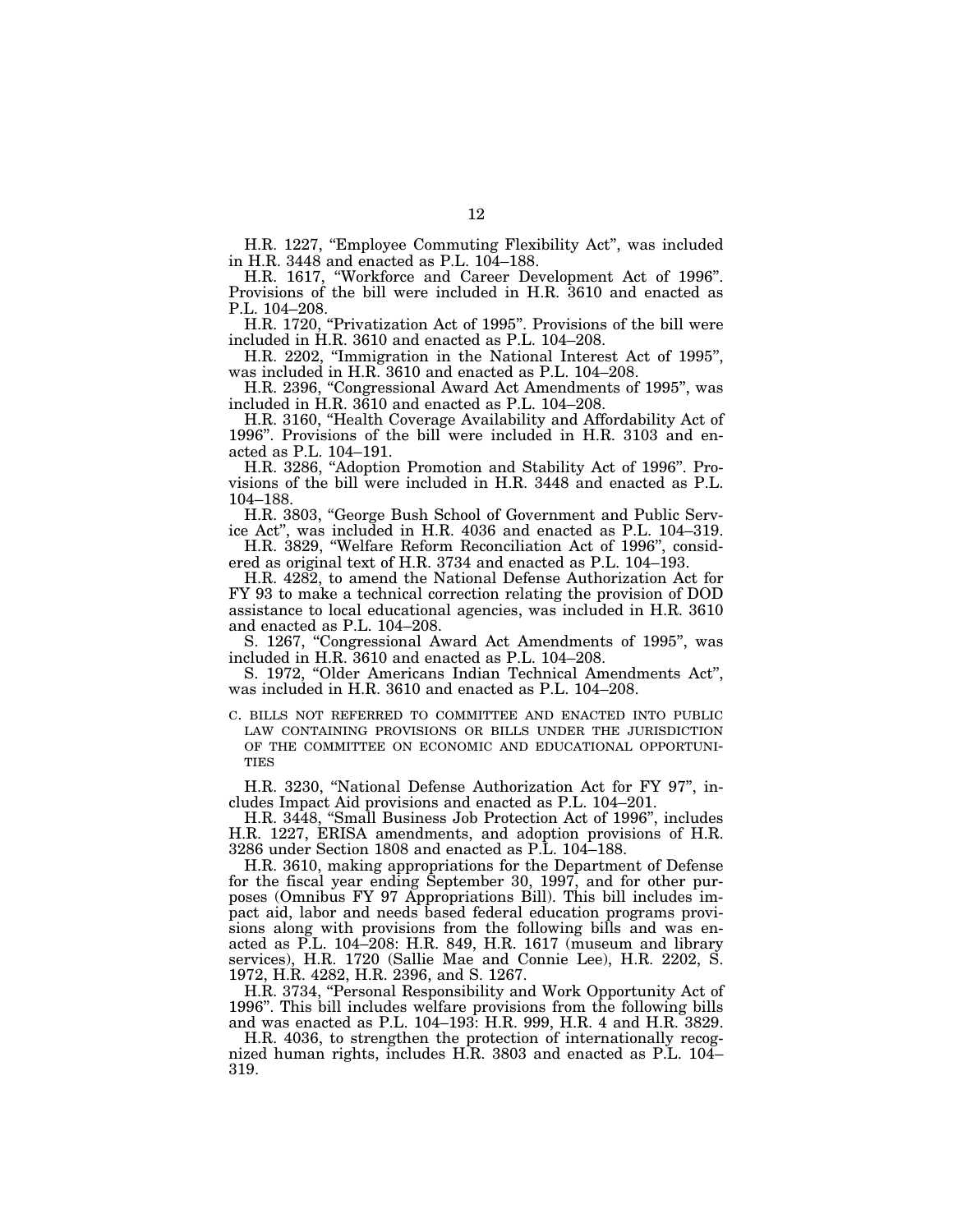S. 2, to make certain laws applicable to the legislative branch of the Federal Government, includes provisions of H.R. 1 and enacted as P.L. 104–1.

S. 377, to amend a provision of part A of title IX of the Elementary and Secondary Education Act of 1965, relating to Indian education, to provide a technical amendment, includes secondary education provisions and enacted as P.L. 104–5.

S. 919, to modify and reauthorize the Child Abuse Prevention and Treatment Act, and for other purposes. This bill is under the jurisdiction of the Committee and was held at the desk before being enacted as P.L. 104–235.

S. 1124/H.R. 1530, ''National Defense Authorization Act for FY 96'', includes Impact Aid provisions and enacted as P.L. 104–106.

S. 2183, to make technical corrections to the Personal Responsibility and Work Opportunity Reconciliation Act of 1996. This bill makes technical corrections to welfare provisions under the jurisdiction of the Committee and was enacted as P.L. 104–327.

#### D. LEGISLATION PASSED THE HOUSE

H.R. 1, "Congressional Accountability Act of 1995".

H.R. 4, "Personal Responsibility Act of 1995".

H.R. 123, "Bill Emerson English Language Empowerment Act of 1996''.

H.R. 743, ''Teamwork for Employers and Managers Act of 1995''. H.R. 849, "Age Discrimination in Employment Amendments of 1995''.

H.R. 1045, ''To amend Goals 2000: Educate America Act to eliminate the National Education Standards and Improvement Council.

H.R. 1114, to authorize minors who are under the child labor provisions of the Fair Labor Standards Act of 1938 and who are under 18 years of age to load materials into balers and compactors that meet appropriate American National Standards Institute design safety standards.

H.R. 1225, "Court Reporter Fair Labor Amendments of 1995".

H.R. 1227, to amend the Portal-to-Portal Act of 1947 relating to the payment of wages to employees who use employer owned vehicles.

H.R. 1594, to place restrictions on the promotion by the Department of Labor and other Federal agencies and instrumentalities of economically targeted investments in connection with employee benefit plans.

H.R. 1617, ''Workforce and Career Development Act of 1996''.

H.R. 1715, respecting the relationship between workers' compensation benefits and the benefits available under the Migrant and Seasonal Agricultural Worker Protection Act.

H.R. 1720, "Privatization Act of 1995".

H.R. 2066, ''Healthy Meals for Children Act''.

H.R. 2092, ''Private Security Officer Quality Assurance Act of 1995''.

H.R. 2202, ''Immigration in the National Interest Act of 1995''.

H.R. 2391, ''Working Families Flexibility Act of 1996''.

H.R. 2428, to encourage the donation of food and grocery products to nonprofit organizations for distribution to needy individuals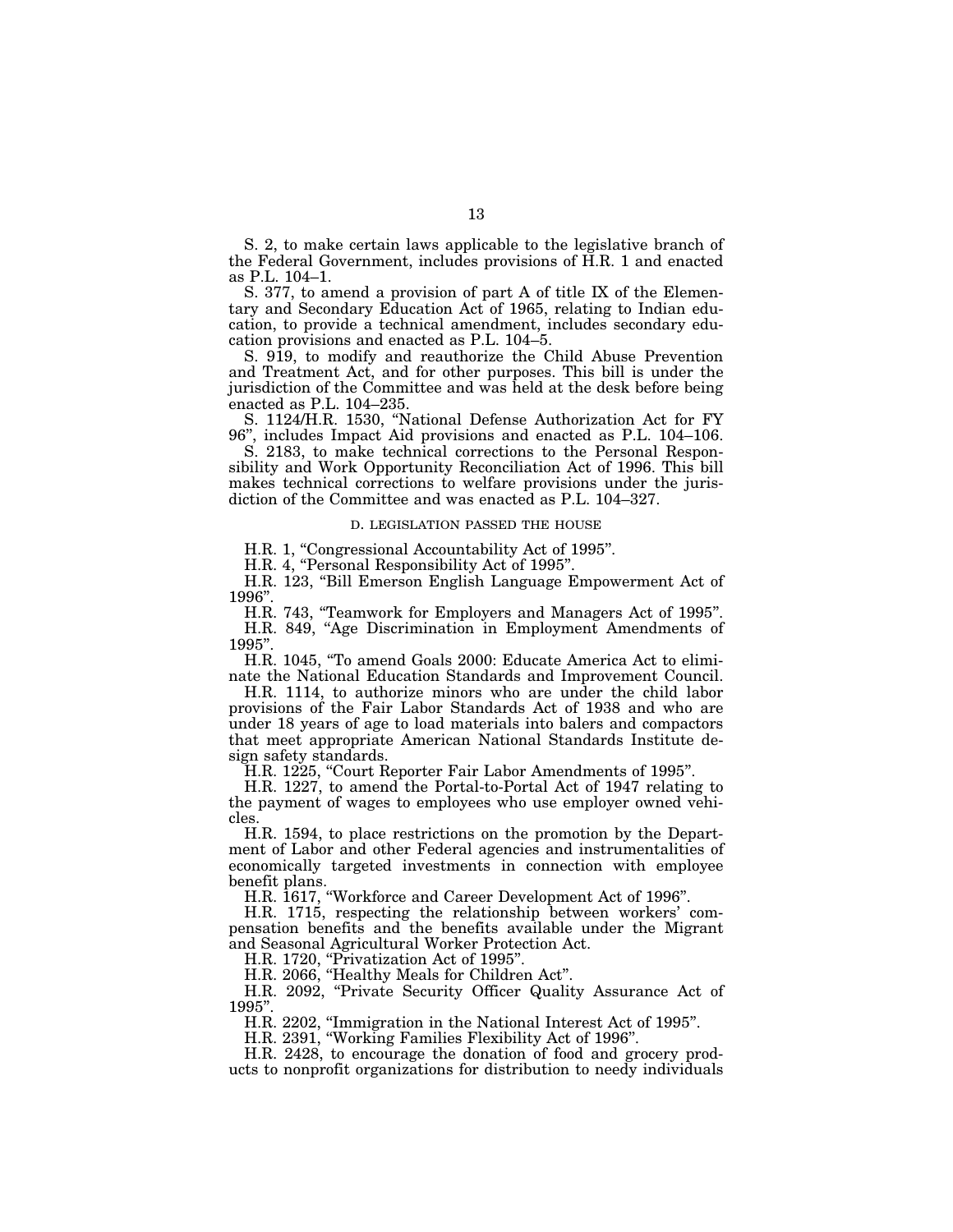by giving the Model Good Samaritan Food Donation Act the full force and effect of law.

H.R. 3049, to amend section 1505 of the Higher Education Act of 1965 to provide for the continuity of the Board of Trustees of the Institute of American Indian and Alaska Native Culture and Arts Development.

H.R. 3055, to amend section 326 of the Higher Education Act of 1965 to permit continued participation by Historically Black Graduate Professional Schools in the grant program authorized by that section.

H.R. 3103, ''Health Insurance Portability and Accountability Act of 1996''.

H.R. 3268, ''IDEA Improvement Act of 1996''.

H.R. 3269, ''Impact Aid Technical Amendments Act of 1996''.

H.R. 3286, ''Adoption Promotion and Stability Act of 1996''.

H.R. 3452, "Presidential and Executive Office Accountability Act"

H.R. 3803, ''George Bush School of Government and Public Service Act''.

H.R. 3863, ''Student Debt Reduction Act of 1996''.

H.R. 4134, to amend the Immigration and Nationality Act to authorize States to deny public education benefits to aliens not lawfully present in the United States who are not enrolled in public schools during the period beginning September, 1, 1996, and ending July 1, 1997.

H.R. 4167, "Professional Boxing Safety Act of 1996".

H.R. 4282, to amend the National Defense Authorization Act for FY 93 to make a technical correction relating to the provision of the Department of Defense Assistance to local educational agencies.

H.Con.Res. 123, to provide for the provisional approval of regulations applicable to certain covered employing offices and covered employees and to be issued by the Office of Compliance before January 23, 1996.

H.Con.Res. 207, approving certain regulations to implement provisions of the Congressional Accountability Act of 1995 relating to labor-management relations with respect to covered employees, other than employees of the House of Representatives and employees of the Senate, and for other purposes.

H.Res. 311, to provide for the provisional approval of regulations applicable to the House of Representatives and employees of the House of Representatives and to be issued by the Office of Compliance before January 23, 1996.

H.Res. 470, expressing the sense of the Congress that the Department of Education should play a more active role in monitoring and enforcing compliance with the provisions of the Higher Education Act of 1965 relating to crime.

H.Res. 504, approving certain regulations to implement provisions of the Congressional Accountability Act of 1995 relating to labor-management relations with respect to employing offices and covered employees of the House of Representatives, and for other purposes.

S. 1972, ''Older Americans Indian Technical Amendments Act''.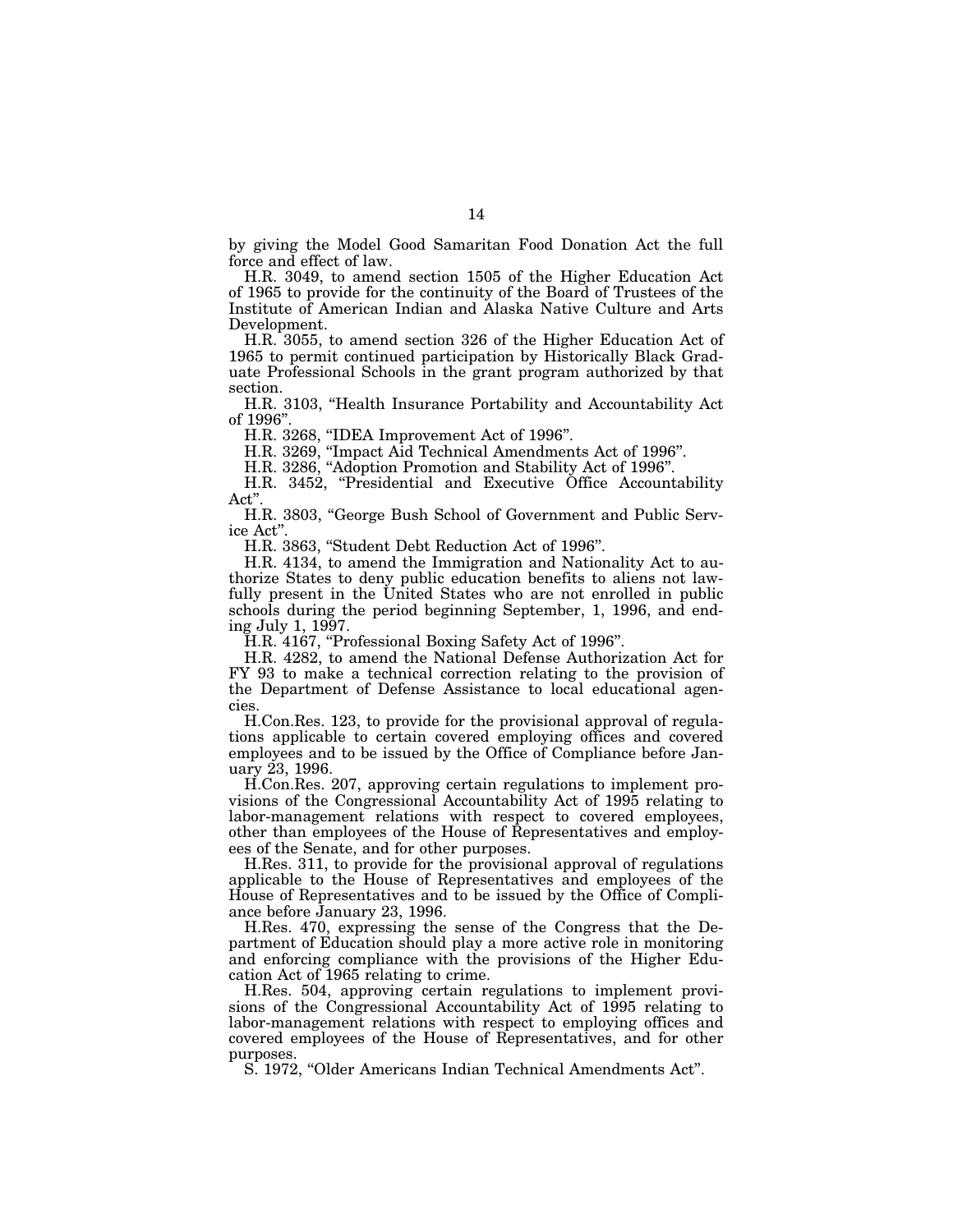#### E. LEGISLATION PASSED THE HOUSE IN ANOTHER MEASURE

H.R. 1, ''Congressional Accountability Act of 1995''. Provisions of the bill passed the House in S. 2.

H.R. 4, "Personal Responsibility and Work Opportunity Act of 1995''. Provisions of the bill passed the House in H.R. 2491.

H.R. 4, "Personal Responsibility and Work Opportunity Act of 1995''. Provisions of the bill passed the House in H.R. 3734.

H.R. 5, "ERISA Targeted Health Insurance Reform Act of 1995". Provisions of the bill passed the House in H.R. 3103.

H.R. 999, ''Welfare Reform Consolidation Act of 1995'', passed the House in H.R. 4.

H.R. 1157, ''Welfare Transformation Act of 1995'', passed the House in H.R. 4.

H.R. 1214, "Personal Responsibility Act of 1995", passed the House as original text of H.R. 4.

H.R. 1227, to amend the Portal-to-Portal Act of 1947 relating to the payment of wages to employees who use employer owned vehicles, passed the House in H.R. 3448.

H.R. 1617, ''Workforce and Career Development Act of 1996'', passed the House in S. 1972.

H.R. 1720, "Privatization Act of 1995", passed the House in H.R. 1617.

H.R. 1720, "Privatization Act of 1995", passed the House in S. 1972.

H.R. 2332, "Consolidated and Reformed Education, Employment, and Rehabilitation Systems Act'' or ''CAREERS Act''. Provisions of the bill passed the House in H.R. 1617.

H.R. 2517, ''Seven-Year Balanced Budget Reconciliation Act of 1995'', passed the House as text of H.R. 2491.

H.R. 3160, "Health Coverage Availability and Affordability Act of 1996''. Provisions of the bill passed the House in H.R. 3103.

H.R. 3803, ''George Bush School of Government and Public Service Act'', passed the House in H.R. 4036.

H.R. 3829, ''Welfare Reform Reconciliation Act of 1996'', passed the House as original text of H.R. 3734.

H.R. 3863, ''Student Debt Reduction Act of 1996'', passed the House in S. 1972.

H.R. 3898, ''English Language Empowerment Act of 1996''. Provisions of the bill passed the House in H.R. 123.

#### F. LEGISLATION WITH FILED REPORTS

H.R. 123 (H.Rept. 104–723), ''Bill Emerson English Language Empowerment Act of 1996''.

H.R. 743 (H.Rept. 104–248), ''Teamwork for Employers and Managers Act of 1995''.

H.R. 995 (H.Rept. 104–498, Pt. 1), "ERISA Targeted Health Insurance Reform Act of 1995''.

H.R. 999 (H.Rept. 104–75, Pt. 1), ''Welfare Reform Consolidation Act of 1995''.

H.R. 1114 (H.Rept. 104–278), to authorize minors who are under the child labor provisions of the Fair Labor Standards Act of 1938 and who are under 18 years of age to load materials into balers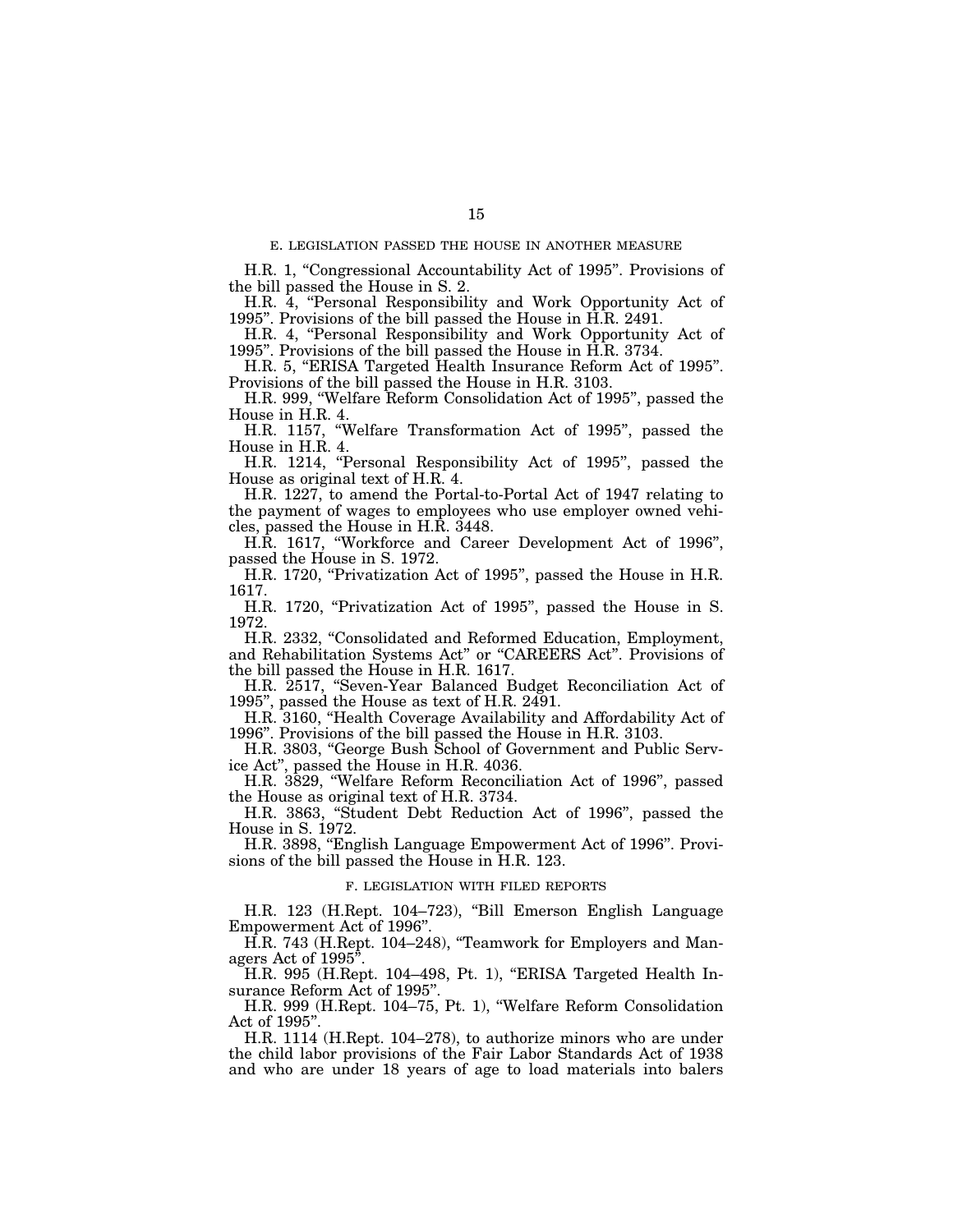and compactors that meet appropriate American National Standards Institute design safety standards.

H.R. 1176 (H.Rept. 104–163), to nullify an executive order that prohibits Federal contracts with companies that hire permanent replacements for striking employees.

H.R. 1225 (H.Rept. 104–219), ''Court Reporter Fair Labor Amendments of 1995''.

H.R. 1227 (H.Rept. 104–585), to amend the Portal-to-Portal Act of 1947 relating to the payment of wages to employees who use employer owned vehicles.

H.R. 1557 (H.Rept. 104–170), "Arts, Humanities, and Museum Services Amendments of 1995''.

H.R. 1594 (H.Rept. 104–238), to place restrictions on the promotion by the Departments of Labor and other Federal agencies and instrumentalities of economically targeted investments in connection with employee benefit plans.

H.R. 1617 (H.Rept. 104–152), ''Workforce and Career Development Act of 1996''.

H.R. 1720 (H.Rept. 104–153), ''Privatization Act of 1995''.

H.R. 2066 (H.Rept. 104–561), ''Healthy Meals for Children Act''.

H.R. 2391 (H.Rept. 104–670), ''Working Families Flexibility Act of 1996''.

H.R. 2428 (H.Rept. 104–661), to encourage the donation of food and grocery products to nonprofit organizations for distribution to needy individuals by giving the Model Good Samaritan Food Donation Act the full force and effect of law.

H.R. 2531 (H.Rept. 104–592), to amend the Fair Labor Standards Act of 1938 to clarify the exemption for houseparents from the minimum wage and maximum hours requirements of that Act, and for other purposes.

H.R. 2570 (H.Rept. 104–539), ''Older Americans Amendments of  $1995"$ 

H.R. 3049 (H.Rept. 104–505), to amend section 1505 of the Higher Education Act of 1965 to provide for the continuity of the Board of Trustees of the Institute of American Indian and Alaska Native Culture and Arts Development.

H.R. 3055 (H.Rept. 104–504), to amend section 326 of the Higher Education Act of 1965 to permit continued participation by Historically Black Graduate Professional Schools in the grant program authorized by that section.

H.R. 3268 (H.Rept. 104–614), ''IDEA Improvement Act of 1996''. H.R. 3269 (H.Rept. 104–560), ''Impact Aid Technical Amend-

ments Act of 1996''.

H.R. 3863 (H.Rept. 104–775), ''Student Debt Reduction Act of 1996''.

H.R. 3876 (H.Rept. 104–783), ''Juvenile Crime Control and Delinquency Prevention Act of 1996''.

H.Con.Res. 470 (H.Rept. 104–776), expressing the sense of the Congress that the Department of Education should play a more active role in monitoring and enforcing compliance with the provisions of the Higher Education Act of 1965 related to campus crime.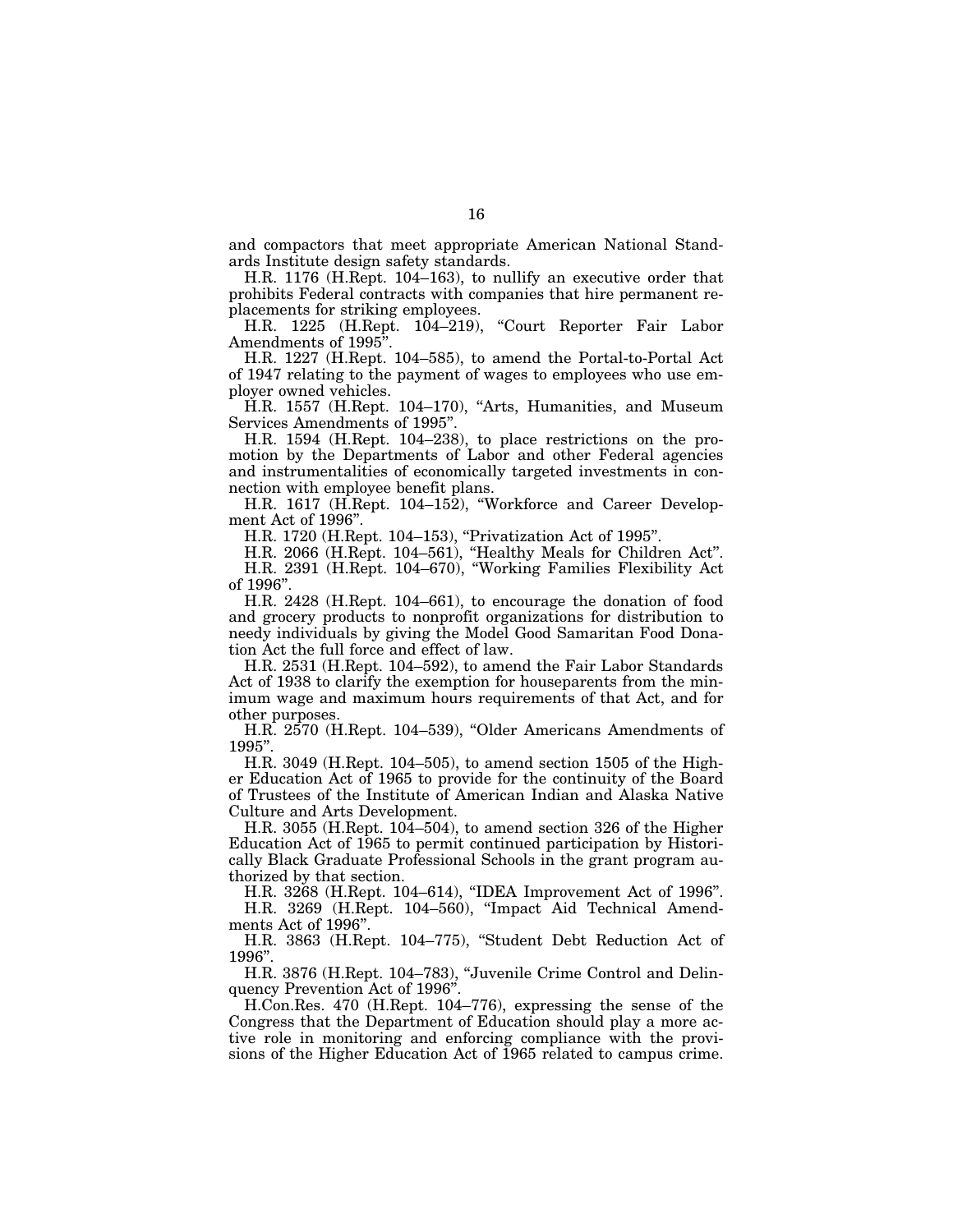G. BILLS NOT REFERRED TO COMMITTEE THAT PASSED THE HOUSE CONTAINING PROVISIONS OR BILLS UNDER THE JURISDICTION OF THE COMMITTEE ON ECONOMIC AND EDUCATION OPPORTUNITIES

H.R. 1530, to authorize appropriations for FY 96 for military activities of the Department of Defense, to prescribe military personnel strengths for FY 96, includes Impact Aid provisions (sec. 394).

H.R. 2491, "Balance Budget Act of 1995", includes welfare reform, student aid and ERISA provisions along with provisions from the following bills: H.R. 4, and H.R. 2517.

H.R. 3230, to authorize appropriations for fiscal year 1997 for military activities of the Department of Defense, to prescribe military personnel strengths for fiscal year 1997, and for other purposes, includes Impact Aid provisions.

H.R. 3448, ''Small Business Job Protection Act of 1996'', includes H.R. 1227, ERISA amendments, and adoption provisions of H.R. 3286 under Section 1808.

H.R. 3610, making appropriations for the Department of Defense for the fiscal year ending September 30, 1997, and for other purposes (Omnibus FY 97 Appropriations Bill), includes impact aid provisions.

H.R. 3734, "Personal Responsibility and Work Opportunity Reconciliation Act of 1996'', includes welfare reform provisions from H.R. 999, H.R. 4 and H.R. 3829.

H.R. 4036, to strengthen the protection of internationally recognized human rights, includes H.R. 3803.

H.Con.Res. 108, to correct technical errors in the enrollment of the bill H.R. 1594, includes technical correction to ETI provisions.

S. 2, to make certain laws applicable to the legislative branch of the Federal Government, includes provisions of H.R. 1.

S. 377, to amend a provision of part A, of title IX of the Elementary and Secondary Education Act of 1965, relating to Indian education, to provide a technical amendment, and for other purposes, includes secondary education provisions.

S. 919, to modify and reauthorize the Child Abuse and Prevention Treatment Act, and for other purposes. This bill under the jurisdiction of the Committee was held at the Desk before passing the House.

S. 1124, ''National Defense Authorization Act for Fiscal Year 1996'', includes Impact Aid provisions.

S. 2183, to make technical corrections to the Personal Responsibility and Work Opportunity Reconciliation Act of 1996, includes technical correction to welfare provisions.

H.Res. 400, approving regulations to implement provisions of the Congressional Accountability Act of 1995 (P.L. 104–1) with respect to employing offices and covered employees of the House of Representatives.

H.Res. 401, directing the Office of Compliance to provide educational assistance to employing offices of the House of Representatives regarding compliance with the Congressional Accountability Act of 1995 (P.L. 104–1) and requiring employing offices of the House of Representatives to obtain prior approval of the chairman and ranking minority party member of the Committee on House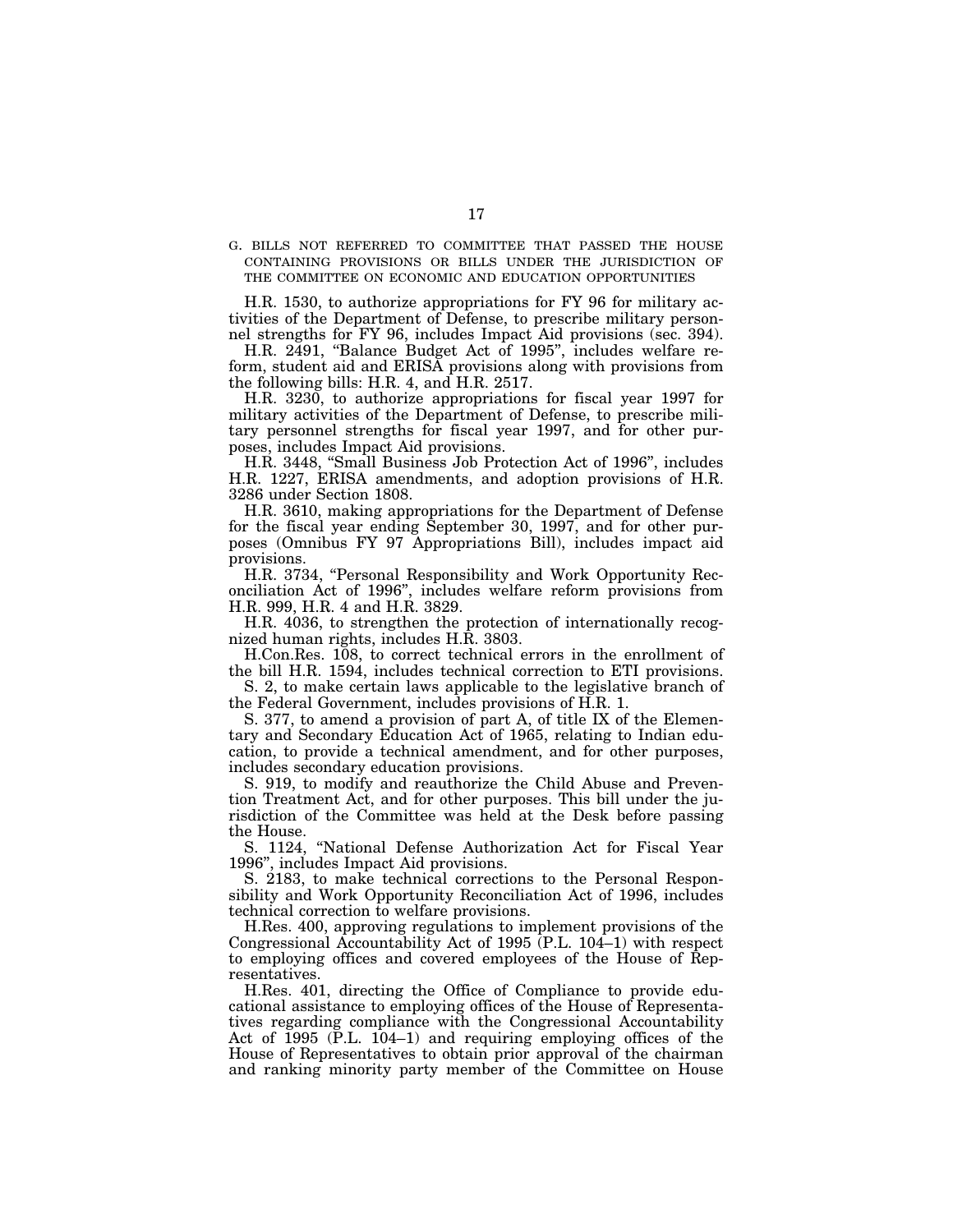Oversight of the House of Representatives of the amount of any settlement payments made under such Act.

S.Con.Res. 51, to provide for the approval of final regulations that are applicable to employing offices that are not employing offices of the House of Representatives or the Senate, and to covered employees who are not employees of the House of Representatives or the Senate, and that were issued by the Office of Compliance on January 22, 1996, and for other purposes.

H. LEGISLATION ORDERED REPORTED FROM FULL COMMITTEE

H.R. 123, "Bill Emerson English Language Empowerment Act of 1996''.

H.R. 743, "Teamwork for Employers and Managers Act of 1995". H.R. 849, "Age Discrimination in Employment Amendments of 1995''.

H.R. 995, "ERISA Targeted Health Insurance Reform Act of 1995''.

H.R. 999, ''Welfare Reform Consolidation Act of 1995''.

H.R. 1114, to authorize minors who are under the child labor provisions of the Fair Labor Standards Act of 1938 and who are under 18 years of age to load materials into balers and compactors that meet appropriate American National Standards Institute design safety standards.

H.R. 1176, to nullify an executive order that prohibits Federal contracts with companies that hire permanent replacements for striking employees.

H.R. 1225, ''Court Reporter Fair Labor Amendments of 1995''.

H.R. 1227, to amend the Portal-to-Portal Act of 1947 relating to the payment of wages to employees who use employer owned vehicles.

H.R. 1557, ''Arts, Humanities, and Museum Services Amendments of 1995''.

H.R. 1594, to place restrictions on the promotion by the Department of Labor and other Federal agencies and instrumentalities of economically targeted investments in connection with employee benefit plans.

H.R. 1617, ''Workforce and Career Development Act of 1996''.

H.R. 1715, respecting the relationship between workers' compensation benefits and the benefits available under the Migrant and Seasonal Agricultural Worker Protection Act.

H.R. 1720, "Privatization Act of 1995".

H.R. 2066, ''Healthy Meals for Children Act''.

H.R. 2391, ''Working Families Flexibility Act of 1996''.

H.R. 2428, to encourage the donation of food and grocery products to nonprofit organizations for distribution to needy individuals by giving the Model Good Samaritan Food Donation Act the full force and effect of law.

H.R. 2570, ''Older Americans Amendments of 1995''.

H.R. 3049, to amend section 1505 of the Higher Education Act of 1965 to provide for the continuity if the Board of Trustees of the Institute of American Indian and Alaska Native Culture and Arts Development.

H.R. 3055, to amend section 326 of the higher Education Act of 1965 to permit continued participation by Historically Black Grad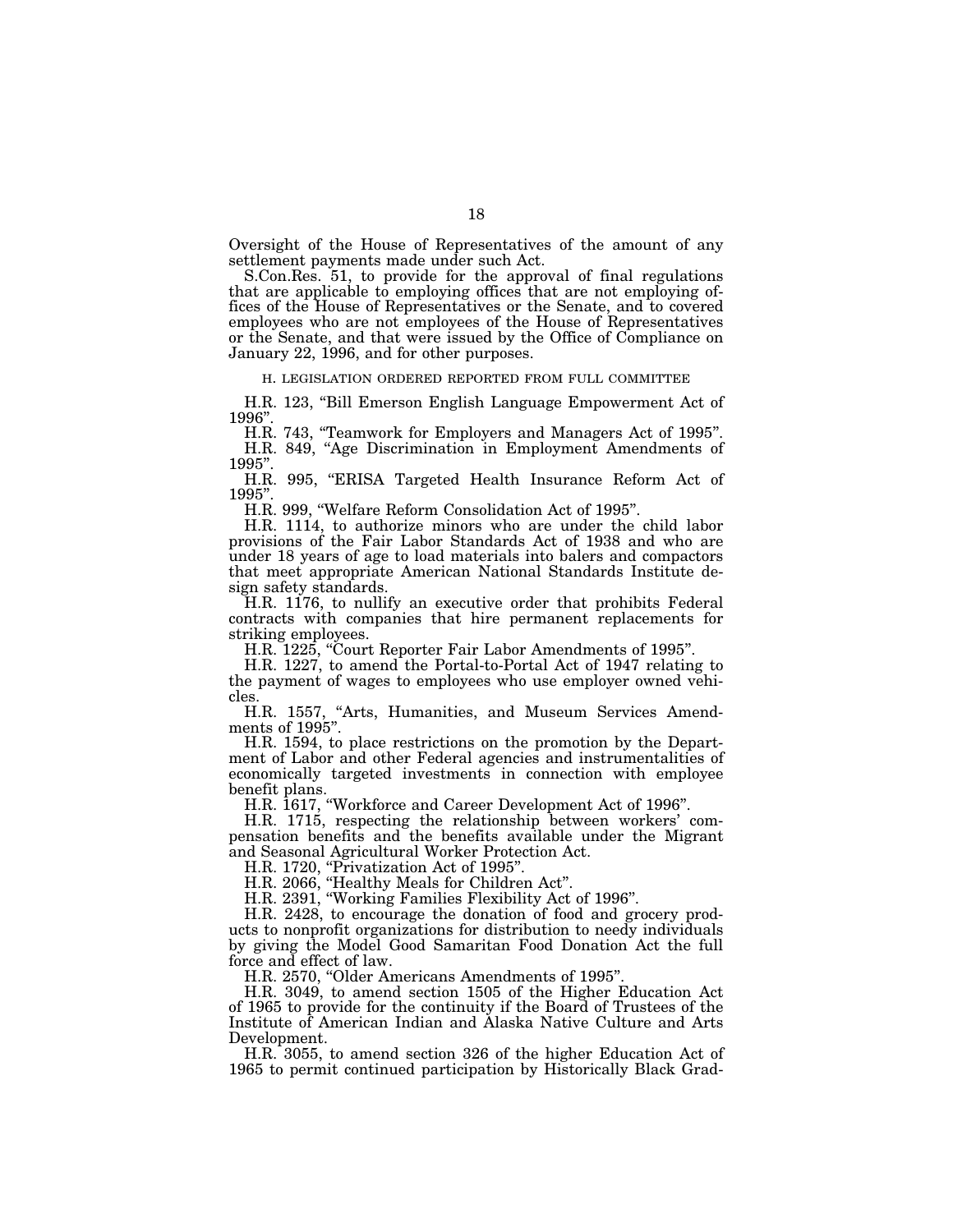uate Professional Schools it he grant program authorized by that section.

H.R. 3268, ''IDEA Improvement Act of 1996''.

H.R. 3269, ''Impact Aid Technical Amendments Act of 1996''.

H.R. 3863, ''Student Debt Reduction Act of 1996''.

H.R. 3876, ''Juvenile Crime control and Delinquency Prevention Act of 1996''.

H.Con.Res. 470, expressing the sense of the Congress that the Department of Education should play a more active role in monitoring and enforcing compliance with the provisions of the Higher Education Act of 1965 related to campus crime.

#### I. LEGISLATION VETOED

H.R. 4, "Personal Responsibility and Work Opportunity Act of 1995''.

H.R. 743, ''Teamwork for Employees and Managers Act of 1995''.

#### LEGISLATION CONSIDERED AT FULL COMMITTEE AND NOT REPORTED FROM SUBCOMMITTEE

#### A. LEGISLATION ENACTED INTO LAW

P.L. 104–49 (H.R. 1715), respecting the relationship between workers' compensation benefits and the benefits available under the Migrant and Seasonal Agricultural Worker Protection Act.

P.L. 104–141 (H.R. 3055), to amend section 326 of the Higher Education Act of 1965 to permit continued participation by Historically Black Graduate Professional Schools in the grant program authorized by that section.

P.L. 104-272 (H.R. 4167), "Professional Boxing Safety Act of 1996''.

P.L. 104–331 (H.R. 3452), "Presidential and Executive Office Accountability Act''.

B. LEGISLATION ENACTED AS PART OF ANOTHER MEASURE

H.R. 1, ''Congressional Accountability Act of 1995''. Provisions of the bill were included in S. 2 and enacted as P.L. 104–1.

H.R. 4, "Personal Responsibility Act of 1995". Provisions of the bill were included in H.R. 3734 and enacted as P.L. 104–193.

H.R. 999, ''Welfare Reform Consolidation Act of 1995''. Incorporated into H.R. 4 and provisions of the bill were included in H.R. 3734 and enacted as P.L. 104–193.

H.R. 1720, "Privatization Act of 1995". Provisions of the bill were included in H.R. 3610 and enacted as P.L. 104–208.

H.R. 2202, "Immigration in the National Interest Act of 1995", was included in H.R. 3610 and enacted as P.L. 104–208.

H.R. 3829, ''Welfare Reform Reconciliation Act of 1996'', considered as original text of H.R. 3734 and enacted as P.L. 104–193.

H.R. 4282, to amend the National Defense Authorization Act for FY 93 to make a technical correction relating the provision of DOD assistance to local educational agencies, was included in H.R. 3610 and enacted as P.L. 104–208.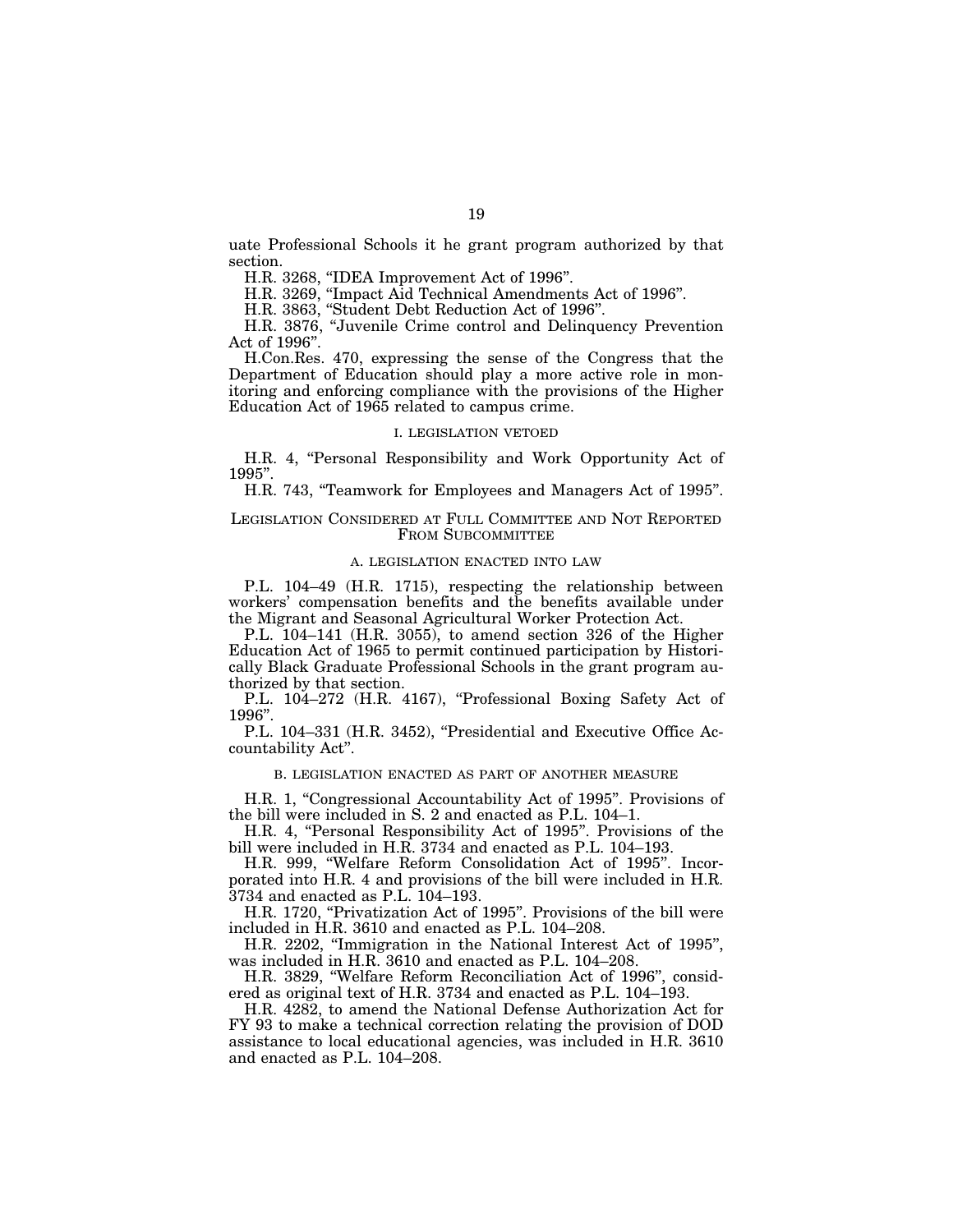#### C. LEGISLATION PASSED THE HOUSE

H.R. 1, "Congressional Accountability Act of 1995".

H.R. 4, "Personal Responsibility Act of 1995"

H.R. 1045, "To amend Goals 2000: Educate America Act to elimi-

nate the National Education Standards and Improvement Council. H.R. 1715, respecting the relationship between workers' compensation benefits and the benefits available under the Migrant

and Seasonal Agricultural Worker Protection Act.

H.R. 1720, "Privatization Act of 1995".

H.R. 2202, ''Immigration in the National Interest Act of 1995''.

H.R. 3049, to amend section 1505 of the Higher Education Act of 1965 to provide for the continuity of the Board of Trustees of the Institute of American Indian and Alaska Native Culture and Arts Development.

H.R. 3055, to amend section 326 of the Higher Education Act of 1965 to permit continued participation by Historically Black Graduate Professional Schools in the grant program authorized by that section.

H.R. 3452, "Presidential and Executive Office Accountability Act''.

H.R. 3863, ''Student Debt Reduction Act of 1996''.

H.R. 4134, to amend the Immigration and Nationality Act to authorize States to deny public education benefits to aliens not lawfully present in the United States who are not enrolled in public schools during the period beginning September, 1, 1996, and ending July 1, 1997.

H.R. 4167, "Professional Boxing Safety Act of 1996".

H.R. 4282, to amend the National Defense Authorization Act for FY 93 to make a technical correction relating to the provision of the Department of Defense Assistance to local educational agencies.

H.Con.Res. 123, to provide for the provisional approval of regulations applicable to certain covered employing offices and covered employees and to be issued by the Office of Compliance before January 23, 1996.

H.Con.Res. 207, approving certain regulations to implement provisions of the Congressional Accountability Act of 1995 relating to labor-management relations with respect to covered employees, other than employees of the House of Representatives and employees of the Senate, and for other purposes.

H.Res. 311, to provide for the provisional approval of regulations applicable to the House of Representatives and employees of the House of Representatives and to be issued by the Office of Compliance before January 23, 1996.

H.Res. 470, expressing the sense of the Congress that the Department of Education should play a more active role in monitoring and enforcing compliance with the provisions of the Higher Education Act of 1965 relating to crime.

H.Res. 504, approving certain regulations to implement provisions of the Congressional Accountability Act of 1995 relating to labor-management relations with respect to employing offices and covered employees of the House of Representatives, and for other purposes.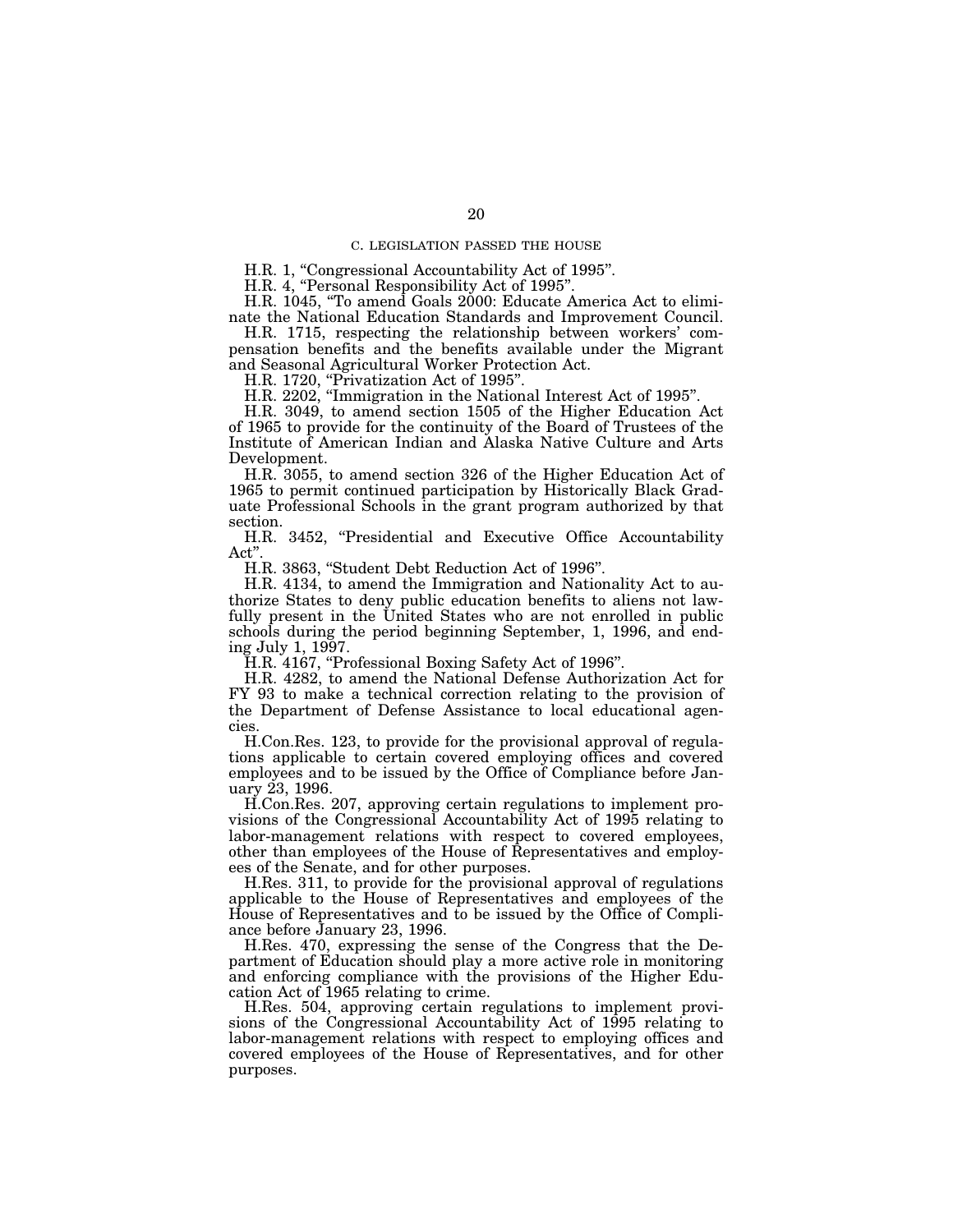#### D. LEGISLATION PASSED THE HOUSE IN ANOTHER MEASURE

H.R. 1, ''Congressional Accountability Act of 1995''. Provisions of the bill passed the House in S. 2.

H.R. 4, ''Personal Responsibility and Work Opportunity Act of 1995''. Provisions of the bill passed the House in H.R. 2491.

H.R. 4, "Personal Responsibility and Work Opportunity Act of 1995''. Provisions of the bill passed the House in H.R. 3734.

H.R. 999, ''Welfare Reform Consolidation Act of 1995'', passed the House in H.R. 4.

H.R. 1157, ''Welfare Transformation Act of 1995'', passed the House in H.R. 4.

H.R. 1214, "Personal Responsibility Act of 1995", passed the House as original text of H.R. 4.

H.R. 1720, "Privatization Act of 1995", passed the House in S. 1972.

H.R. 1720, "Privatization Act of 1995", passed the House in H.R. 1617.

H.R. 2517, ''Seven-Year Balanced Budget Reconciliation Act of 1995'', passed the House as text of H.R. 2491.

H.R. 3829, ''Welfare Reform Reconciliation Act of 1996'', passed the House as original text of H.R. 3734.

H.R. 3863, ''Student Debt Reduction Act of 1996'', passed the House in S. 1972.

#### E. LEGISLATION WITH FILED REPORTS

H.R. 999 (H.Rept. 104–75, Pt. 1), ''Welfare Reform Consolidation Act of 1995"

H.R. 1176 (H.Rept. 104–163), to nullify an executive order that prohibits Federal contracts with companies that hire permanent replacements for striking employees.

H.R. 1557 (H.Rept. 104-170), "Arts, Humanities, and Museum Services Amendments of 1995''.

H.R. 1720 (H.Rept. 104–153), ''Privatization Act of 1995''.

H.R. 3049 (H.Rept. 104–505), to amend section 1505 of the Higher Education Act of 1965 to provide for the continuity of the Board of Trustees of the Institute of American Indian and Alaska Native Culture and Arts Development.

H.R. 3055 (H.Rept. 104–504), to amend section 326 of the higher Education Act of 1965 to permit continued participation by Historically Black Graduate Professional Schools in the grant program authorized by that section.

H.R. 3863 (H.Rept. 104–775), ''Student Debt Reduction Act of 1996''.

H.Con.Res. 470 (H.Rept. 104–776), expressing the sense of the Congress that the Department of Education should play a more active role in monitoring and enforcing compliance with the provisions of the Higher Education Act of 1965 related to campus crime.

F. LEGISLATION ORDERED REPORTED FROM FULL COMMITTEE

H.R. 999, ''Welfare Reform Consolidation Act of 1995''.

H.R. 1176, to nullify an executive order that prohibits Federal contracts with companies that hire permanent replacements for striking employees.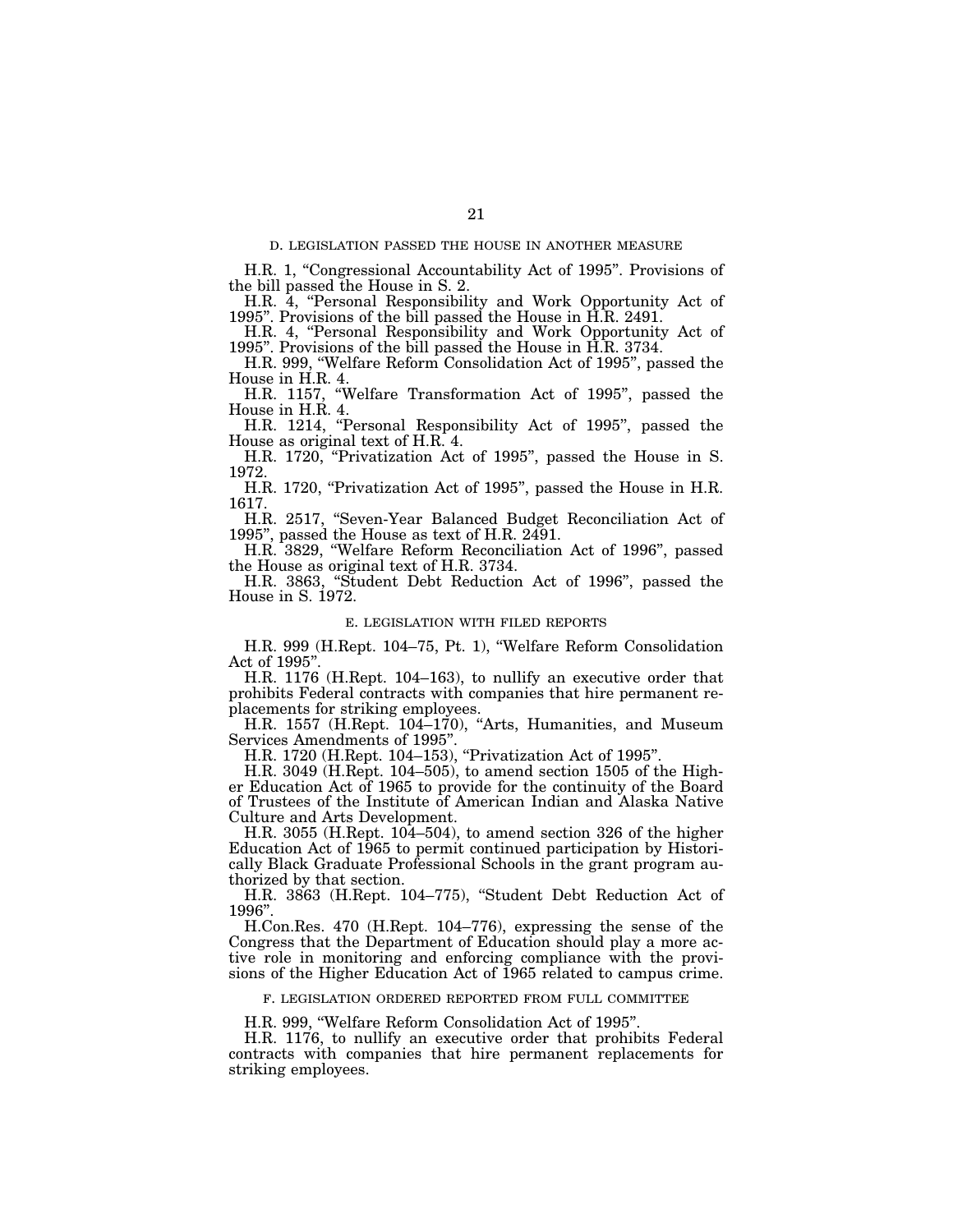H.R. 1557, "Arts, Humanities, and Museum Services Amendments of 1995".

H.R. 1715, respecting the relationship between workers' compensation benefits and the benefits available under the Migrant and Seasonal Agricultural Worker Protection Act.

H.R. 1720, "Privatization Act of 1995".

H.R. 3049, to amend section 1505 of the Higher Education Act of 1965 to provide for the continuity of the Board of Trustees of the Institute of American Indian and Alaska Native Culture and Arts Development.

H.R. 3055, to amend section 326 of the higher Education Act of 1965 to permit continued participation by Historically Black Graduate Professional Schools in the grant program authorized by that section.

H.R. 3863, ''Student Debt Reduction Act of 1996''.

H. Con. Res. 470, expressing the sense of the Congress that the Department of Education should play a more active role in monitoring and enforcing compliance with the provisions of the Higher Education Act of 1965 related to campus crime.

#### G. LEGISLATION VETOED

H.R. 4, "Personal Responsibility and Work Opportunity Act of 1995''.

## H. STATISTICS ON BILLS CONSIDERED AT FULL COMMITTEE AND NOT REPORTED FROM SUBCOMMITTEE

#### Total Number of Bills Considered at Full Committee and Not Reported from

| -18            |
|----------------|
|                |
| $\overline{4}$ |
|                |
|                |
|                |

#### V. COMMITTEE ON ECONOMIC AND EDUCATIONAL OPPORTUNITIES **STATISTICS**

|  | 2  |
|--|----|
|  | 2  |
|  | 21 |
|  | 26 |
|  | 25 |
|  | 37 |
|  | 20 |
|  | 10 |
|  | 18 |
|  | 2  |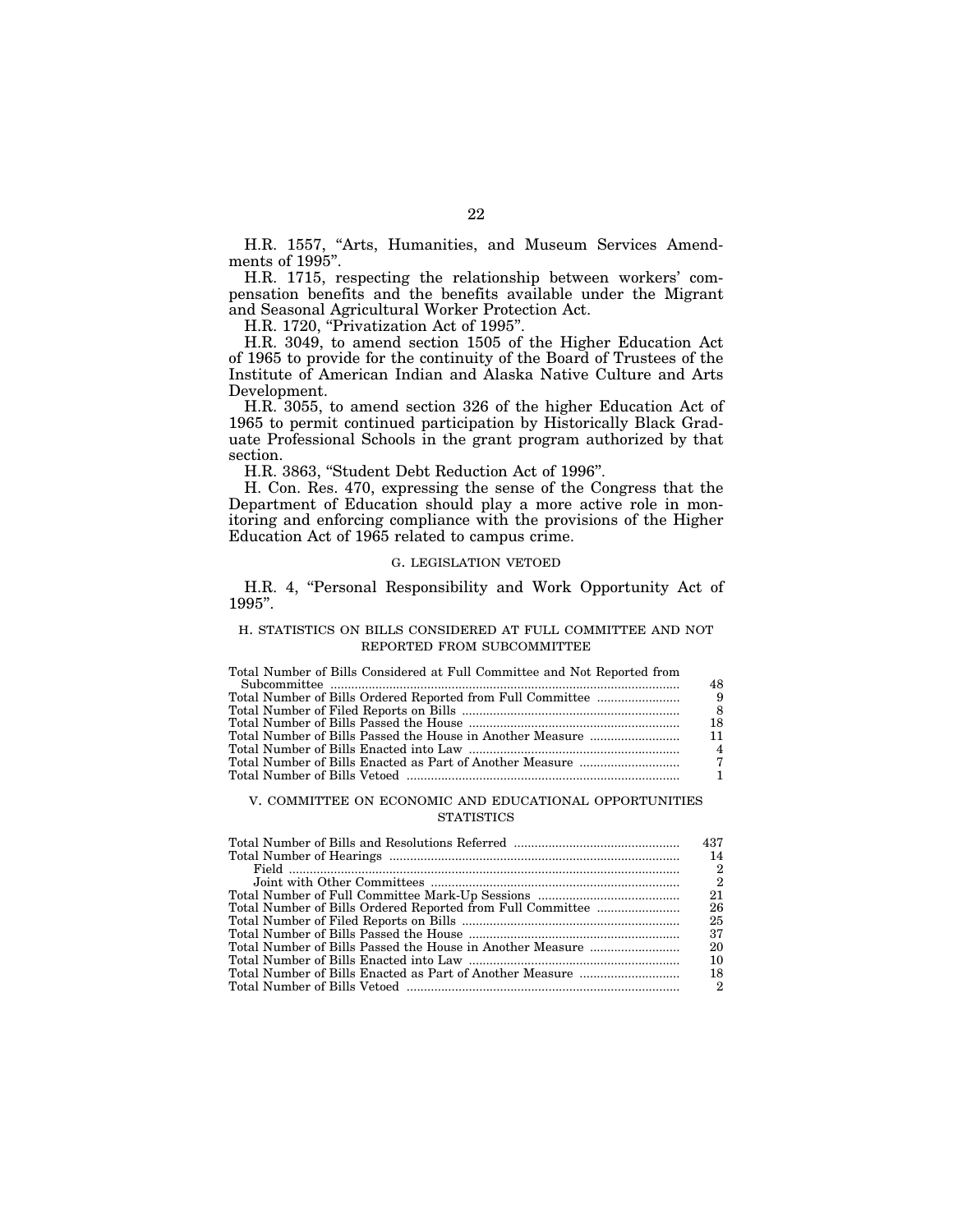## SUBCOMMITTEE ON EMPLOYER-EMPLOYEE RELATIONS

#### I. SUMMARY OF ACTIVITIES

#### A. ERISA TARGETED HEALTH INSURANCE REFORM

In the 104th Congress, the Committee initiated the legislative debate leading to the enactment of incremental health insurance reform.

On February 14, 1995, the Subcommittee on Employer-Employee Relations set the stage for ERISA-based insurance reform by holding hearings on "The ERISA Title I Framework: A 20-year Success Story.'' On February 21, 1995, the ERISA Targeted Health Insurance Reform Act of 1995 (H.R.995) was introduced by Representatives Fawell, Goodling, Armey, and other Members. This bipartisan legislation was cosponsored by 51 Members of the House of Representatives. Legislation addressing reforms in the individual health insurance market, the Targeted Individual Health Insurance Reform Act of 1995, was introduced on the same date. During Subcommittee hearings on the two bills, held on March 10 and March 28, 1995, witnesses testified that the preservation and expansion of ERISA and its preemption framework would be a critical step on the road to significant health insurance reform.

On March 6, 1996, the Committee adopted an amendment in the nature of a substitute to H.R. 995 offered by Chairman Fawell and ordered the bill reported. The ERISA Targeted Health Insurance Reform Act of 1996 was reported to the House on March 25, 1996 (H. Rept. 104–498). The Committee bill served as the genesis for the ERISA-based reforms contained in the Health Coverage Availability and Affordability Act, H.R. 3103, as passed by the House on March 28, 1996.

The provisions in the conference report (H. Rept. 104–736) relating to portability and health insurance accessibility are structured in a manner similar to those in the House passed bill and the ERISA Targeted Health Insurance Reform legislation originally reported by the Committee. Under the newly enacted portability protections, employees can no longer be told that their plan will not cover them because of a preexisting medical condition when they are continuously insured. The employees of small employers can no longer be told that their health coverage has been canceled by an insurer because of a costly illness. Small employers can no longer be told by insurers that health insurance is not available to their employees because of the risks of their jobs or their previous claims experience. In sum, employees will no longer have to fear, when they leave their job or take a new job, that they or their family members will lose access to health insurance coverage because of a preexisting medical condition.

Of particular note is the ERISA-based structure of the final legislation (the Health Insurance Portability and Accountability Act of 1996, P.L. 104–191). The key components of the group-to-group portability provisions—restrictions on preexisting-condition exclusions, special enrollment rules and nondiscrimination on the basis of an individual's health status—are made applicable to ''group health plans" and to "health insurance issuers offering group health insurance coverage in connection with a group health plan<sup>"</sup>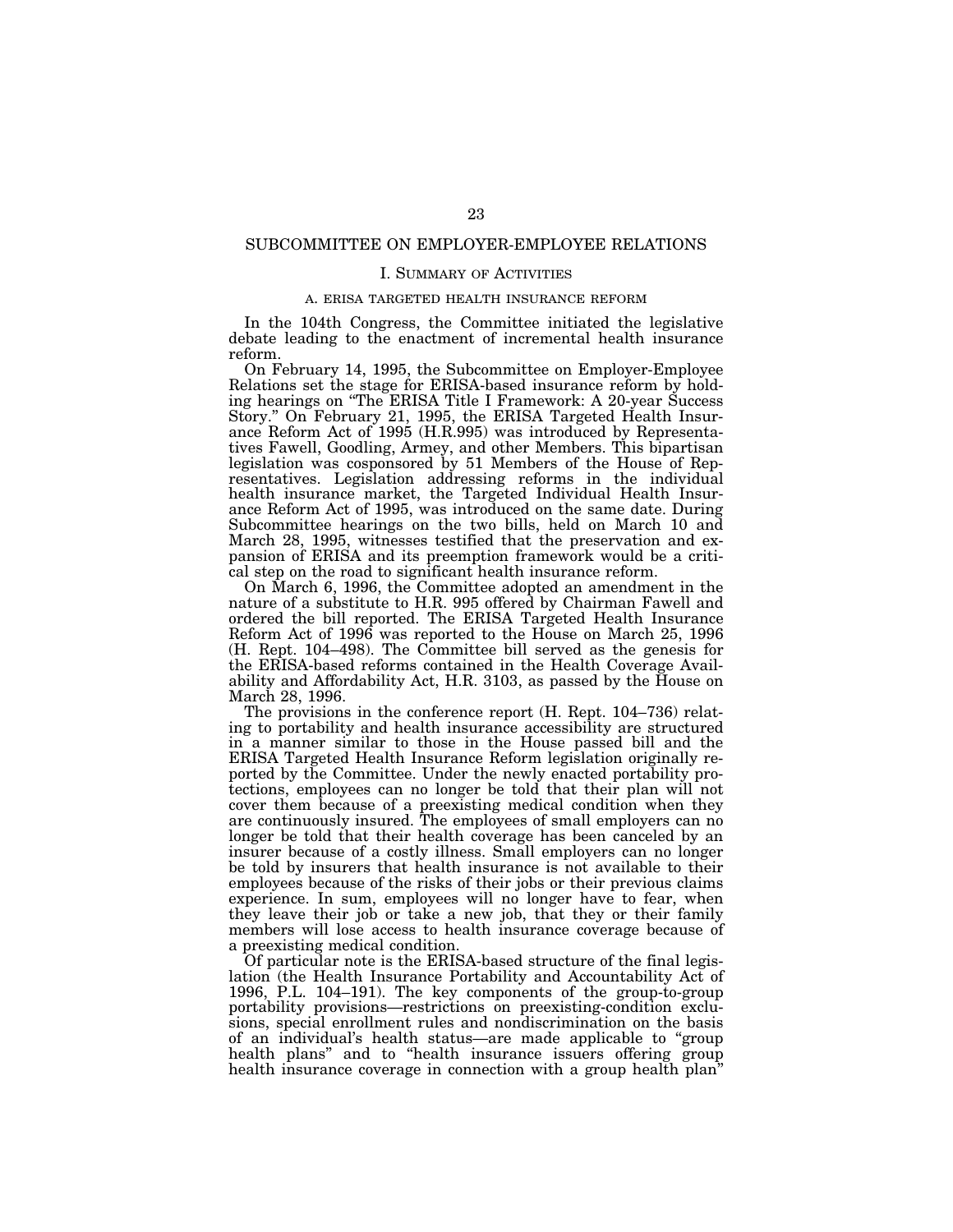under a new Part 7 of ERISA Title I. Identical provisions under sections 2701 and 2702 of the Public Health Service Act are made applicable only to group health plans which are non-federal governmental plans and to health insurance issuers in connection with group health plans (but not to group health plans covered under ERISA, even if such a group health plan is a multiple employer welfare arrangement). Identical provisions under sections 9801– 9803 of the Internal Revenue Code are made applicable only to group health plans (including church plans) and not to health insurance issuers. Section 104 of the Act ensures coordination by means of an interagency memorandum of understanding (MOU) which requires that regulations, rulings and interpretations issued by the different agencies on the same subject matter must be administered so as to have the same effect at all times. Likewise a coordinated enforcement strategy must be maintained under the MOU to prevent duplicative enforcement and to assign priorities in enforcement. For example, the Committee expects that any information relating to a potential violation of the Act by a health insurance issuer which comes to the attention of the Department of Labor or the Internal Revenue Service will be transmitted to the Department of Health and Human Services (HHS) for a determination under section  $2722(a)(2)$  as to whether a state has failed to substantially enforce the particular provision of the Act (amending the Public Health Service Act) as it relates to the health insurance issuer. Only if the state involved has failed to substantially enforce the federal law with respect to the provision violated will the Secretary of HHS invoke the federal enforcement provisions under section 2722(b).

The Health Insurance Portability and Accountability Act, under section 704 of ERISA and section 2723 of the Public Health Service Act, also reinforces the broad preemption framework with respect to employee benefit plans (i.e. group health plans) which characterizes ERISA section 514. In particular, the new provisions of section 701 of ERISA and section 2701 of the Public Health Service Act as they relate to health insurance coverage offered by a health insurance issuer in connection with a group health plan supersede any provision of state law relating to the preexisting condition rules under such sections, except to the extent that such state law specifically provides for one of the exceptions listed under paragraph  $(b)(2)$ . Therefore, in general, the above referenced portability/preexisting condition rules and certification/notice requirements will apply on a uniform basis to all group health plans and related health insurance coverage, if any. The only exception to this general rule occurs with respect to health insurance coverage offered by a health insurance issuer in a state which specifically provides for one or more of the exceptions listed in paragraph (b)(2).

The Committee also takes note that by omitting from the conference report the ERISA small business pooling provisions included under Subtitle C of the House bill, this Congress has missed an important opportunity to extend more affordable coverage to the millions of employees and their dependents who today do not have health insurance coverage. These provisions would have built upon the ERISA cornerstone of this nation's employee benefits law to allow employers, particularly small employers, to achieve econo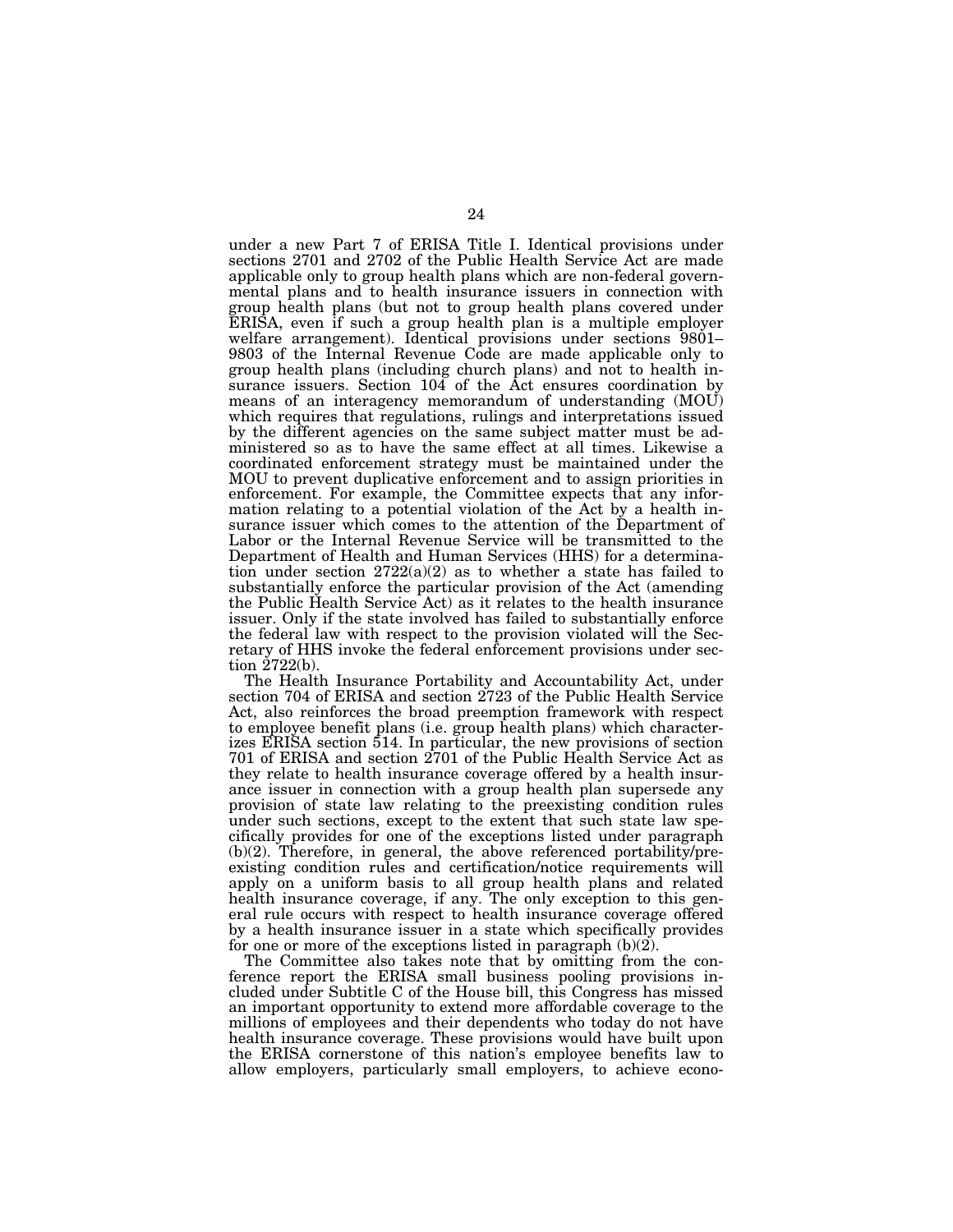mies of scale by joining together to form either self-insured or fullyinsured health plans. The number of uninsured workers will be a continual reminder that this mechanism for expanded health coverage is needed and should be included at the earliest possible time. Nonetheless, the enacted legislation does preserve the ERISA preemption cornerstone which has fueled the marketplace dynamics that have recently reduced health insurance cost inflation, at least in the large group market. A principle also reflected in new ERISA section 704 is the need for national uniformity regarding the procedures and reporting required to make the portability mechanism work for all employees who participate in employee health benefit plans covered under the legislation.

#### B. PENSION PROTECTION

The Subcommittee held several hearings focusing on protecting workers pensions. On June 15, 1995, the Subcommittee held a hearing on H.R. 1594, the "Pension Protection Act of 1995." The purpose of H.R. 1594 was to prevent the Department of Labor, guardian of fiduciary standards for the nation's pension plans, or any other federal agency from promoting so-called economically targeted investments (ETIs) to employee benefit plans. ETIs are investments in an array of so-called ''socially beneficial'' projects such as public housing construction or infrastructure building, rather than in those selected exclusively to provide a financially sound return for pensioners as required by federal pension law. The Department of Labor is promoting such politically targeted investments through a \$1.2 million taxpayer-funded clearinghouse and through issuance of an Interpretive Bulletin—even though it acknowledges that these investments ''require a longer time to generate significant investment returns," are "less liquid," and require more expertise to evaluate. H.R. 1594 would abolish the clearinghouse and repeal the Interpretive Bulletin. On July 13, 1995, the Subcommittee approved H.R. 1594; the full committee favorably reported the bill on July 20, 1995; and on September 12, 1995, the House passed it by a vote of 239–179.

In June 1996, the Subcommittee held two oversight hearings on promoting the expansion of pensions for American workers. The hearings focused on how after more than two decades since the passage of the landmark Employee Retirement Income Security Act (ERISA), Congress must reduce any barriers hindering its goal of securing adequate retirement income for American workers and their families. The hearings addressed the ways in which the Committee, in future legislation, can increase access to pension plans by further simplifying regulations which today make it difficult for many employers to offer pensions. The Subcommittee is committed to beginning the groundwork for pension expansion and simplification now, before baby boomers overwhelm our retirement system.

#### C. TEAM ACT

One of the issues upon which the Subcommittee on Employer-Employee Relations placed its highest priority was H.R. 743, the Teamwork for Employees and Managers (TEAM) Act, which would clarify the legality of a wide range of employee involvement programs. The Subcommittee was motivated by the recognition that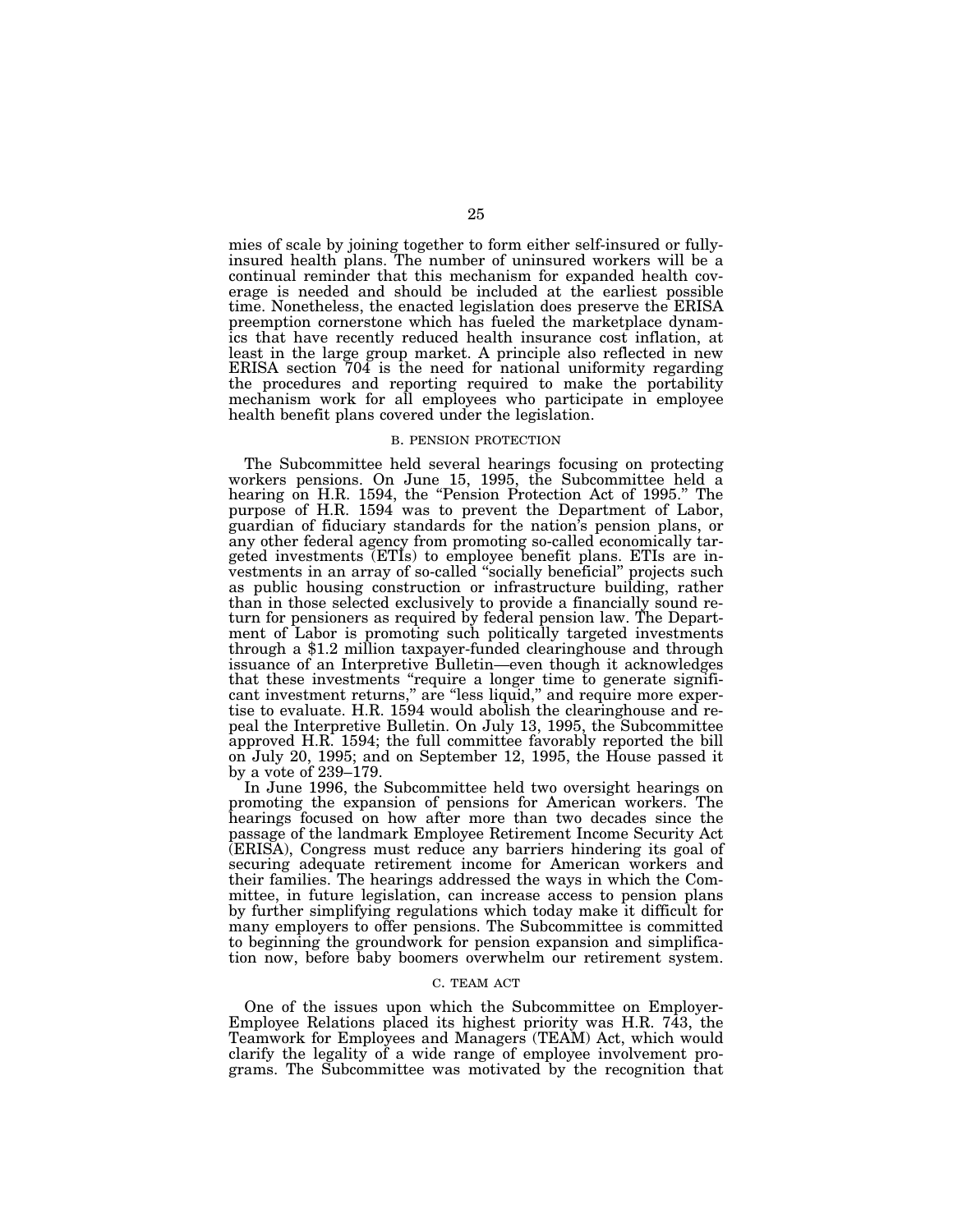the workplace of today is simply not the same as the workplace that was prevalent in the America of the 1930's when the National Labor Relations Act (NLRA) was enacted. Employers and employees in nonunion workplaces who want to work together to confront and address the numerous issues that arise in any employment relationship (e.g. safety and health concerns, efficiency/productivity issues, scheduling, benefits, etc.) were finding their cooperation thwarted by broad interpretations of labor laws a half century old. The Subcommittee believes that federal labor law should facilitate the desire of employees and employers to create mechanisms in the workplace—be they formal or informal, permanent or temporary to foster an exchange of concerns, problems, suggestions and solutions to make the employment experience more satisfying and productive for all parties.

The Subcommittee heard from many employers and business owners that they have either suspended or decided against initiating any employer-employee involvement or cooperative management programs because of a concern about how the National Labor Relations Board and the courts would judge the legality of such programs. Employees who have enjoyed having a voice in how their workplaces are operated and structured have also indicated that they are concerned that legal questions surrounding the legality of employer-employee cooperation will force them back into a situation where, in their words, they will have to ''check their brains at the door.''

This nation's labor law must be relevant to the employer-employee relationships of the twenty-first century. The Subcommittee felt strongly that the amendments to the NLRA contemplated by the TEAM Act were crucial and that the bill would pose no threat to the well-protected right of employees to select representatives of their own choosing to act as their exclusive bargaining agent. Even with the changes to the NLRA proposed in H.R. 743, an employee involvement structure may not engage in collective bargaining nor may it act as the exclusive representative of employees. The prohibitions in the NLRA outlawing interference with employees' attempts to form a union and preventing employers from avoiding bargaining obligations by directly dealing with employees remain unaffected by the TEAM Act.

Although H.R. 743 was unfortunately vetoed by President Clinton after passage by both the House and the Senate, the Subcommittee remains committed to the legislation as it makes clear that employers can work together with their employees to confront and solve the myriad problems and issues that arise in a workplace. To allow otherwise would stand in the way of cutting edge human resource management that offers business the opportunity to make an investment in the human potential of the American workforce that will yield untold dividends for this nation.

#### D. ADEA PUBLIC SAFETY EXEMPTION

Another issue to which the Subcommittee on Employer-Employee Relations devoted early attention was the restoration of the public safety exemption to the Age Discrimination in Employment Act of 1967 (ADEA). Chairman Fawell introduced legislation (H.R. 849) to restore this exemption, which expired on December 31, 1993. The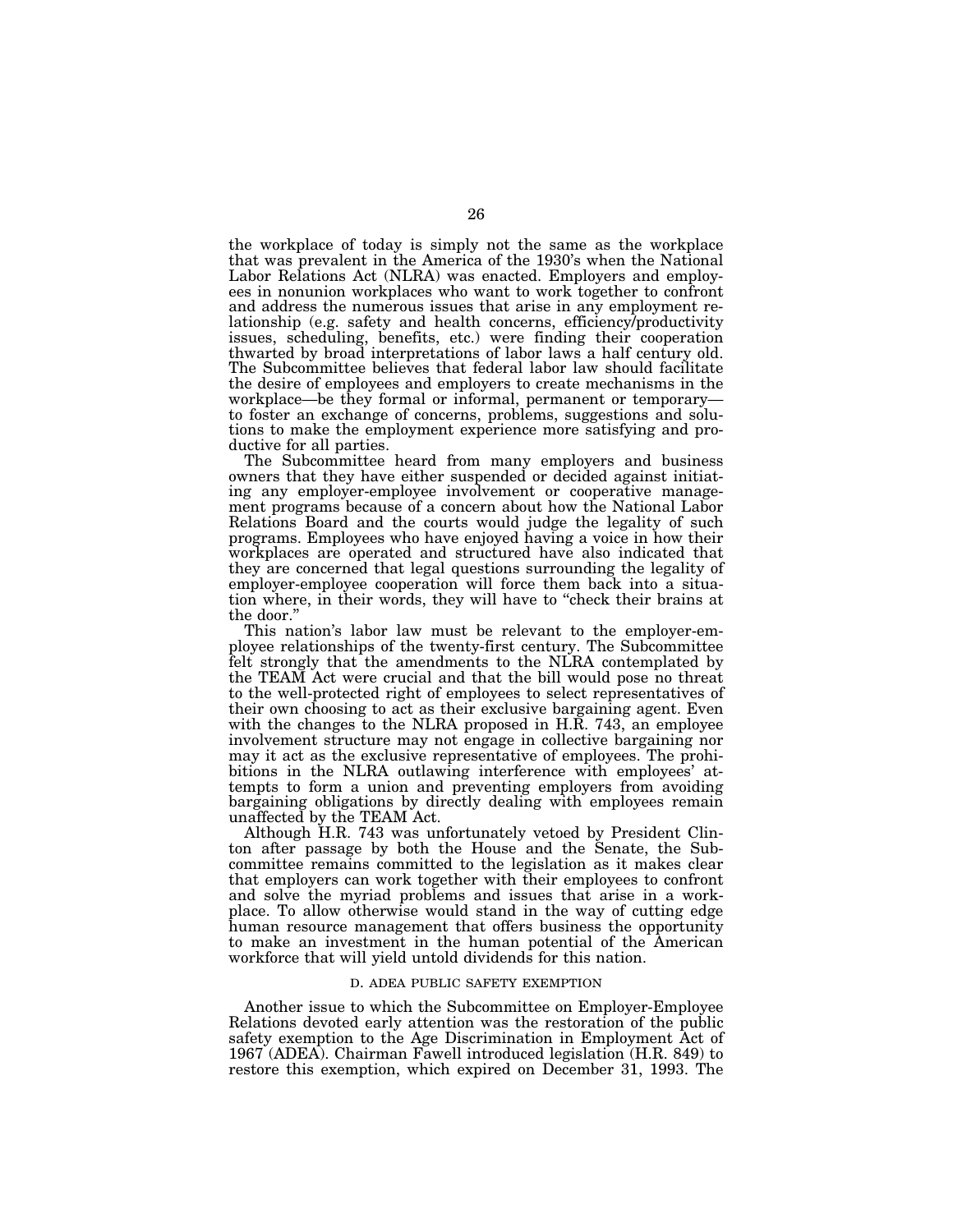legislation would allow police and fire departments and correctional institutions to utilize maximum hiring ages and early retirement ages as an element of their overall personnel policies. The restoration of the public safety exemption was sought by management and labor alike in the public safety arena.

Although the Subcommittee believes strongly that the use of an age requirement as a qualification for employment is rarely justified, the public safety arena presents one of the very limited exceptions where the need to perform at peak physical and mental conditioning is critical and the natural effects of the aging process cannot be discounted. Police and firefighters have the safety and wellbeing of not only their fellow officers, but the general public as well, in their hands, and the Subcommittee simply was not prepared to tolerate the risk presented by the possibility of sudden incapacitation or slowed reflexes.

The Subcommittee held a hearing on the need for the public safety exemption under the ADEA, and the testimony of firefighting and law enforcement organizations and local government was compelling. A representative of the International Association of Firefighters testified that ''the most important reason that public safety occupations are an exception to the general rule against age-based employment criteria is simply that human lives are at stake.'' Both the firefighters and police officers presented persuasive testimony that state and local governments must ensure a physically fit and fully qualified workforce and that there are no adequate physical tests available to enable them to do so without the use of age criteria.

H.R. 849, which enjoyed overwhelming bipartisan support, was one of the first pieces of legislation considered by the Committee on Economic and Educational Opportunities and, by voice vote, passed the House of Representatives on March 28, 1995. The Subcommittee was gratified that the Congress took the critical steps necessary to ensure that H.R. 849 was finally enacted by including the legislation in the omnibus appropriations bill, P.L. 104–208, signed by President Clinton. The public safety exemption under the ADEA drew the proper balance between protecting the employment rights of older Americans and protecting the safety needs of all Americans, and gave police and fire departments the necessary flexibility to establish personnel policies that are suited to the demands of public safety occupations.

#### E. THE WORKER RIGHT TO KNOW ACT

The Worker Right to Know Act, H.R. 3580, was introduced by Chairman Harris Fawell on June 5, 1996. The Act implements and strengthens workers' rights, created by the U.S. Supreme Court's 1988 decision in *Beck v. Communications Workers of America*, to object to the payment of union dues or fees for any activities not related to collective bargaining, contract administration or grievance adjustment necessary to performing the duties of exclusive representation.

The Act would require unions to disclose to its memberships exactly where funds were going, and amends the Labor-Management Reporting and Disclosure Act to give all employees paying dues to a union greater access to the union's financial records.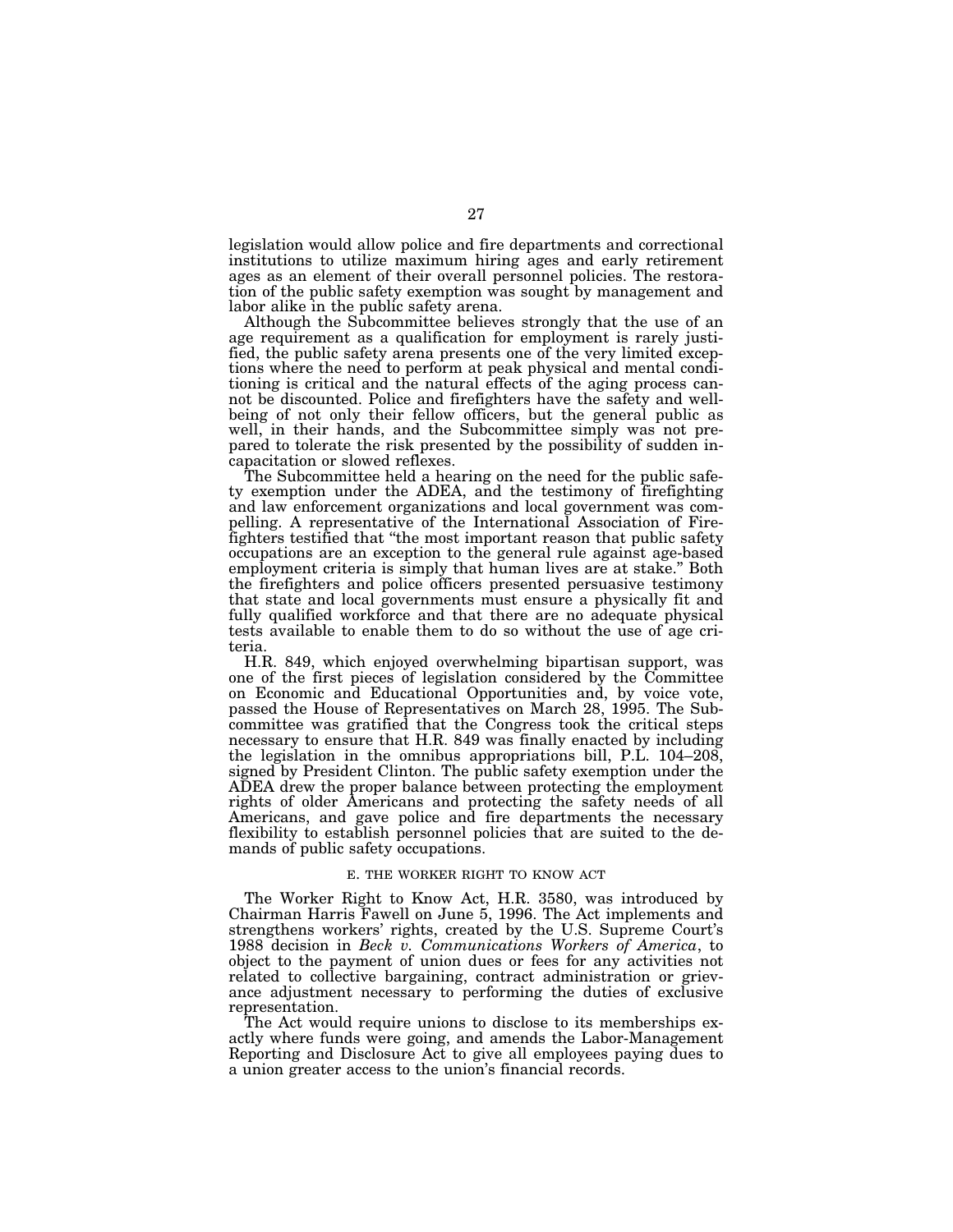In light of the serious undermining of workers' right to know, and have a say in, where their hard-earned dollars are sent, the Subcommittee on Employer-Employee Relations held two hearings in Washington, DC, in April and June 1996, to examine in detail the effects of this unfairness and to fashion an effective response which would uphold the rights of workers.

The Subcommittee's two hearings on H.R. 3580—held April 18 and June 19, 1996 (both hearings contained in Serial No. 104– 66)—demonstrated a strong need for legislation protecting workers' rights. Eighteen witnesses' testimony, including eight current or former union members, created a compelling case for the appropriateness of simply asking workers for their permission before spending their money.

Witnesses' direct experience confirmed that rank-and-file union members are having their dues taken by union leadership and spent on political activities with which many members disagree. Testimony showed that most workers are unaware that they have a right to a refund on that portion of dues used for purposes unrelated to legitimate union functions, and that those who are aware of this right—and seek to exercise it—often face union delay and intimidation, and may become outcasts within the union when attempting to secure rebates.

#### F. REFORM OF THE NATIONAL LABOR RELATIONS ACT

The Subcommittee initiated a broad review of the National Labor Relations Act (NLRA) and of the National Labor Relations Board, the federal agency charged with administering and enforcing the NLRA. Upon completion of its review, the Subcommittee held hearings and considered several bills intended to address problems or areas of concern the Subcommittee had identified with respect to the both the NLRA and the NLRB.

The Subcommittee reviewed the union organizing tactic known as ''salting'', in which union organizers seek or gain employment with a non-union employer for the sole purpose of coercing that employer into signing a collective bargaining agreement. Hearings were held on union "salting" in conjunction with the Subcommittee on Oversight and Investigations on July 12, 1995 and October 31, 1995. On March 29, 1996, Chairman Fawell introduced legislation to address abusive "salting" practices, H.R. 3211, "The Truth in Employment Act of 1996.'' The Committee on Economic and Educational Opportunities held a joint field hearing on the bill with the Committee on Small Business on April 12, 1996 in Overland Park, Kansas.

The Subcommittee also reviewed the NLRB's increased use of 10(j) injunctions—referring to that provision of the NLRA that allows the NLRB, upon issuance of an Unfair Labor Practice complaint, to seek injunctive relief in the U.S. District Courts. A hearing on the Board's use of 10(j) injunctions was held on September  $27, 1995$ ; and, on March  $14, 1996$ , Chairman Fawell introduced H.R. 3091, the Injunctive Relief Amendments Act of 1996.

Finally, the Subcommittee reviewed the current state of the law regarding access to an employers' property within the context of the National Labor Relations Act. On October 18, 1995, Chairman Hoekstra introduced legislation, H.R. 2497, to address questions re-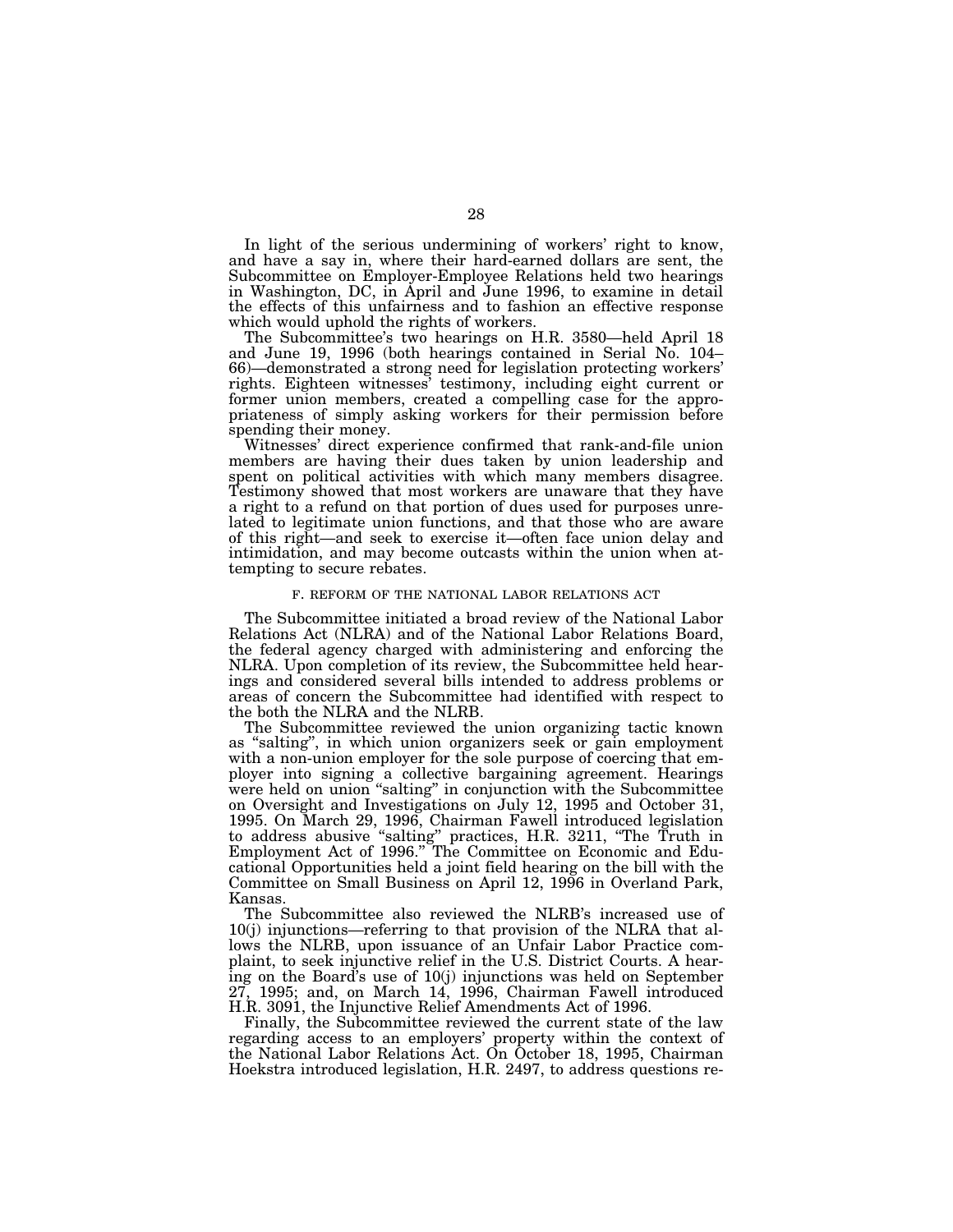garding a union's access to an employer's property, vis-à-vis the access granted to a charitable, civic or religious organization. The Committee on Economic and Educational Opportunities held a hearing on the bill on February 7, 1996.

### G. GROUP PREFERENCES/AFFIRMATIVE ACTION/EQUAL OPPORTUNITY

The Subcommittee conducted an important review of the role of affirmative action in the employment context. In particular, hearings focused on examining the Office of Federal Contract Compliance Programs (OFCCP), which administers mandatory written affirmative action programs for federal contractors, and the Executive Order it enforces. The Subcommittee held the following hearings: oversight hearings on affirmative action in employment on March 24 and May 2, 1995; oversight hearing on Equal Employment Opportunity Commission (EEOC) administrative reforms on May 23, 1995; oversight hearing on Executive Order 11246 and its implementing regulations, as administered by the Office of Federal Contract Compliance Programs (OFCCP) on June 21, 1995; and legislative hearing on H.R. 2128, ''The Equal Opportunity Act of 1995,'' and the role of the OFCCP on February 29, 1996.

#### II. MEETINGS HELD BY THE SUBCOMMITTEE

#### *104th Congress, First Session*

January 24, 1995—Oversight hearing on the Age Discrimination in Employment Act, public safety exemption.

February 8, 1995—Oversight hearing on removing impediments to employee participation/electromation.

February 14, 1995—Oversight hearing on health care reform.

February 16, 1995—Mark-up of H.R. 849, "Age Discrimination in Employment Amendments of 1995''.

March 7, 1995—Mark-up of H.R. 743, "Teamwork for Employees and Employers Managers Act''.

March 10, 1995—Hearing on H.R. 995, ERISA Targeted Health Insurance Reform Act of 1995.

March 24, 1995—Oversight hearing on affirmative action in employment.

March 28, 1995—Hearing on H.R. 995, ERISA Targeted Health Insurance Reform Act of 1995.

Hearing on H.R. 996, Targeted Individual Health Insurance Reform Act of 1995.

May 2, 1995—Oversight hearing on affirmative action in employment.

May 23, 1995—Oversight hearing on the Equal Employment Opportunity Commission (EEOC) administrative reforms/case processing.

June 15, 1995—Hearing on H.R. 1594, Economically Targeted Investments (ETI's).

June 21, 1995—Oversight hearing on Executive Order 11246 and its implementing regulations, as administered by the Office of Federal Contract Compliance Programs (OFCCP).

July 13, 1995—Mark-up of H.R. 1594, to place restrictions on the promotion by the Department of Labor and other Federal agencies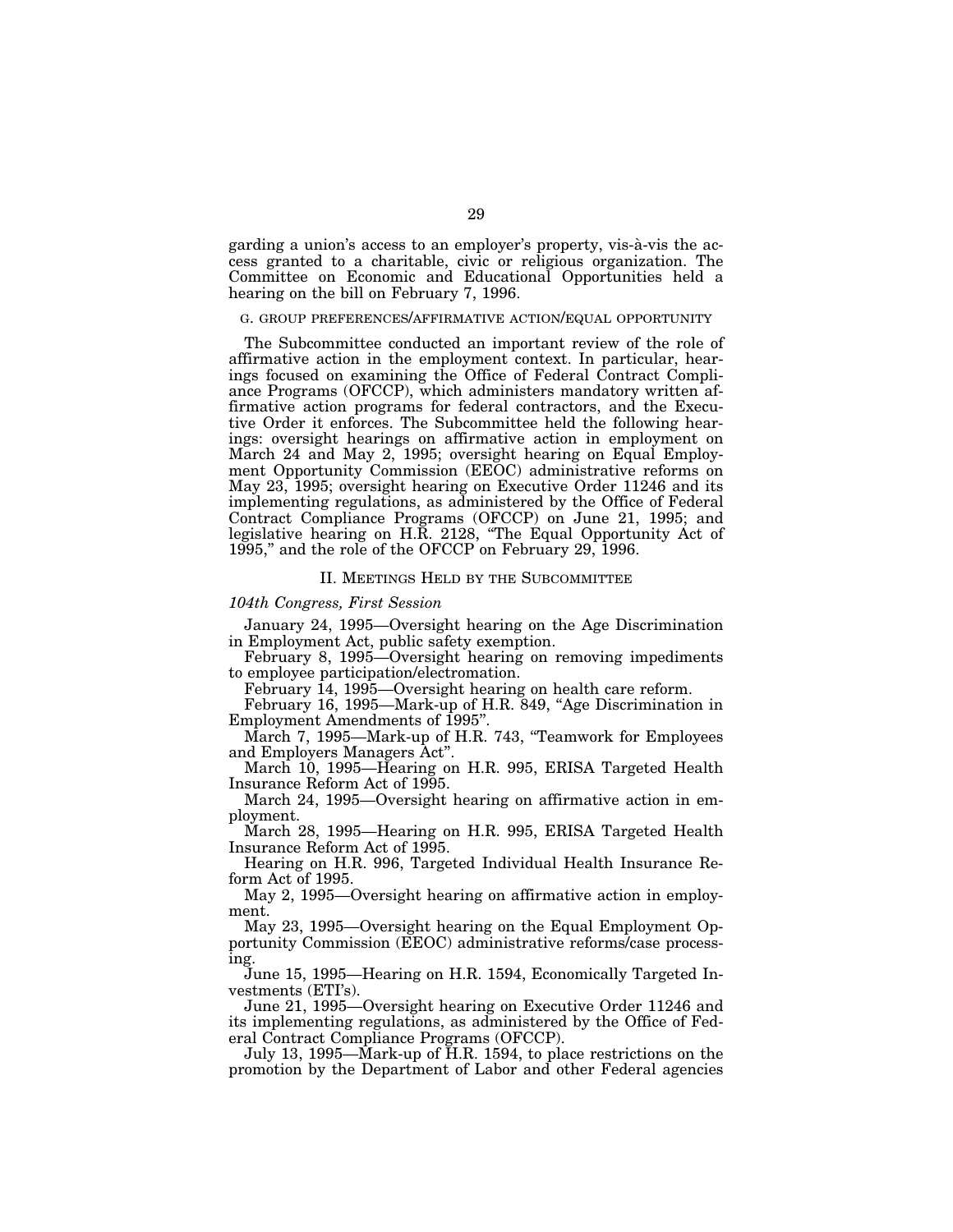and instrumentalities of economically targeted investments in connection with employee benefit plans.

September 27, 1995—Oversight hearing on National Labor Relations Board (NLRB) reform.

#### *104th Congress, Second Session*

February 29, 1996—Hearing on H.R. 2128, the Equal Opportunity Act of 1995; and the Office of Federal Contract Compliance Programs (OFCCP).

April 18, 1996—Oversight hearing on mandatory assessment of union dues.

June 6, 1996—Oversight hearings on promoting expansion of pensions for American workers.

June 19, 1996—Hearing on H.R. 3580, Worker Right to Know Act.

June 26, 1996—Oversight hearings on promoting expansion of pensions for American workers.

## III. LEGISLATIVE ACTIVITIES

## A. LEGISLATION ENACTED INTO LAW

P.L. 104–191 (H.R. 3103), "Health Insurance Portability and Accountability Act of 1996''.

## B. LEGISLATION ENACTED AS PART OF ANOTHER MEASURE

H.R. 849, "Age Discrimination in Employment Amendments", was included in H.R. 3610 and enacted as P.L. 104–208.

H.R. 995, ''ERISA Targeted Health Insurance Reform Act of 1995''. Provisions of the bill were included in H.R. 3103 and enacted as P.L. 104–191.

H.R. 3160, ''Health Coverage Availability and Affordability Act of 1996''. Provisions of the bill were included in H.R. 3103 and enacted as P.L. 104–191.

### C. LEGISLATION PASSED THE HOUSE

H.R. 849, "Age Discrimination in Employment Amendments of 1995''.

H.R. 743, ''Teamwork for Employers and Managers Act of 1995''.

H.R. 1594, to place restrictions on the promotion by the Department of Labor and other Federal agencies and instrumentalities of economically targeted investments in connection with employee benefit plans.

H.R. 2092, "Private Security Officer Quality Assurance Act of 1995''.

H.R. 3103, ''Health Insurance Portability and Accountability Act of 1996''.

# D. LEGISLATION PASSED THE HOUSE IN ANOTHER MEASURE

H.R. 995, ''ERISA Targeted Health Insurance Reform Act of 1995''. Provisions of the bill passed the House in H.R. 3103.

H.R. 3160, ''Health Coverage Availability and Affordability Act of 1996''. Provisions of the bill passed the House in H.R. 3103.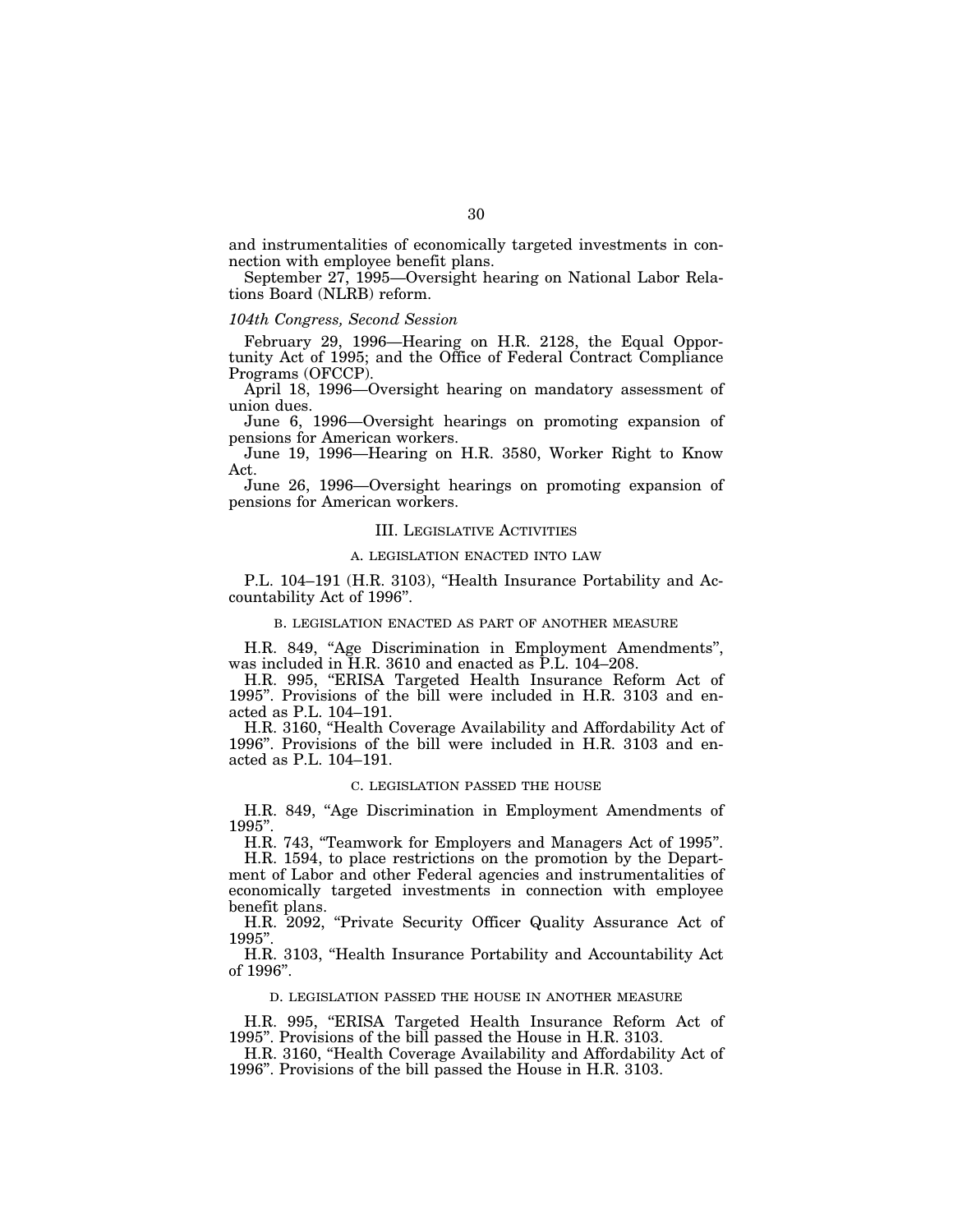### E. LEGISLATION WITH FILED REPORTS

H.R. 743 (H.Rept. 104–248), "Teamwork for Employers and Managers Act of 1995''.

H.R. 995 (H.Rept. 104–498, Pt. 1), ''ERISA Targeted Health Insurance Reform Act of 1995''.

H.R. 1594 (H.Rept. 104–238), to place restrictions on the promotion by the Departments of Labor and other Federal agencies and instrumentalities of economically targeted investments in connection with employee benefit plans.

### F. LEGISLATION ORDERED REPORTED FROM FULL COMMITTEE

H.R. 849, "Age Discrimination in Employment Amendments of 1995''.

H.R. 743, ''Teamwork for Employers and Managers Act of 1995''. H.R. 995, ''ERISA Targeted Health Insurance Reform Act of 1995''.

H.R. 1594, to place restrictions on the promotion by the Department of Labor and other Federal agencies and instrumentalities of economically targeted investments in connection with employee benefit plans.

## G. LEGISLATION REPORTED FROM SUBCOMMITTEE

H.R. 743, ''Teamwork for Employers and Managers Act of 1995''. H.R. 849, "Age Discrimination in Employment Amendments of 1995''.

H.R. 1594, to place restrictions on the promotion by the Department of Labor and other Federal agencies and instrumentalities of economically targeted investments in connection with employee benefit plans.

#### H. LEGISLATION DISCHARGED FROM SUBCOMMITTEE

H.R. 995, ERISA Targeted Health Insurance Reform Act of 1995''.

# I. LEGISLATION VETOED

H.R. 743, ''Teamwork for Employees and Managers Act of 1995''.

# IV. SUBCOMMITTEE STATISTICS

| Total Number of Bills and Resolutions Referred to Subcommittee | 130    |
|----------------------------------------------------------------|--------|
|                                                                |        |
|                                                                | 17     |
|                                                                | $_{0}$ |
|                                                                |        |
|                                                                | 3      |
|                                                                | 3      |
|                                                                |        |
|                                                                | 3      |
|                                                                | 5      |
|                                                                | 2      |
|                                                                |        |
|                                                                | З      |
|                                                                |        |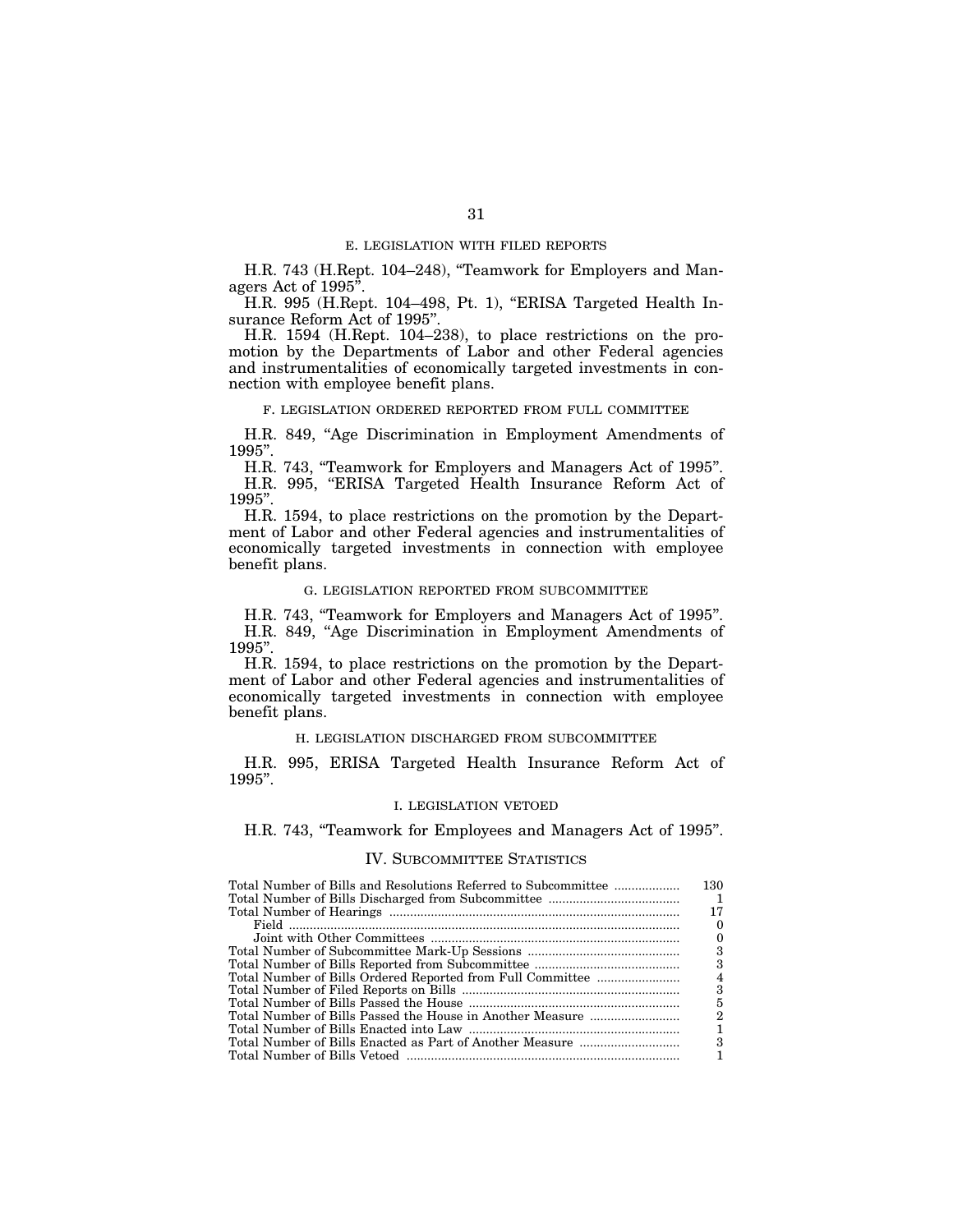# SUBCOMMITTEE ON WORKFORCE PROTECTIONS

### I. SUMMARY OF ACTIVITIES

## A. THE FAIR LABOR STANDARDS ACT OF 1938

During the 104th Congress, the Subcommittee on Workforce Protections undertook a series of oversight hearings on the Fair Labor Standards Act of 1938. The overall theme of the six hearings was whether the Act, along with its many underlying regulations, needs to be updated to reflect the realities of the modern workforce and to clarify areas where the law reflects uncertainty.

# *The Working Families Flexibility Act*

The Subcommittee on Workforce Protections held an oversight hearing on June 8, 1995 on amending the Fair Labor Standards Act (FLSA) to provide private sector employers with the option of allowing employees to choose to take compensatory time off in lieu of overtime pay, an option which federal, state, and local governments have had for many years. Witnesses testified at the hearing about the need for an amendment to the FLSA to provide covered or ''non-exempt'' employees with more flexibility regarding compensation and scheduling issues.

The Fair Labor Standards Act requires generally that hours of work by "non-exempt" employees beyond 40 hours in a seven-day period must be compensated at a rate of one-and-a-half times the employee's regular rate of pay. Narrow exceptions to the so-called ''40-hour work week'' are permitted, under section 7 of the FLSA, for employees in a variety of specific types and places of employment whose circumstances have led Congress, over the years, to enact specific provisions regarding maximum hours of work for those types of employment. In addition, the overtime pay requirement does not apply to "exempt" employees—"executive, administrative, or professional'' employees.

Payment to private sector employees for overtime hours worked must be in the form of cash wages. This is contrary to the overtime pay requirement under the FLSA for public sector employees. Public agencies may provide compensatory time in lieu of overtime compensation, so long as the employee or his or her collective bargaining representative has agreed to this arrangement and the compensatory time off is given at a rate of not less than one and one-half hours for each overtime hour worked by the employee.

On September 21, 1995, Representative Cass Ballenger introduced H.R. 2391, the Working Families Flexibility Act. The purpose of the legislation is to amend the FLSA to provide compensatory time for all employees. A hearing was held by the Subcommittee on H.R. 2391 on November 1, 1995. Witnesses testified about the changes in the work force and the workplace since the 1930s, when the private sector provisions regarding overtime pay were written. There is ample support for concluding that working men and women today want the option of being able to earn compensatory time off rather than cash wages for overtime hours worked. A survey conducted in September, 1995 by Penn Schoen Associates, Inc. found that 75 percent of those surveyed favored a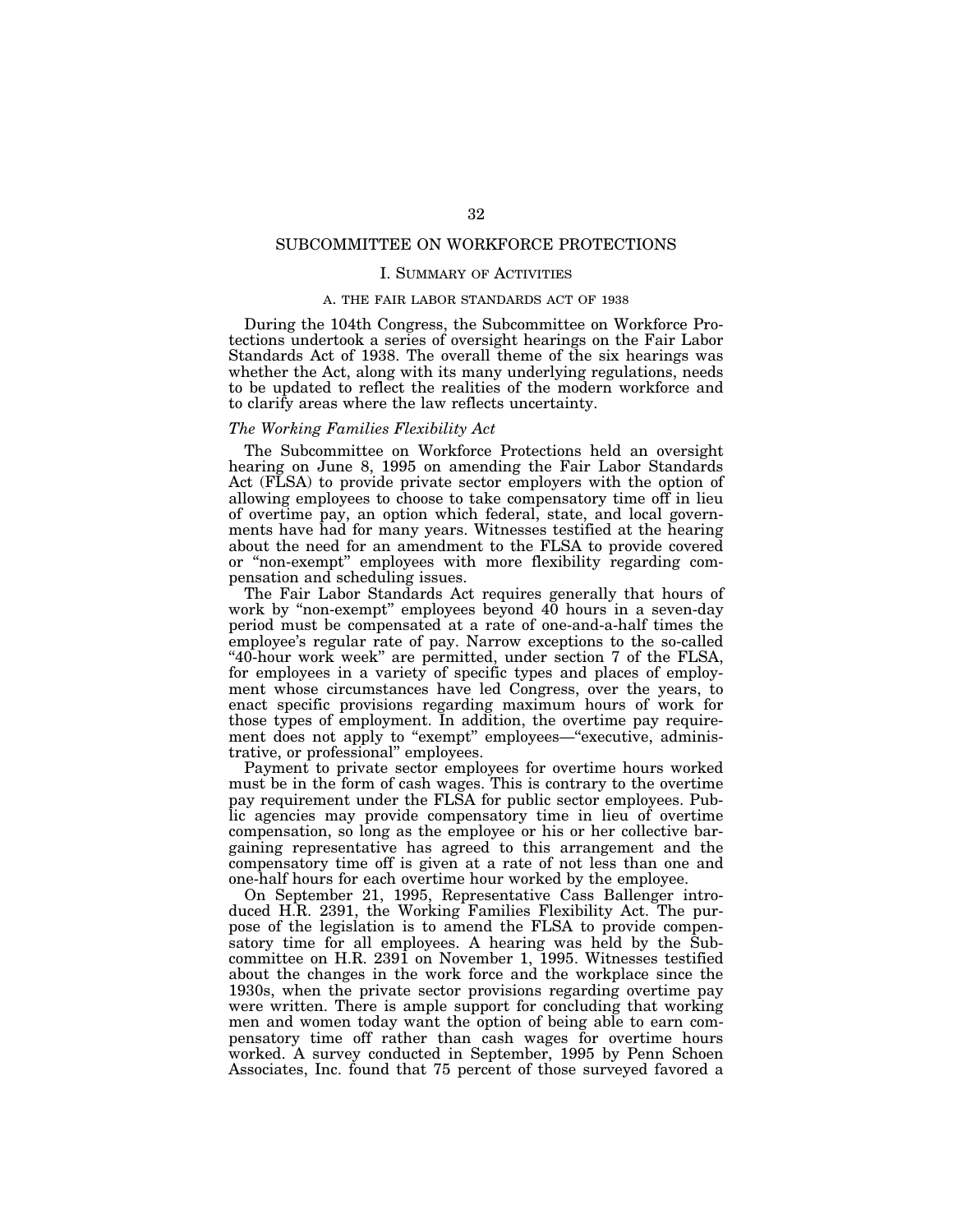proposal to give workers the option of time off in lieu of overtime wages.

The Subcommittee on Workforce Protections favorably reported the Working Families Flexibility Act, as amended, on December 13, 1995. The Committee on Economic and Educational Opportunities favorably reported the bill, as amended, on June 26, 1996. The amendments to the bill include a number of provisions for employees in the private sector which are not provided in current law for public sector employees. The additional provisions for private sector employees have been added in response to concerns which have been raised about the possible misuses of allowing employers and employees in the private sector to decide on compensatory time in lieu of cash compensation.

Under H.R. 2391, an employer and employee must reach an expressed mutual agreement or understanding that overtime compensation will be in the form of compensatory time. If either party does not so agree, then the overtime pay must be in the form of cash compensation. The agreement to use compensatory time must be affirmed in a written or otherwise verifiable statement prior to the performance of the work for which the compensatory time off would be given. Any agreement must be entered into "knowingly and voluntarily'' by the employee.

Private sector employers are prohibited under the bill from directly or indirectly intimidating, threatening, coercing or attempting to coerce any employee into taking or not taking compensatory time in lieu of cash wages. There are appropriate penalties in the bill for employers who violate the anti-coercion provision. An employee who has accrued compensatory time may generally use the time whenever he or she so desires. The employer may deny the employee's request only if the employee's use of the compensatory time would "unduly disrupt" the operations of the employer. This same standard—which is used under the Family and Medical Leave Act and under the public sector use of compensatory time is to balance the employee's right to make use of compensatory time that has been earned and the employer's reasonable needs in operating the business. Finally, the bill provides that an employee may accrue no more than 240 hours of compensatory time. Any accrued compensatory time must be cashed out a minimum of once per year or within 30 days of an employee's written request for a cash out.

The Working Families Flexibility Act passed the House, as amended, on July 30, 1996, but was not acted on by the Senate prior to the adjournment of the 104th Congress.

### *Court reporters*

On July 11, 1995, the Subcommittee on Workforce Protections heard testimony on H.R. 1225, the Court Reporter Fair Labor Amendments of 1995. The bill was introduced on March 14, 1995 by Representative Harris W. Fawell to amend the Fair Labor Standards Act to exempt employees who perform certain court reporting duties from the overtime time requirements applicable to certain public agencies.

H.R. 1225 was introduced in response to a ruling by the Department of Labor which held that court reporters are acting as em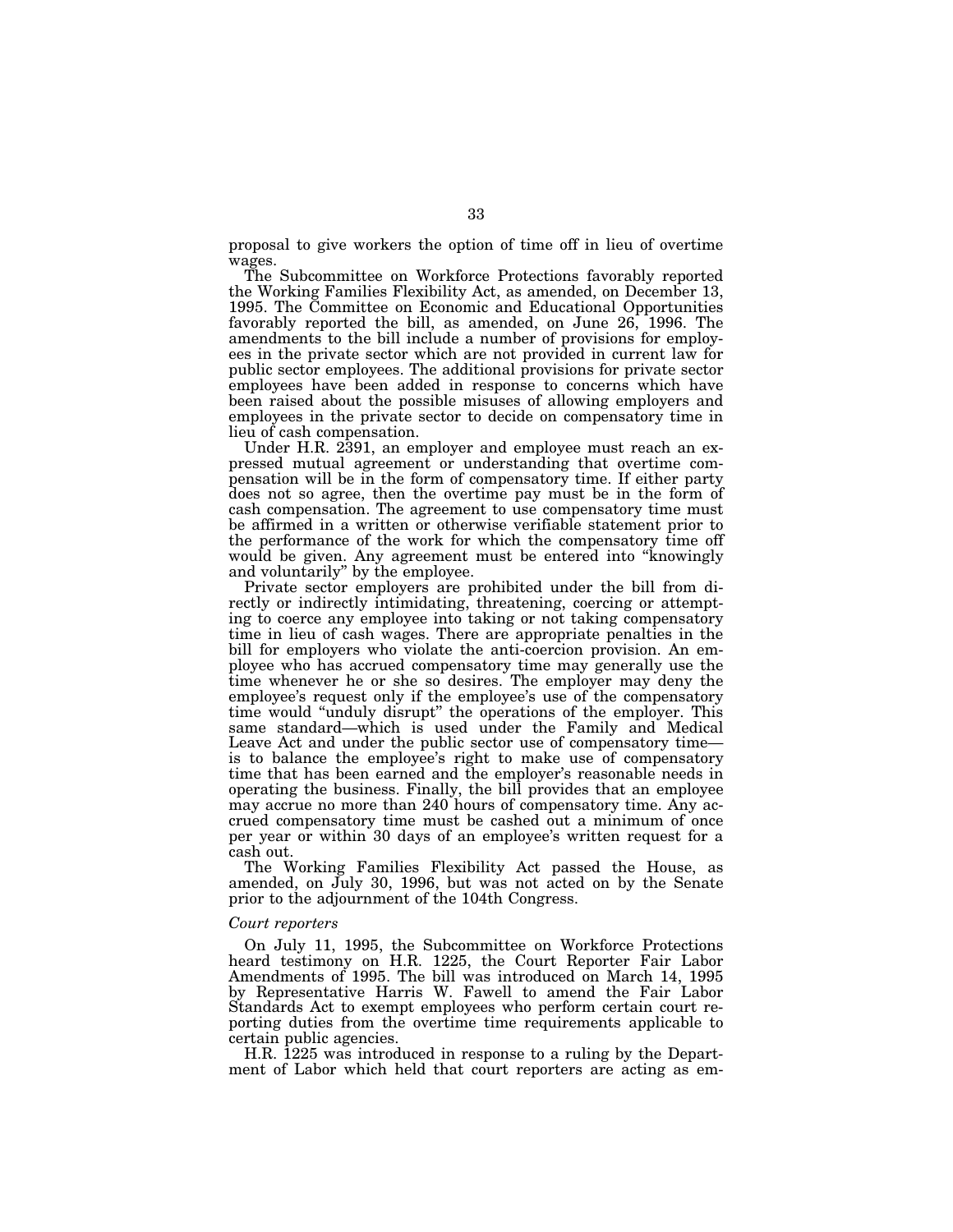ployees of the court when they are preparing transcripts for attorneys, litigants and other parties, even though the Internal Revenue Service has determined that they are independent contractors in this instance. While preparing such transcripts, court reporters typically have an agreement with their employer to charge a per page rate for preparing transcripts for outside parties. In this capacity, they are acting as independent contractors, not as employees of the court.

In order to comply with the Department of Labor's ruling, many courts were considering changes and some had already made changes to their payment structures for official court reporters. H.R. 1225, which was supported by court reporters as well as state and local government employers, restores the payment system of court reporters to what both court reporters and state and local courts believed the system was prior to the ruling by the Department of Labor.

H.R. 1225 clarifies that time spent by official court reporters preparing transcripts for a per page fee during "off hours" shall not be considered to be "hours worked" for the purposes of section  $7(a)$ of the Fair Labor Standards Act. In particular, the legislation provides that where court reporters are being compensated on a per page basis for transcription work performed on the court reporter's own time, the time spent on that work need not be counted as hours worked for purposes of determining the employer's overtime obligation to that reporter.

The Committee on Economic and Educational Opportunities reported H.R. 1225, as amended, on July 20, 1995. The bill was then passed, as amended, by the House on the Corrections Calendar on August 1, 1995, and by the Senate on August 5, 1995. The measure was enacted on September 6, 1995, and became Public Law 104– 26.

### *Travel time in company vehicles*

On March 14, 1995, Representative Harris W. Fawell introduced H.R. 1227, to amend the Portal-to-Portal Act of 1947 to address the issue of the compensability of time spent by employees commuting in company vehicles. The bill was introduced in response to an opinion letter issued by the Department of Labor on August 5, 1994, which ruled that the time spent by an employee traveling from home to the first work assignment, or returning home from the last assignment, was similar to that of traveling between jobs during the day and therefore represented a principal activity, which must be compensated. No compensation would be required in cases where employees used their own personal vehicles.

The Department of Labor's opinion letter interfered with customary practice in many industries, where employees commute directly from home to the job site and use of the employer's vehicle for such commuting is a matter of convenience for both the employee and the employer. In response to Congressional inquiries, the Department of Labor issued a follow-up letter on October 19, 1994, suspending enforcement of the opinion letter. A revised opinion letter modifying the Department of Labor's position was issued on April 3, 1995. The letter held that such travel time need not be compensated if: (1) use of the vehicle is strictly voluntary and not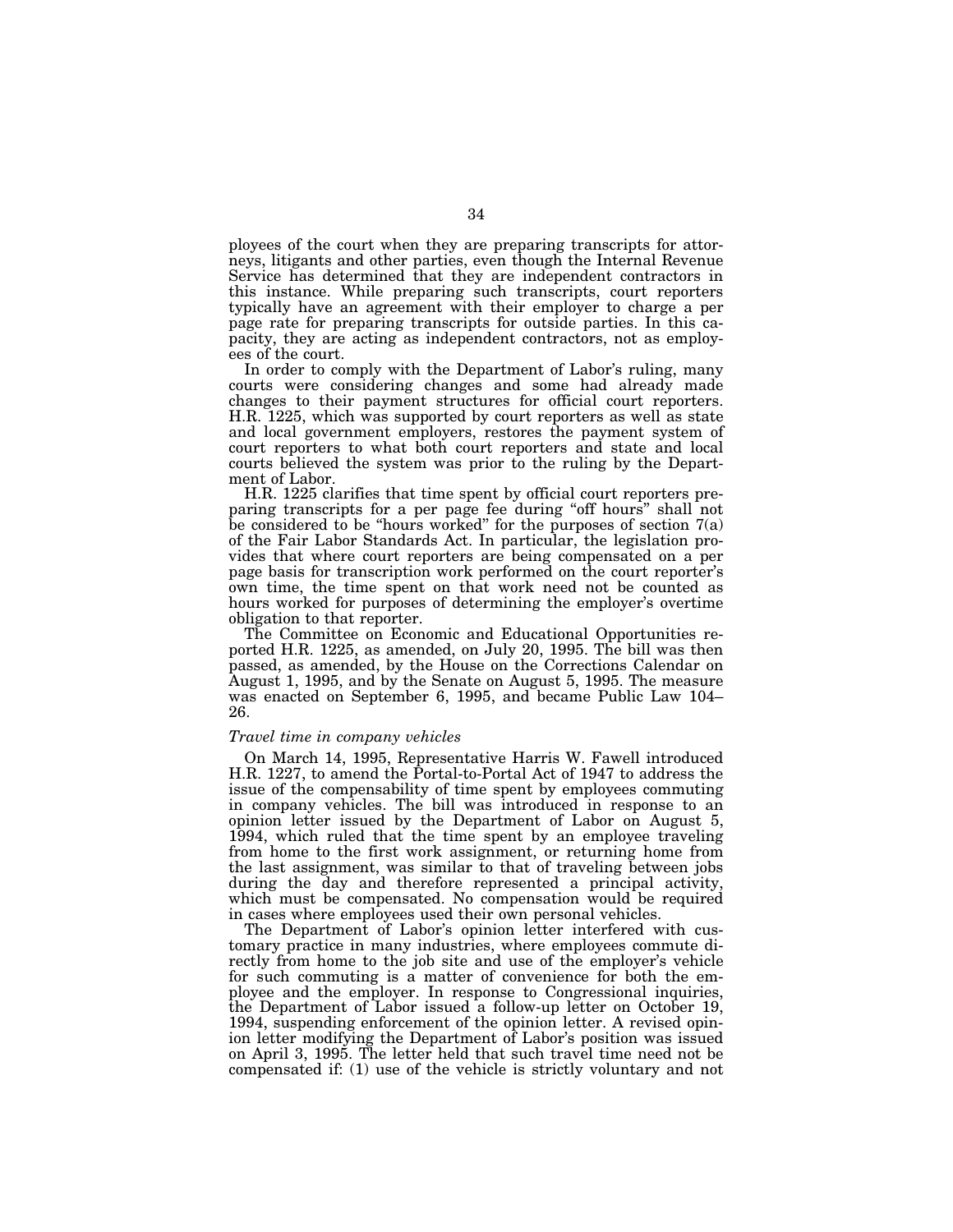a condition of employment; (2) the vehicle which is used for commuting is the type of vehicle which would normally be used for commuting; (3) the employee incurs no costs for driving or parking the employer's vehicle; and (4) the work sites are within the normal commuting area of the employer's establishment.

On November 1, 1995, the Subcommittee held a hearing on H.R. 1227. Witnesses testified about the need for a legislative clarification of the intention of the Portal-to-Portal Act with regard to employee use of employer-provided vehicles for commuting. H.R. 1227 was favorably reported by the Subcommittee on Workforce Protections on December 13, 1995. The Committee on Economic and Educational Opportunities favorably reported H.R. 1227 on March 21, 1996.

The bill, as amended, provides clarification regarding the use of an employer-provided vehicle for travel from an employee's home to the first work location at the start of the workday and from the last work location to the employee's home at the end of the workday. Such travel is not considered to be part of the employee's principal activities and therefore, the time spent in such commuting is not required to be compensated under the Fair Labor Standards Act. The limitation applies only if the use of the vehicle is within the normal commuting area for the employer's business or establishment and the use of the employer's vehicle is subject to an agreement between the employer and the employee or employee's representative. This clarification regarding an employee's ''principal activity or activities'' applies as well to activities performed by an employee which are incidental to the use of the employer-provided vehicle for travel by the employee at the beginning and end of the workday. The bill does not apply to time spent traveling between job sites during the course of the workday.

H.R. 1227 was passed by the House on May 22, 1996 and was subsequently included as part of H.R. 3448, the Small Business Job Protection Act. The Senate passed H.R. 3448 on July 9, 1996, and it was enacted into law (P.L. 104–188) on August 20, 1996.

#### *Use of paper balers by teenage workers*

On July 11, 1996, the Subcommittee heard testimony on H.R. 1114, introduced by Representative Thomas W. Ewing which would authorize minors who are under the child labor provisions of the Fair Labor Standards Act to load materials into balers and compactors that meet appropriate American National Standards Institute design safety standards. The Department of Labor's regulations under the Fair Labor Standards Act prohibit minors under the age of 18 from loading or operating certain power-driven paper products machines, including paper balers. Witnesses testified that while there have been significant changes in technology which have resulted in improved safety mechanisms on balers, the 30-year old regulation had not been updated by the Department of Labor to reflect these changes.

The Committee on Economic and Educational Opportunities reported H.R. 1114, as amended, on July 20, 1995. The bill was considered and passed by the House, as amended, on October 24, 1995 on the Corrections Calendar. The House-passed bill would permit 16 and 17 year olds to load (but not operate or unload) paper balers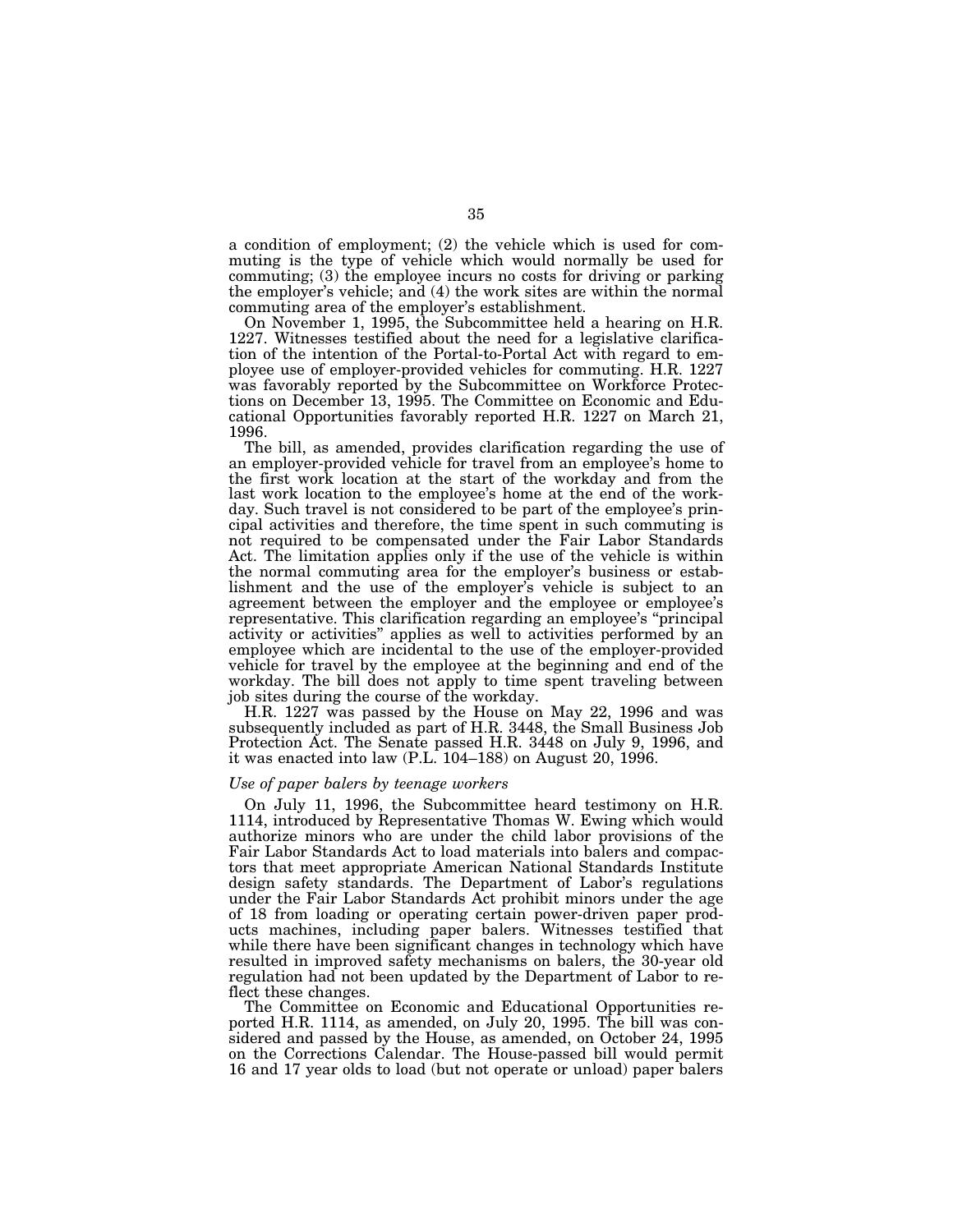and compactors that (1) can not operate while being loaded, and (2) meet the most current safety standards of the American National Standards Institute (ANSI), a private standards-setting organization. In addition, it required that the machinery have an on-off switch, that the key be maintained in the custody of an adult employee, and that a notice be posted on the machine indicating that 16 and 17 year old employees are allowed to load but not operate or unload the machine.

The Senate passed H.R. 1114, as amended, on July 16, 1996. The final bill, which was enacted on August 6, 1996, and became P.L. 104–174, provides, in addition to incorporating the protections of the House bill, that the machinery must meet either the current ANSI standard, or a future ANSI standard so long as the Secretary of Labor certifies that the standard is at least as protective of the safety of minors as the current ANSI standards. In addition, for two years following enactment, employers will be required to report any injuries and fatalities which result from contact by an employee under age 18 during the loading, operating, or unloading of the machine.

# *Houseparents legislation*

On November 1, 1995, the Subcommittee on Workforce Protections held a hearing on H.R. 2531, which was introduced on October 25, 1995, by Representative Tim Hutchinson. The purpose of the bill is to exempt certain qualified houseparents from the minimum wage and overtime requirements of the Fair Labor Standards Act.

Many private, nonprofit, charitable institutions which serve neglected or abused children employ individuals as houseparents or substitute parents, on a twenty-four hour basis. The institutions maintain a family-based environment by providing continuous, consistent care to children from homes broken by divorce, desertion, death, and separation. Staff who function as houseparents live, eat, sleep and enjoy recreation in the home with the children under their care. However, as the result of the application of the Fair Labor Standards Act to houseparents, a number of these institutions have been forced to change the method in which they provide care to the children who reside in the homes.

Section 13(b)(24) of the Fair Labor Standards Act excludes from overtime certain employees of institutions which operate residential schools serving children and youth. In reality, there are few individuals, if any, who are able to qualify for the current exemption. It fails to recognize the types of individuals who are employed as houseparents. There are many single individuals who serve ably and are unable to qualify for the exemption because they are not married. An individual who serves as the substitute parent for children who are from broken homes where both parents are living, but no longer together, would not qualify for the exemption because only orphans or children with at least one parent deceased will meet the current law requirement. Finally, many houseparents do not qualify because they are employed by institutions which only provide residential care, not educational programs, for abused or neglected children.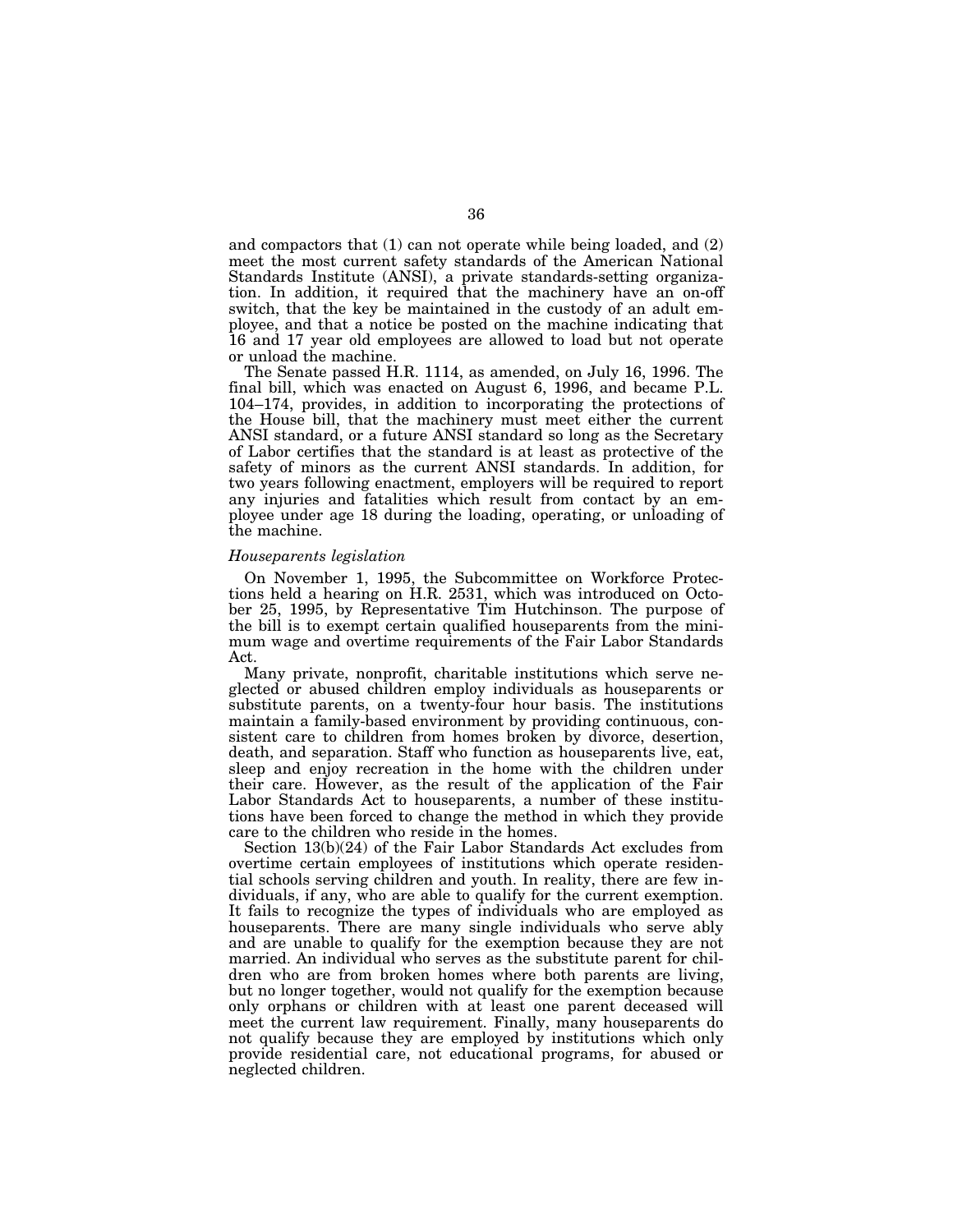Witnesses who testified before the Subcommittee hearing emphasized that the success of these programs for abused or neglected children directly depends upon the institution's ability to provide a family-based home environment with continuous, consistent care by substitute parents. It is apparent that many of these institutions face tremendous uncertainty as to whether or not staff functioning as houseparents are covered by the Fair Labor Standards Act. Furthermore, the absence of clearly-defined guidelines from the Department of Labor concerning the treatment of houseparents under the Fair Labor Standards Act has resulted in confusion and costly litigation for some private, nonprofit institutions providing care for children. The present treatment of houseparents under the FLSA is an impediment to charitable, nonprofit organizations which attempt to provide necessary services using a family-based model.

On December 13, 1995, the Subcommittee on Workforce Protections favorably reported H.R. 2531, as amended. The bill, which was reported as amended by the Committee on Economic and Educational Opportunities on March 21, 1996, would exempt individuals employed by private, nonprofit institutions as houseparents from the minimum wage and overtime provisions of the Fair Labor Standards Act provided that the individual (1) receives room and board, without cost, (2) is compensated on an annual basis of not less than \$8,000 and (3) resides in the home with the children for a minimum of 72 hours. The bill was not considered by the House of Representatives.

## B. BOXING SAFETY

On June 11, 1996, the Subcommittee on Workforce Protections held a joint hearing on H.R. 1186, the Professional Boxing Safety Act of 1996, with the Commerce Committee's Subcommittee on Commerce, Trade, and Hazardous Materials. The hearing focused on issues of fraud, health and safety in the sport of boxing.

Most State athletic commissions have differing policies with regard to boxing. In one State, boxers, promoters, and managers may be required to meet certain standards, while another State may have no requirements or safety and health standards at all. H.R. 1186, which was introduced by Representative Michael G. Oxley establishes minimum health and safety requirements for professional boxers and will improve the ability of State authorized boxing commissions to properly oversee professional boxing matches. H.R. 1186 was jointly referred to the Committee on Economic and Educational Opportunities and the Committee on Commerce. The bill was favorably reported by the Committee on Commerce on September 18, 1996. The Committee on Economic and Educational Opportunities did not further consider the bill, which was supported by Members on both sides of the aisle, in order to expedite the legislative process. H.R. 4167, identical to H.R. 1186 as reported by the Committee on Commerce was introduced by Representative Pat Williams of Montana and was considered and passed by the House in lieu of H.R. 1186. The Senate passed H.R. 4167 on September 27, 1996, and the measure was enacted on October 9, 1996, as P.L. 104–272.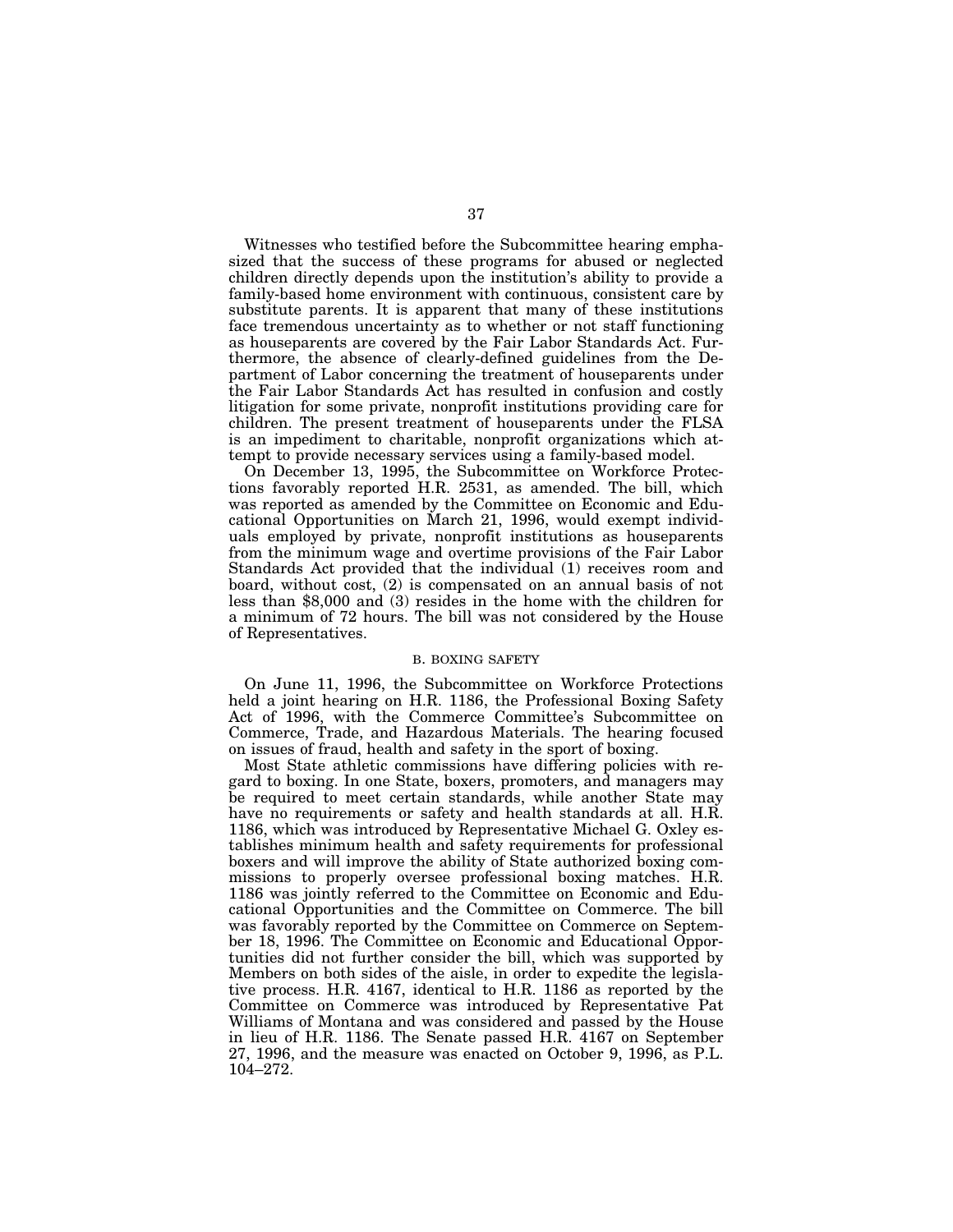## C. OSHA

The Occupational Safety and Health Act has been amended only once in the 25 years since it was enacted; that one amendment was part of a budget bill to raise revenues for the federal government through increased penalties. Despite the lack of amendment, however, OSHA has been one of the most criticized federal agencies. The criticisms have come not only from employers and employees, but from policy analysts who have studied OSHA's impact and found it to have imposed considerable cost with comparatively little benefit to worker safety and health.

Reasons for OSHA's lack of cost effectiveness and examples of excessively burdensome regulations were explored during a hearing conducted by the Subcommittee on Oversight and Investigations shortly after the 104th Congress convened, on February 16, 1995. They were further explored in a general oversight hearing held by the Subcommittee on Workforce Protections, on March 8, 1995, at which both present and past OSHA administrators gave their views of why OSHA has not been more cost effective in promoting workplace safety and health.

Legislation to reform Occupational Safety and Health Act (H.R. 1834) through reforms of the regulatory process, greater balance between consultative and enforcement efforts by OSHA personnel, changes to the enforcement process to provide more effective targeting at serious health and safety problems, and consolidation of federal agencies involved in workplace safety and health efforts was considered during several hearings conducted by the Subcommittee on Workforce Protections.

Despite claims by the Clinton Administration that it too recognized that OSHA needed to be ''reinvented'' because ''the rules are too rigid and the inspections are often adversarial'' (Vice President Gore, speaking to the White House Conference on Small Business), the President nonetheless declared his intention to veto H.R. 1834. Seeking the point of consensus on reforms to OSHA, Chairman Ballenger introduced a second bill, H.R. 3234, which incorporated several initiatives moving in the same direction of reform which had been previously announced or endorsed by the Clinton Administration. H.R. 3234 was approved by the Subcommittee on Workforce Protections on April 17, 1996. Unfortunately, the Clinton Administration continued to oppose all legislative efforts to reform OSHA, and so the Committee chose not to further confront the Administration with OSHA reform legislation in this Congress. The Committee expects to continue its efforts to make OSHA more cost effective in the 105th Congress.

#### D. ADAMS FRUIT

In 1990 the United States Supreme Court, in the case *Adams Fruit Company* v. *Barrett,* 494 U.S. 638, held that monetary claims for injuries under the federal Migrant and Seasonal Agricultural Workers Protection Act (MSPA) could be granted even if the injuries were also covered and had been compensated under a state workers' compensation law. The Supreme Court thus exempted workers covered by MSPA from the general rule that state workers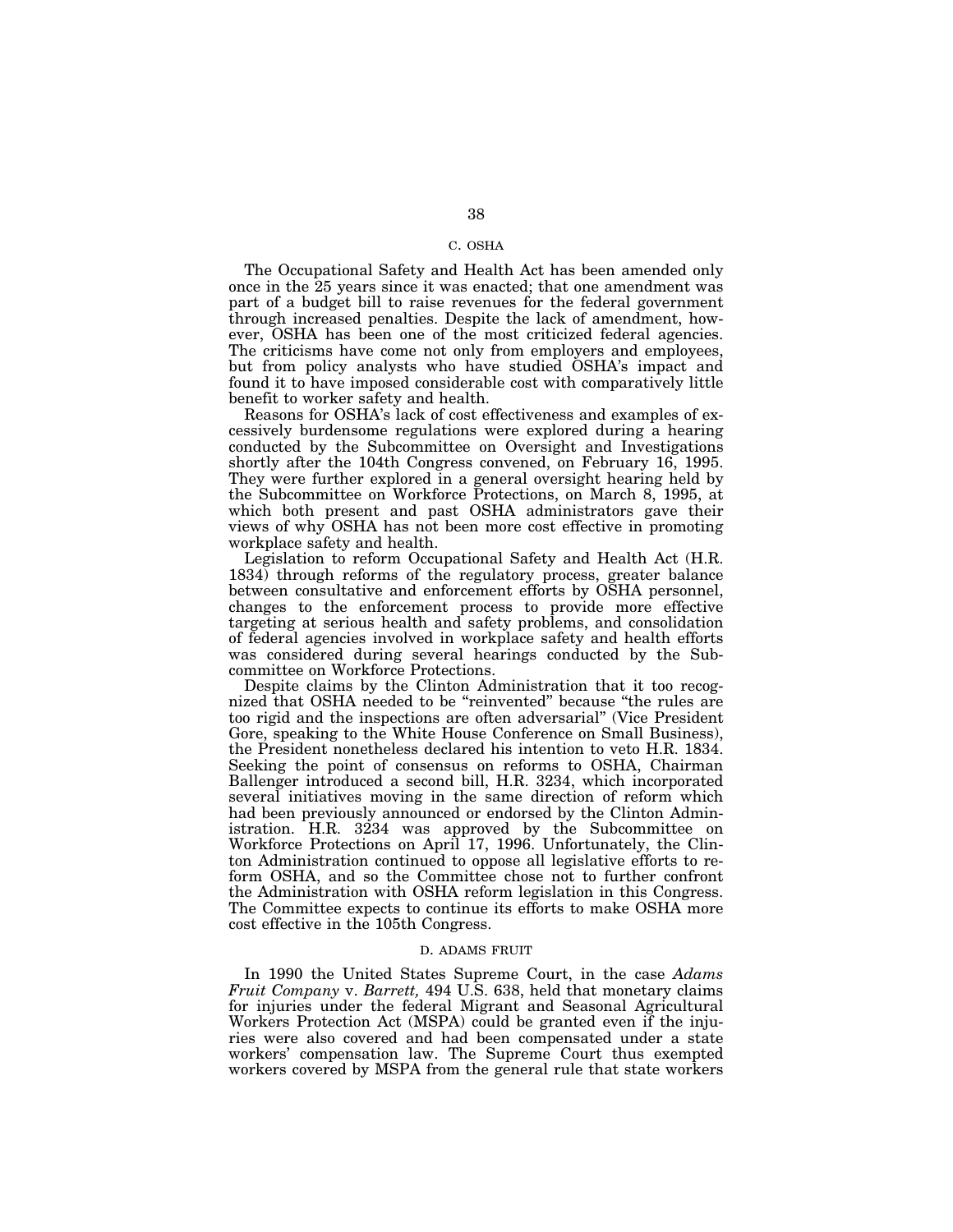compensation is the exclusive remedy for injuries suffered in the course of employment to which workers compensation applies.

Efforts had been made, on a bipartisan basis, since 1990, to reverse the effect of the Supreme Court's decision. Legislation attached to a fiscal year 1993 appropriations bill temporarily reversed the decision and stated that where workers compensation applied, it was the exclusive remedy for injuries suffered in the course of employment. That legislation expired, however, in July, 1993, leaving agricultural employers exposed to liability under MSPA even after workers compensation was paid, and leaving agricultural employees exposed to the likelihood that their employers in many states would simply drop workers compensation coverage altogether.

The Subcommittee on Workforce Protections held a hearing on the issues raised by the *Adams Fruit* decision on May 25, 1995. On June 22, 1995, H.R. 1715, introduced by Chairman Goodling, was approved by the Full Committee on Economic and Educational Opportunities.

As introduced and approved by the Committee, H.R. 1715 only addressed the exclusive remedy of workers compensation for agricultural workers covered by MSPA. Subsequent to Committee approval, interested parties and Committee staff engaged in extensive negotiations to address several issues related to the reversal of the *Adams Fruit* decision, and to reach consensus on legislation. Those negotiations were ultimately successful and on October 17, 1995, the House of Representatives unanimously approved a substitute version of H.R. 1715. The identical legislation was approved by the Senate, and became Public Law 104–49.

#### E. THE DAVIS-BACON ACT

The Davis-Bacon Act, passed in 1931, applies to contractors who work on federal construction projects. It requires contractors to pay certain ''prevailing wages'' to the various classes of laborers and mechanics working under federal contracts valued at \$2,000 or more. Davis-Bacon requirements have been also been extended to 60 other programs involving varying degrees of federal funding. These programs range from low-income housing to Head Start to veterans nursing home care. The Davis-Bacon Act has remained essentially unchanged since its passage 65 years ago.

The Subcommittee on Workforce Protection conducted a general oversight hearing on the Davis-Bacon Act on February 15, 1995. Witnesses testified that the Act limits free market competition, causes the taxpayers to pay more for federal construction projects, denies job opportunities, particularly to minority and entry-level workers, causes paperwork and recordkeeping burdens and is unnecessary in light of the numerous laws that already protect the wages and working conditions of all workers. On March 2, 1995 the Subcommittee on Workforce Protections approved H.R. 500, legislation to repeal the Davis-Bacon Act.

In January 1995, a number of Oklahoma citizens and public officials contacted the Oklahoma Department of Labor regarding newly published Davis-Bacon wage rates. A comparison of the old and new wage rates showed increases as much as 162 percent. These increases are passed along to taxpayers in the form of higher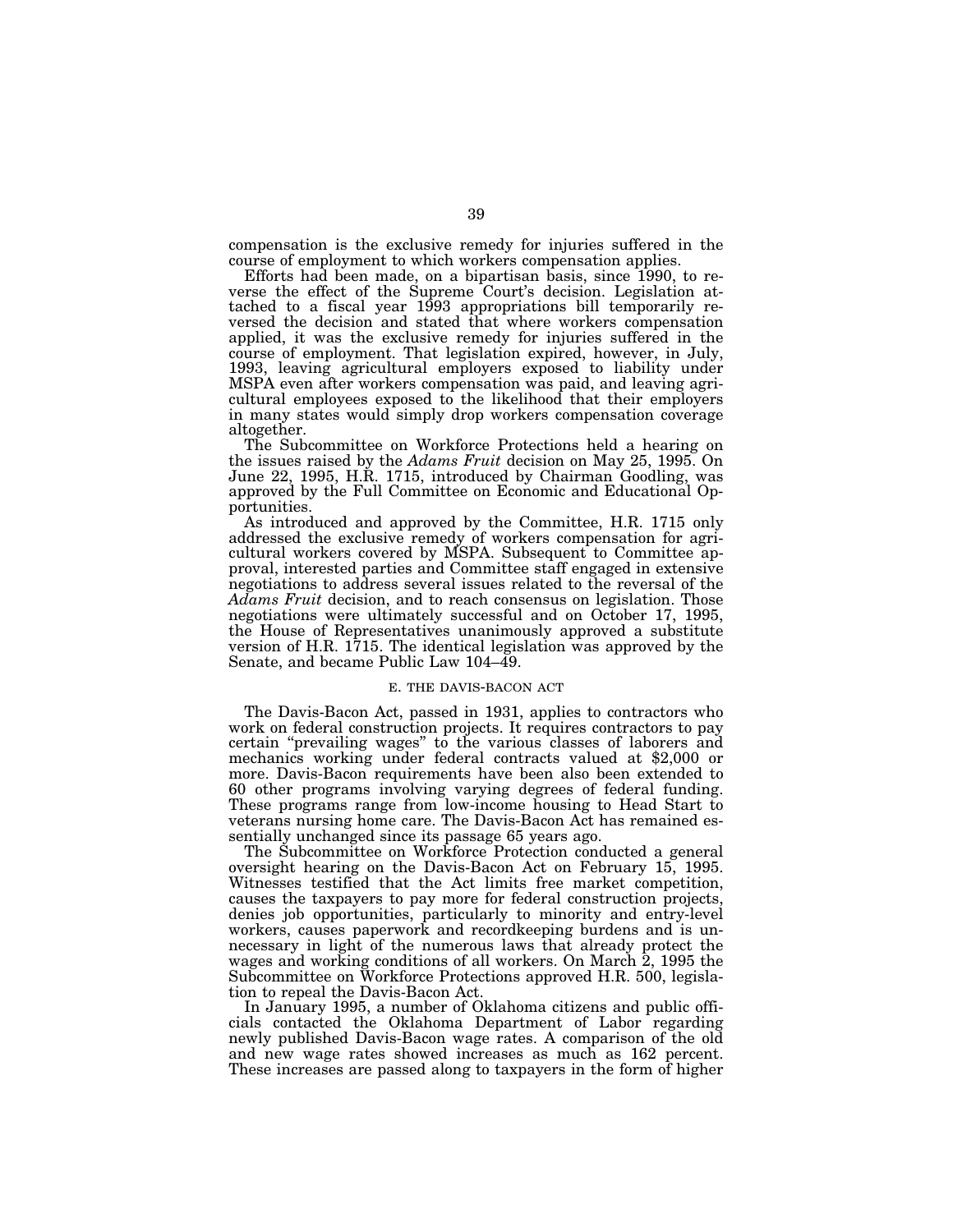costs on public construction projects like schools and highways. Because of the increase, the Oklahoma Department of Labor began an inquiry in the Davis-Bacon prevailing wage survey process. An investigative report, prepared by the Oklahoma Department of Labor entitled ''Investigative Report: The Davis-Bacon Act, and Fraudulent Wage Data'' was submitted to the U.S. Department of Labor (DOL) and to Congress in July 1995. The initial report by the Oklahoma Department of Labor identified three cases of apparent fraudulent activities.

In keeping with its oversight responsibilities for the U.S. Department of Labor, the Committee on Economic and Educational Opportunities has been investigating these charges of wrongdoing in the Davis-Bacon program. On January 18, 1996 the Subcommittees on Oversight and Investigation and Workforce Protections conducted a joint hearing in Oklahoma City, Oklahoma to review the allegations of fraud and abuse in the Davis-Bacon Act. The Subcommittees heard from several witnesses including Oklahoma Department of Labor officials and contractors. The Oklahoma Department of Labor testified that their investigation had uncovered over 100 cases of apparent fraudulent activity.

In addition, the Committee requested the General Accounting Office (GAO) to review the prevailing wage process to determine if it was susceptible to fraudulent activities. The Committee also asked the Department of Labor's Inspector General (the internal, independent watchdog over DOL) to investigate the allegations of fraud in Oklahoma and to audit several other states to determine if fraudulent activities are a systemic, nationwide problem.

The Subcommittee on Oversight and Investigation and the Subcommittee on Workforce Protections convened another joint hearing on June 20, 1996, to hear the results of the GAO review of the U.S. Department of Labor procedures under the Davis-Bacon Act. The GAO report released on May 31, 1996, raised questions about the U.S. Department of Labor's administration of the Davis-Bacon Act and stated that ''Labor's wage determination procedures contain weaknesses that could permit the use of fraudulent or inaccurate data for setting prevailing wage rates.'' The Subcommittees also heard testimony from Oklahoma Department of Labor officials regarding a recently released report entitled ''A Report to the U.S. Congress: Regarding Specific Concerns About the U.S. Department of Labor Discovered During the Oklahoma Inquiry into Possible Davis-Bacon Fraud.'' The report based on an extensive review of public documents reveals ''that officials within the DOL may have played an active role in the wrongful inflation of federal prevailing wage rates at the expense of taxpayers and for the benefit of favored officials within organized labor.''

The FBI in Oklahoma City is investigating allegations of fraud in the Davis-Bacon Act as well as the role of U.S. DOL officials. A grand jury has also been impaneled. Indictments are likely ''imminent.''

#### F. THE SERVICE CONTRACT ACT

The Service Contract Act, officially called the O'Hara McNamara Services Act covers all contracts with the federal government in excess of \$2,500 whose primary purpose is to provide services to the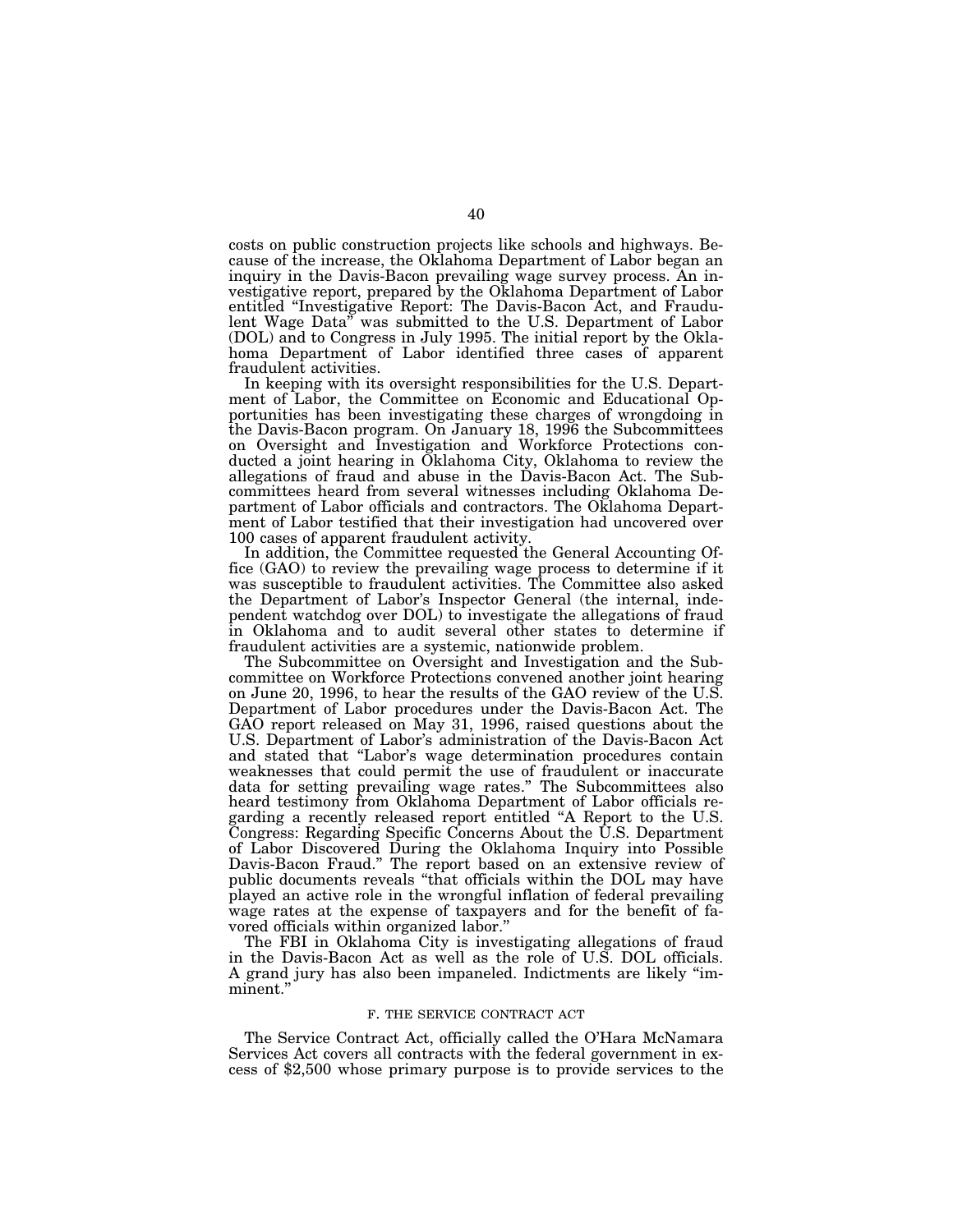government. At the time of enactment, employees typically covered by the Service Contract Act were semi-skilled or unskilled workers performing manual work or craft work. Types of service contracts covered by the Act were varied and included laundry and drycleaning, custodial and janitorial, guard service, packing and crafting, food service, and miscellaneous housekeeping services.

The Subcommittee on Workforce Protections conducted a general oversight hearing on the Service Contract Act on February 15, 1995. Witnesses testified that throughout its history the Act has been plagued with problems. In particular, the Service Contract Act denies small businesses the opportunity to compete for federal contracts, costs taxpayers billions in inflated wages, and has significant administrative problems. On March 2, 1995 the Subcommittee on Workforce Protections approved H.R. 246, legislation to repeal the Service Contract Act. On September 28, 1995, the Committee on Economic and Educational Opportunities reported to the Committee on the Budget a provision to repeal the Service Contract Act, which was included in H.R. 2491, the Balanced Budget Act of 1995, which passed the House on October 26, 1995. The provision was ultimately dropped from the final budget package.

#### II. MEETINGS HELD BY THE SUBCOMMITTEE

February 15, 1995—Oversight hearing on the Davis-Bacon Act and the Service Contract Act.

March 2, 1995—Mark-up of H.R. 245, to repeal the Service Contract Act of 1965.

Mark-up of H.R. 500, to repeal the Davis-Bacon Act.

March 8, 1995—Oversight hearing on the Occupational Safety and Health Act (OSHA).

March 30, 1995—Oversight hearing on the Fair Labor Standards Act (FLSA).

May 25, 1995—Oversight hearing on *Adams Fruit Co., Inc.* v. *Barrett.*

June 8, 1995—Oversight hearing on the Fair Labor Standards Act (FLSA).

June 20, 1995—Hearing on H.R. 1834, Safety and Health Improvement and Regulatory Reform Act of 1995.

June 28, 1995—Hearing on H.R. 1834, Safety and Health Improvement and Regulatory Act of 1995.

July 11, 1995—Hearing on H.R. 1114, to authorize minors under the Fair Labor Standards Act to load paper bailers and compactors.

Hearing on H.R. 1225, to amend the Fair Labor Standards Act pertaining to Court Reporters.

Hearing on H.R. 1783, to require a regulation change under the occupational Safety and Health Act of 1970 pertaining to firefighters.

July 27, 1995—Hearing on H.R. 1834, Safety and Health Improvement and Regulatory Reform Act of 1995.

August 24, 1995—Oversight field hearing on the Occupational Safety and Health Act (OSHA), held in Pickens, South Carolina.

October 25, 1995—Oversight hearing on the Fair Labor Standards Act (FLSA).

November 1, 1995—Oversight hearing on the Fair Labor Standards Act (FLSA).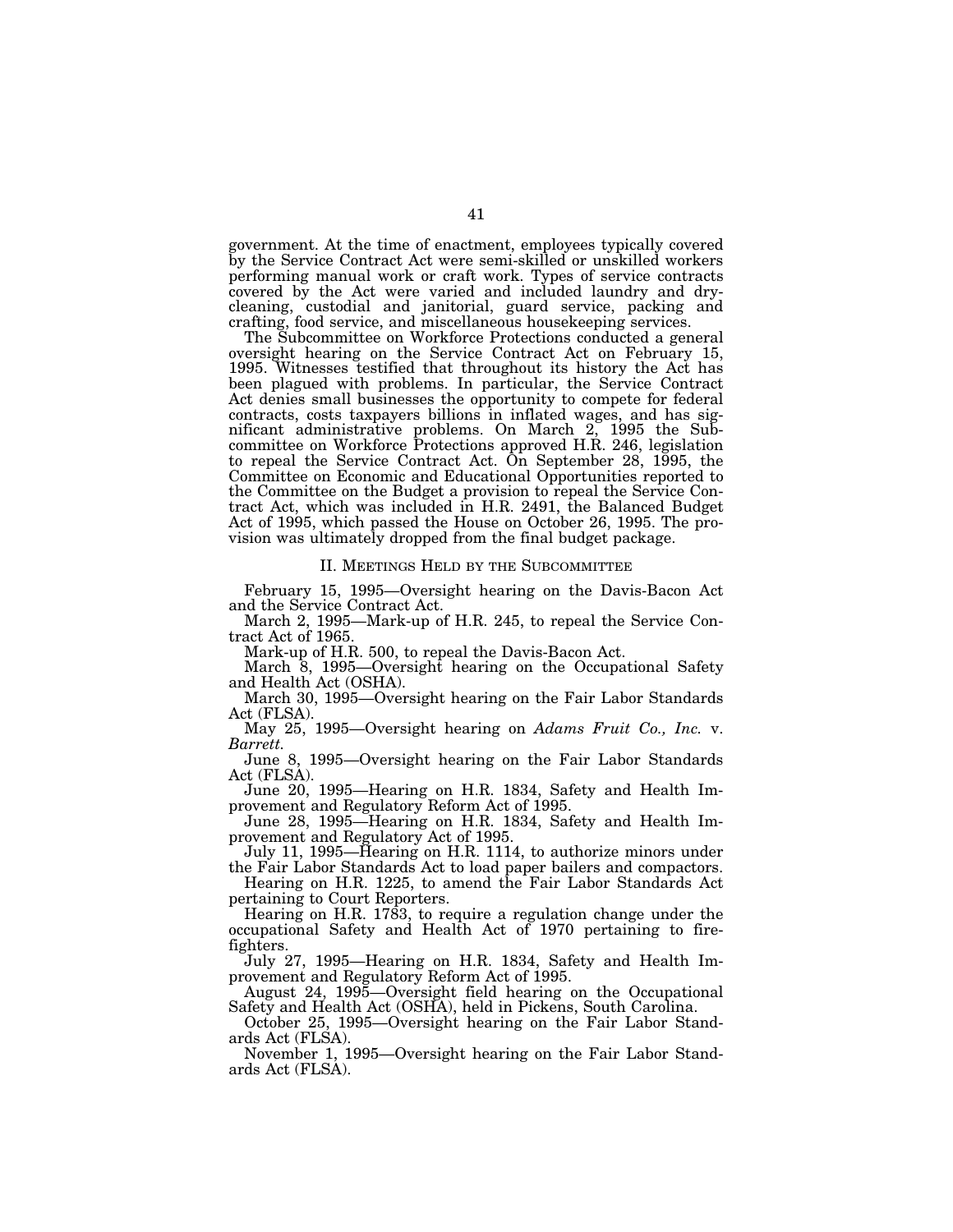December 13, 1995—Mark-up of H.R. 1227, to amend the Portalto-Portal Act of 1947 relating the payment of wages to employees who use employer owned vehicles.

Mark-up of H.R. 2391, "Working Families Flexibility Act of 1996''.

Mark-up of H.R. 2531, to amend the Fair Labor Standards Act of 1938 to clarify the exemption for houseparents from the minimum wage and maximum hours requirements of that Act, and for other purposes.

# *104th Congress, Second Session*

January 18, 1996—Joint oversight field hearing on the Davis-Bacon Act/Oklahoma Fraud Allegations, held with the Committee's Subcommittee on Oversight and Investigations, in Oklahoma City, Oklahoma.

April 17, 1996-Mark-up of H.R. 3234, "Small Business OSHA Relief Act of 1996''.

June 11, 1996—Joint hearing on H.R. 1186, the Professional Boxing Act, held with the Subcommittee on Commerce, Trade, and Hazardous Materials of the Committee on Commerce.

June 20, 1996—Joint oversight hearing on Davis Bacon / GAO Report, held with the Committee's Subcommittee on Oversight and Investigations.

September 12, 1996—Oversight hearing on the Fair Labor Standards Act (FLSA).

#### III. LEGISLATIVE ACTIVITIES

# A. LEGISLATION ENACTED INTO LAW

P.L. 104-26 (H.R. 1225), "Court Reporter Fair Labor Amendments of 1995''.

P.L. 104–174 (H.R. 1114), to authorize minors who are under the child labor provisions of the Fair Labor Standards Act of 1938 and who are under 18 years of age to load materials into balers and compactors that meet appropriate American National Standards Institute design safety standards.

#### B. LEGISLATION ENACTED AS PART OF ANOTHER MEASURE

H.R. 1227, "Employee Commuting Flexibility Act", was included in H.R. 3448 and enacted as P.L. 104–188.

# C. LEGISLATION PASSED THE HOUSE

H.R. 1114, to authorize minors who are under the child labor provisions of the Fair Labor Standards Act of 1938 and who are under 18 years of age to load materials into balers and compactors that meet appropriate American National Standards Institute design safety standards.

H.R. 1225, ''Court Reporter Fair Labor Amendments of 1995''.

H.R. 1227, to amend the Portal-to-Portal Act of 1947 relating to the payment of wages to employees who use employer owned vehicles.

H.R. 2391, ''Working Families Flexibility Act of 1996''.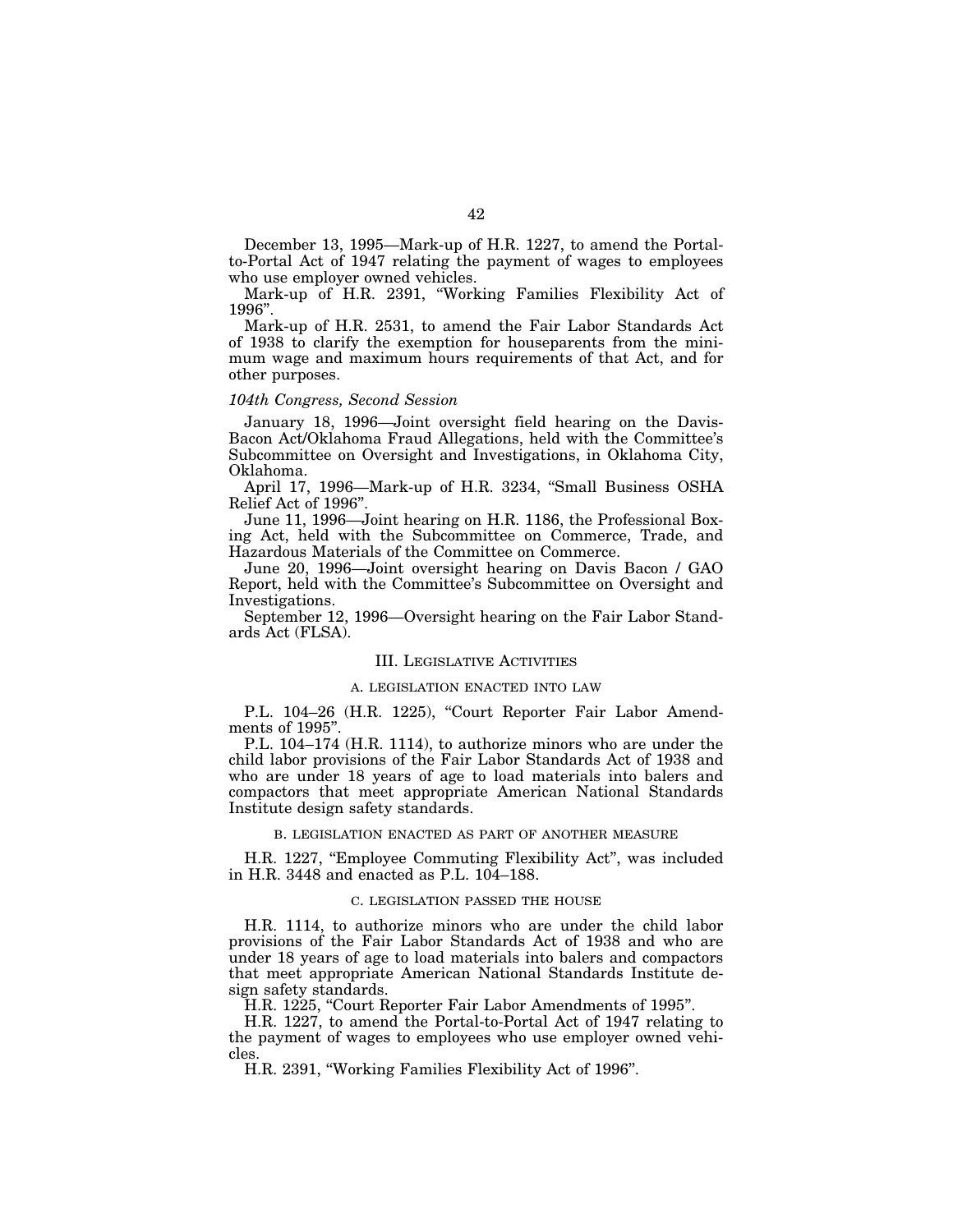### D. LEGISLATION PASSED THE HOUSE IN ANOTHER MEASURE

H.R. 1227, to amend the Portal-to-Portal Act of 1947 relating to the payment of wages to employees who use employer owned vehicles, passed the House in H.R. 3448.

#### E. LEGISLATION WITH FILED REPORTS

H.R. 1114 (H.Rept. 104–278), to authorize minors who are under the child labor provisions of the Fair Labor Standards Act of 1938 and who are under 18 years of age to load materials into balers and compactors that meet appropriate American National Standards Institute design safety standards.

H.R. 1225 (H.Rept. 104–219), ''Court Reporter Fair Labor Amendments of 1995''.

H.R. 1227 (H.Rept. 104–585), to amend the Portal-to-Portal Act of 1947 relating to the payment of wages to employees who use employer owned vehicles.

H.R. 2391 (H.Rept. 104–670), ''Working Families Flexibility Act of 1996''.

H.R. 2531 (H.Rept. 104–592), to amend the Fair Labor Standards Act of 1938 to clarify the exemption for houseparents from the minimum wage and maximum hours requirements of that Act, and for other purposes.

#### F. LEGISLATION ORDERED REPORTED FROM FULL COMMITTEE

H.R. 1114, to authorize minors who are under the child labor provisions of the Fair Labor Standards Act of 1938 and who are under 18 years of age to load materials into balers and compactors that meet appropriate American National Standards Institute design safety standards.

H.R. 1225, "Court Reporter Fair Labor Amendments of 1995".

H.R. 1227, to amend the Portal-to-Portal Act of 1947 relating to the payment of wages to employees who use employer owned vehicles.

H.R. 2391, ''Working Families Flexibility Act of 1996''.

# G. LEGISLATION REPORTED FROM SUBCOMMITTEE

H.R. 246, to repeal the Service Contract Act of 1965.

H.R. 500, to repeal the Davis-Bacon Act.

H.R. 1227, to amend the Portal-to-Portal Act of 1947 relating to the payment of wages to employees who use employer owned vehicles.

H.R. 2391, ''Working Families Flexibility Act of 1996''.

H.R. 2531, to amend the Fair Labor Standards Act of 1938 to clarify the exemption for houseparents from the minimum wage and maximum hours requirements of that Act, and for other purposes.

H.R. 3234, ''Small Business OSHA Relief Act of 1996''.

#### H. LEGISLATION DISCHARGED FROM SUBCOMMITTEE

H.R. 1114, to authorize minors who are under the child labor provisions of the Fair Labor Standards Act of 1938 and who are under 18 years of age to load materials into balers and compactors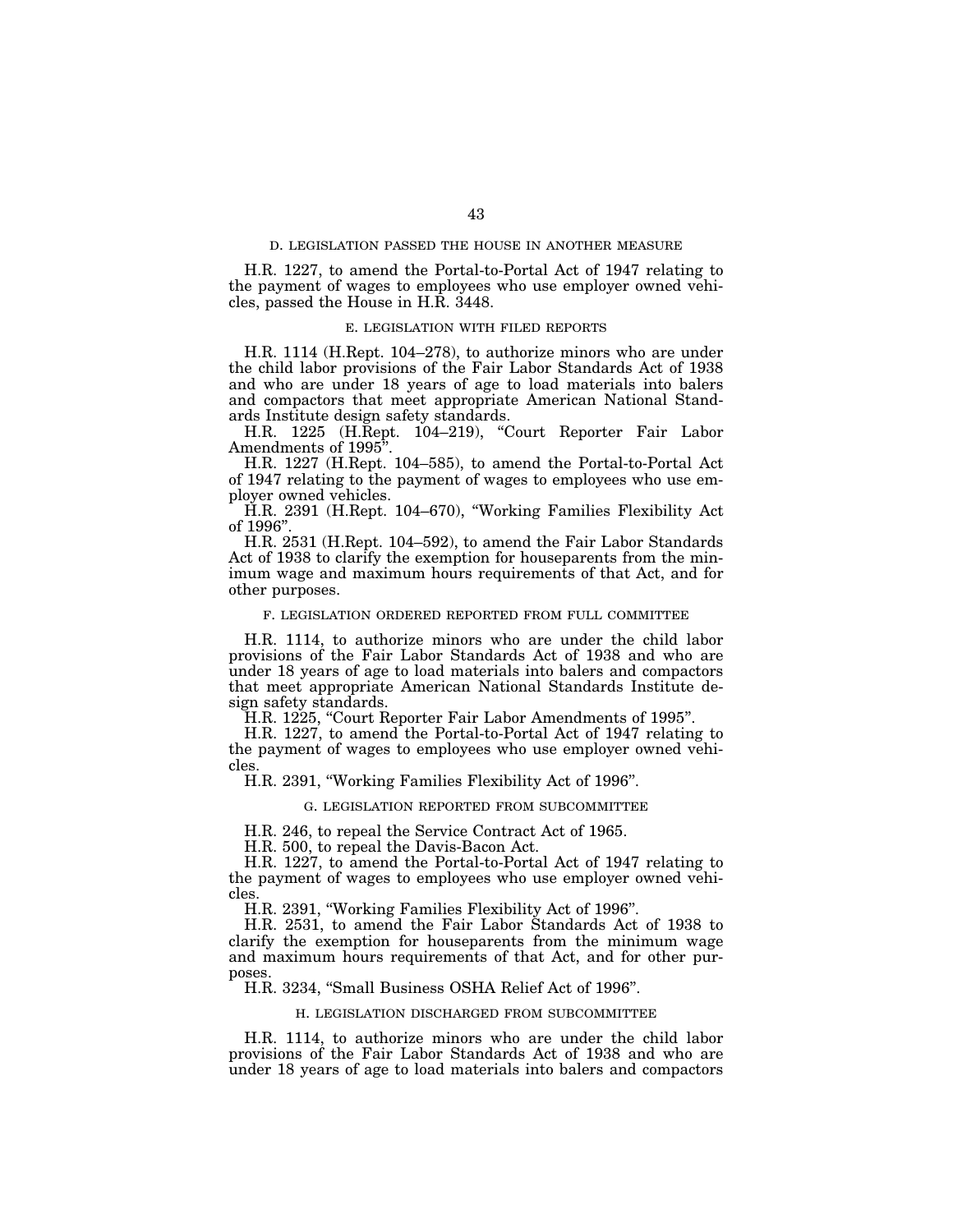that meet appropriate American National Standards Institute design safety standards.

H.R. 1225, "Court Reporter Fair Labor Amendments of 1995".

# I. LEGISLATION VETOED

None of the legislation referred to Subcommittee was vetoed.

## IV. SUBCOMMITTEE STATISTICS

| Total Number of Bills and Resolutions Referred to Subcommittee | 82           |
|----------------------------------------------------------------|--------------|
|                                                                | $^{\circ}$ 2 |
|                                                                | 18           |
|                                                                | 2            |
|                                                                |              |
|                                                                | 3            |
|                                                                | 6            |
|                                                                |              |
|                                                                | 5            |
|                                                                | 4            |
|                                                                |              |
|                                                                | 2            |
|                                                                |              |
|                                                                |              |

# SUBCOMMITTEE ON EARLY CHILDHOOD, YOUTH AND FAMILIES

# I. SUMMARY OF ACTIVITIES

#### A. EDUCATING AMERICA'S YOUTH

# *School reform*

On June 21, 1995 and July 13, 1995, the Subcommittee on Early Childhood, Youth and Families held hearings on education reform as it pertains to public elementary and secondary schools. The hearings provided a beginning framework for gathering information on the quality of public education and answering the following two questions: (1) What needs to be done to reform and transform public education so it meets the needs of families, students, and employees of the 21st century?; and (2) What should be the Federal government's role, if any, in education reform?

At the hearing on June 21, 1995, Committee Members, Dave Weldon and Frank Riggs, primary sponsors of H.R. 1640, the ''Low Income School Choice Demonstration Act of 1995,'' presented strong arguments for the establishment of a nationwide public and private school choice demonstration program to test the effectiveness of school choice as a means of improving K-12 education. Testimony was also received on how public charter schools have provided an increasingly popular and effective model for education reform in various States.

The hearing on July 13, 1995 examined various education reforms at the State and local levels including raising academic standards (i.e. importance of academic standards to private businesses), private management of public schools, district-wide public school choice, and various other local reforms.

On July 30, 1996, the Subcommittee held a joint hearing with the Subcommittee on Human Resources of the Ways and Means Committee on H.R. 3467, ''Saving Our Children: The American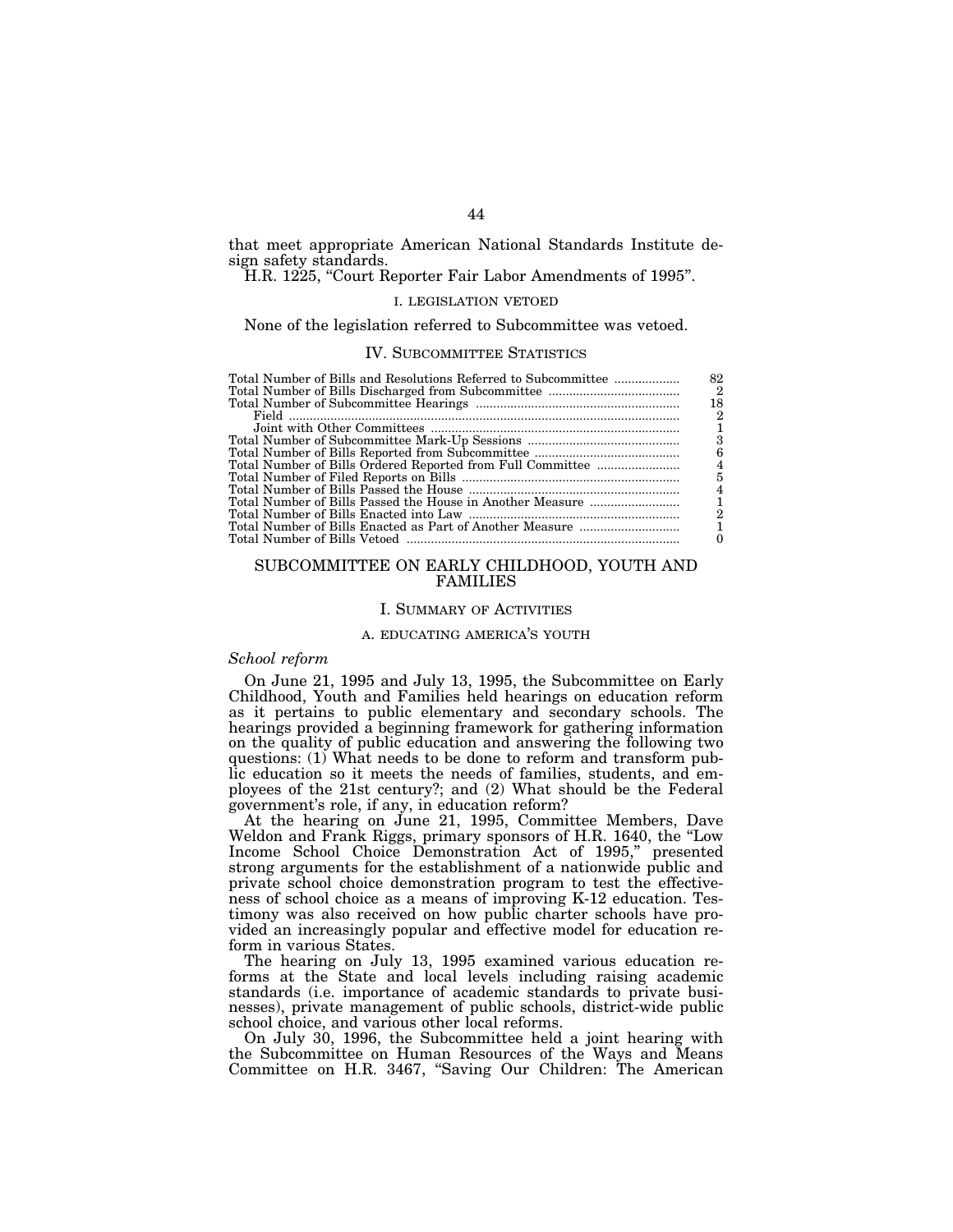Community Renewal Act of 1996.'' H.R. 3467, provided a comprehensive approach for the renewal of poor urban and rural communities. This bill was introduced on May 16, 1996 by Representative Jim Talent, a Member of the Economic and Educational Opportunities Committee, and Representative J.C. Watts. Through the use of free enterprise, tax incentives, and public and private school choice, the legislation provides a solid framework for community renewal. Title IV of the legislation would have established a low income scholarship program giving low income parents the opportunity to choose the best schools, public, private, or parochial, for their children. No further action was taken on this measure during the 104th Congress.

Further discussion on school reform can be found in the "Full" Committee'' and ''Subcommittee on Oversight and Investigations'' sections of this report.

# *H.R. 3268, The IDEA Improvement Act of 1996*

The Individuals with Disabilities Education Improvement (IDEA) Act, H.R. 3268, was introduced by Subcommittee Chairman Randy ''Duke'' Cunningham on April 18, 1996. The bill amended the Individuals with Disabilities Education Act based on information gathered in four hearings. The first hearing, held jointly with the Senate Subcommittee on Disability Policy on May 9, 1995 was followed by two Subcommittee on Early Childhood, Youth and Families hearings on June 20 and 27, 1995. A fourth hearing on a draft version of the bill was held on March 7, 1996.

The amendments to the Act made significant changes to the permanently authorized Part B program for school-aged children, the Part H infant and toddler program, and the 14 funded-discretionary programs. The bill included a change in the funding formula, which phased in a formula based on each State's child population and child poverty statistics over a ten-year period. The bill reduced inappropriate attorney's fees and limited reimbursement by public schools for the cost of private school tuition where a child was unilaterally placed in such schools by the child's parents.

The bill reduced unnecessary paperwork by streamlining Individualized Education Programs, State and local application procedures, and evaluation requirements. Its provisions permitted the removal of dangerous children from classrooms, regardless of their disability status, and permitted the equal disciplinary treatment of disabled children where the child's actions are unrelated to their disability.

H.R. 3268 reorganized the 14 funded discretionary programs under the Act into four broad programs: a national research and improvement program; a national professional development program focused on low-incidence disabilities, model training programs, and training of special education higher-educators; a State program primarily focused on professional development; and a parent training center program. The Act also repealed the never funded and expired Part I program.

On April 24, 1996, the bill was considered and approved by the Subcommittee by voice vote. On May 30, 1996, the bill was considered and approved by the Economic and Educational Opportunities Committee by a vote of 32–5, and was passed by the House of Rep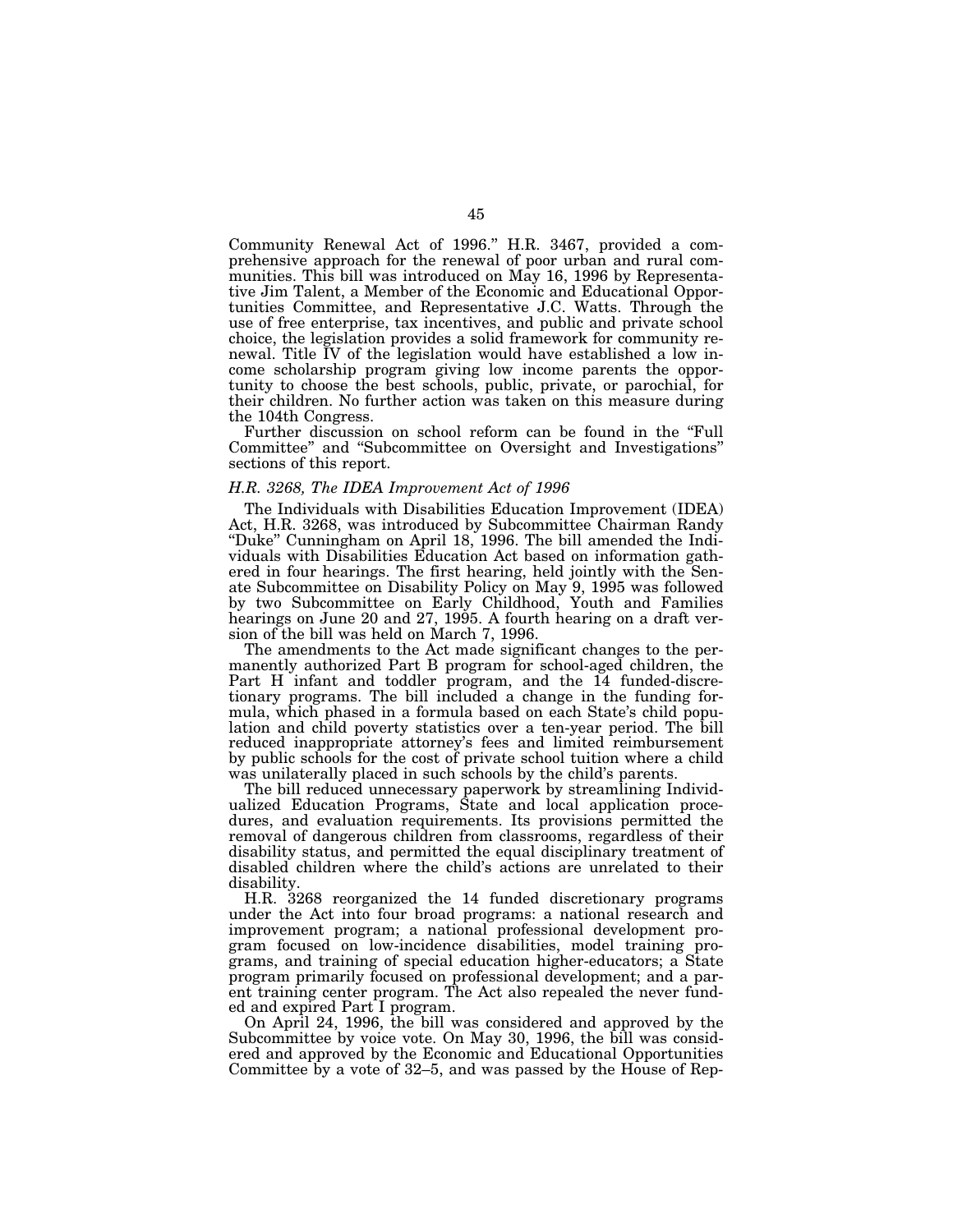resentatives under Suspension of the Rules on June 10, 1996, by voice vote. While the Senate Labor and Human Resources Committee did unanimously consider and approve a bill amending IDEA, S. 1578, on March 21, 1996, neither that legislation nor H.R.  $3268$ was considered by the Senate during the 104th Congress.

# *English as the official language of the federal government*

On October 18, 1995 and November 1, 1995 Subcommittee Chairman Randy ''Duke'' Cunningham held hearings on the general topic of English as the Common Language, receiving testimony from Members of Congress and other interested parties.

H.R. 123, the ''Bill Emerson English Language Empowerment Act of 1996'' was introduced by the late Representative Bill Emerson and approved by the Committee on Economic and Educational Opportunities on July 23, 1996, by a vote of 19 to 17 and passed the House of Representatives on August 1, 1996, by a vote of 259– 169. The Senate failed to take any action on this legislation.

The legislation declares English the official language of the federal government, and requires the government to conduct most of its official business in English. It builds upon our nation's historic tradition and is designed to unify Americans from all walks of life behind one shared language. It replaces a balkanized national language policy, devoid of any uniform principles, with a common sense, common language policy. The bill has no effect upon the use of foreign languages in homes, neighborhoods, churches, or private businesses. Affirming English as the official language of the government ensures that all Americans can count on one language for government actions, policies and documents. It reinforces other national policies, such as the requirement that one be able to read, write and speak English before becoming a United States citizen.

#### *Impact aid*

H.R. 3269, the Impact Aid Technical Amendments Act of 1996, was introduced by Chairman Randy ''Duke'' Cunningham on April 18, 1996. H.R. 3269, as introduced, amended the Impact Aid program to provide for the following: inclusion of a hold harmless provision with respect to amounts for payments relating to the federal acquisition of real property; inclusion of provisions to address funding concerns arising from renovation of military housing; establishment of categories of eligibility of consolidated school districts for payments relating to the federal acquisition of real property; and clarification that each of Hawaii's seven administrative school districts are to be considered as separate local educational agencies.

In each of these instances, the Committee felt it necessary to take action to ensure that school districts would not be adversely affected by actions beyond their control—either on the part of Congress or of other government agencies.

The Subcommittee on Early Childhood, Youth and Families reported H.R. 3269, by voice vote, on April 24, 1996. On May 1, 1996, the Committee on Economic and Educational Opportunities reported the bill favorably by voice vote.

H.R. 3269 passed the House of Representatives on May 7, 1996, by voice vote and was forwarded to the Senate for consideration.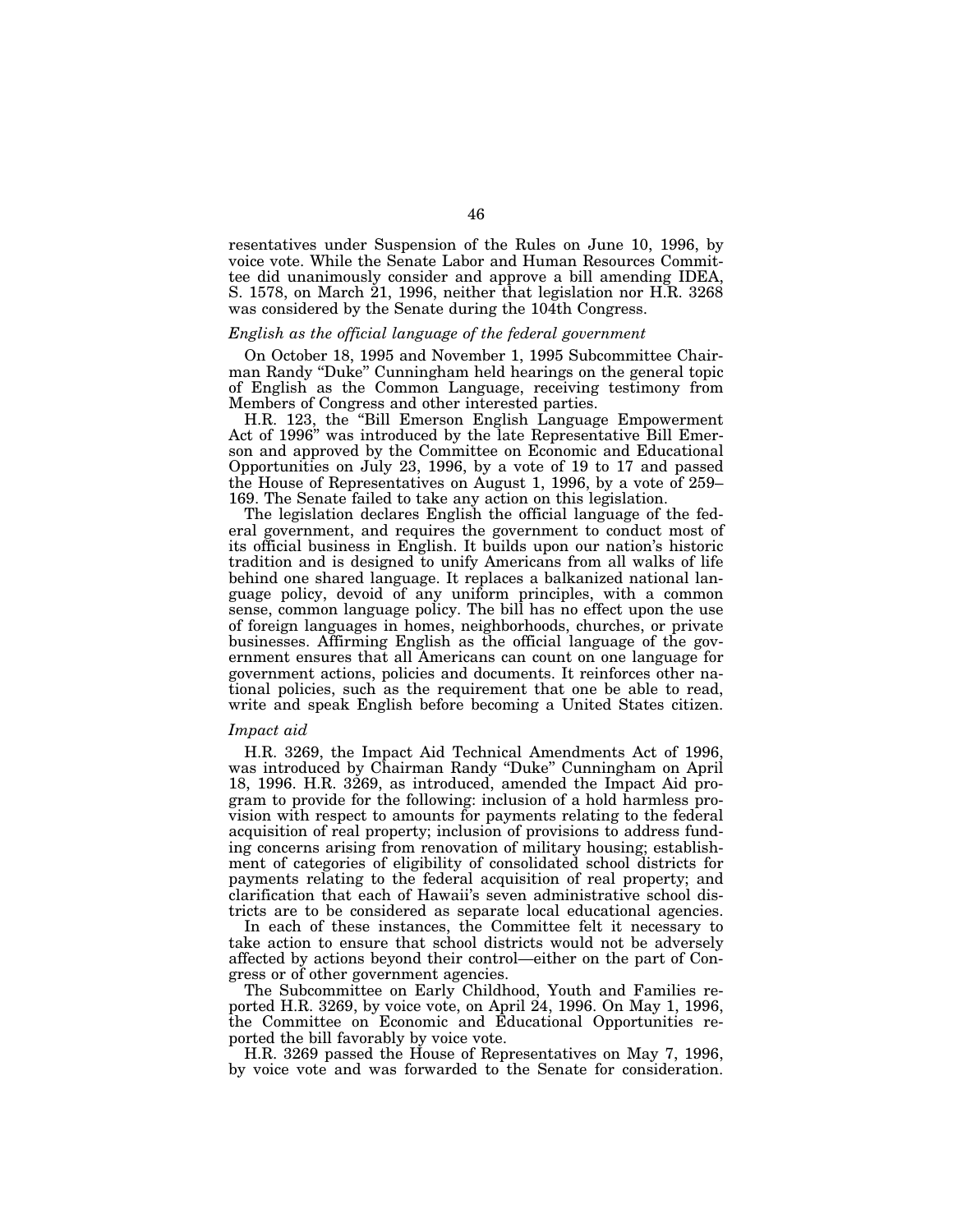H.R. 3269, as amended, passed the Senate on August 2, 1996, by voice vote.

The House of Representatives agreed to the Senate amendments by voice vote on September 4, 1996, and the bill was signed into law on September 16, 1996. It is now Public Law 104-195.

The Subcommittee also held several days of hearings on the Impact Aid Program. On July 19, 1995, the Subcommittee held a hearing on military-connected children and Impact Aid in Washington, D.C. On July 8, 1996, the Subcommittee held an additional hearing to explore the impact of decisions concerning housing for military personnel and their families on the Impact Aid program.

# *Library and museum services*

On May 2, 1995, the Subcommittee held a hearing on Adult Education, Literacy, and Library Services. Library Services and Technology provisions were incorporated into H.R. 1617, the Consolidated and Reformed Education, Employment, and Rehabilitation Systems Act (CAREERS), which was introduced by Representative Howard P. ''Buck'' McKeon on May 11, 1995. On May, 16, 1995, the Subcommittee on Early Childhood, Youth and Families approved H.R. 1617 as amended by voice vote. On May 17, 1995, the Subcommittee on Postsecondary Education, Training and Life-Long Learning approved H.R. 1617 as amended by voice vote and ordered it reported to the Committee on Economic and Educational Opportunities. On May 24, 1995, H.R. 1617 as amended was ordered reported by the Committee on Economic and Educational Opportunities by a vote of 29–5. On September 19, 1995, the House of Representatives passed H.R. 1617 by a vote of 345–79, and a Conference Report on the Workforce and Career Development Act was filed on July 25, 1996. However, the Conference Agreement was not considered by either the House of Representatives or the Senate during the final days of the 104th Congress.

On May 3, 1995, Representative Bill Goodling along with Representative Randy ''Duke'' Cunningham as a cosponsor, introduced H.R. 1557, the Arts, Humanities, and Museum Services Amendments of 1995 which among other things would have authorized continued funding of the Institute of Museum Services (IMS) for three years. On May 10, 1995, the Committee on Economic and Educational Opportunities considered and approved H.R. 1557 as amended by a vote of 19 yeas, 2 nays, and 18 voting present.

The Museum and Library Services and Technology Act was included in H.R. 3610, the Omnibus fiscal year 1997 Appropriations bill and signed into law by the President on September 30, 1996. It is now Public Law 104–208.

The Museum and Library Services Act of 1996 moves the federal responsibility for library programs into a new Institute of Museum and Library Services and streamlines and consolidates several federal library programs into one program focused on helping all libraries acquire cutting-edge technologies and better serving those with special needs.

Library Services Technology Consolidation grants will provide for improved library services to our citizens through the use of new information technologies. They will help bring America's libraries; public, elementary and secondary, and academic into the 21st cen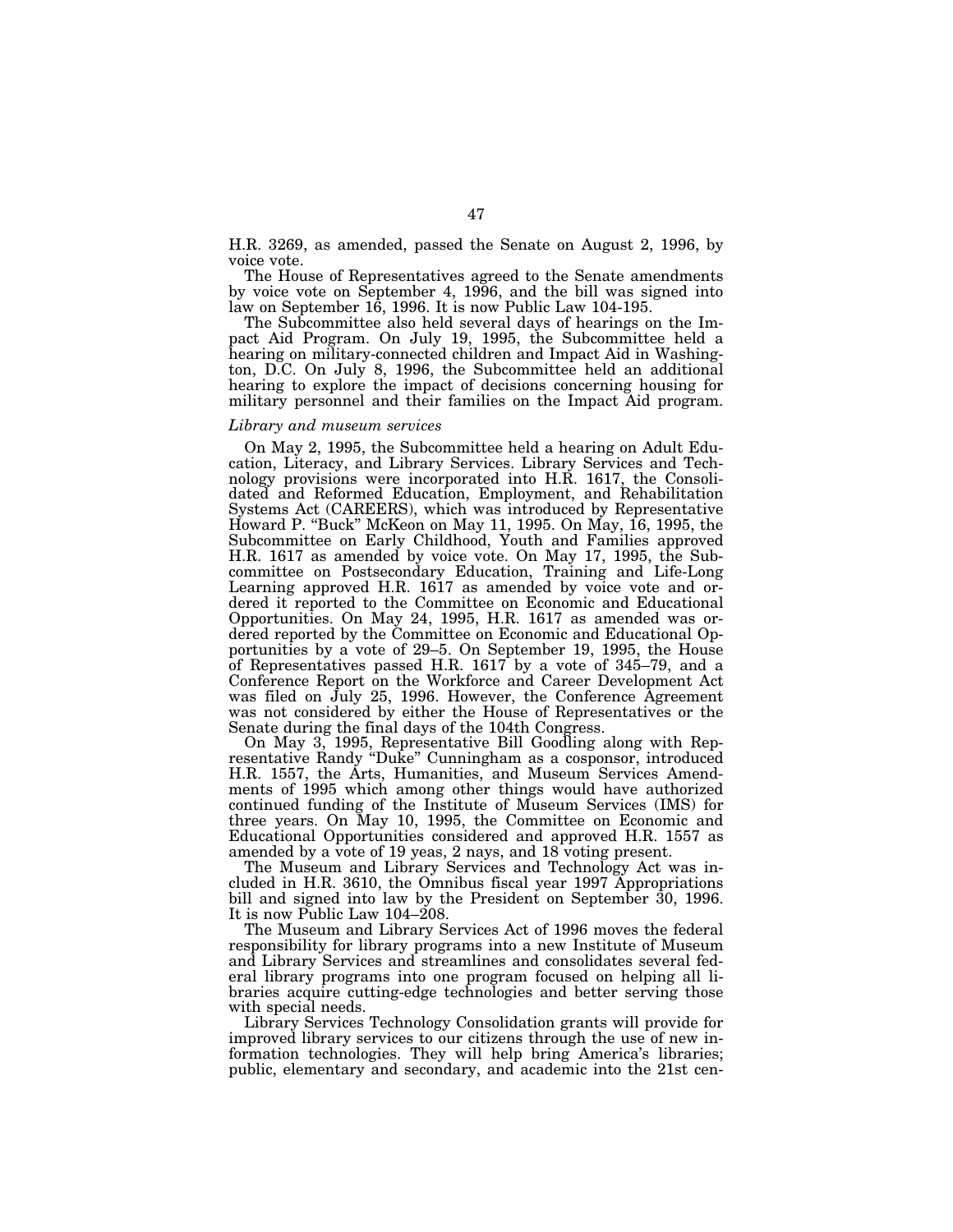tury. These reforms will help libraries form electronic linkages with one another to better share resources, and will give all Americans access to new and better sources of information, such as the Internet.

America is undergoing a technological revolution including a tremendous proliferation in new sources of information. This trend will not only continue, but is certain to accelerate. It is clear that America's libraries will need to take advantage of these new technologies if they are to continue to ensure that all Americans have equal access to information.

## B. STRENGTHENING AMERICA'S FAMILIES

# *Adult education*

The Subcommittee on Early Childhood, Youth and Families held two days of hearings on adult education and family literacy issues. The first hearing was held on April 25, 1995, in San Marcos, California. The second hearing was held May 2, 1995, in Washington, D.C.

Testimony received by the Subcommittee was supportive of adult education and family literacy programs and the variety of services provided to adults in need of literacy services. Individual witnesses expressed support for program consolidation and more flexibility at the State and local level to design and operate programs.

As a result, legislation creating an adult education and family literacy block grant was incorporated into H.R. 1617, the Consolidated and Reformed Education, Employment, and Rehabilitation Systems (CAREERS) Act. This block grant gave States broad flexibility in funding literacy programs for adults in need of services. All caps and set asides were removed and States were given broad flexibility to meet the literacy needs of their citizens. The legislation also limited the amount of funds which could be held at the State level, driving the bulk of the funds to local providers to provide actual program services. In addition, the block grant specifically stated, for the first time, that funds could be used for family literacy programs to work with adults and their children at the same time. The family literacy concept had been shown not only to raise the literacy level of adults, but to help ensure the educational success of their children as well. Finally, the block grant retained the requirement that States continue to provide a matching amount of funds for adult education in order to receive federal funds.

The adult education and family literacy portions of H.R. 1617 were reported by the Subcommittee on Early Childhood, Youth and Families on May 16, 1995, by voice vote.

Further discussion on H.R. 1617 can be found in the "Subcommittee on Postsecondary, Education, Training and Life-Long Learning'' section of this report.

# *Juvenile justice*

H.R. 3876, the Juvenile Crime Control and Delinquency Prevention Act, was introduced by Chairman Randy ''Duke'' Cunningham on July 23, 1996.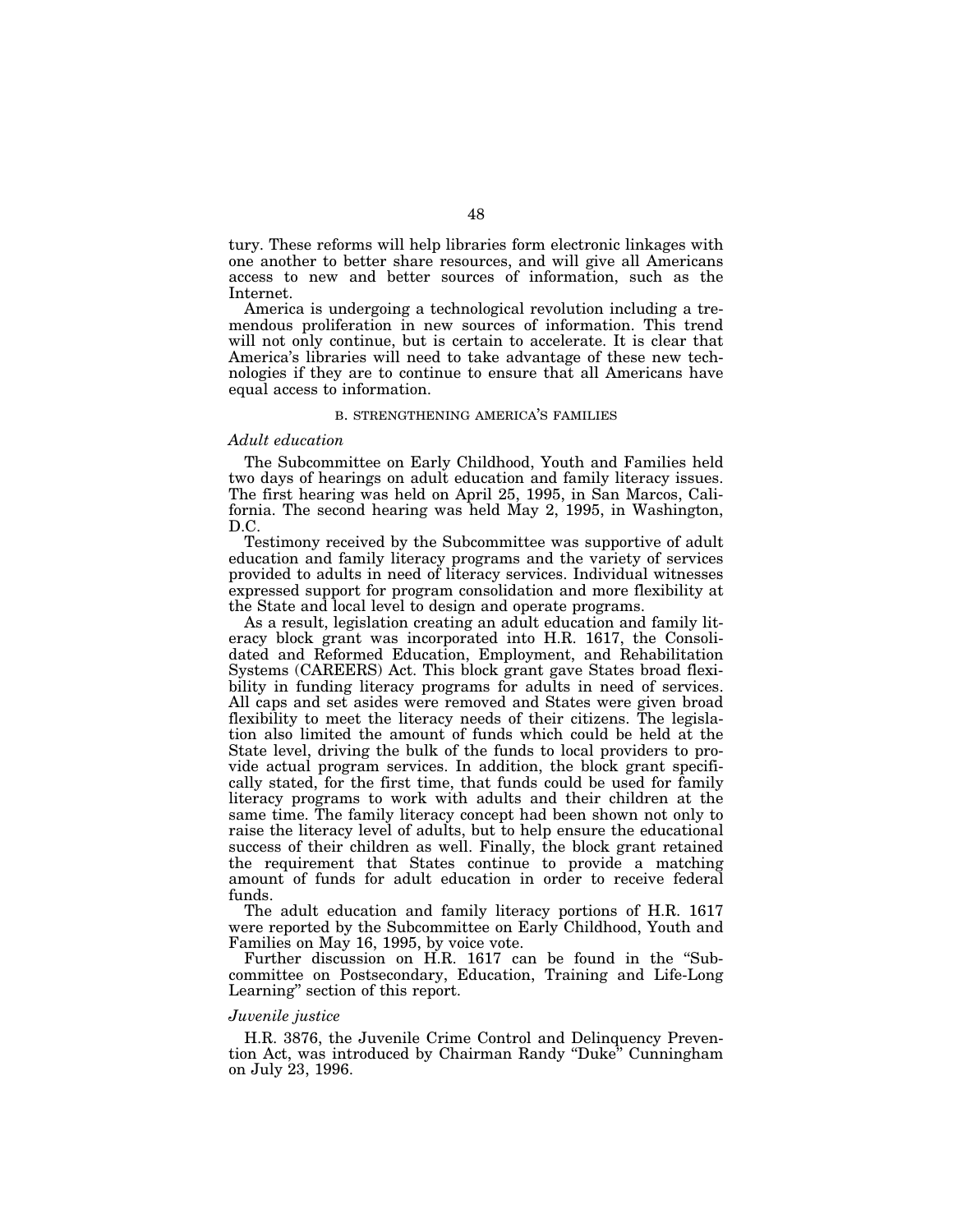Prior to the introduction of this legislation, the Subcommittee on Early Childhood, Youth and Families held four hearings for the purpose of considering and reviewing the authorization of the Juvenile Justice and Delinquency Prevention Act.

The first of the four hearings was held on March 28, 1996 in Washington, D.C. This was a general hearing and witnesses discussed changes to the Juvenile Justice and Delinquency Prevention Program as well as the Runaway and Homeless Youth Program. The second hearing, which focused on youth violence and gangs, was held in Washington, D.C. on April 30, 1996. The third hearing, which focused on prevention programs, was held in Washington, D.C. on May 8, 1996. The fourth hearing was held in San Diego, California on May 13, 1996, and focused on local efforts to address problems of juvenile delinquency.

Based on these hearings and concern over the growing number of violent juvenile crimes, the Committee determined that there was a great need to modify the existing law to focus on holding juveniles accountable for their actions, as well as helping to prevent juvenile crime. Testimony also indicated there was a need to consolidate existing programs and to generally streamline program requirements and burdensome State mandates to provide greater flexibility to States to address juvenile crime. H.R. 3876, as introduced, reflected these changes.

On July 25, 1996, the Subcommittee on Early Childhood Youth and Families reported H.R. 3876, ''The Juvenile Crime Control and Delinquency Prevention Act of 1996'', as amended by voice vote. On August 1, and August 2, 1996 the Committee on Economic and Educational Opportunities assembled to consider H.R. 3876. H.R. 3876 was favorably reported by the Committee on August 2, 1996, by a recorded vote of 23–2.

#### *H.R. 2570, The Older Americans Act Amendments of 1996*

During the 104th Congress, the Subcommittee on Early Childhood, Youth and Families proposed significant reforms to the delivery of services under the Older Americans Act.

The Older Americans Act of 1965 created a federal program specifically designed to meet the service needs of older persons. Although older persons may receive services under other federal programs, the Act is the major vehicle for the organization and delivery of supportive and nutrition services to this group.

Through a series of five hearings held on June 13, 1995, June 26, 1995, June 28, 1995, July 10, 1995, and November 2, 1995, it became quite evident that after 30 years of federal requirements being added to this legislation, the Older Americans Act of 1965 was in need of comprehensive reform. While there was no question regarding the benefits of these programs, the federal requirements had simply become too burdensome and were impeding delivery of vital services to the elderly. In recent years, State and area aging agencies have noted the increasing array of legislative requirements imposed on them without corresponding increases in funding.

On November 1, 1995, Subcommittee Chairman Randy ''Duke'' Cunningham introduced H.R. 2570, The Older Americans Act Amendments of 1995. The bill improves services to seniors by pro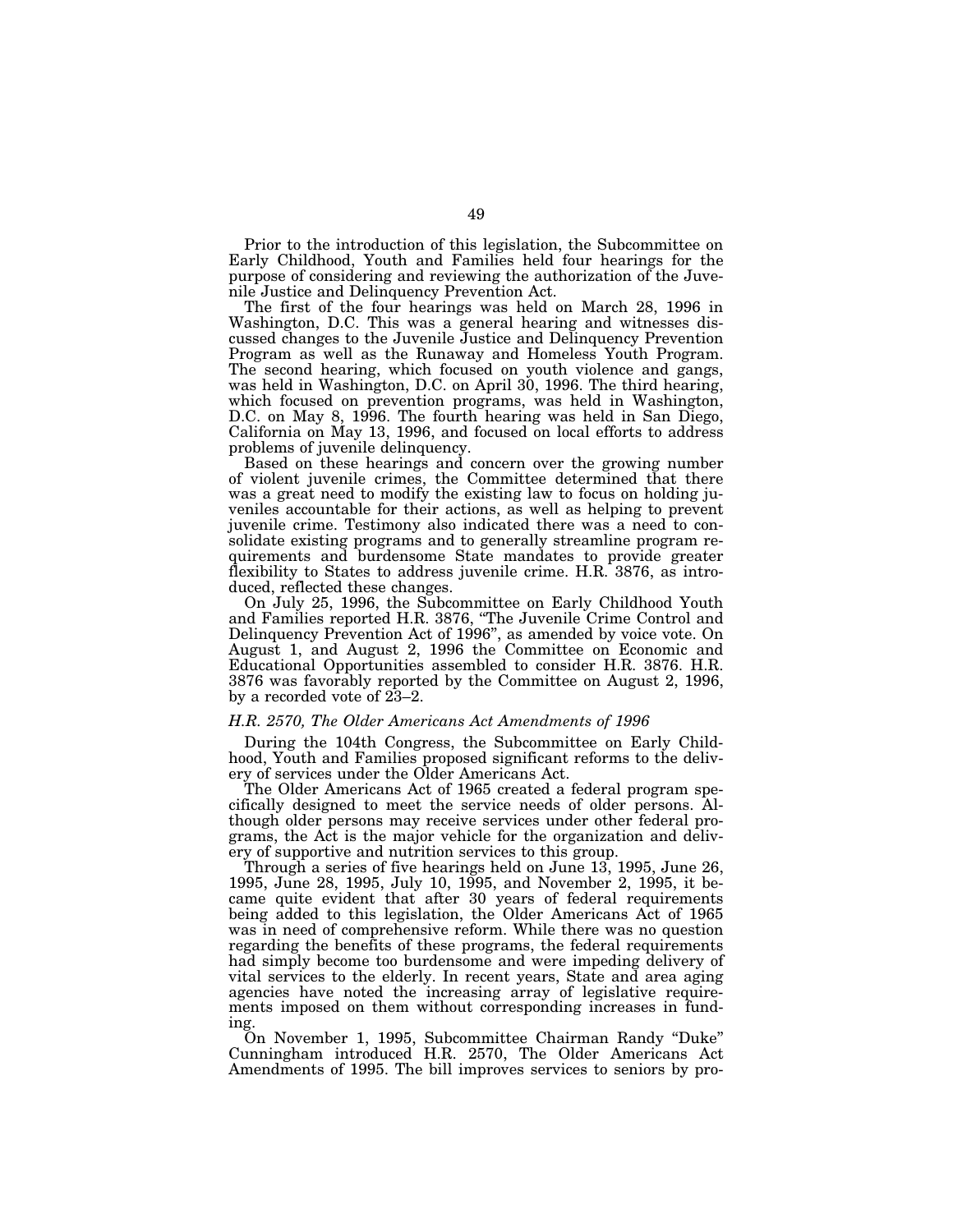viding better quality services; by driving more funds directly to local communities and, in turn, directly to seniors; by giving local providers the flexibility to design programs most needed by the elderly population in their own communities; and, by helping seniors live fuller more active lives.

H.R. 2570 was approved by the Subcommittee on Early Childhood, Youth and Families on November 16, 1995, by voice vote and by the Committee on Economic and Educational Opportunities on March 14, 1996 by a vote of 19–16. The Senate reported a bill amending the Older Americans Act, S. 1643, on May 8, 1996 by a vote of  $9$  to 7. No further action occurred on this legislation during the 104th Congress.

#### *Reform of the Child Abuse Prevention and Treatment Act (CAPTA)*

On January 31, 1995, the Subcommittee on Early Childhood, Youth and Families held a hearing on the status of the child protection system in this country. It was clear from this hearing and other research by this Committee that the current system had failed in two significant ways—it had unnecessarily intruded in the family life of millions of Americans wrongfully accused of child abuse or neglect and too often failed in protecting those children truly at risk.

At the heart of this failure was a maze of federal programs which focused too much on federal micro-management of the States and provided too little flexibility at the State and local level. It was clear that, rather than squandering federal resources in dozens of directions at once, with one hand not knowing what the other was doing, the federal effort in child protection should be concentrated, focused, and unified.

Based on these findings, this Committee worked with the Ways and Means Committee (which also has jurisdiction over certain child protection programs including the foster care and adoption assistance entitlement programs) to bring multiple sources of funding together in one block grant, giving States and localities flexibility in administering the funds, and placing a premium on uniform data collection and evaluation in order to greatly enhance and improve the federal role in child protection.

Provisions for such a block grant were originally part of H.R. 999, the Welfare Reform Consolidation Act of 1995, reported out of the Committee on Economic and Educational Opportunities on February 23, 1995. H.R. 999 was eventually merged with H.R. 4, the Personal Responsibility Act, sent to the President on December 29, 1995, and subsequently vetoed. A modified version of the child protection block grant was also included as part of Budget Reconciliation for fiscal year 1997, H.R. 3734, the Welfare and Medicaid Act of 1996, as reported from the Committee on June 16, 1996. This Title was later dropped during the conference committee negotiations with the Senate, due to the Senate's ''Byrd rule'' limitations.

In anticipation of these provisions being dropped from the welfare reform legislation, the Senate passed (by unanimous consent) S. 919 on July 18, 1996, to authorize and amend the existing CAPTA program. This legislation also included a host of amendments to the Child Abuse Prevention and Treatment Act (CAPTA) as well as program consolidation provisions which to a certain de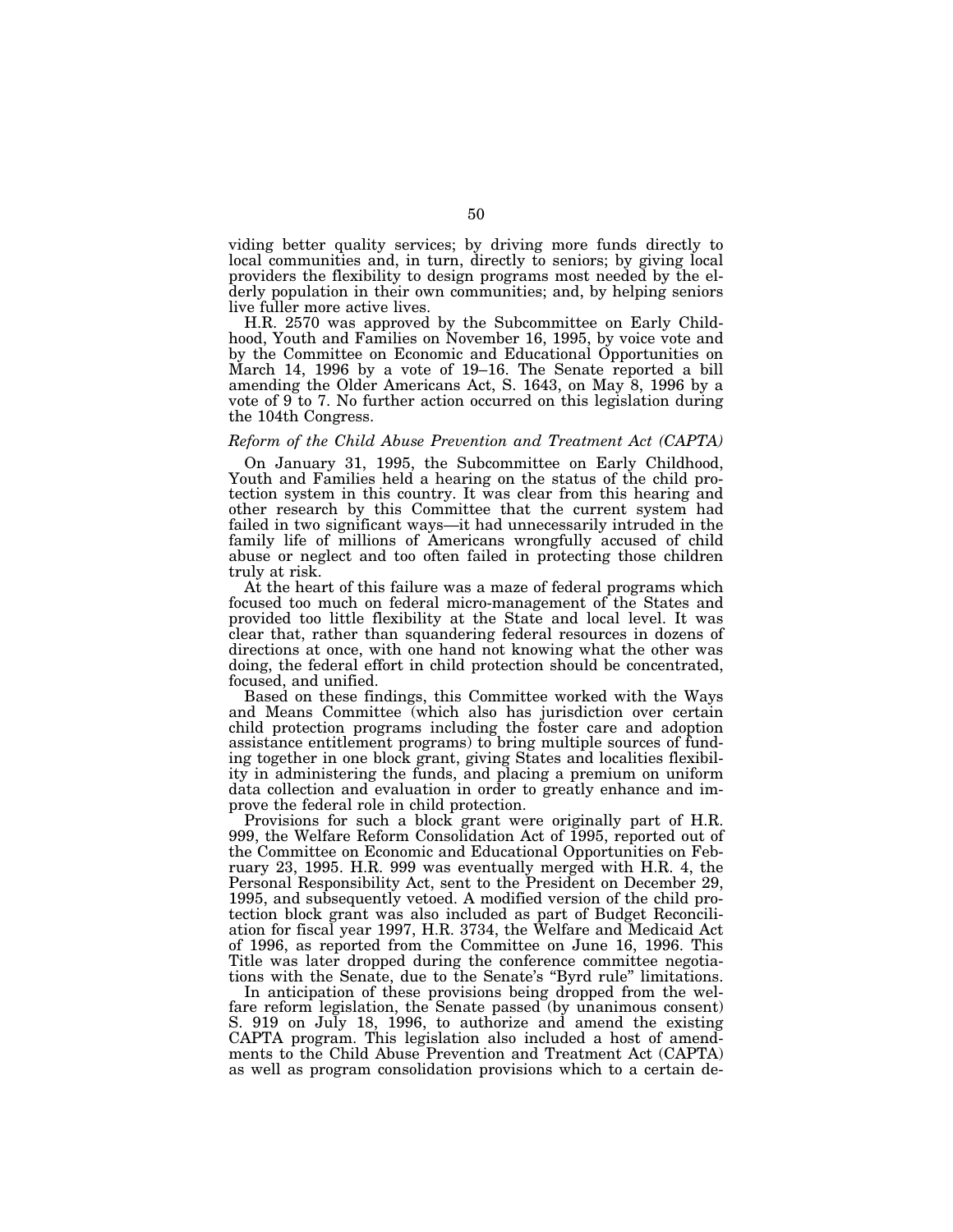gree reflected many of the initiatives begun as part of the welfare reform legislation.

Because a significant portion of S. 919 had been considered by the Committee in both hearings held by the Committee and during the separate markups of the welfare legislation, the House substitute was taken up directly at the desk and passed by unanimous consent on September 27, 1996 and signed into law (Public Law 104–235) on October 3, 1996.

Further description of the Committee's activities related to welfare reform are described under the ''Full Committee Activities'' section of this report.

## *Child care*

The Subcommittee on Early Childhood, Youth and Families held a hearing on January 31, 1995 and a joint hearing with the Ways and Means Subcommittee on Human Resources on February 3, 1995 to consider consolidation of child care programs within the context of welfare reform.

It was clear from these hearings and from other research by the Committee that too many federal child care programs currently exist with inconsistent and uncoordinated eligibility rules and other requirements. This fragmented system caused children and families to experience disruption in their day care arrangements as they attempted to move from welfare to work.

Knowing the importance of child care in helping families move from welfare to work, the Committee was dedicated to assisting States in developing the most efficient and effective way to use federal funds to assist low income families. Based on findings, the Committee worked with the Ways and Means Committee (which had jurisdiction over AFDC related child care programs) to bring multiple sources of funding together under the existing Child Care and Development Block Grant.

Provisions for the child care block grant were originally part of H.R. 999, the Welfare Reform Consolidation Act of 1995 and were marked up in the Committee on Economic and Educational Opportunities on February 22 and 23, 1995. H.R. 999 was eventually merged with H.R. 4, the Personal Responsibility Act. The funding structure for the child care provisions was substantially modified to include a combination of mandatory and discretionary funding in the House and Senate conference before it was sent to the President on December 29, 1995, and subsequently vetoed.

The Child Care and Development Block Grant provisions were included in the submission to the Budget Committee for the Budget Resolution for fiscal year 1997 and were subsequently incorporated into H.R. 3734, the Welfare and Medicaid Reform Act of 1996. H.R. 3734 was signed into law (Public Law 104–193) on August 22, 1996.

Further description of the Committee's activities related to welfare reform are described under the "Full Committee Activities" section.

### *Drug use*

On September 26, 1996, the Subcommittee on Early Childhood, Youth and Families and the Subcommittee on National Security,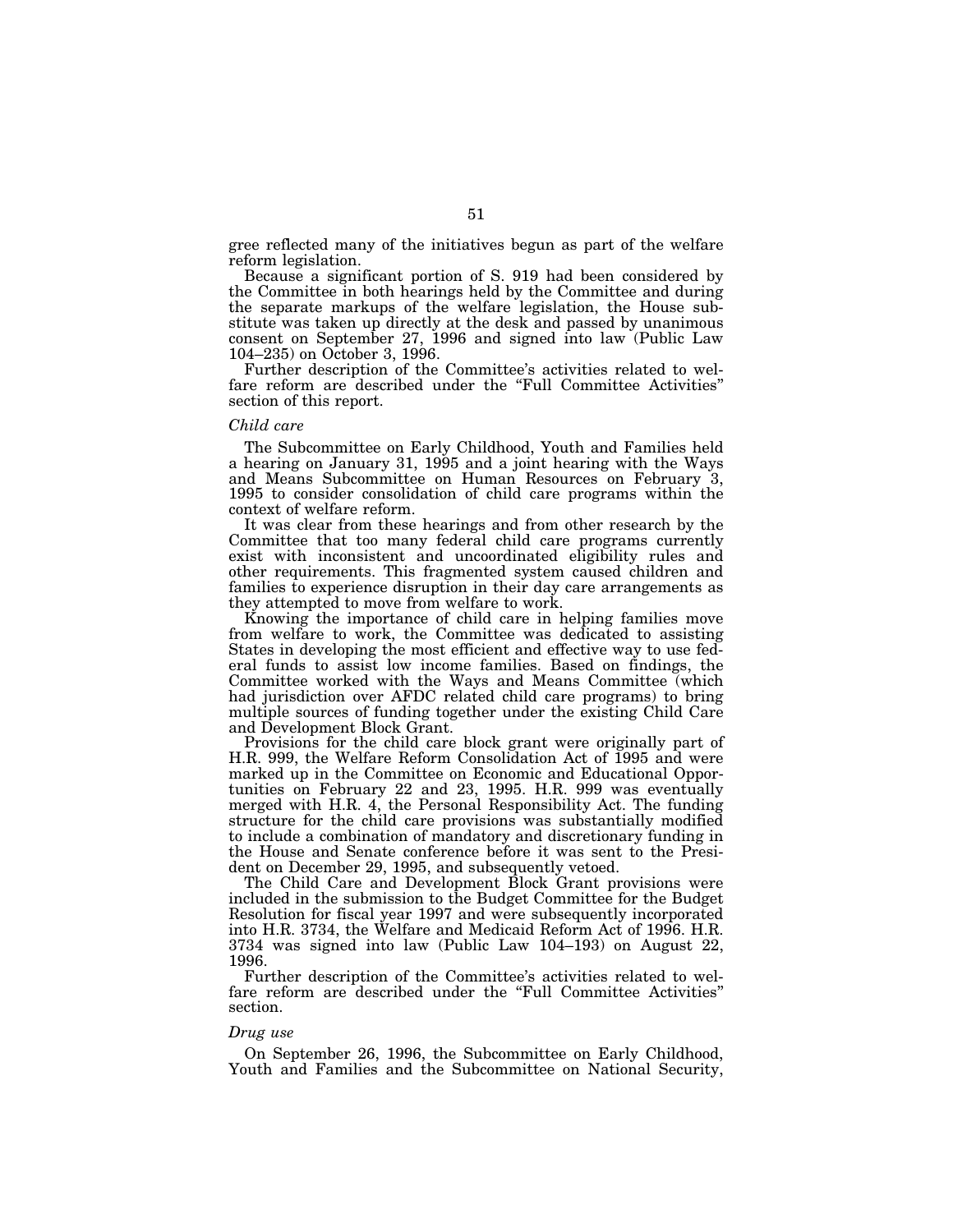International Affairs and Criminal Justice of the Committee on Government Reform and Oversight held a joint hearing on the Epidemic of Teenage Drug Use.

During this hearing, the Subcommittees learned a great deal about private initiatives utilized by various Members of Congress who either established or supported existing community anti-drug coalitions. The first witness of the hearing, Congressman Rob Portman cited the success of Miami's comprehensive community anti-drug coalition that cut usage in Miami to half that of the national average. What the successful programs do, he continued, is mobilize ''parents, businesses, religious leaders, students, law enforcement, the media and others to fashion a comprehensive longterm strategy to prevent and treat substance abuse one person at a time.''

There was also a discussion at the hearing regarding what message we should be sending as a society. "In my view," Congressman Portman said, ''Nancy Reagan's 'Just Say No' campaign was not just about a slogan; it was about a national movement that energized the war on drugs, mobilized and organized people all across America, and gave the drug issue media attention.''

The second witness was Judge Robert Bonner, the former Administrator of the Drug Enforcement Agency. Judge Bonner noted that it was not a mere coincidence that during the last four years there has been an extreme rise in teenage drug use. Indeed Judge Bonner explained that there has been a dramatic rise in teenage drug use because ''there has been a nearly total absence of Presidential leadership on this issue.'' Judge Bonner expressed great concern because our country ''cannot have an effective drug control policy when the President himself does not make this a serious issue, when he jokes about it and, even worse, when the President himself is the butt of jokes because of remarks he has made about his own involvement with drugs.'

The Subcommittees heard testimony that the problem has to be addressed by parents and schools at the local level, but that those groups need the support of the federal government.

# II. MEETINGS HELD BY THE SUBCOMMITTEE

# *104th Congress, First Session*

January 31, 1995—Oversight hearing on the Contract with America: child welfare and child care.

February 3, 1995—Joint oversight hearing on child welfare and child care, held with the Subcommittee on Human Resources of the Committee on Ways and Means.

April 25, 1995—Oversight field hearing on adult education, held in San Marcos, California.

May 2, 1995—Oversight hearing on adult education.

May 9, 1995—Joint oversight hearing on the 20th Anniversary of Individuals with Disabilities Education Act (IDEA), held with the Senate Subcommittee on Disability Policy of the Committee on Labor and Human Resources.

May 16, 1995—Mark-up of H.R. 1617, ''Workforce and Career Development Act of 1996''.

June 13, 1995—Oversight hearing on the Older Americans Act.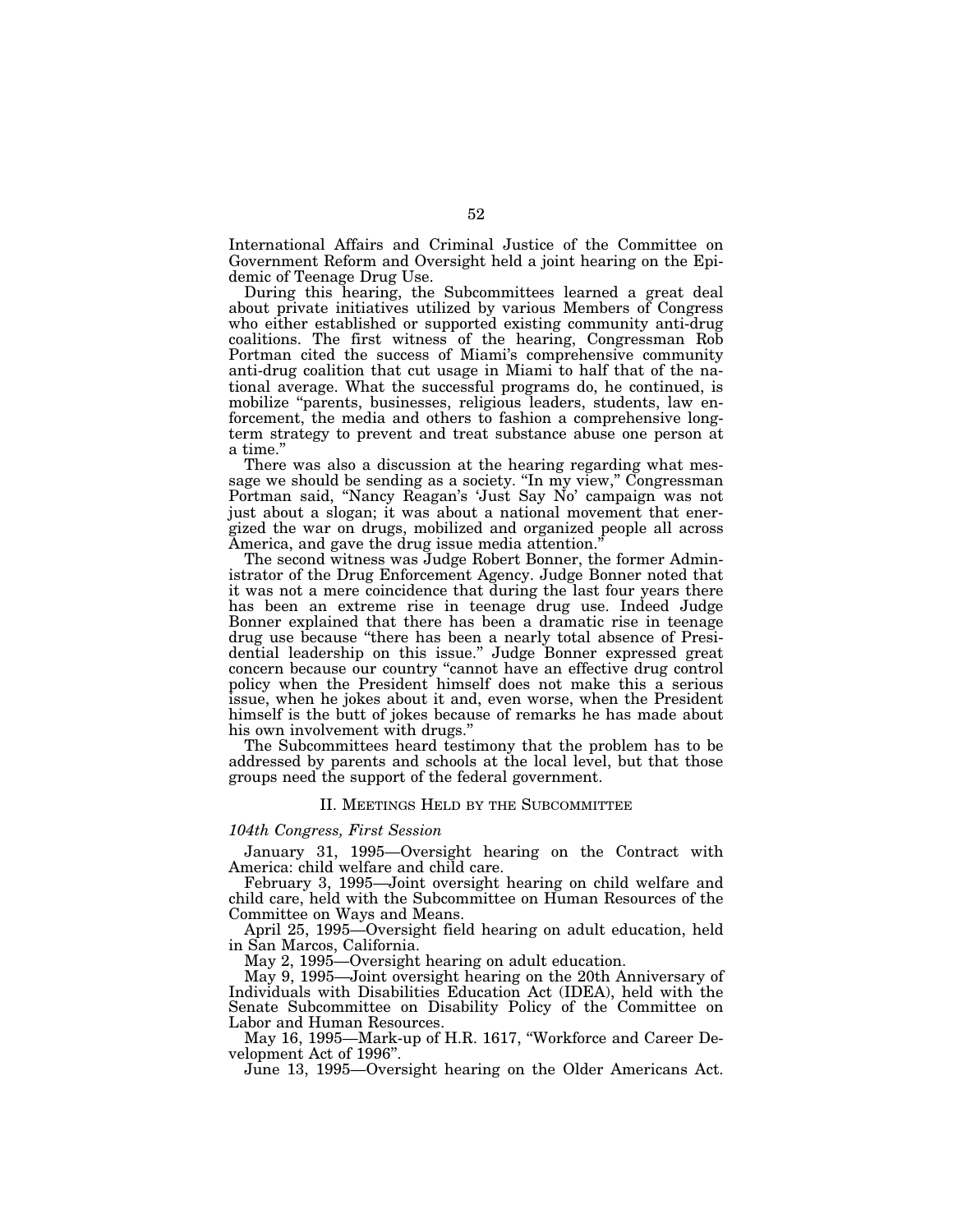June 20, 1995—Oversight hearing on the Individuals with Disabilities Education Act (IDEA).

June 21, 1995—Oversight hearing on education reform.

June 26, 1995—Oversight field hearing on the Older Americans Act, held in York, Pennsylvania.

June 27, 1995—Oversight hearing on the Individuals with Disabilities Education Act (IDEA).

June 28, 1995—Oversight hearing on the Older Americans Act. July 10, 1995—Oversight field hearing on the Older Americans Act, held in Pontiac, Michigan.

July 13, 1995—Oversight hearing on education reform.

July 19, 1995—Oversight hearing on Military connected children and Impact Aid.

October 18, 1995—Oversight hearing on English as the common language.

November 1, 1995—Oversight hearing on English as the common language.

November 2, 1995—Hearing on H.R. 2570, "Older Americans Amendments of 1995''.

November 9, 1995—Mark-up of H.R. 2570, "Older Americans Amendments of 1995''.

November 16, 1995—Mark-up of H.R. 2570, "Older Americans Amendments of 1995''.

#### *104th Congress, Second Session*

March 7, 1996—Oversight hearing on the staff draft of the Individuals with Disabilities Act (IDEA).

March 28, 1996—Oversight hearing on the Juvenile Justice and Delinquency Prevention Act.

April 24, 1996—Mark-up of H.R. 3268, ''IDEA Improvement Act of 1996''.

Mark-up of H.R. 3269, ''Impact Aid Technical Amendments Act of 1996''.

April 30, 1996—Oversight hearing on the Juvenile Justice and Delinquency Prevention Act.

May 8, 1996—Oversight hearing on the Juvenile Justice and Delinquency Prevention Act.

May 13, 1996—Oversight field hearing on the Juvenile Justice and Delinquency Prevention Act, held in San Marco, California.

July 8, 1996—Oversight field hearing on Impact Aid, held in Fairfield, California.

July 25, 1996—Mark-up of H.R. 3876, ''Juvenile Crime Control and Delinquency Prevention Act of 1996''.

July 30, 1996—Joint hearing on H.R. 3467, Saving our Children: The American Community Renewal Act of 1996, held with the Subcommittee on Human Resources of the Committee on Ways and Means.

September 19, 1996—Hearing on federally funded youth programs and local initiatives.

September 26, 1996—Joint hearing on the epidemic of teenage drug use, held with the Subcommittee on National Security, International Affairs, and Criminal Justice of the Committee on Government Reform and Oversight.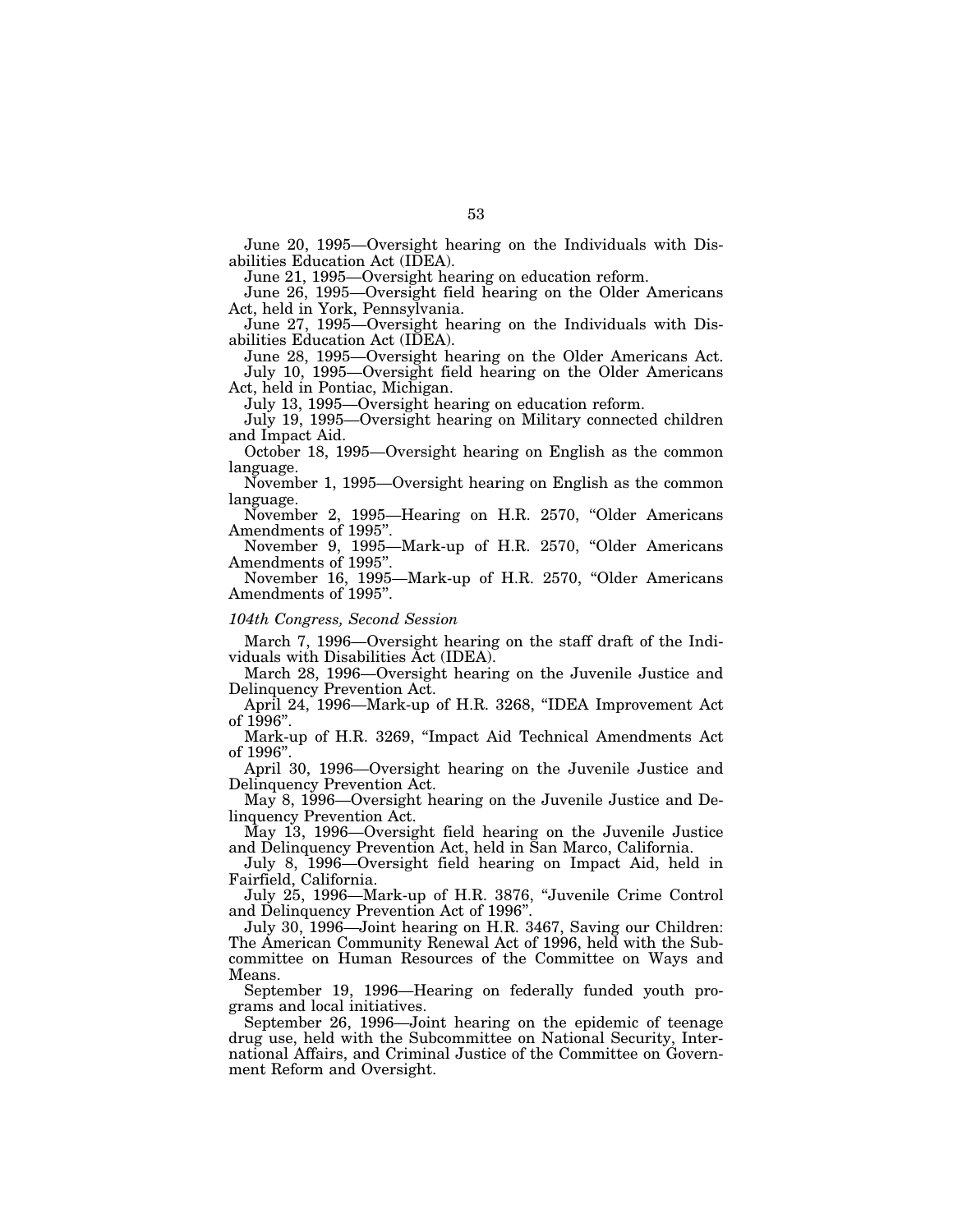## III. LEGISLATIVE ACTIVITIES

#### A. LEGISLATION ENACTED INTO LAW

P.L. 104–149 (H.R. 2066), "Healthy Meals for Children Act". P.L. 104-195 (H.R. 3269), "Impact Aid Technical Amendments Act of 1996''.

# B. LEGISLATION ENACTED AS PART OF ANOTHER MEASURE

H.R. 3286, "Adoption Promotion and Stability Act of 1996". Provisions of the bill were included in H.R. 3448 and enacted as P.L. 104–188.

H.R. 1617, ''Workforce and Career Development Act of 1996''. Provisions of the bill were included in H.R. 3610 and enacted as P.L. 104–208.

S. 1972, ''Older Americans Indian Technical Amendments Act'', was included in H.R. 3610 and enacted as P.L. 104–208.

#### C. LEGISLATION PASSED THE HOUSE

H.R. 123, ''Bill Emerson English Language Empowerment Act of 1996''.

H.R. 1617, ''Workforce and Career Development Act of 1996''.

H.R. 2066, ''Healthy Meals for Children Act''.

H.R. 3268, ''IDEA Improvement Act of 1996''.

H.R. 3269, ''Impact Aid Technical Amendments Act of 1996''.

H.R. 3286, ''Adoption Promotion and Stability Act of 1996''.

S. 1972, ''Older Americans Indian Technical Amendments Act''.

# D. LEGISLATION PASSED THE HOUSE IN ANOTHER MEASURE

H.R. 1617, ''Workforce and Career Development Act of 1996'', passed the House in S. 1972.

H.R. 2332, ''Consolidated and Reformed Education, Employment, and Rehabilitation Systems Act'' or ''CAREERS Act''. Provisions of the bill passed the House in H.R. 1617.

H.R. 3898, ''English Language Empowerment Act of 1996''. Provisions of the bill passed the House in H.R. 123.

#### E. LEGISLATION WITH FILED REPORTS

H.R. 123 (H. Rept. 104–723), ''Bill Emerson English Language Empowerment Act of 1996''.

H.R. 1617 (H. Rept. 104–152), ''Workforce and Career Development Act of 1996''.

H.R. 2066 (H. Rept. 104–561), ''Healthy Meals for Children Act'' H.R. 2570 (H. Rept. 104–539), ''Older Americans Amendments of 1995''.

H.R. 3268 (H. Rept. 104–614), ''IDEA Improvement Act of 1996''.

H.R. 3269 (H. Rept. 104–560), ''Impact Aid Technical Amendments Act of 1996''.

H.R. 3876 (H. Rept. 104–783), ''Juvenile Crime Control and Delinquency Prevention Act of 1996''.

#### F. LEGISLATION ORDERED REPORTED FROM FULL COMMITTEE

H.R. 123, ''Bill Emerson English Language Empowerment Act of 1996''.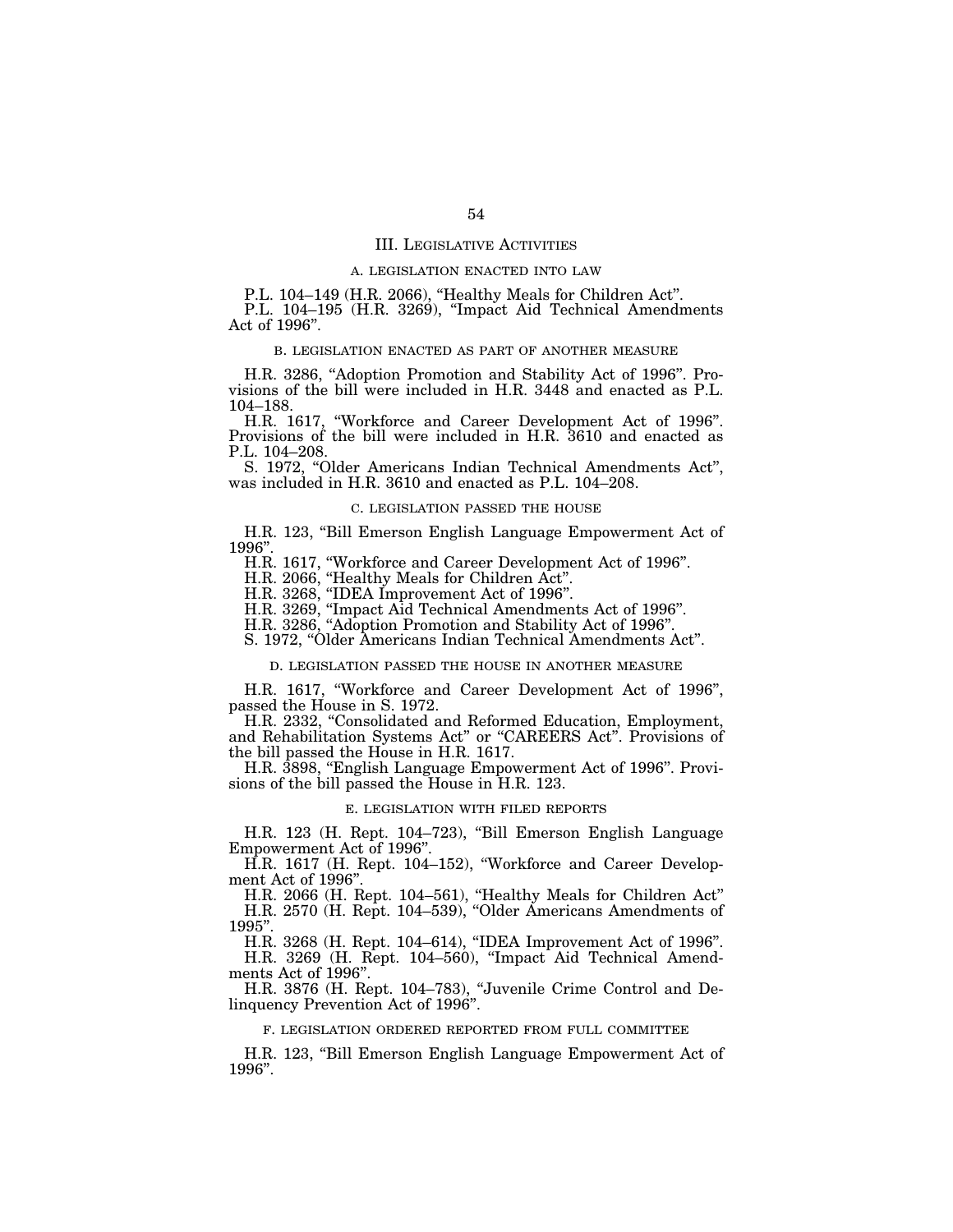H.R. 1617, ''Workforce and Career Development Act of 1996''.

H.R. 2066, ''Healthy Meals for Children Act''.

H.R. 2570, ''Older Americans Amendments of 1995''.

H.R. 3268, ''IDEA Improvement Act of 1996''.

H.R. 3269, ''Impact Aid Technical Amendments Act of 1996''.

H.R. 3876, ''Juvenile Crime Control and Delinquency Prevention Act of 1996''.

#### G. LEGISLATION REPORTED FROM SUBCOMMITTEE

H.R. 1617, ''Workforce and Career Development Act of 1996''.

H.R. 2570, ''Older Americans Amendments of 1995''.

H.R. 3268, ''IDEA Improvement Act of 1996''.

H.R. 3269, ''Impact Aid Technical Amendments Act of 1996''.

H.R. 3876, ''Juvenile Crime Control and Delinquency Prevention Act of 1996''.

# H. LEGISLATION DISCHARGED FROM SUBCOMMITTEE

H.R. 123, "Bill Emerson English Language Empowerment Act of 1996''.

## H.R. 2066, ''Healthy Meals for Children Act.''

# I. LEGISLATION VETOED

# None of the legislation referred to Subcommittee was vetoed.

# IV. SUBCOMMITTEE STATISTICS

| 119            |
|----------------|
| $\overline{2}$ |
| 26             |
| 5              |
| 3              |
| 5              |
| 5              |
|                |
|                |
| 7              |
| 3              |
| $\overline{2}$ |
| 3              |
|                |
|                |

# SUBCOMMITTEE ON POSTSECONDARY EDUCATION, TRAINING AND LIFE-LONG LEARNING

#### I. SUMMARY OF ACTIVITIES

# A. EMPLOYMENT AND JOB TRAINING REFORM

# *Workforce development reform legislation*

During the 104th Congress, much of the Subcommittee on Postsecondary Education, Training and Life-Long Learning's work focused on reform of this nation's vast array of federal workforce development and literacy programs. Reports from the U.S. General Accounting Office (GAO) highlighting the excessive number of federally funded job training programs, as well as conflicting reports on the quality of the U.S. workforce development system, have sparked both public and Congressional interest in systemic reform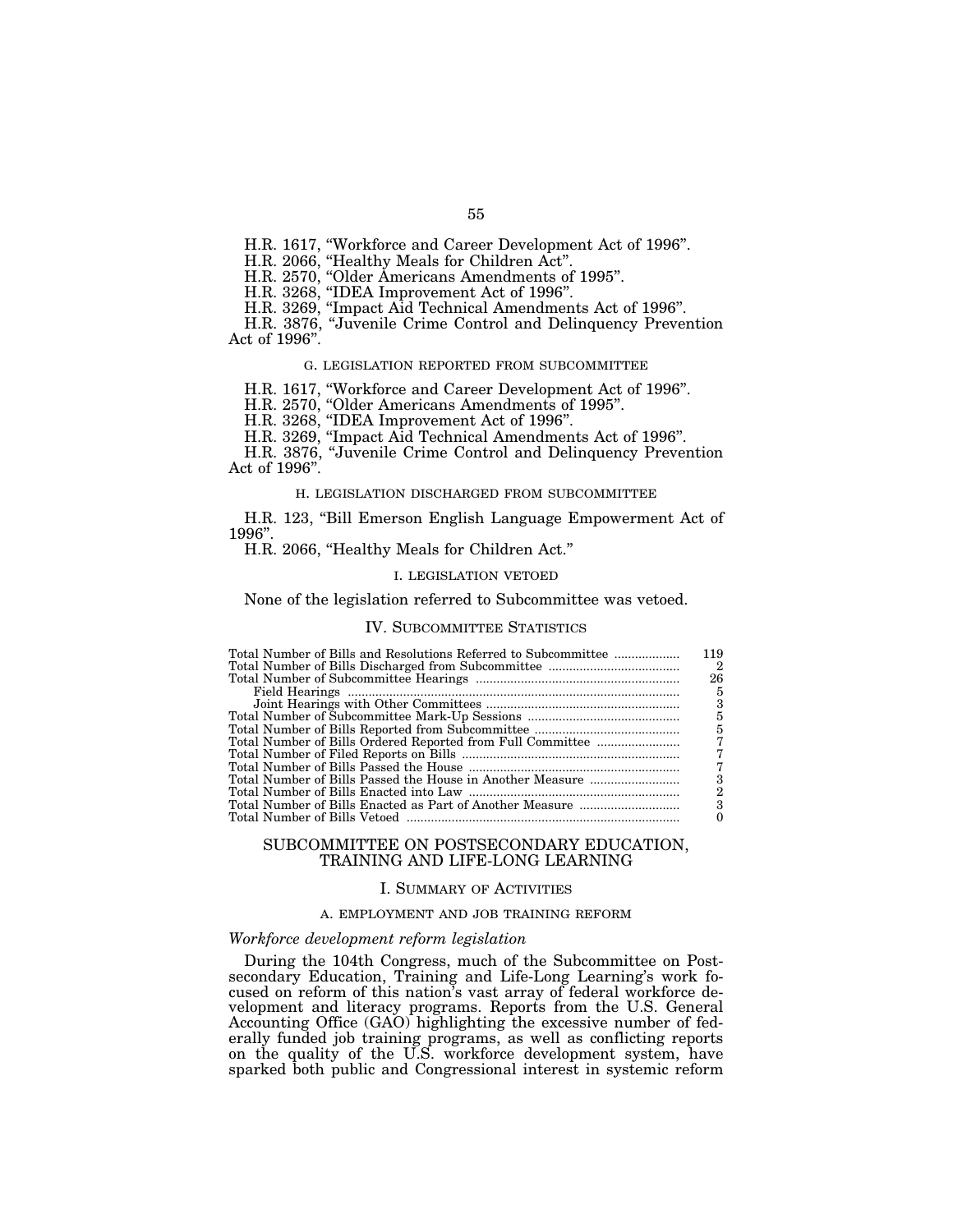for the past several years. To date, the GAO has identified over 150 different programs which offer some form of career-related education, job training, or employment assistance to youth and adults. In its studies, the GAO found that the additional costs of administering overlapping workforce development programs at the federal, State, and local levels, diverts scarce resources that could be better spent to assist individuals in preparing for and entering into work.

Beginning in February, 1995, the Subcommittee held nine hearings on reform of federal workforce development programs, in addition to two hearings that were conducted by the Subcommittee on Early Childhood, Youth and Families on adult education, literacy, and library-related programs. In hearings conducted on February 6 and 7, 1995, the Subcommittee examined U.S. business leaders' perspectives on the education and training needs of the U.S. workforce. The Subcommittee also heard testimony from the U.S. Departments of Education and Labor and the U.S. General Accounting Office during these hearings. On March 1 and 3, 1995, the Subcommittee conducted hearings which focused on the Carl D. Perkins Vocational and Applied Technology Education Act and other innovative career-related education programs. On March 7 and 16, 1995, hearings were conducted to examine the education, training, and employment needs of at-risk and disadvantaged youth, with a panel of witnesses at the March 16 hearing providing testimony on the federal Job Corps Program. On March 21, 1995, a hearing was held that dealt with governance issues related to training programs, with testimony from State and local officials, service providers, and the private sector. A hearing held on March 23, 1995, examined issues related to system infrastructure, forecasting, and special populations. And finally, a hearing conducted on March 29, 1995 focused on vocational rehabilitation.

Of all of the witnesses who came before the Subcommittee to testify on reform of the U.S. workforce development system, everyone including representatives from the Administration, State officials, local officials, business leaders, educators, program providers, researchers, and organized labor, agreed that significant program consolidation and reform of U.S. workforce development programs is in order.

On May 11, 1995, Republican Members of the Committee on Economic and Educational Opportunities, led by Subcommittee Chairman Howard P. ''Buck'' McKeon and Chairman Bill Goodling introduced H.R. 1617, the Consolidated and Reformed Employment, Education and Rehabilitation Systems (CAREERS) Act. H.R. 1617 was designed to transform the confusing array of federal workforce development and literacy programs from a collection of fragmented and duplicative categorical programs into a streamlined, comprehensive, high-quality, market-based, and accountable workforce development and literacy system. This legislation was designed to transfer responsibility for the design and implementation of these programs out of Washington, to States and local communities; and to better meet the education, employment, training, and literacy needs of Americans, and the competitiveness needs of U.S. employers.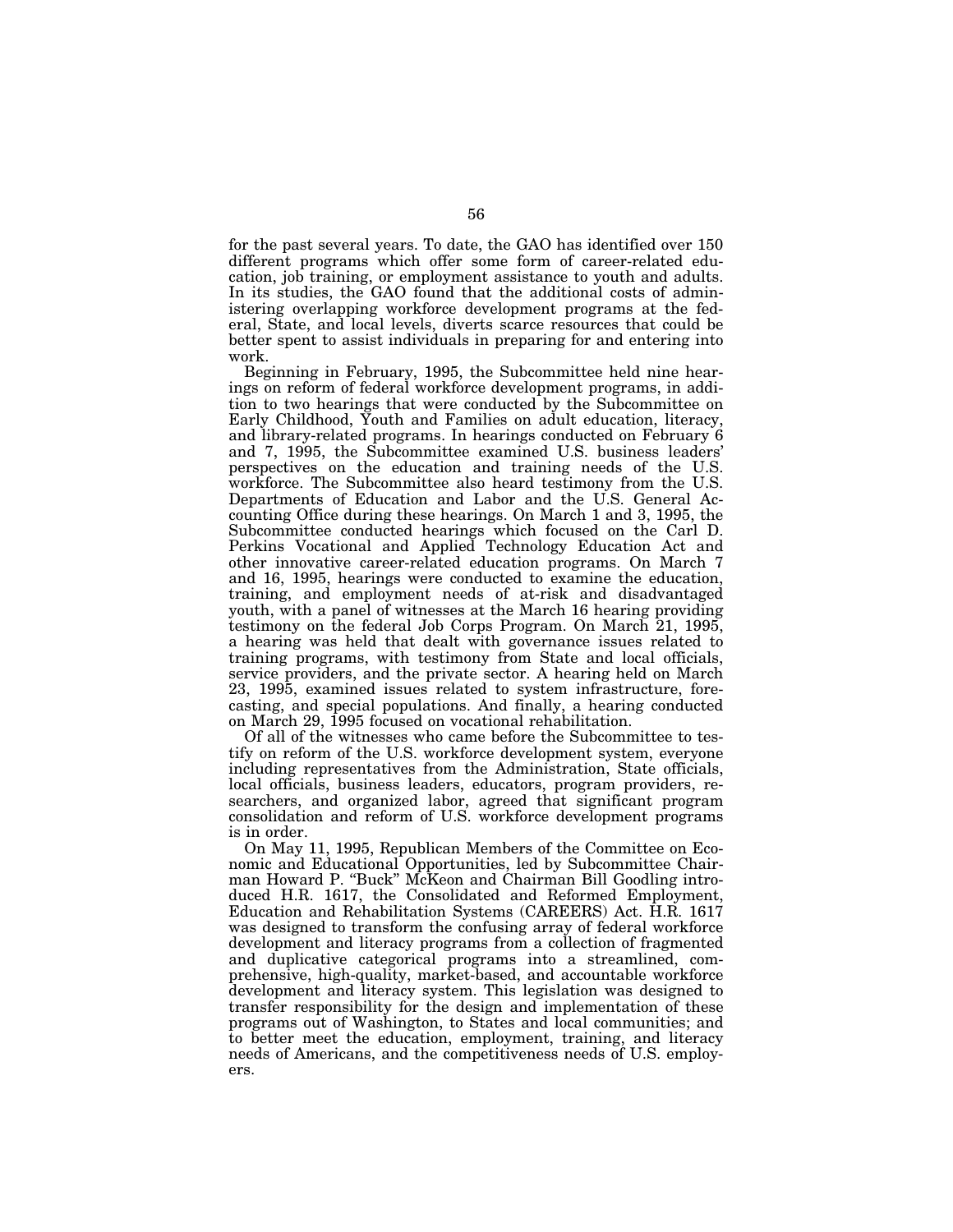On May 16, 1995, the Subcommittee on Early Childhood, Youth and Families considered and approved H.R. 1617, as amended, by a voice vote. On May 17, 1995, the Subcommittee on Postsecondary Education, Training and Life-Long Learning considered and approved H.R. 1617, as amended, by voice vote, and ordered the bill reported to the Full Committee on Economic and Educational Opportunities.

On May 24, 1995, the Full Committee on Economic and Educational Opportunities met to consider H.R. 1617, where the bill was amended and favorably reported by a recorded vote of 29–5.

On September 19, 1995, the House of Representatives, in a bipartisan vote of 345–79, overwhelmingly passed H.R. 1617. The Senate passed the bill on October 11, 1995 by a vote of 95 to 2 and requested a conference with the House. During the 2nd session of the 104th Congress, House and Senate conferees met to resolve differences between H.R. 1617, and S. 143, the Senate's ''Workforce Development Act of 1995.'' A final conference agreement on the newly named ''Workforce and Career Development Act'' was reached, and a Conference Report was filed on July 25, 1997. However, the conference agreement was not considered by either the Senate or the House of Representatives during the final days of the 104th Congress.

#### *The Job Opportunities and Basic Skills Program*

During the 104th Congress, the Subcommittee on Postsecondary Education, Training and Life-Long Learning helped initiate major changes related to the work requirements as included under welfare reform. On February 19, 1995, the Subcommittee held a hearing on the Job Opportunities and Basic Skills (JOBS) program. Experts from around the country testified how under this program, the emphasis has not been work, but instead education and training activities which too often have been designed with little relevance to the realities of the working world. Witnesses also described how the many statutory restrictions under the JOBS program have greatly hampered the ability of States to design more sensible welfare-to-work systems which both meet their needs and allow for easier coordination and integration with other programs.

As a result of this hearing and other discussions with interested parties from around the country, H.R. 999, the Welfare Reform Consolidation Act of 1995 (as reported by the Committee on Economic and Educational Opportunities) included the consolidation of the JOBS program into the larger Temporary Assistance for Needy Families (TANF) block grant. In its place welfare-to-work requirements were added which provide flexibility to States to implement new and innovative approaches at moving welfare recipients toward self-sufficiency utilizing funds from the overall TANF block grant.

Further description of the Committee's activities related to welfare reform, including the work requirements, are described under the ''Full Committee Activities'' section of this report.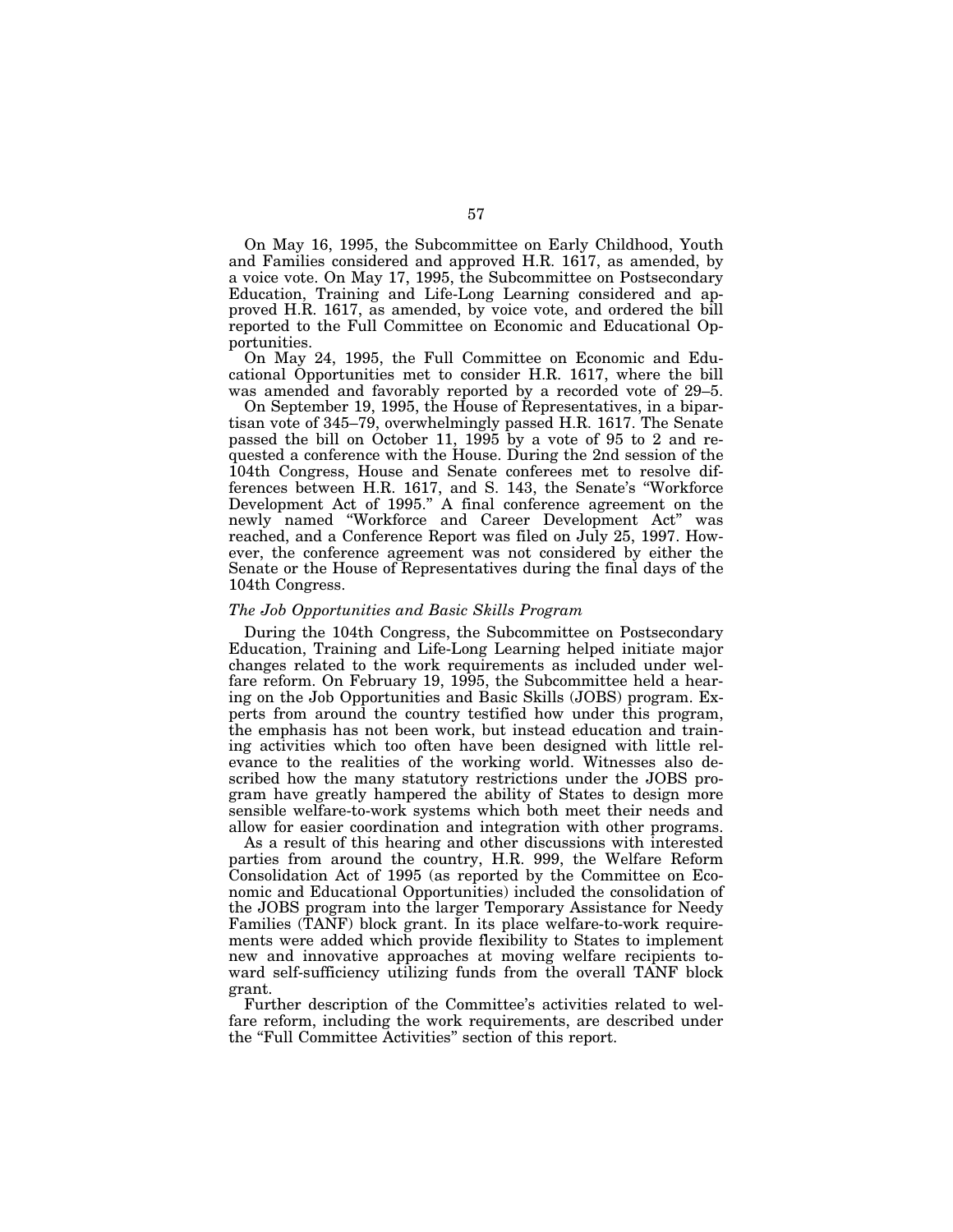# B. COMMON SENSE SOLUTIONS IN HIGHER EDUCATION

# *Hearings on the rising cost of higher education*

On April 23, 1996, the Subcommittee held an initial overview hearing with respect to higher education. The witnesses provided information describing the current make-up of student bodies across the country. The testimony included information on the age, family income level, and educational attainment of the current student population across all sectors of higher education. The Committee also heard testimony as to the kinds of financial aid available to students at the State, federal and institutional levels.

During the course of the hearings, the witnesses provided some startling information with respect to the rising price of a college education. Since 1980, the price of a college education has increased at double and triple, in some years, the rate of inflation. Statistics provided by the witnesses showed that the price of a college education at a private institution rose more than 90 percent over the past fifteen years in inflation adjusted terms. The price at public institutions rose about 100 percent for the same period. Unfortunately, median family income only rose 5 percent in the last fifteen years in inflation adjusted terms.

A follow-up hearing held on July 18, 1996 by the Subcommittee took an in-depth look at the rising costs of college. This hearing provided insight to Members as to why there has been an ongoing rise in the price of a college education and the effect such prices are having on students and families struggling to pay the bill. Controlling college tuition increases is a top priority issue to students and parents across the country, and the Subcommittee felt it was important to have an in-depth understanding of this topic in preparation for the upcoming authorization of the Higher Education Act in the 105th Congress.

# *H.R. 3863, The Student Debt Reduction Act of 1996*

On July 22, 1996, Chairmen Bill Goodling and Howard P. ''Buck'' McKeon introduced H.R. 3863, ''The Student Debt Reduction Act of 1996.'' H.R. 3863 amended the Higher Education Act to allow lenders to waive or reduce the origination fees imposed on Unsubsidized Stafford Loans by paying the fee on behalf of the student borrower. This student benefit is currently available only in the Subsidized Stafford Loan program. On August 1, 1996, the Committee on Economic and Educational Opportunities considered H.R. 3863, and favorably reported the bill by a recorded vote of 34– 0. On September 10, 1996, H.R. 3863 was considered by the House of Representatives, and was agreed to by a recorded vote of 414 to 1 on September 11, 1996. Unfortunately, this important measure was not considered by the Senate before the 104th Congress adjourned.

H.R. 3863 would have given students the opportunity to reap the benefits of competition at no cost to the federal government. Students would have found themselves with more cash in hand which could be used for books, living expenses and other education related costs. As the cost of a higher education continues to rise, every extra dollar becomes more and more important to students and their families.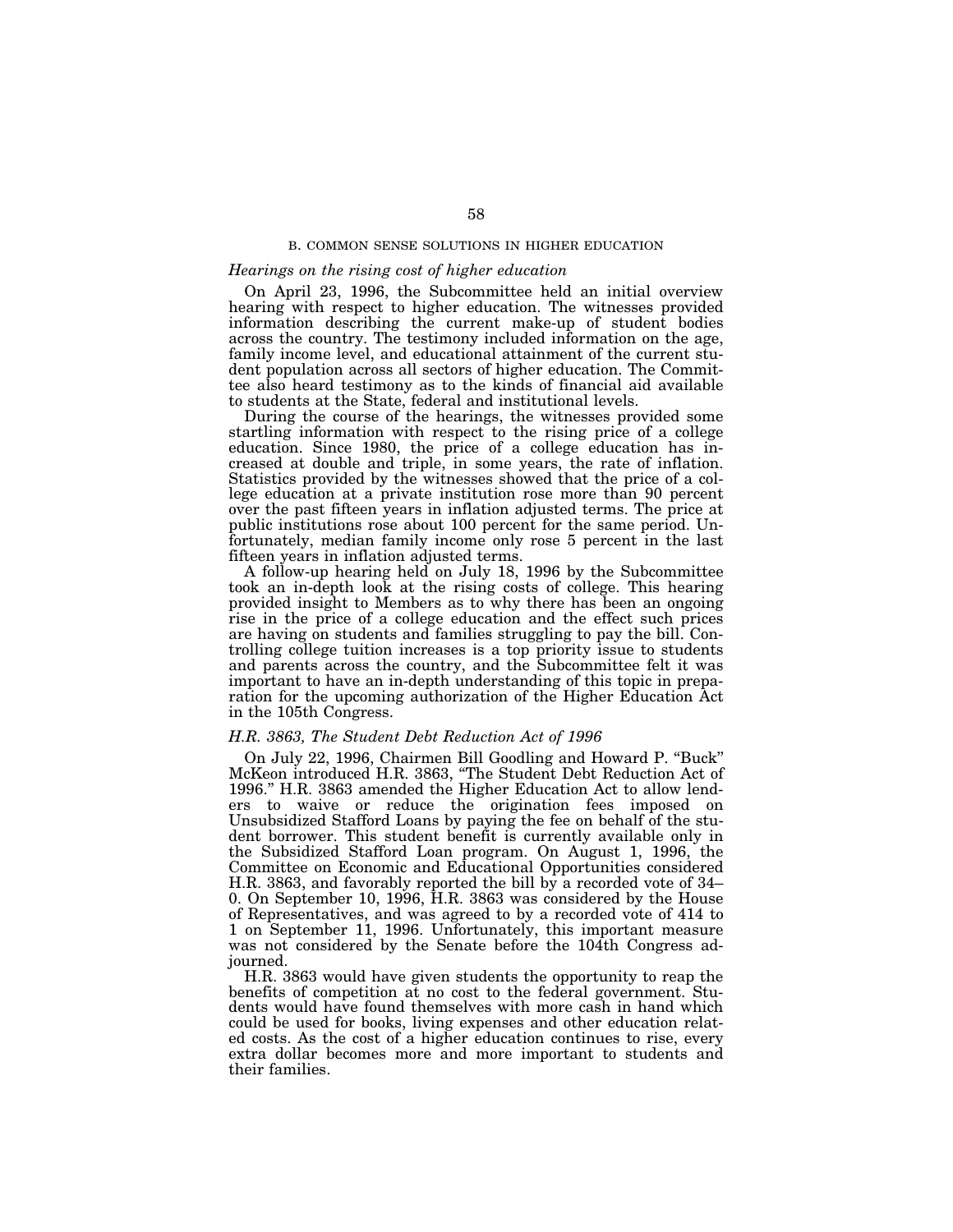This bill would have promoted increased competition among student loan lenders, that would have resulted in lower interest rates and lower origination fees for students. More importantly, the students that would have been assisted by this bill would have gained considerably, using their student loan funds as intended to offset the costs of obtaining a college education rather than the cost of obtaining financial aid.

#### *H.R. 1720, The privatization of Sallie Mae and Connie Lee*

On May 3, 1995, the Subcommittee on Postsecondary Education, Training and Life-Long Learning held a hearing jointly with the Subcommittee on National Economic Growth, Natural Resources and Regulatory Affairs of the Committee on Government Reform and Oversight on privatizing government sponsored entities (GSEs). On May 25, 1995, Representative Howard P. ''Buck'' McKeon introduced H.R. 1720, the "Privatization Act of 1995" to provide for the cessation of federal sponsorship of two government sponsored enterprises, and on June 8, 1995, the Committee on Economic and Educational Opportunities considered and approved H.R. 1720 by a voice vote.

On September 24, 1996, the House of Representatives passed H.R. 1720, privatizing Student Loan Marketing Association (Sallie Mae) and College Construction Loan Insurance Association (Connie Lee). This privatization proposal received overwhelming bipartisan support and was included in H.R. 3610, the Omnibus fiscal year 1997 Appropriations bill signed into law by the President on September 30, 1996. It is Public Law 104–208.

The Committee on Economic and Educational Opportunities recognized that the time had come to sever the federal government's ties to the Student Loan Marketing Association (Sallie Mae) and the College Construction Loan Insurance Association (Connie Lee). At the same time, both companies had expressed a desire to become private sector businesses, without federal support and without federal restrictions. The Committee recognized that it was time to applaud the success of these Federally chartered companies and time to sever their federal ties.

Sallie Mae was established in 1972 under a federal charter authorized by Part B of Title IV of the Higher Education Act. At that time there was a tremendous need for a secondary market that would purchase student loans from lenders, so that lenders would have sufficient capital for making new loans. Under its federal charter, Sallie Mae gained certain advantages, including the ability to raise large amounts of capital in a cost effective way.

Today, there is an extremely competitive secondary market for student loans, and there is ample private capital. Every eligible student has access to student loans. Now, the federal charter which initially helped Sallie Mae assist students is hampering Sallie Mae's ability to put its expertise to work in the private market to provide services outside of the student loan arena. Clearly the time has come when it is advantageous to both the taxpayer and Sallie Mae to allow Sallie Mae to become a fully private company with no federal ties and no government sponsored advantages.

Connie Lee is another example of a successful public-private partnership which has served its purpose. Connie Lee was created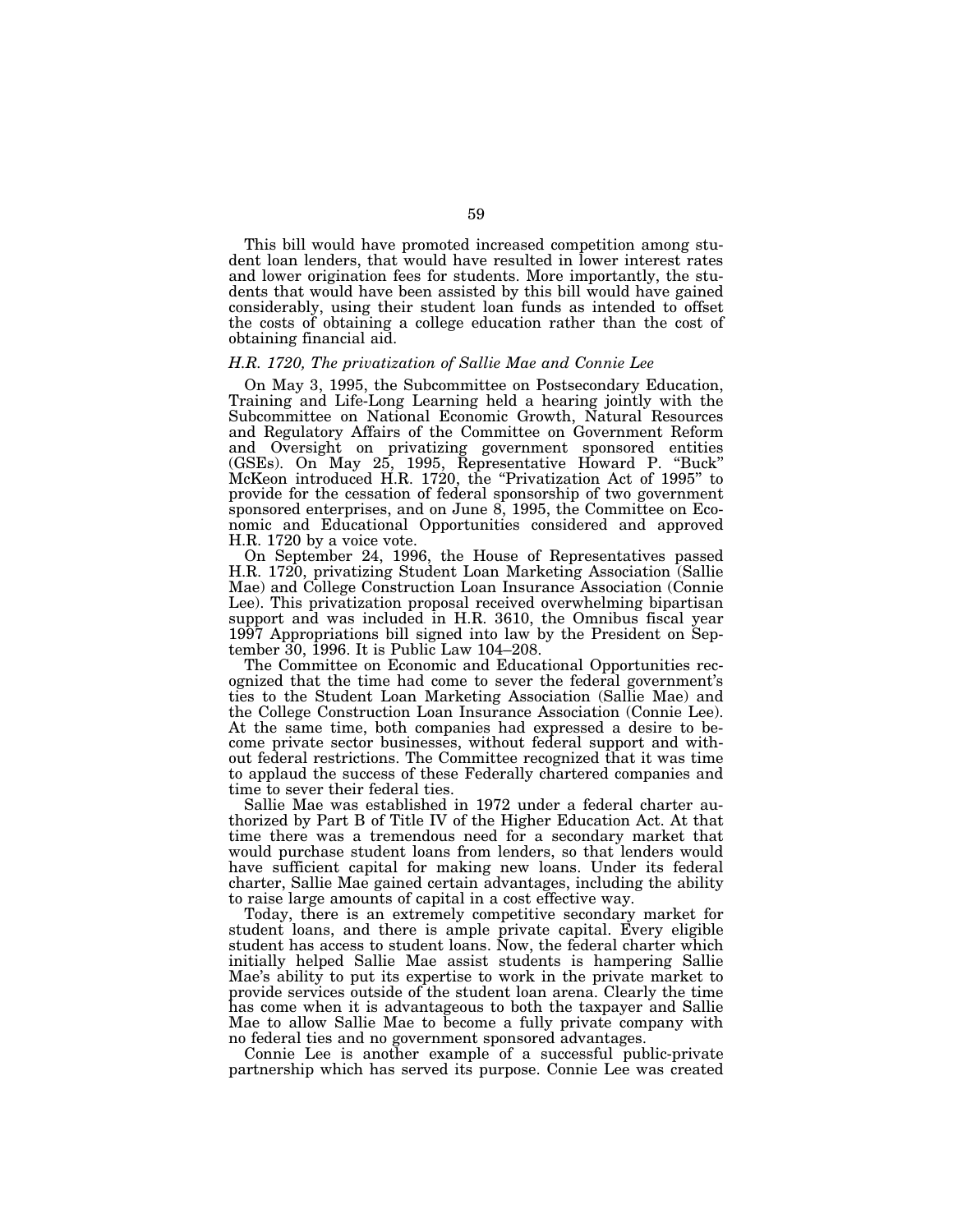by Congress under Title VII of the Higher Education Amendments of 1986. At that time, many institutions of higher education faced the pressing problem of deteriorating physical infrastructures such as buildings and physical plants. Only wealthier schools with the best credit ratings were able to finance facilities improvements at a reasonable cost. Connie Lee was created to underwrite the financing of these needed improvements for institutions with lower credit ratings, leveraging large amounts of capital with little risk to the taxpayer.

However, Connie Lee has never enjoyed the advantages of most GSEs. In fact, the only government ''help'' Connie Lee received was start-up capital, in return for which the government received shares of stock. The law which created Connie Lee narrowly limited the company's business activities and clearly indicated that Connie Lee was meant to be a private company.

Proceeds from privatization of Sallie Mae and Connie Lee will amount to several million dollars. These funds will be placed under the direction of the District of Columbia's Financial Control Board to be used for much-needed school construction and repairs to carry out the District of Columbia School Reform Act of 1995.

The Committee believes the privatization of Sallie Mae and Connie Lee is good common-sense government reform. It frees the American taxpayer from subsidizing activities which will continue and flourish without federal support. It also demonstrates a willingness on the part of the federal government to take a successful public-private partnership and turn it into a completely private venture when government support is no longer necessary. The Committee's actions on privatization during the 104th Congress are paving the way to the future of a smaller, less intrusive government for all Americans.

#### *H. Res. 470, Campus Crime Resolution*

On June 6, 1996, the Subcommittee on Postsecondary Education, Training and Life-Long Learning held a hearing on the issue of campus crime. Witnesses testifying at this hearing agreed that crime is a major concern of students, parents and college administrators. During this hearing, several witnesses called into question the Department of Education's commitment to enforcing compliance with the Campus Security Act. In part, their concerns were based on a quote by the Assistant Secretary for the Office of Postsecondary Education which appeared in the New York Times on January 7, 1996. When asked about enforcement of the Campus Security Act, the Assistant Secretary said: "We aren't going to essentially establish a major monitoring effort in this area.''

As a result of this hearing, House Resolution 470 was introduced by Chairmen Bill Goodling and Howard P. ''Buck'' McKeon on June 27, 1996, expressing a sense of the Congress that the Department of Education should make the monitoring of compliance and enforcement of the Campus Security Act a priority. The Campus Security Act requires institutions of higher education participating in the Title IV student aid programs to provide yearly statistics to students, faculty, and prospective students with respect to the number of crimes reported on campus in the following categories: murder, forcible and non-forcible sex offenses, robbery, aggravated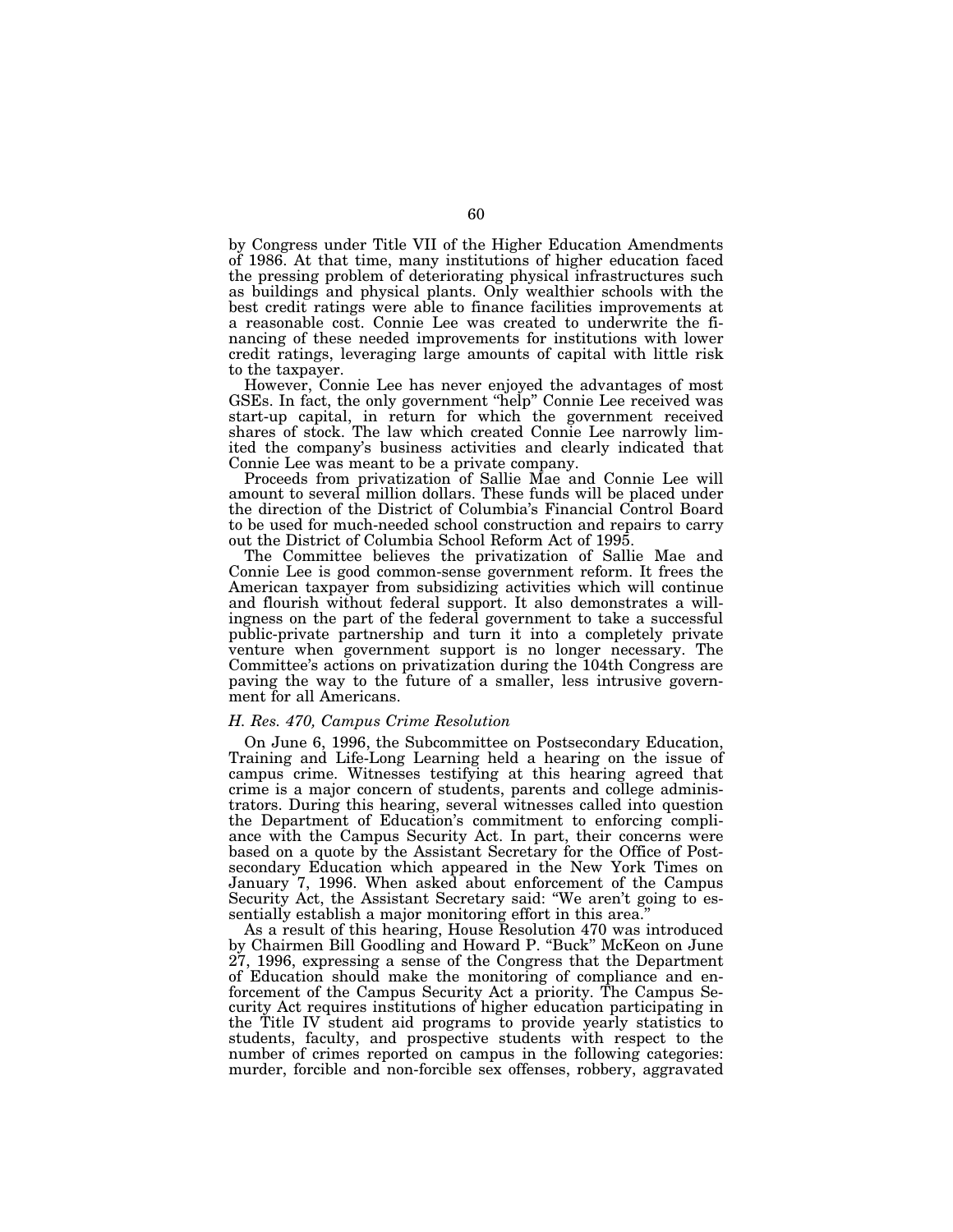assault, burglary and motor vehicle theft. In addition to the reporting of statistics, institutions must make timely reports to the campus community of those crimes considered to be a threat to other students and employees in order to aid in the prevention of further crimes on campus.

This Committee believes it is imperative that the Department of Education actively enforce compliance with the law. In order for students to have information vital for their own safety on our college campuses, the Department of Education must make certain that institutions are complying with the Campus Security Act. Safety of students must be the number one priority.

House Resolution 470 was favorably reported by the Committee on Economic and Educational Opportunities by voice vote on July 31, 1996. The House of Representatives passed House Resolution  $470$  on September 11, 1996 by a vote of  $41\overline{3}$  yeas and 0 nays.

# *Streamlining grant eligibility for America's historically black colleges and universities*

Section 326 of Title III of the Higher Education Act was established to provide grants to Historically Black Graduate and Professional Schools that make a substantial contribution to the legal, medical, dental, veterinary or other graduate education opportunities for African Americans.

Eligibility for grant funds under Section 326 was originally limited to five institutions. In 1992, the list of eligible institutions was expanded and eleven additional Historically Black Graduate and Professional Schools became eligible for grant funds under this section. The first \$12 million appropriated for this section is reserved for the five original institutions who have received funding under Section 326 since its inception. These schools, like all of the other eligible institutions, were restricted to two five-year grants. All five schools completed their second grant in fiscal year 1996. Without this amendment to the statute, they would no longer be eligible for future grant funds.

It is the Committee's finding that the survival of these schools contributes to the improved status of disadvantaged persons, as well as, all Americans. Because of the significant contributions of these five institutions and their graduates, it is important that they continue to be eligible for the grant support necessary to continue providing top quality education to their students.

H.R. 3055 was introduced by Representatives Charlie Norwood, Bill Goodling, and William Clay on March 7, 1996. On March 14, 1996, the Committee on Economic and Educational Opportunities favorably reported H.R. 3055 by voice vote. On April 23, 1996, H.R. 3055 passed the House of Representatives by voice vote under the Corrections Day Calendar. H.R. 3055 passed the Senate by voice vote on April 24, 1996, and was signed into law by the President on May 6, 1996. It is now Public Law 104–141.

#### *Increasing the autonomy of the Institute for American Indian Arts*

The Institute for American Indian Arts (Institute) is a federally created institution of higher education, authorized under Title XV of the Higher Education Amendments of 1986. Its primary purposes are to provide scholarly study of and instruction in Indian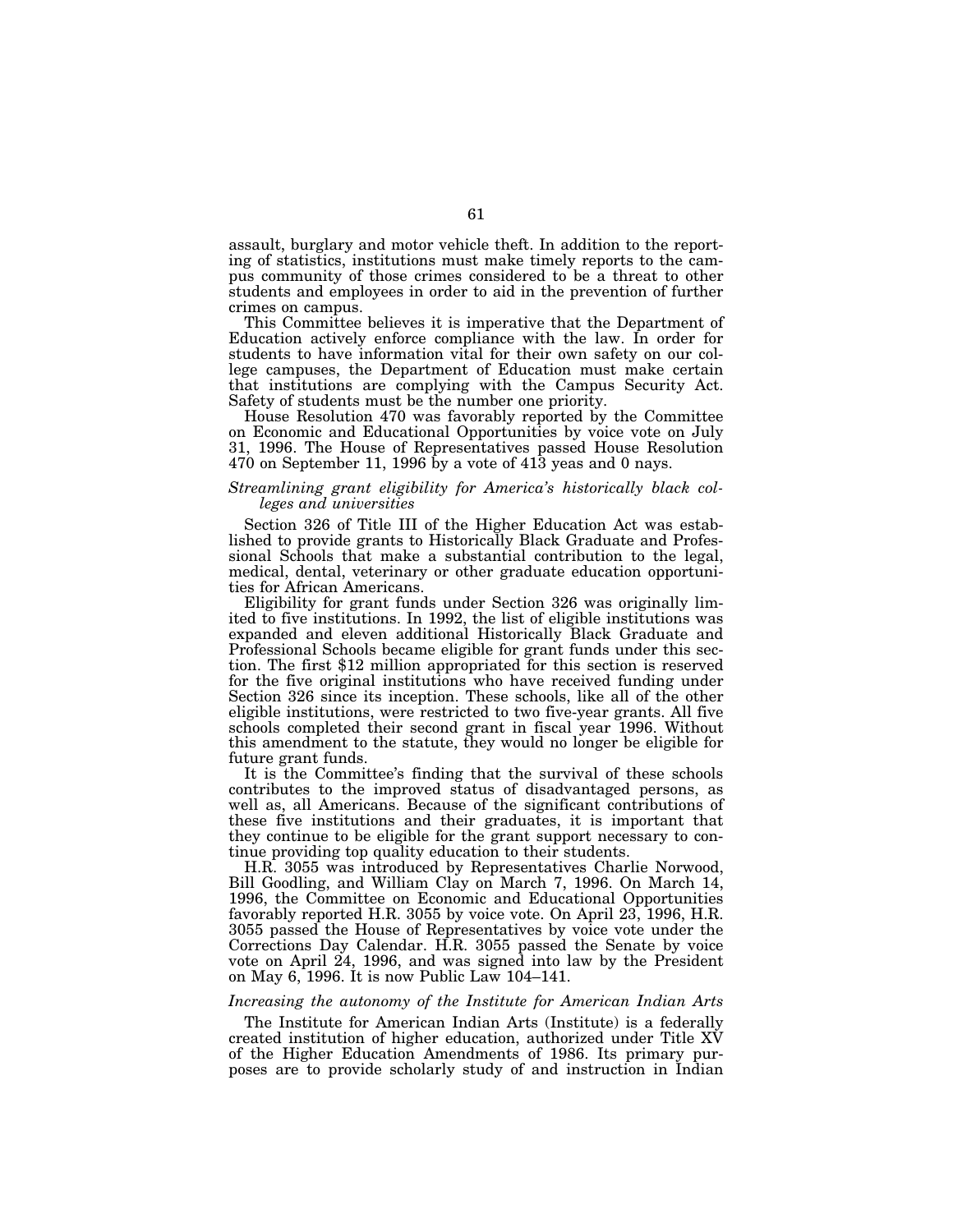arts and culture and to establish programs which culminate in the awarding of degrees in the various fields of Indian art and culture. Policy for the Institute is set by a board of trustees (Board) made up of 13 voting members, appointed by the President with the advice and consent of the Senate, and 6 non-voting members, including Members of Congress.

Unfortunately, the Board appointment process has proven to be overly cumbersome and the appointment of voting members to the Board has not historically been made in a timely manner. This has lead to a situation where Board members feel compelled to serve additional terms in order to maintain a quorum for the purposes of doing business, and has threatened the continuity of the Board.

On March 7, 1996, Chairman Bill Goodling along with Representative Dale Kildee introduced H.R. 3049. This legislation would have made a simple correction to allow the Board to recommend successors for Board members whose terms are expiring and who do not wish to serve additional terms. The President would have the prerogative to act on these recommendations, or to appoint another qualified individual of his choosing subject to confirmation by the Senate. However, should the President fail to act within two months of the expiration of the sitting member's term, and should that member not wish to serve an additional term, then the individual recommended for appointment by the Board would be automatically seated.

H.R. 3049 was favorably reported by the Committee on Economic and Educational Opportunities without amendment by voice vote on March 14, 1996. On April 23, 1996, H.R. 3049 passed the House of Representatives by voice vote on the Corrections Day Calendar. Unfortunately, the Senate failed to act on this legislation prior to the end of the 104th Congress.

#### II. MEETINGS HELD BY THE SUBCOMMITTEE

# *104th Congress, First Session*

January 19, 1995—Oversight hearing on Job Opportunities and Basic Skills Act (JOBS).

February 6, 1995—Oversight hearing on training issues.

February 7, 1995—Oversight hearing on training issues.

March 1, 1995—Oversight hearing on training issues.

March 3, 1995—Oversight hearing on training issues.

March 7, 1995—Oversight hearing on training issues.

March 16, 1995—Oversight hearing on training issues.

March 21, 1995—Oversight hearing on training issues.

March 23, 1995—Oversight hearing on training issues.

March 29, 1995—Oversight hearing on training issues.

May 3, 1995—Joint oversight hearing on privatizing government sponsored entities (GSE's), held with the Subcommittee on National Economic Growth, Natural Resources and Regulatory Affairs of the Committee on Government Reform and Oversight.

May 9, 1995—Oversight hearing on Title IX of the Education Act Amendments of 1972.

May 17, 1995—Mark-up of H.R. 1617, ''Workforce and Career Development Act of 1996''.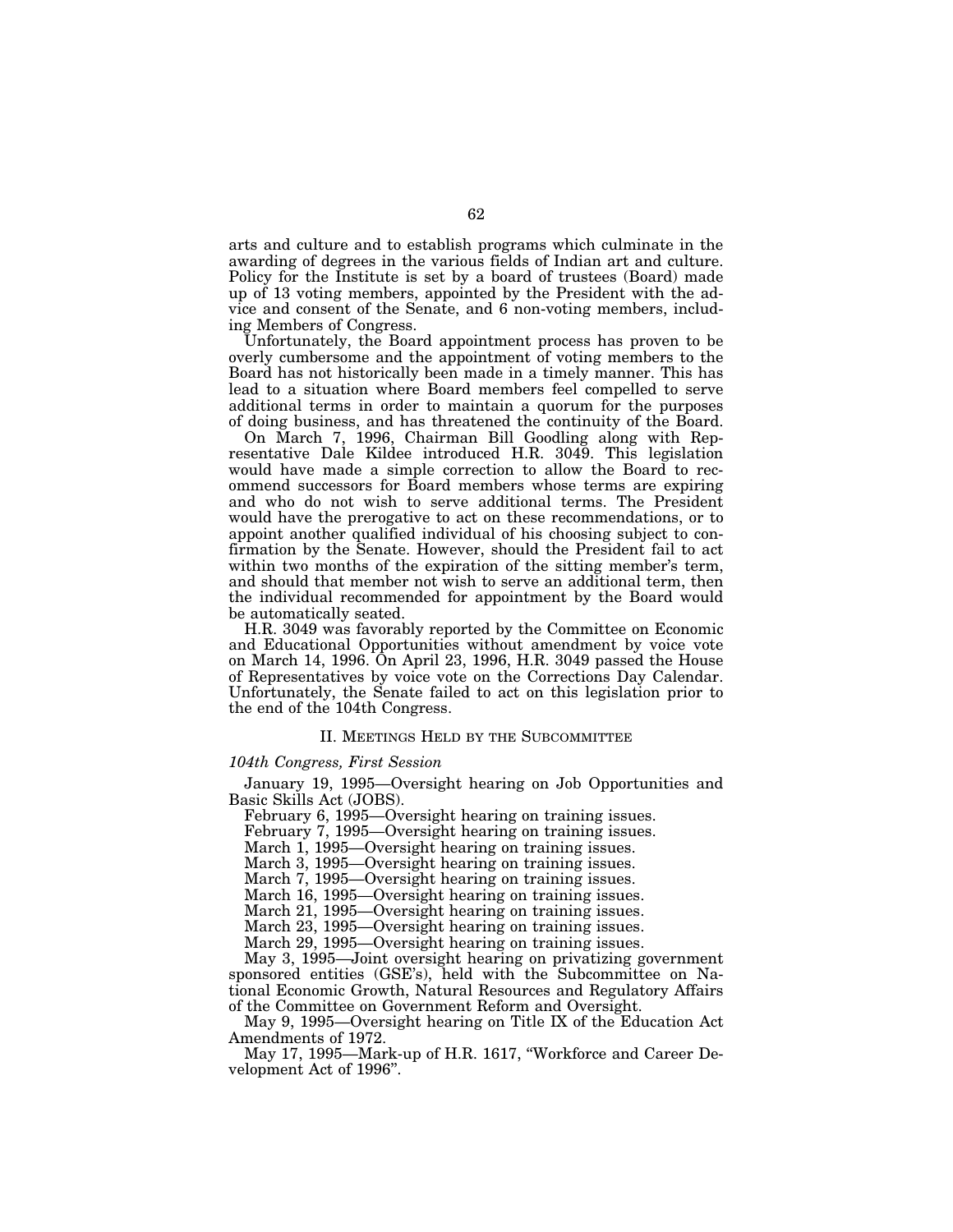# *104th Congress, Second Session*

April 23, 1996—Oversight hearing on higher education; who plays, who pays, who goes.

May 31, 1996—Hearing on H.R. 2428, The Good Samaritan Food Donation Act.

June 6, 1996—Hearing on H.R. 2416, Open Campus Police Logs Act of 1995.

July 18, 1996—Oversight hearing on the rising cost of college.

## III. LEGISLATIVE ACTIVITIES

# A. LEGISLATION ENACTED INTO LAW

P.L. 104–210 (H.R. 2428), ''Bill Emerson Good Samaritan Food Donation Bill''.

### B. LEGISLATION ENACTED AS PART OF ANOTHER MEASURE

H.R. 1617, ''Workforce and Career Development Act''. Provisions of the bill were included in H.R. 3610 and enacted as P.L. 104–208.

H.R. 2396, "Congressional Award Act Amendments of 1995", was included in H.R. 3610 and enacted as P.L. 104–208.

H.R. 3803, ''George Bush School of Government and Public Service Act'', was included in H.R. 4036 and enacted as P.L. 104–319.

S. 1267, "Congressional Award Act Amendments of 1995", was included in H.R. 3610 and enacted as P.L. 104–208.

### C. LEGISLATION PASSED THE HOUSE

H.R. 1617, ''Workforce and Career Development Act of 1996''.

H.R. 2428, to encourage the donation of food and grocery products to nonprofit organizations for distribution to needy individuals by giving the Model Good Samaritan Food Donation Act the full force and effect of law.

H.R. 3803, "George Bush School of Government and Public Service Act''.

#### D. LEGISLATION PASSED THE HOUSE IN ANOTHER MEASURE

H.R. 1617, ''Workforce and Career Development Act of 1996'', passed the House in S. 1972.

H.R. 2332, "Consolidated and Reformed Education, Employment, and Rehabilitation Systems Act'' or ''CAREERS Act''. Provisions of the bill passed the House in H.R. 1617.

H.R. 3803, ''George Bush School of Government and Public Service Act'', passed the House in H.R. 4036.

### E. LEGISLATION WITH FILED REPORTS

H.R. 1617, (H.Rept. 104–152), "Workforce and Career Development Act of 1996".

H.R. 2428, (H.Rept. 104–661), to encourage the donation of food and grocery products to nonprofit organizations for distribution to needy individuals by giving the Model Good Samaritan Food Donation Act the full force and effect of law.

F. LEGISLATION ORDERED REPORTED FROM FULL COMMITTEE

H.R. 1617, ''Workforce and Career Development Act of 1996''.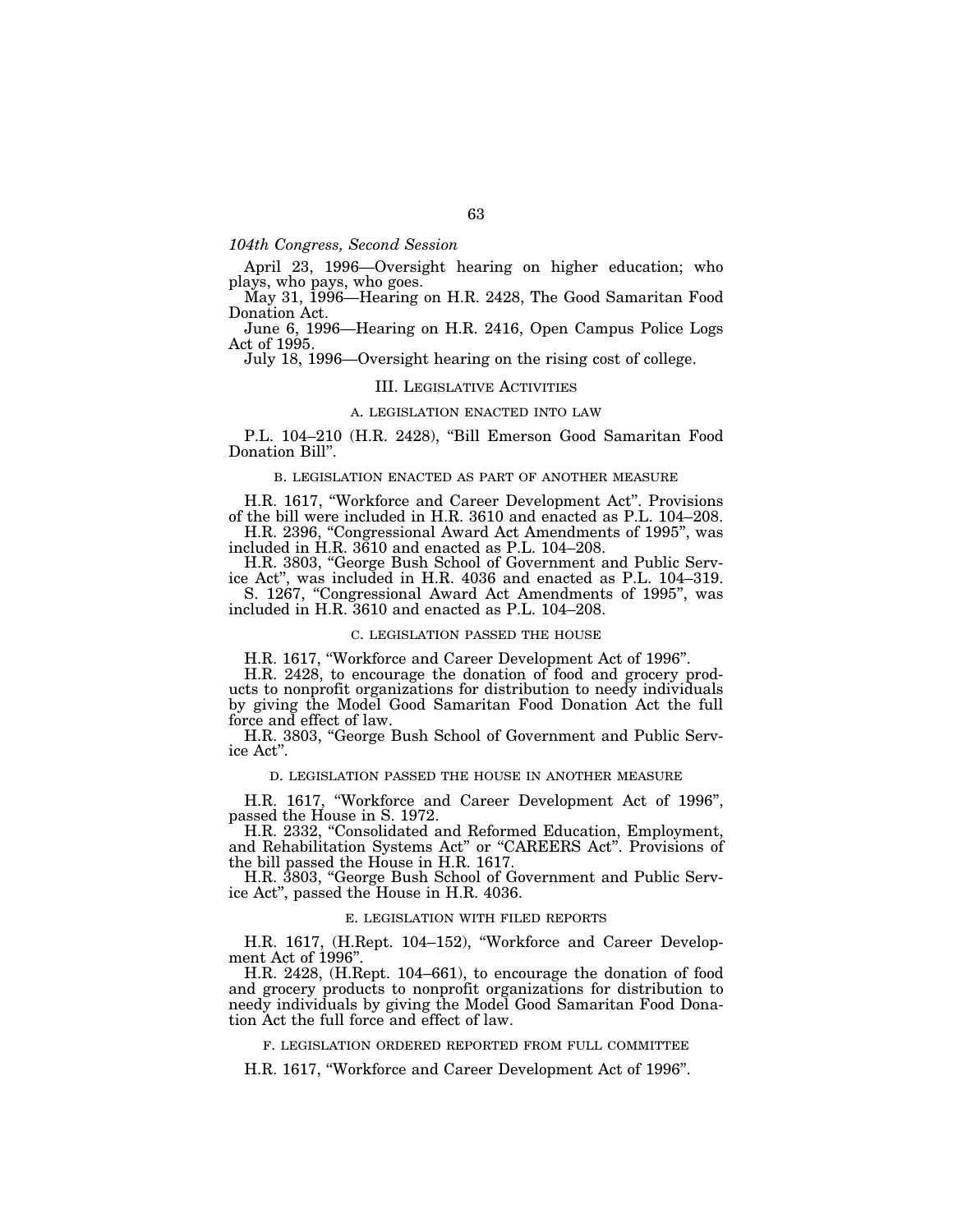H.R. 2428, to encourage the donation of food and grocery products to nonprofit organizations for distribution to needy individuals by giving the Model Good Samaritan Food Donation Act the full force and effect of law.

### G. LEGISLATION REPORTED FROM SUBCOMMITTEE

# H.R. 1617, ''Workforce and Career Development Act of 1996''.

### H. LEGISLATION DISCHARGED FROM SUBCOMMITTEE

H.R. 2428, to encourage the donation of food and grocery products to nonprofit organizations for distribution to needy individuals by giving the Model Good Samaritan Food Donation Act the full force and effect of law.

## I. LEGISLATION VETOED

#### None of the legislation referred to Subcommittee was vetoed.

# IV. SUBCOMMITTEE STATISTICS

| Total Number of Bills and Resolutions Referred to Subcommittee | 77 |
|----------------------------------------------------------------|----|
|                                                                |    |
|                                                                | 16 |
|                                                                |    |
|                                                                |    |
|                                                                |    |
|                                                                |    |
| Total Number of Bills Ordered Reported from Full Committee     | 2  |
|                                                                | 2  |
|                                                                | З  |
|                                                                | 3  |
|                                                                |    |
|                                                                |    |
|                                                                |    |

#### OVERSIGHT AND INVESTIGATIONS

During the 104th Congress, the Committee on Economic and Educational Opportunities (Committee) and more specifically its Subcommittee on Oversight and Investigations (Subcommittee) began to examine the role of the federal government and its effectiveness in meeting Congressionally mandated goals. Consistent with the Members' desire to balance the budget and to ensure the appropriate use of taxpayer money, the Committee and Subcommittee initiated intensive oversight of those programs, agencies, and departments within the Committee's jurisdiction.

More particularly, the Committee initiated several major inquiries into the activities of the Departments of Labor and Education, the Corporation for National Service, the National Labor Relations Board, and other agencies under the Committee's jurisdiction. These inquiries were consistent with the Committee's Oversight Plan which was adopted by the Committee on February 7, 1995 and submitted to the Committee on Government Reform and Oversight and the Committee on House Oversight on February 15, 1995.

The central focus of the Committee's Oversight Plan was to ensure that programs, agencies, departments, laws, and regulations under the Committee's jurisdiction: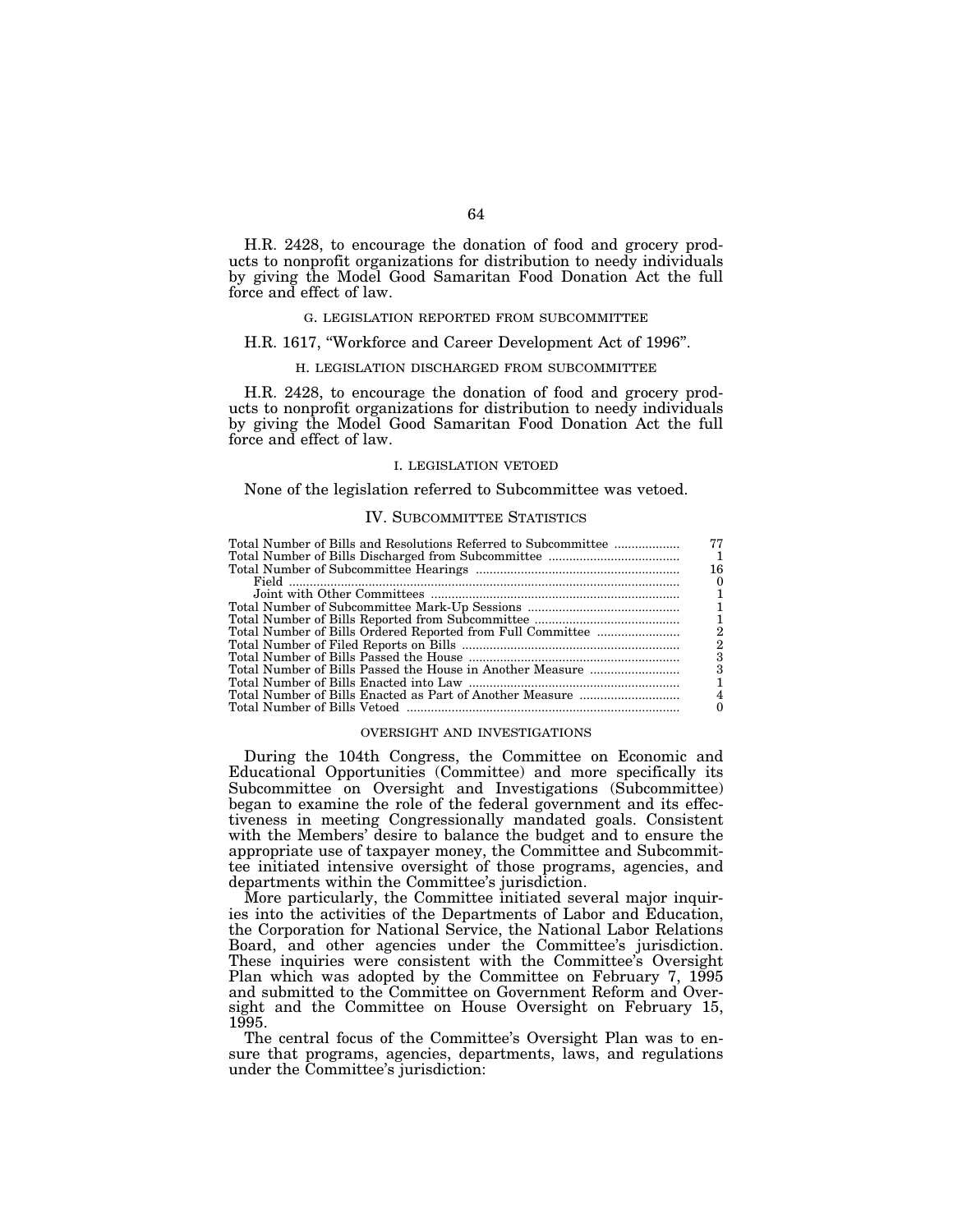A. Focus on an appropriate federal mission;

B. Work effectively and efficiently;

C. Consistently follow Congressional intent;

D. Establish a framework for policy initiatives that will create an environment for life long learning and effective workplace policy; and,

E. Provide for a role for the federal government, only where absolutely necessary.

The following sections of this Activities Report of the Committee are filed pursuant to and comply with Rule  $X$ I, clause  $1(d)(1)$  of the Rules of the House of Representatives and detail the oversight activities of the Committee in accordance with the five specific goals listed above. While several of the oversight activities of the Committee and Subcommittee could easily fall under more than one category, this report places each activity according to its primary objective.

#### I. SUMMARY OF ACTIVITIES

#### A. APPROPRIATE FEDERAL MISSION

During the 104th Congress, the Subcommittee conducted a series of evaluations, hearings, and investigations into AmeriCorps, the Federal Direct Student Loan Program (FDSLP), and the National Endowment for the Arts (NEA). These programs and agencies were examined in an effort to fulfill one of the major functions of the Subcommittee, namely, whether or not these programs and agencies serve an appropriate federal mission. In other words, should the federal government be paying for volunteers, involved in banking and loan activities related to student educational loans, and funding questionable activities under the guise of ''the arts.'' Accordingly, set forth below is a brief analysis of the Subcommittee's activities and related findings where appropriate.

# *Findings on the Corporation for National Service*

*Failed Audit.*—When the establishment of the Corporation for National Service (Corporation) was originally debated, the President promised that the ''national service corporation will be run like a big venture capital outfit, not like a bureaucracy.'' In the same vein, Harris Wofford, Chief Executive Officer of the Corporation, continually described his organization in business terms— "market driven" and "based in the independent sector." The mission statement of the Corporation even states that it would be a "model enterprise, not just for government, but for many sectors of society.'

Unfortunately, in the middle of the Corporation's first statutorily required financial audit by Arthur Anderson, LLP and Williams, Adley & Co., LLP, they determined that, due to weaknesses in the Corporation's financial systems, accounting records, and management controls, it would not be possible to perform an audit of the Corporation's fiscal year 1994 financial records. In other words, the Corporation's books were determined to be unauditable—hardly a well-oiled ''venture capital outfit.''

In testimony before the Subcommittee, the lead auditor classified the Corporation's accounting and management control weaknesses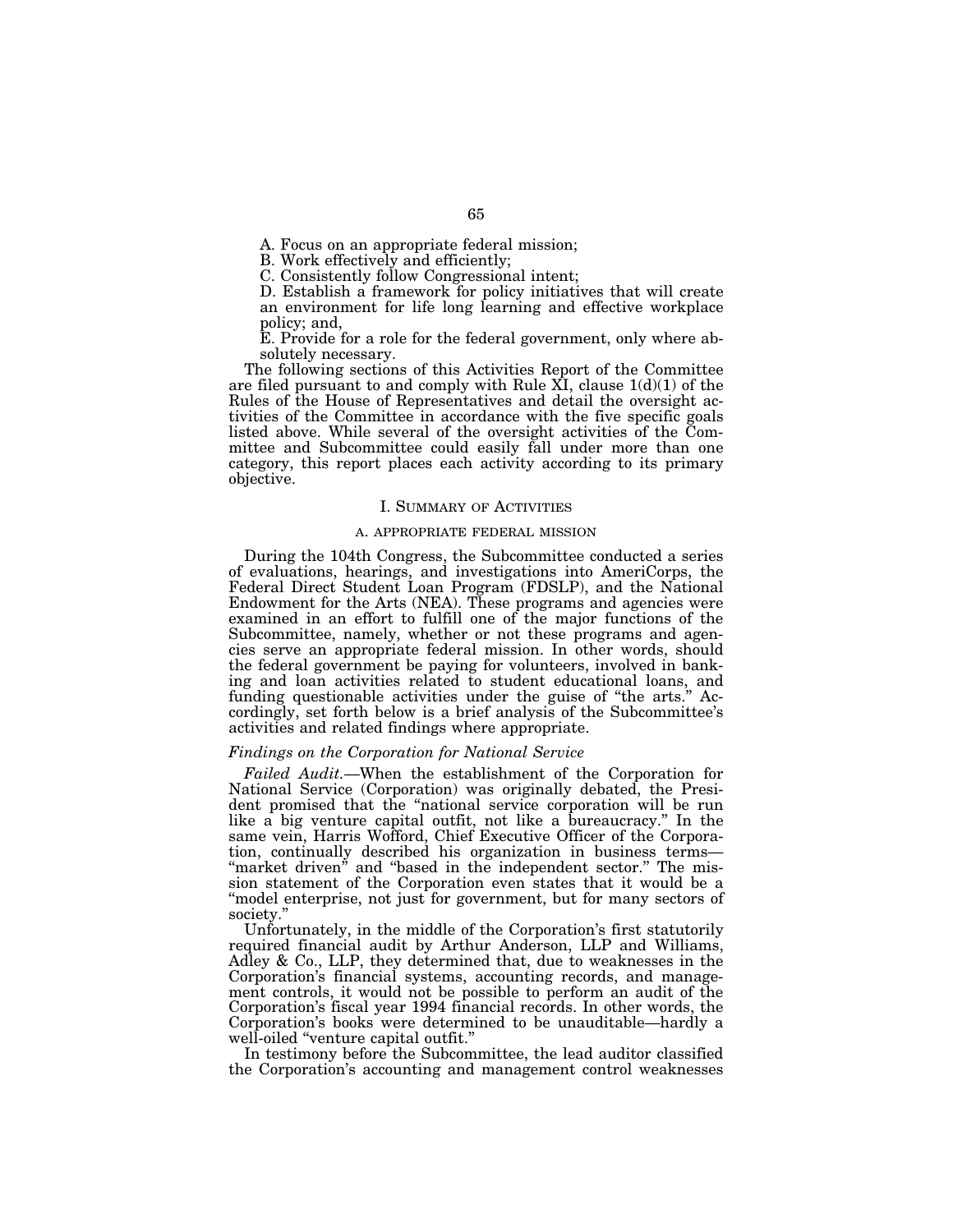into six broad categories. According to the auditors, the Corporation 1) lacks strong management controls, 2) lacks data integrity, 3) lacks data security, 4) failed to segregate accounting duties, 5) lacks budgetary controls, and 6) could not prepare reliable financial statements. In all, the auditors reported that the Corporation had 99 accounting weaknesses, 34 of which the auditors determined to be material.

One of the witnesses from a private sector financial institute that reviewed the Corporation's financial statements noted that ''a third of the items [\$168 million out of \$343 million] on the statements are described in such a fashion that if I went back to Wall Street and told this story, people would laugh, but I could not laugh because I think it is too serious.'' During this same hearing, Harris Wofford, the Chief Executive Officer of the Corporation concurred with the seriousness of the problem and assured the Subcommittee that he would take every step possible to solve these problems.

In a follow-up hearing on this matter, the Corporation again testified to the importance of fixing the problems detailed by the auditors. Unfortunately, the Corporation now estimates that at least one more year of its financial records will be unauditable. A review by the Subcommittee staff (in consultation with outside experts), of the Corporation's progress to date and of its timelines for implementing corrective changes pursuant to the auditor's recommendations, makes this assurance seem overly optimistic. As noted in the Subcommittee's hearing of March 19, 1996, lack of financial controls makes it impossible for the auditors to determine if the Corporation or any of its staff is misusing taxpayer money.

*Funding.*—As a result of the Subcommittee's systematic review, the Subcommittee determined that the Corporation received an additional \$40.8 million in direct federal money through various interagency agreements with other Executive Branch agencies and departments. This is an amount equal to 20 percent of the Corporation's fiscal year 1994 appropriation, excluding its educational trust.

This fact raised serious concerns. For example, the work of the Members of this Committee, which have legislative and oversight responsibility over the Corporation, could be subverted by the increased reliance on other federal entities. More broadly, the web of federal funding sources for the Corporation has the effect of quelling Congressional oversight generally by spreading the appropriated amounts across several authorizing Committees. Because the spending by any individual department or agency on the Corporation, when viewed separately, is relatively small, the Committees authorizing those funds may have little incentive (or knowledge) to closely monitor the activities carried out with those funds.

While the Subcommittee requested from the Corporation and reviewed copies of what it believed were all the interagency agreements between the Corporation and other federal agencies, it was not until the Subcommittee received a complaint from the San Francisco Public Housing Authority, that the Subcommittee learned of the existence of the interagency agreements that require private or local spending on AmeriCorps or AmeriCorps type activities. These agreements call for the Corporation to receive \$690,811 from the Department of Housing and Urban Development (HUD),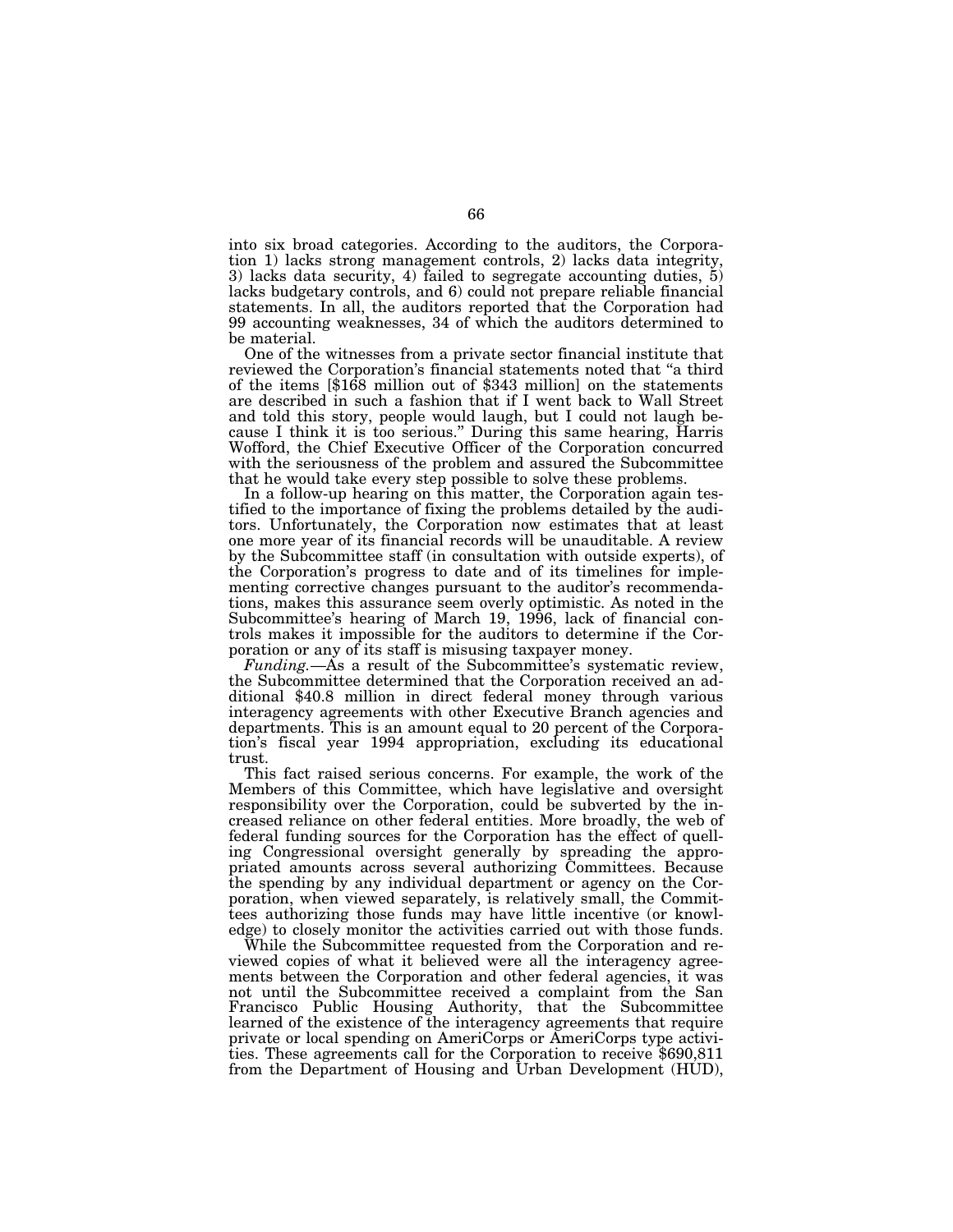and in return the Corporation provides HUD with staff time and educational awards valued at over \$1.5 million.

The size of the commitment on the part of the Corporation raised serious concerns. Most importantly, how did the Corporation intend to fund this obligation? The Subcommittee learned that the Corporation, through similar agreements, had been given exclusive veto power over the \$1.3 billion appropriated under HOPE VI—the Urban Revitalization Demonstration Program (Program). Under the Program, the San Francisco Public Housing Authority must use 7 to 10 percent of its funding for ''community service.'' While the Program does not identify AmeriCorps specifically, the San Francisco Public Housing Authority testified that they felt pressured to utilize AmeriCorps so as to ease the approval process because the Corporation is the gatekeeper to HOPE VI funds.

The investigation into this area led the Corporation, under an agreement with Senator Grassley, to end its practice of operating AmeriCorps programs directly with other federal agencies and departments. However, because the Corporation was still managing to utilize these federal resources indirectly, the Omnibus Consolidated Appropriations Act of 1996, P.L. 104-208, Section 314, included specific language requiring any federal agency seeking to provide funding to the Corporation to seek approval of a reprogramming request.

*Per Member Costs.—*On June 30, 1995, the Subcommittee announced its initial findings that the cost to the American taxpayer per AmeriCorps member was \$27,749 per year. In particular, the Subcommittee found that federal programs had budgeted costs that ranged from a low of \$17,362 to \$51,509 per member—well above the amounts projected when the Corporation was created. In fact, former Chief Executive Officer of the Corporation, Eli Segal, testified that per member costs were just under \$20,000.

Two months later, the General Accounting Office (GAO) released its report on the cost of AmeriCorps. That report demonstrated that total spending per member ranged from \$25,797 to \$31,017. This report went a step further and noted that costs in the AmeriCorps program equaled \$16 per hour of AmeriCorps service. Finally, this report noted that AmeriCorps was funded almost entirely with public funds. While fully 78 percent came from the federal government, an additional 15 percent was provided out of State and local tax receipts. In short, despite being created as a public/private partnership, 93 percent of AmeriCorps funding was provided by government funding.

*Wasteful Spending.—*As a result of the extraordinary costs attributed to AmeriCorps members, the Subcommittee conducted a review of the line by line budget items of federal AmeriCorps grantees. In particular, the Subcommittee found uniform costs varying from \$151 per member at the Department of the Interior, to almost \$1,500 per member at the Department of the Navy. Spending on travel and transportation ranged from \$148 per member at the Department of Transportation to almost \$3,000 at the Environmental Protection Agency. Additionally, the Subcommittee found over \$3.5 million budgeted in unspecified accounts or ''other.'' The Navy budgeted over \$13,000 per member in such an account, while the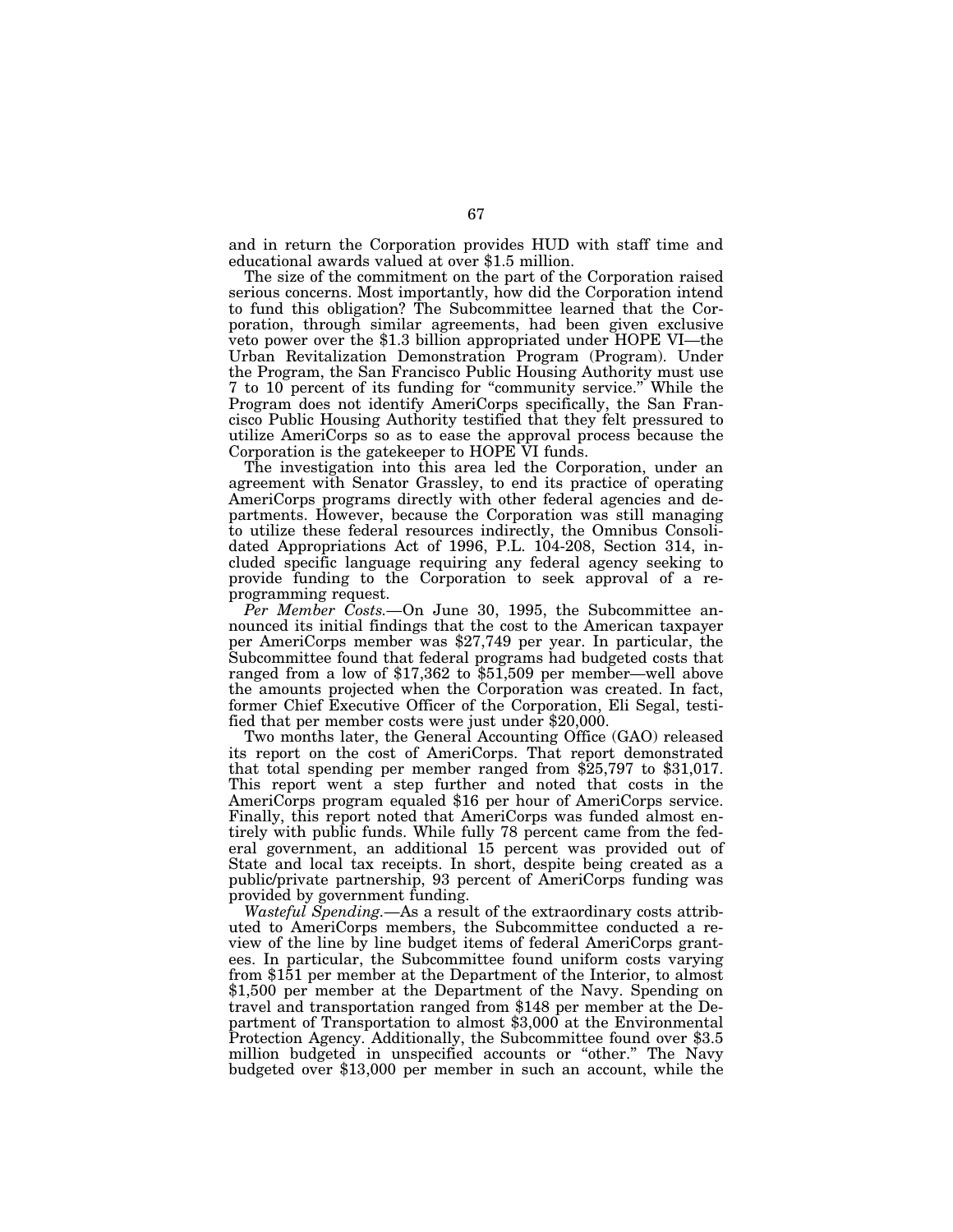National Endowment for the Arts budgeted \$5,600 per member. In all, over \$1,500 per member was budgeted in ''other'' accounts.

The Subcommittee also uncovered the fact that the Corporation spent large amounts of money on "training and technical assistance'' grants. In particular, the Subcommittee uncovered one such contract with the AFL–CIO which amounted to \$400,000. Other contractors included the Multicultural Institute and the National Association of Community Mediation. In total, the Subcommittee found that the Corporation had spent almost \$13 million on such contracts—the equivalent of over 700 AmeriCorps members.

At the same time, the Subcommittee found that the Corporation was operating a Leadership Training Center at the Presidio, an area overlooking the San Francisco Bay and the Golden Gate Bridge. Complete with two golf courses, the Presidio Leadership Center is designed to "equip community leaders with proven management skills.'' The Subcommittee also investigated possible illegal activities at the Presidio Leadership Center which involved customized corporate training—an activity outside the scope of the Corporation's authorization. The cost for this new center is expected to exceed \$1 million in 1996.

The Subcommittee's investigation into these areas is ongoing and has already resulted in the Corporation reviewing its spending and agreeing to reduce its per member costs. In addition, the Corporation's questionable expenditures have resulted in the Office of the Inspector General (OIG) initiating financial reviews into several expenditures of the Corporation.

*National Identity Expenditures.—*The Subcommittee also initiated a review into some of the activities of AmeriCorps grantees. The Subcommittee uncovered large amounts of taxpayer funds being expended to promote the ''national identity'' of the Corporation. Such expenditures include the hiring of public relations firms and the purchase of ''palm cards, site signs and uniforms'' (which included T-shirts, jackets, sweat suits, work clothes, and many other items procured through the Corporation, each emblazoned with the Corporation's official seal).

In addition, Americorps members are encouraged to "work" with the media and the Corporation published a ''Guide to Working With the Media.'' Additionally, members are encouraged to write op-eds, appear on local TV and radio stations, and work to include their local Members of Congress. Such an emphasis appears to be more targeted at "getting seen," rather than at "getting things done," which is not only AmeriCorps' motto, but is the appropriate way to carry out service to one's community.

The Subcommittee's investigation into this matter led the Corporation to agree to end its requirement to have members wear uniforms. They have also stated that they will review their ''national identity'' activities generally. Despite this fact, the Subcommittee continues to see wasteful spending in these areas.

*Political Activities.—*Finally, the OIG and the Subcommittee independently found evidence of political activity by grantees of the Corporation. Most notable in this regard is the OIG's findings on the apparent cross-over funding between ACORN, a political advocacy group and ACORN Housing Corp. (AHC), a non profit, AmeriCorps grantee. The OIG recommended, and the Corporation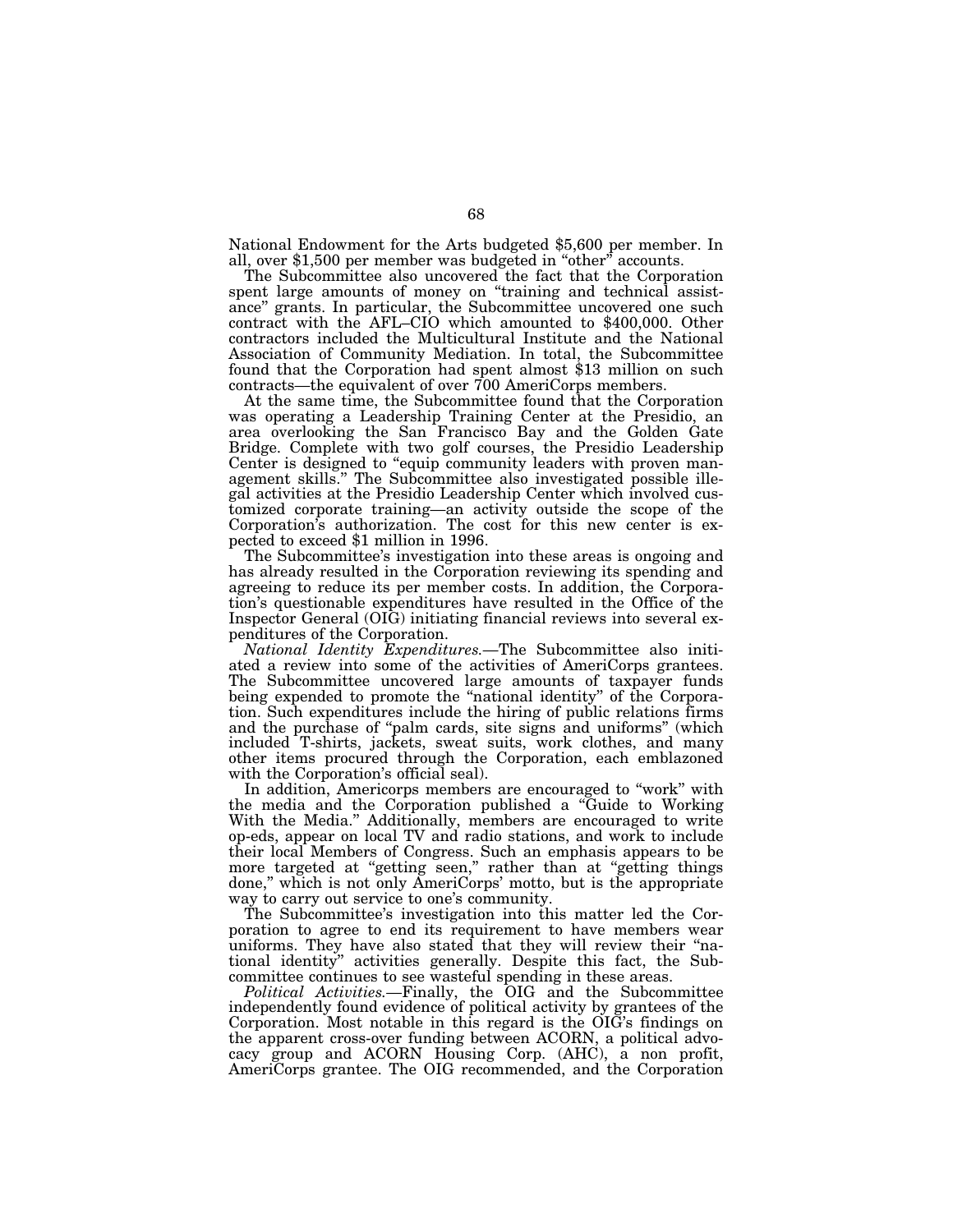agreed, to suspend AHC's funding after it was learned that AHC and ACORN shared office space and equipment and failed to assure that activities and funds were wholly separate. The Subcommittee held a hearing on this matter where it was revealed that AmeriCorps members of AHC raised funds for ACORN, performed voter registration activities, and gave partisan speeches. In one instance, an AmeriCorps member was directed by ACORN staff to assist the White House in preparing a press conference in support of legislation. AmeriCorps members were also directed to encourage their clients to lobby on behalf of legislation.

On the heels of the ACORN investigation, the OIG also uncovered illegal political activities by the Coal Coalition, an AmeriCorps program in Colorado that was improperly distributing political flyers. In the same vein, another AmeriCorps program, the Border Volunteer Corps (BVC) in Tucson, Arizona was found to have also distributed politically partisan newsletters. These programs were also stripped of Corporation funding. Since the BVC, the Coal Coalition, and AHC were all relatively large AmeriCorps grantees—the Subcommittee is concerned about the oversight and direction of AmeriCorps' funding and activities.

The Subcommittee also identified activities which included voter registration drives, get out the vote campaigns, "national election" activities, and participation in a Maxine Waters Day of Caring by AmeriCorps volunteers. Most troubling, however, is the continued presence of AmeriCorps members at political rallies and speeches after the assurance of the former Chief Executive Officer of the Corporation, Eli Segal, that such participation would cease. AmeriCorps' presence at such events gives the impression of political support and would give the appearance of impropriety.

*Misuse of Funds.—*Concerns over AmeriCorps' costs are further compounded by several audits conducted by the Corporation's OIG. These reports have detailed the findings of audits and investigations of several of the larger grantees of the Corporation. Some salient examples include \$95,000 in questioned costs at AHC and \$190,000 at BVC. In the latter case, BVC was found to have purchased a \$12,000 car (gas and maintenance), paid commuting charges for employees, paid for four trips to Mexico for the Director who was paid \$85,000 per year—over \$45,000 more than his predecessor and 50 percent higher than comparable Directors in AmeriCorps funded programs.

#### *National Endowment for the Arts*

Authorization for the National Endowment for the Arts (NEA) expired at the end of fiscal year 1993. However, funding for the NEA has continued to be appropriated on a yearly basis, but no authorizing legislation has been enacted primarily due to controversy surrounding a number of artists and projects funded by the NEA.

The Subcommittee reviewed art projects currently being funded through the NEA, including a review of the NEA's grant notices, its annual reports, certain grant documents, copies of videos prepared with NEA funds, and site visits to museums where NEA funded art is being displayed. While this review is ongoing, several of the Subcommittee's findings raise serious questions about the current activities of the NEA. For example, on June 14, 1996, the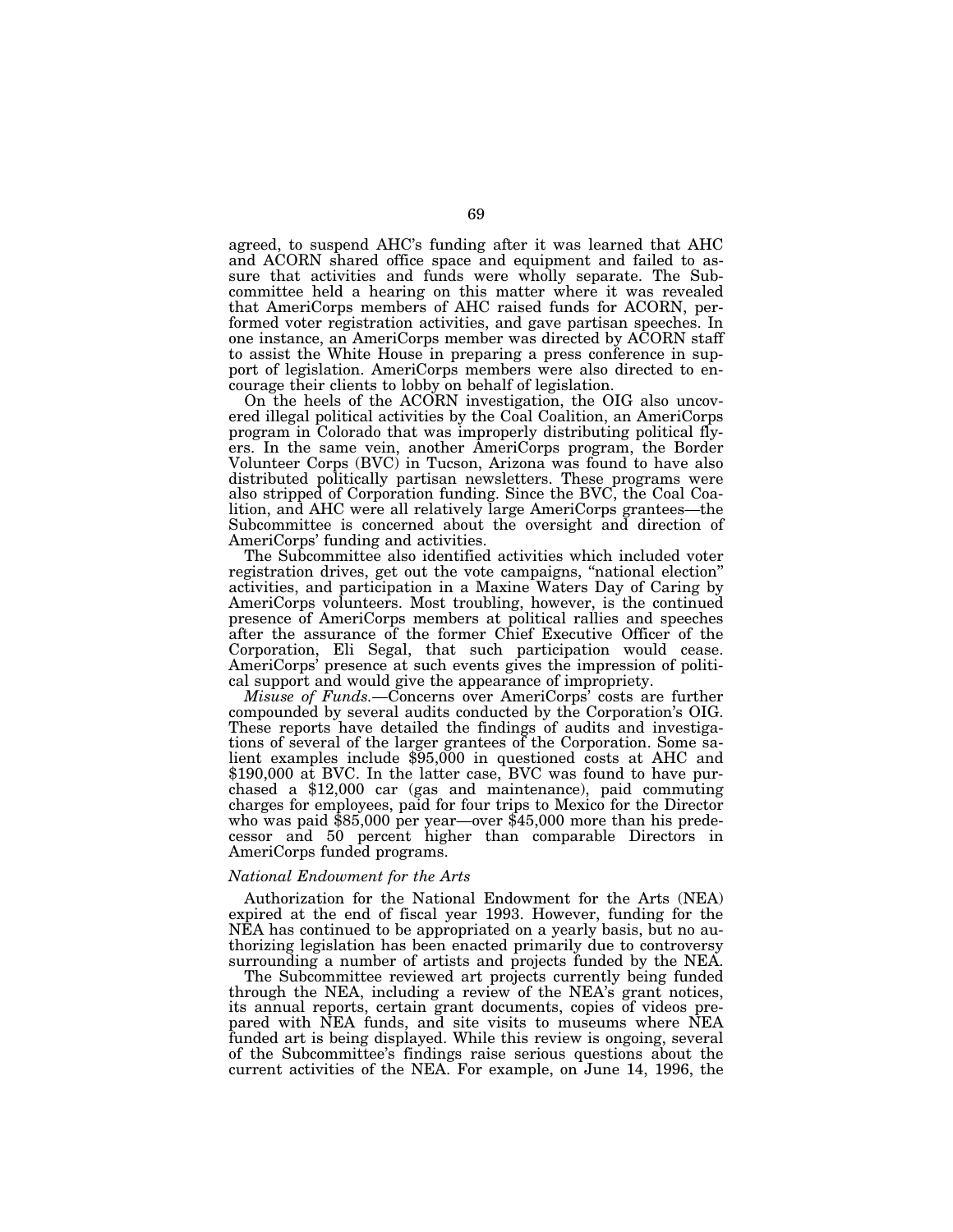Subcommittee requested a copy of the film ''Watermelon Woman'' and all related grant information from the NEA. This film portrays graphic homosexual sex, is strewn with graphic and degrading sexual language, and portrays illegal use of drugs as casual.

The Subcommittee is committed to continuing its review of art funded through the NEA. This information will assist Congress and the public in determining if funding the NEA is an appropriate expenditure of taxpayer money.

## *The Federal Direct Student Loan Program*

The Subcommittee followed certain principles in reviewing federal education programs. One of the chief tenants of the Subcommittee is ensuring that federal education programs focus on an appropriate federal mission. Accordingly, the Subcommittee analyzed whether or not it is appropriate for the Department of Education to be, in effect, one of the largest banks in the United States.

Under the Federal Direct Student Loan Program (FDSLP) the federal government has taken on the responsibility to act as a bank for millions of students throughout this nation. In light of this new role the Subcommittee held hearings on the two major federal student loan programs, Federal Family Education Loans (FFELP) and FDSLP.

The FDSLP began in 1993. Since its inception, there has been fierce debate in Congress regarding the FDSLP. This debate involves: 1) the tremendous number of federal employees necessary to administer FDLSP, 2) the huge federal expense involved in FDLSP's operation, 3) whether FDLSP is a more effective and efficient way to provide educational loans to students, and 4) whether the FDLSP performs a necessary and appropriate federal function. The Subcommittee also raised concerns about the direct involvement of the federal government in the program, particularly in light of the devolution of power and responsibility to State and local officials.

On May 23, 1995, the Subcommittee held a hearing on the FDSLP. One of the most significant issues that came to light during the May 23rd hearing was that a number of schools expressed their position that the FDSLP is unnecessary and that they were pleased with the FFELP. In this regard, a letter from the Director of Financial Aid at the University of Nebraska at Kearney stated the general opinion of many, when he said, ''we have chosen not to apply for the Direct Lending Program due to the fact that we have an exceptionally efficient process currently in place with the Federal Stafford Loan Program.'' In light of this and other similar letters, the Subcommittee continues to be concerned with why the 103rd Congress created the FDLSP which required the hiring of hundreds of federal employees and billions of dollars in new expenditures by the Department of Education.

Moreover, since the hearing, the Subcommittee uncovered a number of alarming and potentially devastating problems with the FDSLP. For example, the Subcommittee found information demonstrating that the Department of Education pushed back reporting requirements for schools. Consequently, the Department of Education will not receive timely and critical information about students and their loans. There are a number of schools that have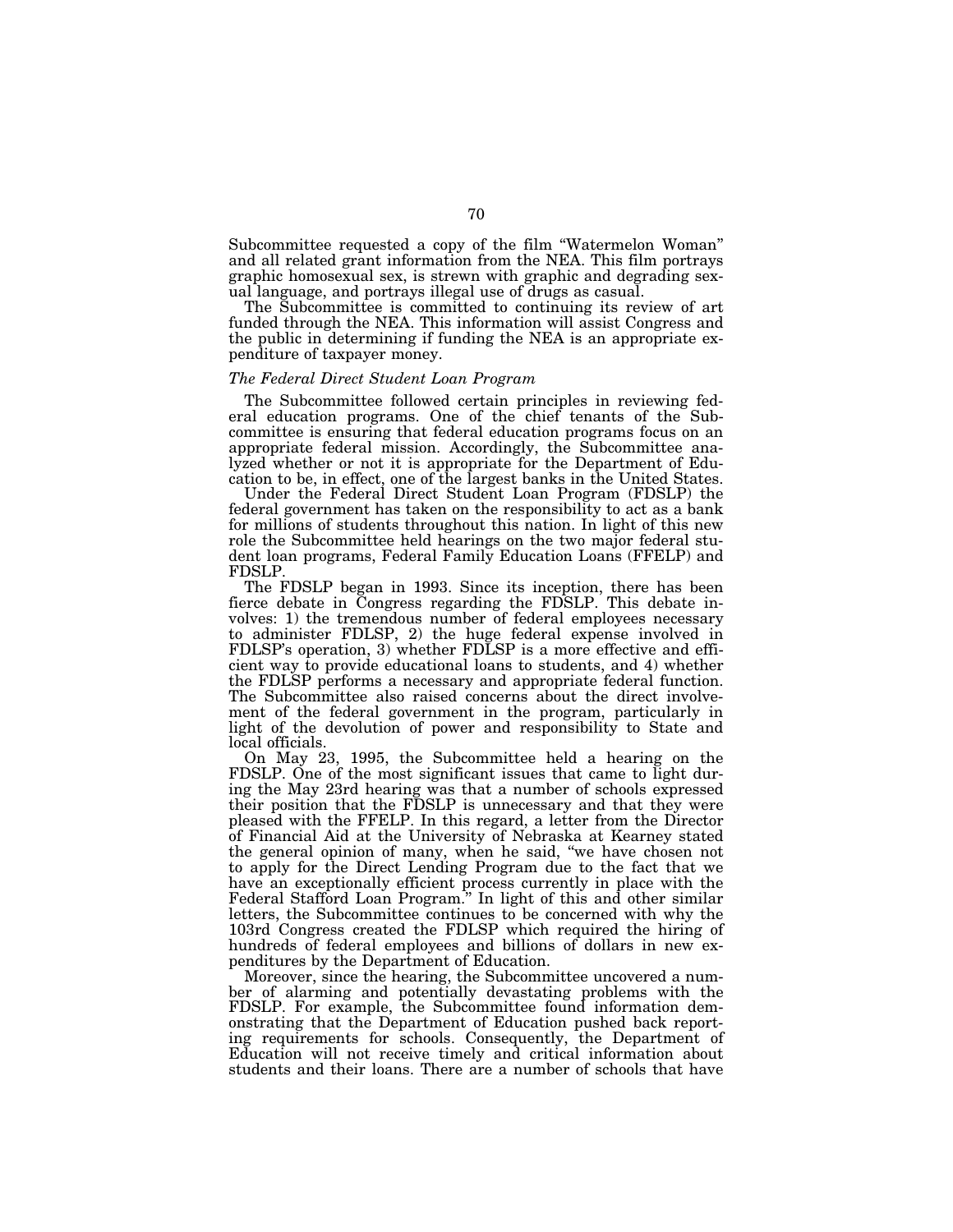failed to produce Student Status Confirmation Reports for their students who are in the FDSLP. Therefore, those students will not be placed in loan repayment in a timely manner.

These problems raise a number of significant concerns regarding the implementation of the FDSLP. First, the Department of Education, which contracts with various independent for-profit companies for billions of dollars in services, is not collecting necessary data in a timely fashion. For example, questions have arisen regarding the data maintained on matters, such as whether a student continues to be enrolled at an institution. Second, the General Accounting Office, the Department of Education's Office of the Inspector General, and the Advisory Committee on Student Financial Assistance concluded that the Department of Education lacks the technical expertise and experience to administer complicated contracts for services which are vital to the operation of the FDSLP. As a result, the Subcommittee is gravely concerned that some students are and will continue to be hurt by the inadequacies of the FDLSP and, ultimately, the taxpayer is left to pay the bill when these students default on the repayment of their student loans.

The information vacuum that the Subcommittee has observed in the FDLSP does not exist in the FFELP because the reporting requirements differ. In addition, the FFELP has become considerably stronger over the last few years and has responded well to competition. The guaranty agencies, lenders, and secondary markets have become more responsive to the needs of students and schools as evidenced by electronic loan processing and 24 hour turnaround for applications.

The Department of Education has become an advocate against this public/private student loan partnership. It has stymied improvements that would benefit students and schools alike in order to garner a larger share of the student loan market for the FDSLP. It has also attempted to establish an environment where schools feel compelled to join the FDSLP. But, despite the Department of Education's efforts nearly 100 postsecondary schools, approved by the Department of Education to participate in the third year of its FDSLP, have dropped out since May, 1996. Finally, the Subcommittee has been in frequent contact with the Department of Education's Office of the Inspector General, which is near completion of an audit of FDSLP, using 16 schools selected at random and 7 schools selected as potential problem schools. The audits will be comprehensive and focus on the various aspects of the program and potential areas of weakness.

## B. WORKS EFFECTIVELY AND EFFICIENTLY

The federal government can no longer take a laissez faire attitude with regard to the manner in which it spends taxpayer dollars. Indeed, taxpayers are demanding that the federal government utilize its scarce federal dollars in an efficient and effective manner. In this regard, the Subcommittee examined several matters that equate to an apparent disregard for the basic principles of efficiency and effectiveness. In this report, the National Labor Relations Board is examined in terms of, among other things, its adjudicatory practices, and travel policies. In addition, the circumstances leading to the decision of Clinton Administration offi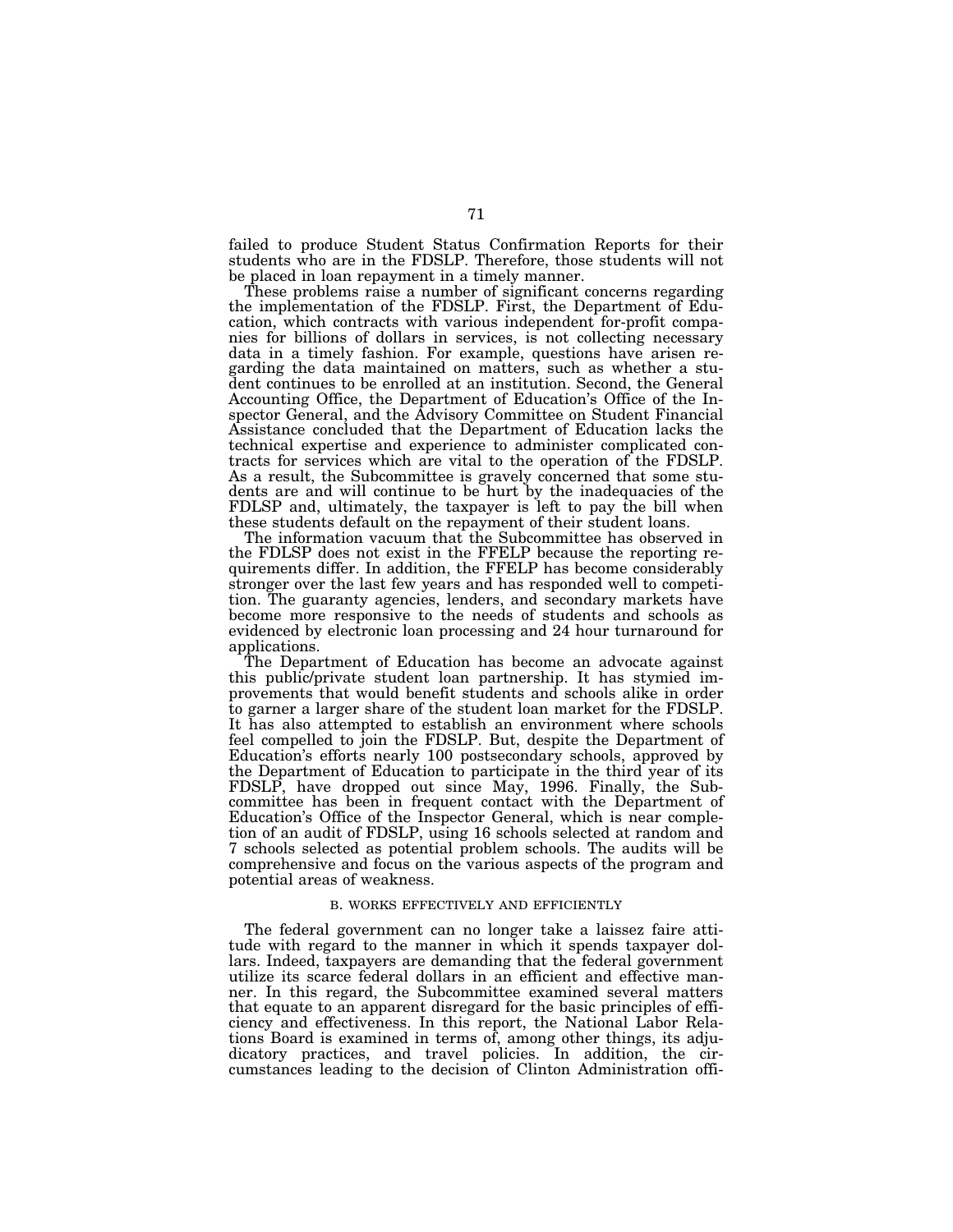cials at the Department of Labor to expend unnecessarily almost \$32,000 is also examined in detail.

# *The National Labor Relations Board's increased use of 10(j) injunctions*

The National Labor Relations Board (NLRB/Board) has dramatically increased its use of 10(j) injunction authority against employers. As the filing of 10(j) petitions became more commonplace under Chairman William Gould's and General Counsel Fred Feinstein's NLRB, serious due process concerns and questions about the use of NLRB procedures to assist unions have been raised including concerns about the Board's impartiality and neutrality.

The NLRB's 83 10(j) authorizations in fiscal year 1994 represent an increase of nearly 100 percent over the 42 authorizations issued in fiscal year 1993, and an increase of more than 300 percent over the 26 authorizations issued in fiscal year 1992. The NLRB has become even more zealous in its use of the 10(j) injunction. Between January 1, 1994, and June 13, 1995, the NLRB authorized the pursuit of injunctive relief in 162 cases. The impact of increases in 10(j) cases is significant in terms of time, energy, and money. This is illustrated by the fact that the NLRB:

Devotes approximately 34 staff days to process each 10(j) in-

Spends more than \$10,000 to process each injunction.<br>Accordingly, the NLRB spent an estimated \$452,408 to process 44 authorizations during a 13-month period and an estimated \$1,337,945 to process 127 authorizations from a second 12-month period.

Evidence strongly suggests the NLRB is deliberately using its 10(j) authority to force employers to settle unfair labor practice charges. Former NLRB General Counsel Collyer stated at a hearing that the NLRB's agenda has compromised its procedures and has led to a "rush to judgment." Such a "rush to judgment" undermines the NLRB's legitimate responsibilities and disregards a party's presumption of innocence.

# *Travel practices at the National Labor Relations Board*

It is well accepted that the individuals who are responsible for the operation of a federal entity find it necessary to travel from time to time and accept invitations from around the country to discuss issues critical to the business of that entity. But one would not expect high-level government officials to abuse this authority in the face of scarce federal dollars.

Forty-five thousand dollars (\$45,000) in federal funds was expended by the Board for the period of March 1994 through March 1995. A major portion of those funds were expended by Chairman Gould.

During this same period, Board members traveled together, as well as independently, to such locations as Vancouver, British Columbia; London, England; Johannesburg, South Africa; Nassau, Bahamas; Rome, Italy; San Juan, Puerto Rico; and Taipei, Taiwan.

Of the number of trips taken by Board members, none warranted as much attention as that enjoyed by NLRB members Cohen, Truesdale, and Stephens. During the winter months of February 18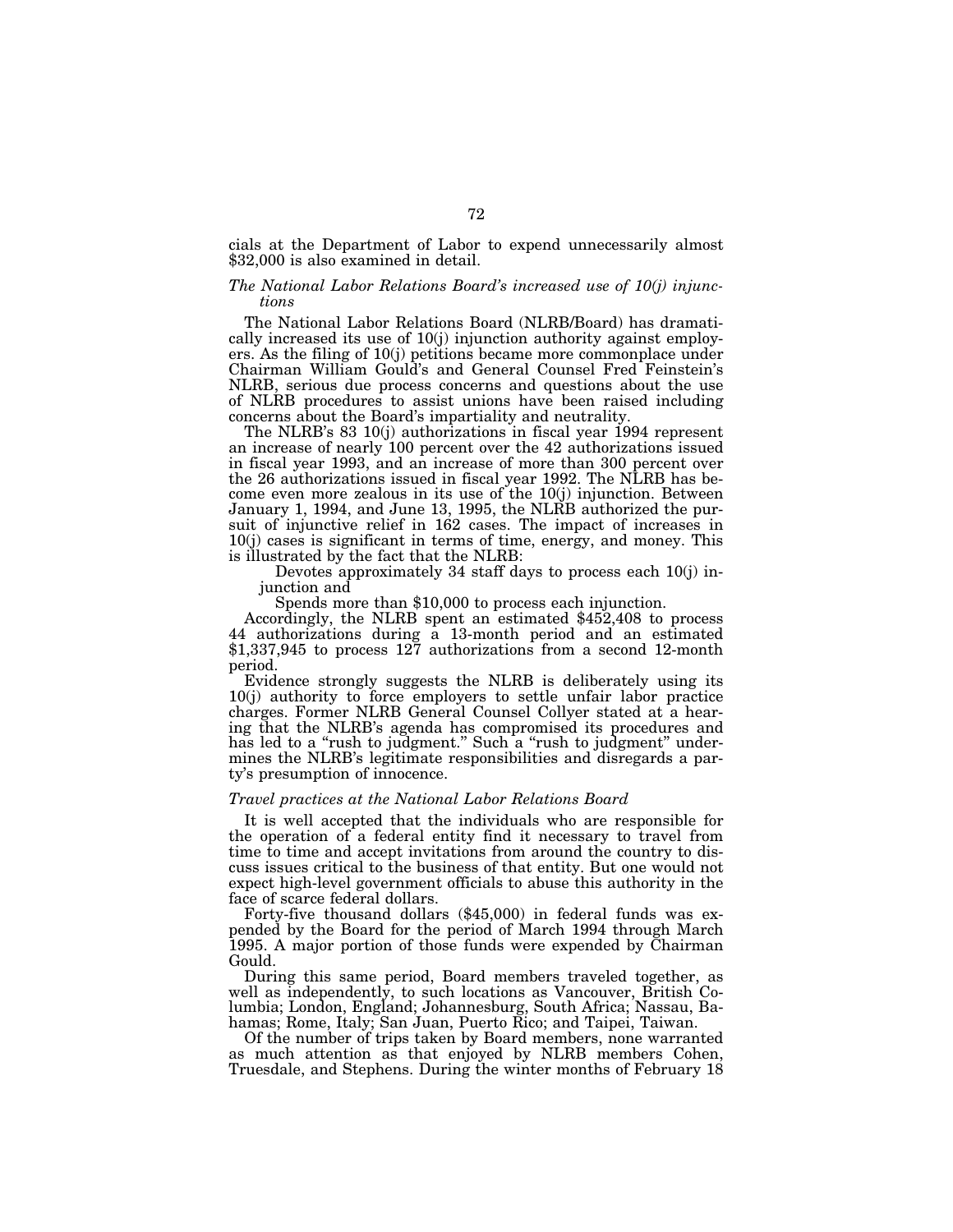through March 2, 1995, these three Board members traveled to Kahului, Maui, for the American Bar Association (ABA) conference on practice and procedure and then continued on to Key West, Florida, to attend another ABA-sponsored conference on developing a labor law committee. The combined cost of this travel to the American taxpayer was almost \$10,000.

# *The South Africa trip*

In May 1994, the people of South Africa selected a new leader— Nelson Mandela. After the election, an inauguration was scheduled that was attended by Chairman Gould.

Several days before the scheduled inauguration date Chairman Gould had not received an invitation to the ceremonies. As a result, he contacted Mr. Trevor Wentzel of the Ravensmead Workers Advice Bureau in South Africa regarding the fact that he had not received an invitation to the inauguration. In response to this communiqué, Mr. Wentzel, at 4:19 p.m. on May 6, 1994, provided Chairman Gould an invitation. Shortly after receiving the invitation, Chairman Gould purchased a ticket for Johannesburg, South Africa, at a cost of about \$4,000 to the taxpayers.

Therefore, not only did NLRB Chairman Gould solicit an invitation to the inauguration of Nelson Mandela, but he spent approximately \$4,000 in taxpayer funds to attend that function.

#### *Chairman Gould's reimbursement from non-federal sources*

There are a series of ethical rules, standards, and regulations concerning the payment of a federal employee's travel expenses by an outside, private party. The Subcommittee discovered that Chairman Gould had accepted travel expenses from, among others, the AFL-CIO—a consortium of labor unions that made more than 20,000 filings with the NLRB in 1993 alone.

In an effort to determine the propriety of the receipt of such travel expenses by Chairman Gould and the NLRB, the Subcommittee requested a legal opinion from the Congressional Research Service (CRS) regarding the propriety of the receipt of travel funds from an organization that regularly has matters adjudicated by the NLRB. Among the important points made by the CRS was the following:

Under regulations promulgated by the General Services Administration [GSA], the agency may accept travel expenses for a meeting or similar function ''which the employee has been authorized to attend in an official capacity on behalf of the employing agency.'' 41 C.F.R §304–1.3(a) (1996). A ''meeting or similar function" includes a "conference, seminar, speaking engagement, symposium, training course, or similar event that takes place away from the employee's official station, and is sponsored or co-sponsored by a non-federal source.'' 41 C.F.R.  $\S304-1.2(c)(3)$  (1996). There is within the GSA regulations a "conflict of interest" provision which directs agencies not to approve private reimbursement for travel if acceptance ''would cause a reasonable person with knowledge of all the facts relevant to a particular case to question the integrity of agency programs and operations."  $41$  C.F.R. 304  $\S 304-1.5$  (1996). In addition to considering the identity of the source, the purpose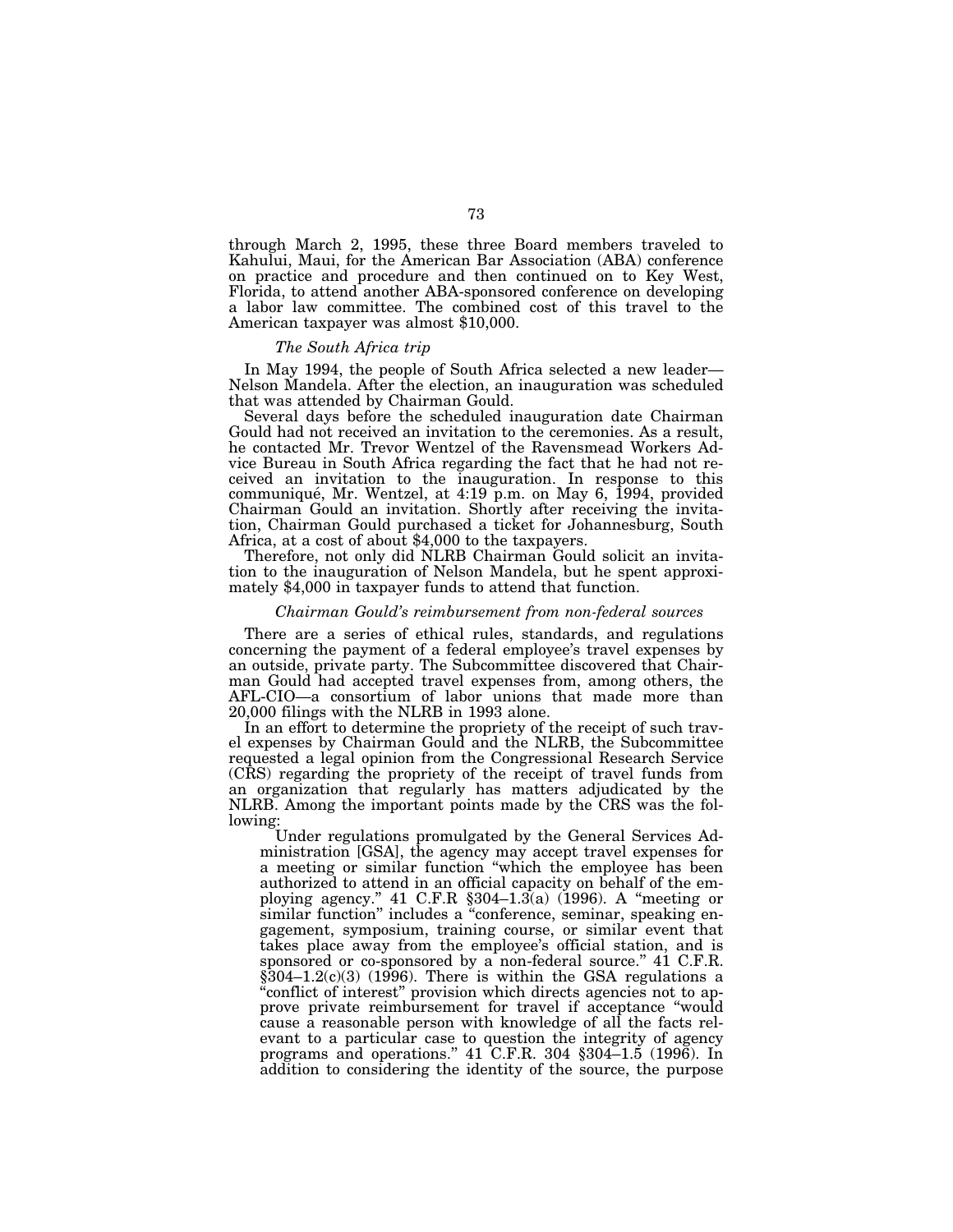of the meeting and the value and character of the travel expenses provided, the agency should consider in making such conflict of interest determinations the "nature and sensitivity of any matter pending at the agency affecting the interests'' of non-federal source of payments and the significance of the employee's role in such a matter. 41 C.F.R. §304-1.5(a)(1)–(6) (1996). Such conflict of interest and ethics determinations, since they involve subjective judgments and issues of appearances relating to an agency's own mission and functions, as well as the specific duties and functions of one of its employees or officials, are the types of matters that have generally been found to be administrative determinations within the specific discretion and expertise of the agency itself.

Based on this language, it appears that Chairman Gould's decision to accept travel funds and expenditures from the AFL–CIO, at a minimum, presents itself as a conflict of interest. The AFL–CIO is a consortium of some of the largest and most powerful members of organized labor in the United States. To accept their funds and later adjudicate their issues is inappropriate on its face and calls into question the integrity of certain NLRB actions.

In addition, according to travel logs provided by the NLRB, Chairman Gould has traveled outside the Washington, D.C. area on official business 51 times during his 21⁄2-year tenure at the NLRB. Equally disturbing is the fact that while on this "official" NLRB travel, Chairman Gould attended 42 separate sporting events, including 5 professional basketball games, 5 college baseball games, 31 professional baseball games, and the 1996 Major League All Star game.

The freedom with which the NLRB, including its Chairman, spends taxpayer dollars—whether it be on an ABA meeting in Hawaii during the winter months or the Chairman soliciting an invitation to the inauguration of Nelson Mandela in South Africa and later attending that function, calls into question the ability of this NLRB to act as good stewards of federal funds.

#### *Corporate campaigns*

John Sweeney, President of the AFL–CIO, declared a new direction for the international labor unions that the Federation represents. Mr. Sweeney declared that labor would become far more militant in the pursuit of organizing and collective bargaining objectives. The term used to organize formally non-union corporations became known as ''corporate campaigns.''

A ''corporate campaign'' has several distinct elements. Two of the most prominent elements are: having the target company perceived negatively by the company's investors, customers, employees and the public, and initiating enforcement and oversight actions by federal, State, and local governmental agencies. In other words, organized labor in a ''corporate campaign'' does not necessarily target the employees of the corporation as it had done historically, but rather focuses on corporate management. Perhaps Stephen Lerner, Organizing Director of the Service Employees International Union said it best—

Instead of asking, 'How do we win a majority of (employee) votes?', we should be asking, 'How do we develop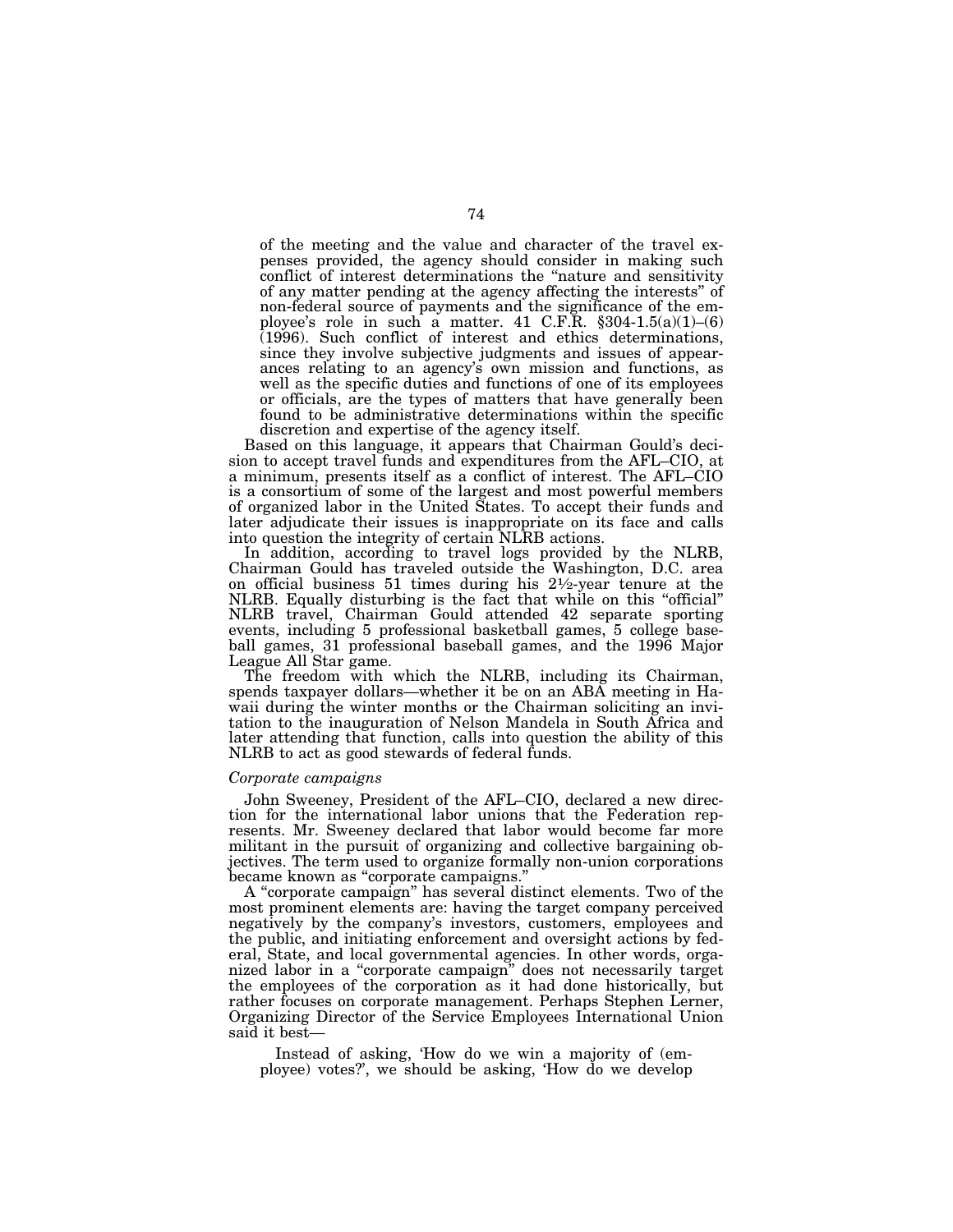power to force employers to recognize the union and sign a contract.'

During the course of the 104th Congress many concerns were raised by targeted corporations regarding the tactics used by organized labor and their attendant relationship with the NLRB. Employers argued that the NLRB was favoring organized labor and was indeed a willing pawn in the ''corporate campaign'' strategy. As a result of these repeated and serious allegations, the Subcommittee conducted two hearings and one round-table discussion.

The first hearing held by the Subcommittee invited NLRB Chairman Gould, General Counsel Feinstein, and a variety of small and large employers to recount their personal experiences. The second hearing held by the Subcommittee focused on the "corporate campaign'' technique of salting—the placing of professional union organizers or members in a nonunion facility to harass or disrupt contractor operations, to increase costs, or to organize.

These two hearings raised a number of concerns for the Subcommittee including the following:

Organizing nonunion employees into a unified union membership is not necessarily the objective of union organizers;

Resources are not an obstacle for the unions when it comes to public relations;

The cost of frivolous complaints and other federal agency charges fall on the businesses and the federal taxpayer while the unions have no direct accountability or cost; and

Jeopardizing jobs and employer viability is ultimately more important than ensuring that workers have good wages, safe worksites and fulfilling jobs.

In conclusion, the pursuit of injunctive relief, the NLRB's handling of ''salting'' cases and the public comments of the NLRB Chairman have served as ample evidence that the NLRB may be biased against the regulated employer community.

# *Partisanship, partiality and the declining stature of the National Labor Relations Board*

During the past four years, the National Labor Relations Board (NLRB/Board) has received harsh criticism from U.S. Courts of Appeals for the legal reasoning underlying its rulings in several key cases. As the percentage of NLRB orders affirmed by federal appellate courts has sunk to all-time lows the current NLRB has ignored past NLRB and court precedent and has sidestepped key factual issues to reach outcomes that have been soundly rejected by appeals courts. Warren, Gorham & Lamont, Inside Labor Relations, (May 31, 1996). Similarly, in numerous NLRB requests for injunctive relief, federal district courts have also been unpersuaded by the NLRB's legal and factual conclusions in seeking preliminary remedies. While admittedly past NLRBs have also been admonished by the federal courts, the Committee was struck by the force of the strident criticism leveled at the Gould-Feinstein NLRB by federal judges.

# *The Perdue decision*

In a case involving an attempt by the United Food & Commercial Workers Union (UFCW) to organize employees at a facility owned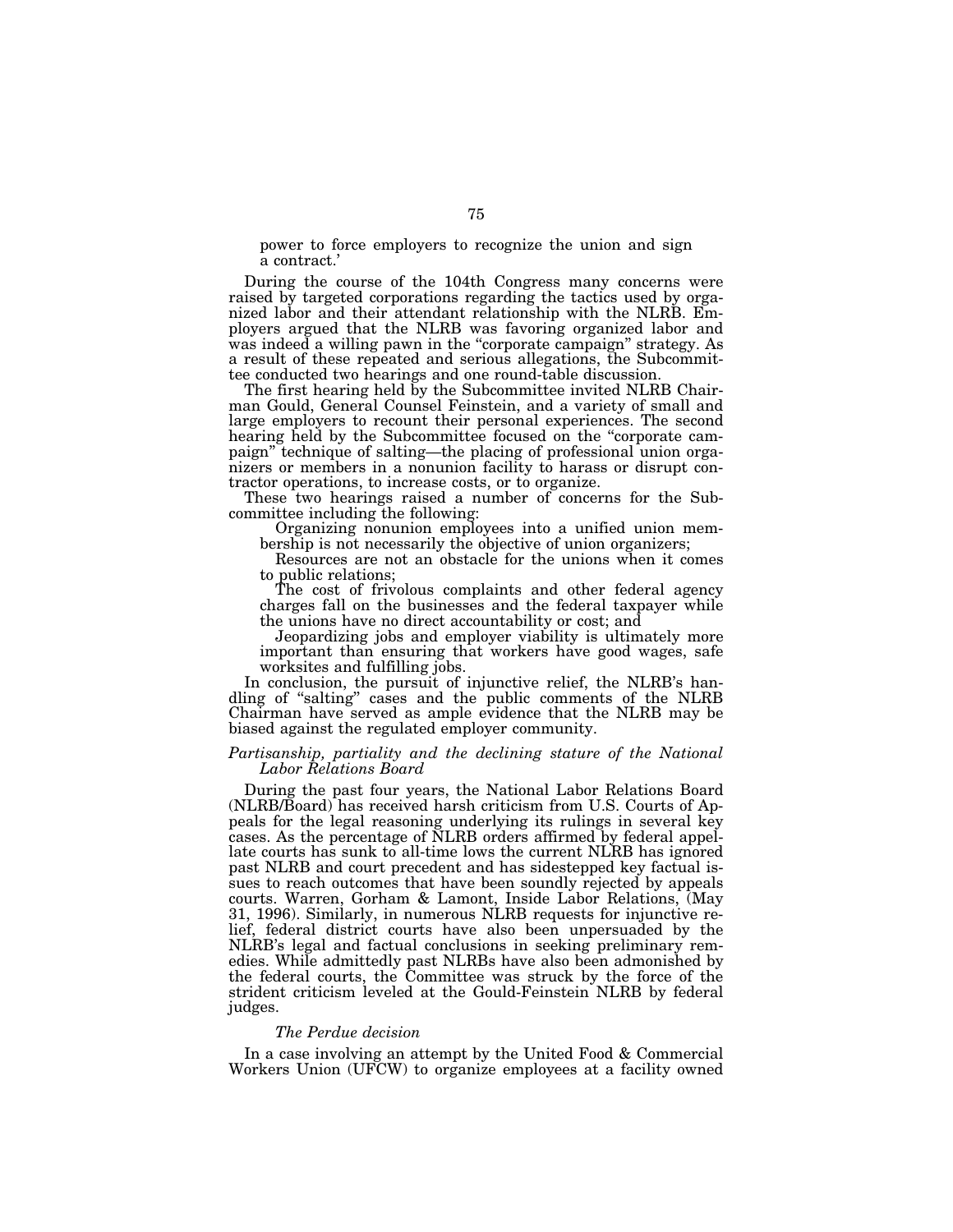by Perdue Farms, an employer had to resort to the highly unusual move of seeking injunctive relief in a U.S. district court to prevent the NLRB from persisting in moving toward ordering a third election at its facilities. The employer took this move after its employees rejected union representation by significant margins in two elections and after the NLRB largely ignored evidence of massive fraud in the collection of authorization cards and continued processing objections by the UFCW which would possibly lead to a third election. In scathing terms, the district court granted the employer's request and enjoined the NLRB from proceeding further in the matter until it had proven to the court that it had conducted an appropriate investigation into the allegations of fraud. The language of the court's opinion is notable for its harshness regarding the NLRB's conduct:

At present, the only possible explanation for the NLRB's behavior is the one proposed by the employer: ''that the Board is manipulating its election rules capriciously in order to foster the interests of the United Food & Commercial Workers Union.'' *Perdue Farms, Inc.* v. *Nat'l Labor Relations Bd.,* 935 F. Supp. 713, 721 (E.D. N.C. 1996).

Thus, as the cases demonstrate, the Board has not only abandoned its Casehandling Manual, but no less than three times where this particular Union local is involved, its legal policy as well. *Such dramatic reversals tend to create an appearance of partisanship the Board can ill afford if it hopes to retain a supervisory role over labor relations.* 935 F. Supp. At 722 (emphasis added).

*Yet the legal policy reversals do not reveal the full extent of the Board's efforts on behalf of the Union. . . .* 935 F. Supp. At 722 (emphasis added).

. . . *The Board refuses to obey* this statutory duty by defying numerous guidelines and regulations, engaging a significant policy departure which *remains unexplained.* This occurs against the backdrop of [sic] *several legal policy reversals by the Board in favor of the Union,* a representation to the plaintiff by a Board field examiner that the current hearing is a sham, and ignorance of the plaintiff's FOIA requests sufficient to invoke district court jurisdiction over that dispute. 935 F. Supp. At 725 (emphasis added).

The strength of the district court's condemnation of the NLRB's handling of the Perdue election is troubling to the Subcommittee because of the message it sends to both employers and employees as to the fairness and effectiveness of the NLRB's processes for administering the NLRA. While in isolation the Perdue decision might be an unfortunate footnote to the Gould-Feinstein tenure at the NLRB, there have been similar decisions in which the federal courts have expressed profound objections to the NLRB's handling of both representation and unfair labor practice cases.

#### *Other court decisions*

In a series of decisions, the Fourth Circuit Court of Appeals twice had to admonish the NLRB to cease its attempts to revive a rep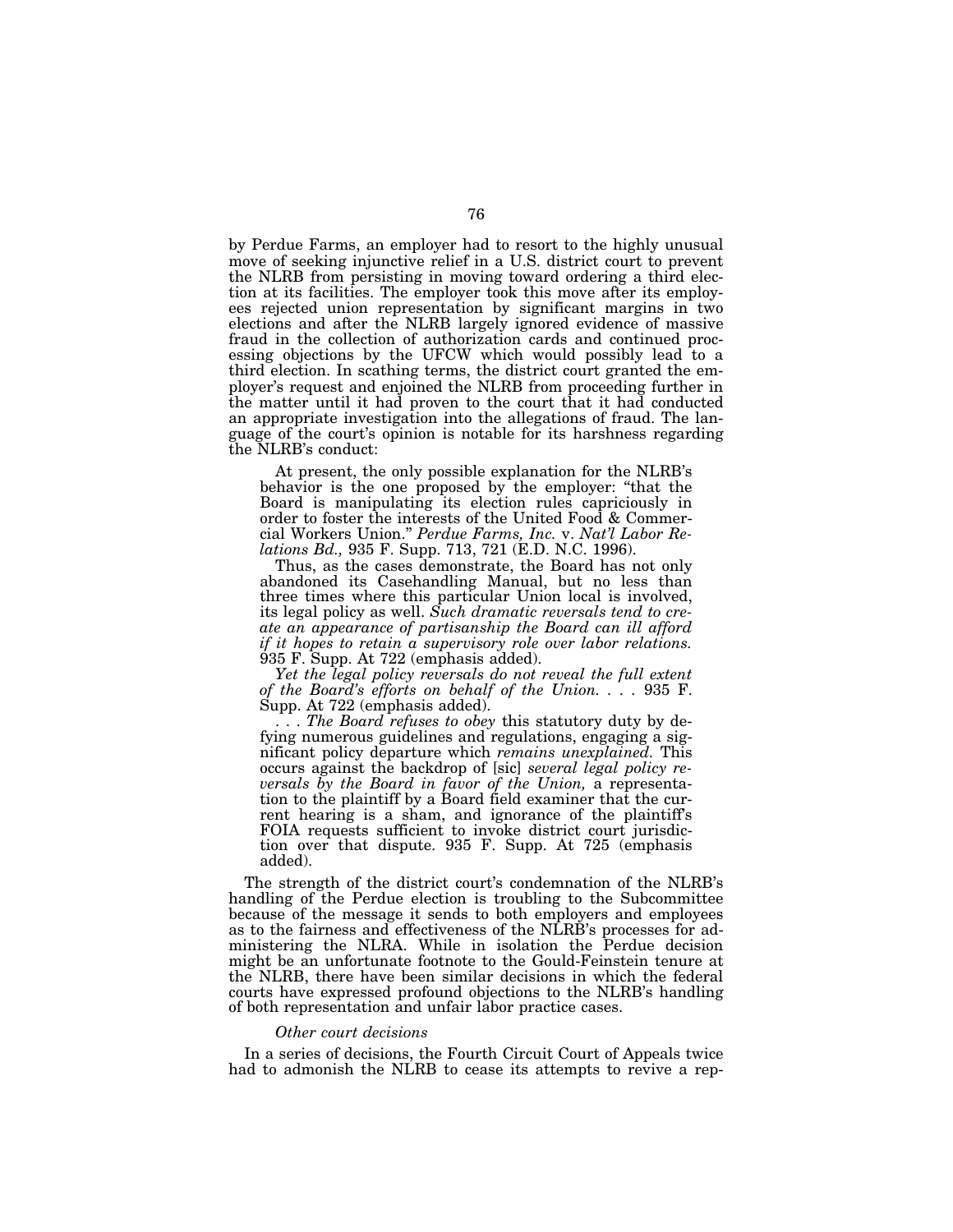resentation proceeding and election at a facility owned by the Lundy Packing Company. The case involved a bargaining unit determination in which the employer was contending that the NLRB had improperly excluded industrial engineers from a unit of production and maintenance employees. The Fourth Circuit agreed with the employer and determined that the "NLRB's bargaining unit determination both contravened its own announced standards and accorded controlling weight to the extent of union organization at Lundy, thereby violating section 9(c)(5) of the National Labor Relations Act,'' which specifically prohibits such a factor from being dispositive. In cautioning the NLRB, the court remarked:

The deference owed the Board as the primary guardian of the bargaining process is well established. It will not extend, however, to the point where the boundaries of the Act are plainly breached.

The court then denied enforcement of the NLRB's order that the employer begin to bargain with the union. *Nat'l Labor Relations Bd.* v. *Lundy Packing Co.,* 68 F.3d 1577, 1583 (4th Cir. 1995).

As if the Fourth Circuit's admonition were not enough, the NLRB treated the decision as a mere distraction and proceeded to count the challenged ballots to determine if certification of the union would be appropriate. This action forced the employer to return to the Fourth Circuit, and the court told the NLRB in no uncertain terms that ''the attempt by the Board to revive the representation petition and the election that followed exceeds the Board's jurisdiction.'' (*Nat'l Labor Relations Bd.* v. *Lundy Packing Co.,* 81 F. 3d 25, 26) (4th Cir. 1996). Nonetheless, the NLRB refused to take no for an answer and asked the Fourth Circuit to reconsider, whereupon the seemingly exasperated court stated:

The NLRB acted in clear contravention of its jurisdictional limits and sought to bypass this court. . . . As we explained in our order of February 15, 1996, the NLRB has no such authority. The court reiterates its respect for the NLRB's role in the area of national labor relations law. The court expects in turn respect for its processes and mandates. *Nat'l Labor Relations Bd.* v. *Lundy Packing Co.,* No. 95–1364(L) (4th Cir. March 21, 1996) (unpublished opinion) (quoted in part in *Perdue,* 935 F. Supp. 713).

Like both the *Perdue* and the *Lundy Packing* cases, *Shepard Convention Servs., Inc.* v. *Nat'l Labor Relations Bd.* (85 F. 3d 671) (D.C. Cir. 1996) represents another instance where the NLRB disregarded long-standing NLRB policy and had to be reined in by a federal court. That case involved an organizing effort by the International Alliance of Theatrical Stage Employees where the union, citing the large number of eligible voters that will be on-call workers, requested that the election be conducted by mail. The NLRB Regional Director denied the request, and the union filed a ''special request'' for review by the NLRB. The NLRB, finding that the Regional Director had abused his discretion by denying the union's request, directed a mail ballot election for the on-call employees. After the Regional Director ordered all eligible employees to vote by mail, the employer requested review, as the NLRB's order had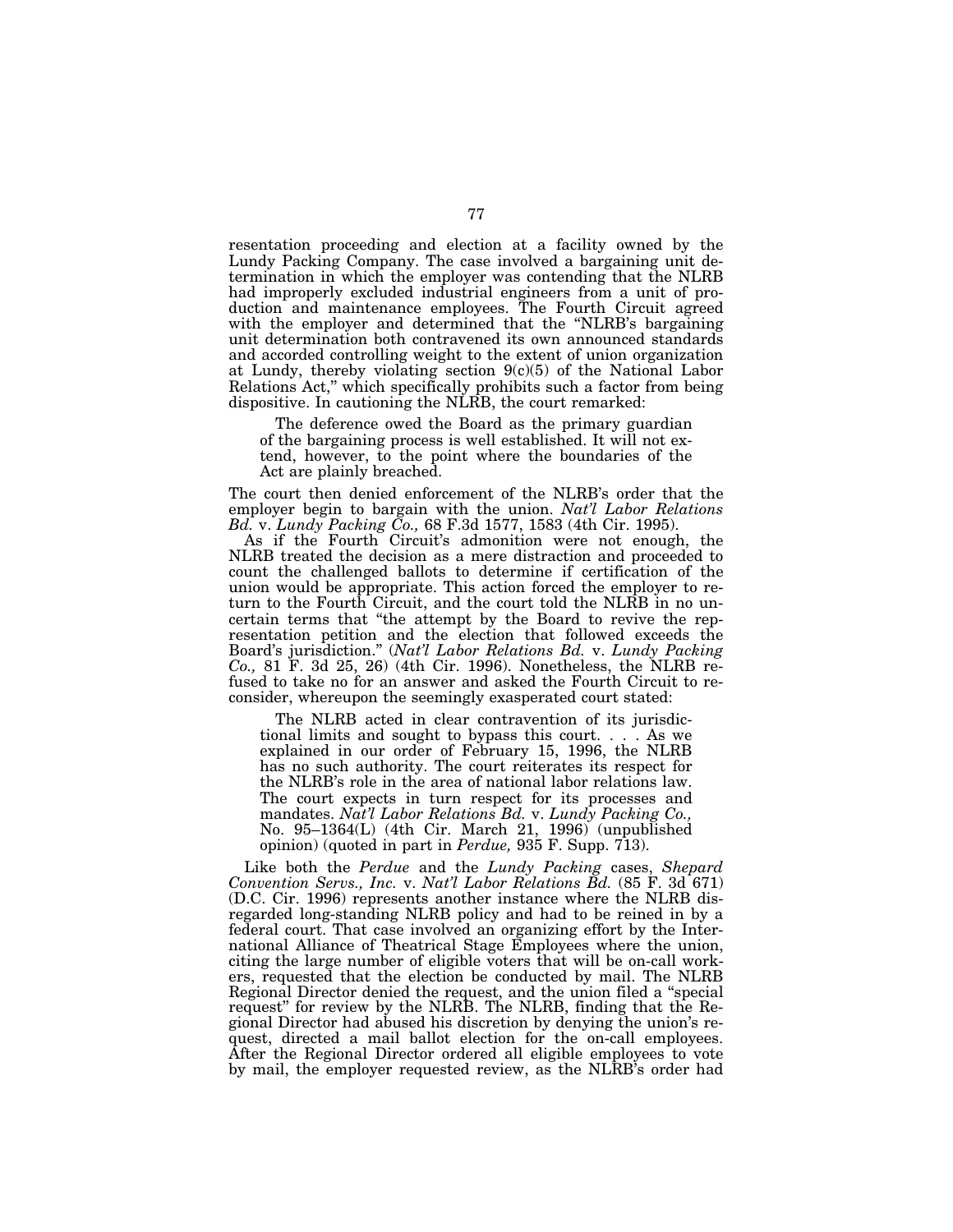referred only to on-call employees. The employer's request for review was summarily denied.

A mail ballot election was then conducted over a period of two weeks. Only 77 of the 438 eligible employees, or approximately 17.5 percent of the workforce, voted. Of the 68 ballots that were not challenged, 40 were cast for the union that was then certified as the bargaining despite the objections to the election that were filed by Shepard. After Shepard refused to bargain with the union, the NLRB issued an order finding the employer's refusal an unfair labor practice.

The District of Columbia Court of Appeals found that the Regional Director had ''properly denied the union's request for an election by mail'' and that the NLRB ''undertook to second-guess the Regional Director in violation of its own regulations.'' 85 F. 3d at 674. The court went on to conclude:

In sum, the NLRB's reversal of the Regional Director's discretionary decision to conduct a manual election cannot be upheld. Had the NLRB left the decision intact, as its regulations required, voter turnout might well have been higher. . . . It could hardly have been lower. 85 F. 3d at 675.

The Seventh Circuit Court of Appeals has also had strong words for the NLRB. In a case involving an NLRB decision to certify a union over the objections of the employer that supervisory employees were improperly included in the bargaining unit, the Seventh Circuit had this admonition for the NLRB:

While we adhere to the generally accepted standard of review discussed above, the fact of the matter is that ''[a]n administrative agency, like any other first-line tribunal, earns—or forfeits—deferential judicial review by its performance.'' In the context of classifying supervisors, the NLRB's manipulation of the definition provided in section 152(11) has earned it little deference. We remain mindful of the statutory prescription of judicial restraint but note that such restraint ''does not entail complete abdication of the judicial role. *Nat'l Labor Relations Bd.* v. *Winnebago Television Corp.,* 75 F.3d 1208, 1214 (7th Cir. 1996).

A November 8, 1996, decision by the Court of Appeals for the District of Columbia was similarly critical of the Board in the case of *Skyline Distribs.* v. *Nat'l Labor Relations Bd.,* No. 95–1571, slip opinion, (Nov. 8, 1996). In that case, the Board ordered the employer to bargain with the union, even though the union had been rejected by the employees involved, based on an alleged unfair labor practice concerning a pay raise. While recognizing that such a bargaining order may be appropriate in extreme situations, Judge Harry T. Edward rejected the remedy, noting that the Board had ''no basis'' to issue such an order and that ''Indeed, the Board's decision to issue a bargaining order in this case is so lacking in evidentiary support and reasoned decisionmaking that it seems whimsical." The court also noted that the Board's remedy could not be enforced ''because the Board has given no credence whatsoever to employee "free choice." These are strong criticisms indeed—here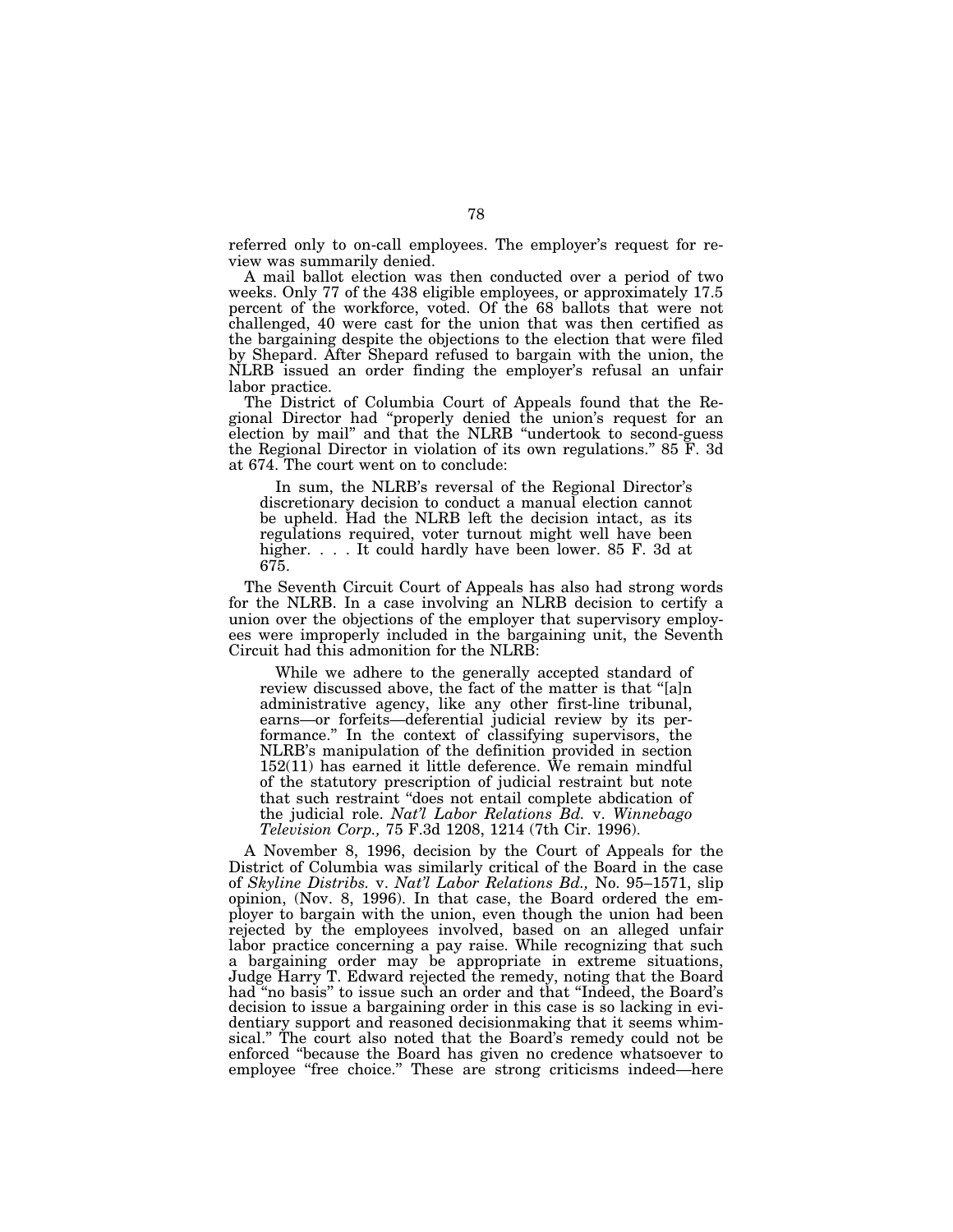made more alarming by the fact that the Board's remedy would have forced employees to be represented by a union they had rejected.

# *Conclusion*

The opinions of both the federal courts and of labor law practitioners regarding the conduct of the NLRB are of concern to the Subcommittee. This is the case because the very nature of the NLRB's responsibilities requires that it maintain the respect and interest of both labor and management as it uses the applicable law to drive the parties toward peaceful and orderly resolution of labor disputes. The statutory make-up of the NLRB, where various arms of the agency are both judge and prosecutor of alleged violations of the law, demands a strong commitment to impartiality. But, unfortunately, it does not appear that such a commitment has been made by the current NLRB. Both the review of court decisions assessing the NLRB's actions and the oversight activities of the Subcommittee indicate that Chairman Gould and General Counsel Feinstein have apparently neglected the traditions of the NLRB to the detriment of the agency's stature in the eyes of the federal courts, the Congress and the public.

#### *Mismanagement within the Department of Education, Office of Postsecondary Education: Creation of A Student Loan Hierarchy*

Since the inception of the Federal Direct Student Loan Programs (FDSLP) and its unique chain of command, new problems have arisen within the Department of Education. These problems include infighting among high ranking employees that have negatively impacted the efficient and effective operation of the higher education lending programs. According to a June 1996 report to the Subcommittee from the Department of Education's Office of the Inspector General (OIG) these personality differences ''exacerbated the poor communication, contributed to poor coordination between their respective staffs, a further deterioration of morale, and heightened human resource management concerns in the bifurcated structure.''

One of the major functions of the Department of Education involves administering student financial aid programs for higher education. The Subcommittee is seriously concerned about reports that the divided management structure intended to implement the student financial aid programs has been one of the most significant failings of the Department of Education. Indeed, in August 1995 the Advisory Committee on Student Financial Assistance (Advisory Committee) wrote a scathing report about the divided management of the FDSLP and the Federal Family Education Loan Program (FFELP). In particular the Advisory Committee stated:

[The] Department of Education has chosen a structure that cannot adequately address its major management challenges: the redesign of the Title IV delivery system, implementation of the [FDSLP], and reform of the FFELP. Furthermore, responsibility for both implementing the [FDSLP] and overseeing FFELP reform is concentrated in a special advisor to the Secretary (Leo Kornfeld). However,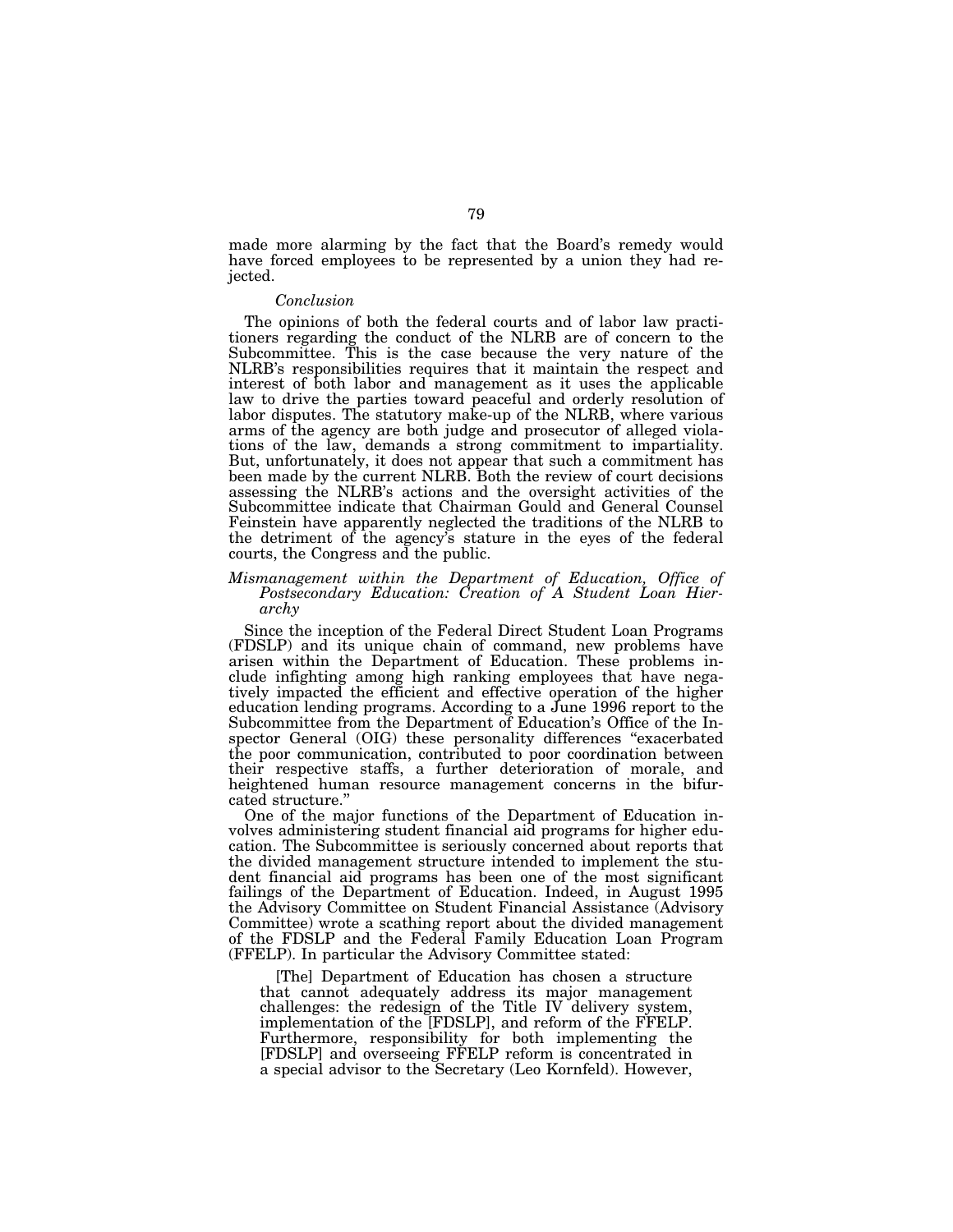this advisor has stated publicly that FFELP reform is not a priority.

The Subcommittee will continue examining the FDSLP to ensure that scarce federal dollars are used effectively and efficiently despite the inadequate management structure at the Department of Education.

#### *The entitlement maze*

During the first session of the 104th Congress, the Subcommittee began examining entitlement programs, including the voluminous amount of paperwork an individual must complete prior to obtaining food stamps, job training, and/or child care. Specifically, on March 27, 1995, the Subcommittee held a hands-on hearing regarding federal and State assistance programs. The purpose of this hearing was to provide Members with an opportunity to "step into the shoes'' of a family seeking assistance from federal and State programs.

During this simulation, the Members participated in a role playing exercise where they became honorary members of the Hernandez family—a family living in the City Heights section of San Diego, California.

Members had the opportunity to participate actively in the simulation and were asked to complete application forms required by federal and State assistance programs. In order for them to get a real appreciation for the human side of this process, the simulation mediator, Ms. Margret Dunkle of the Institute for Educational Leadership, brought along 13 employees from the San Diego area, including many front-line individuals who were responsible for making eligibility determinations for many of the programs the Members dealt with during the simulation.

At the conclusion of the hearing, the Members found the process to be confusing, burdensome, and generally unacceptable. Indeed, Members were not only concerned with the sheer volume and duplicative nature of the information requested by applicants from entitlement agencies, but were surprised that relevant information cannot be exchanged between agencies assessing eligibility of applicants requesting more than one entitlement.

# *The minimum wage hotline*

On November 8, 1995, it was brought to the attention of the Subcommittee that the Department of Labor created and activated a toll-free minimum wage hotline that was intended to identify minimum wage workers who were interested in an increase in the minimum wage. The Subcommittee's main concern was whether or not this hotline was a waste of valuable taxpayer funds and whether or not its existence was in accordance with all applicable law. Therefore, on November 14, 1995, the Subcommittee sent a letter to the Department of Labor regarding the implementation of this hotline.

On December 5, 1995, the Department of Labor responded to the Subcommittee's inquiry. According to the Department of Labor, the intent of the hotline was to gather information for use before Congress. The Department of Labor indicated that: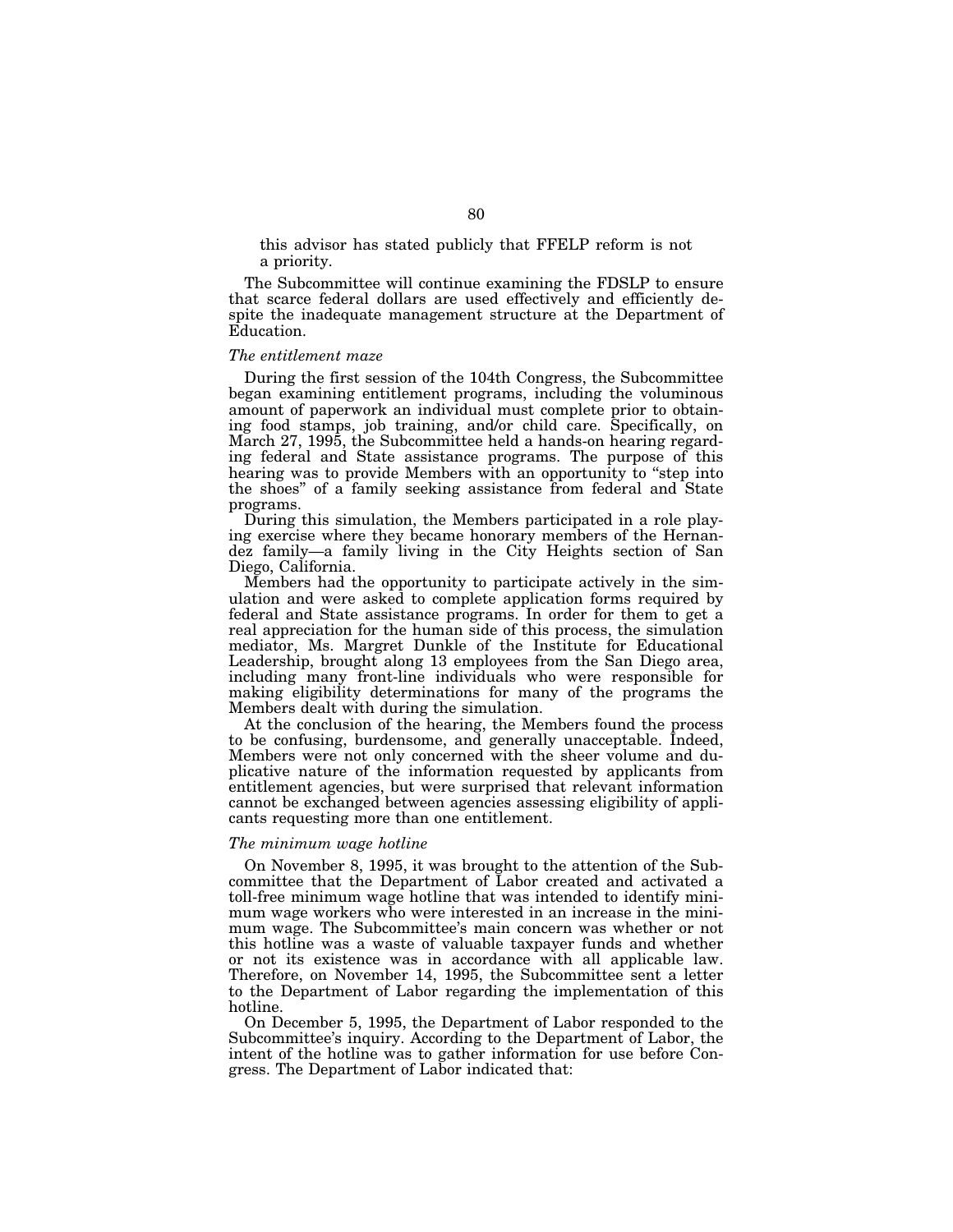[The] Department of Labor believes this use of technology is one example of a cost effective and minimally burdensome means of making factual information about the actual consequences of proposed policy changes available to policymakers.

When asked what steps were taken to publicize the hotline, the Department of Labor noted that the availability of the hotline was communicated through a press release, a number of speeches given by Secretary of Labor Robert Reich, and several radio interviews. Based on documentation obtained by the Subcommittee, the Department of Labor failed to mention that they personally contacted approximately 15 labor unions, including the AFL-CIO, advising them that the hotline was operational and requested that they share this information with their affiliates and other interested parties. Even more disturbing were the actions of one high-level Department of Labor official who prepared and distributed materials regarding the hotline that contravened applicable lobbying laws. Due to these and other inappropriate actions by this highlevel official, Mr. Richard F. Sawyer—a Secretary's Representative—was terminated.

#### *The \$32,000 copying bill*

In June of 1995, the Subcommittee learned that the Department of Labor was regularly incurring costs associated with the use of private reproduction and copying services throughout the Washington D.C. area. In response to Subcommittee inquiries, the Department of Labor identified about 20 instances where it had used the services of private copying enterprises. The costs incurred by the Department of Labor for these services ranged from a low of \$21.00 to a high of \$31,830.00. Most notably, on the eve of the President's State of the Union Address, the Department of Labor ordered additional copies of the President's ''Middle Class Bill of Rights.''

#### *The 1995 State of the Union Address*

During the early evening hours of January 24, 1995, high-level Department of Labor staff determined that the 200 copies of the document that had been produced internally were insufficient and that many more copies were needed. Instead of contacting the Government Printing Office (GPO), as required, and complying with the Department of Labor's internal policies and procedures, the Office of the Secretary contracted with Kinko's, a private copying enterprise. Kinko's was tasked with producing 1,500 color, collated copies of the ''Middle Class Bill of Rights'' by 9:30 a.m. the very next day—the day of the President's State of the Union Address.

The bill for the overnight reproduction of the ''Middle Class Bill of Rights'' was \$31,830.00. On April 15, 1995, the Acting Director of Administration and Procurement Programs wrote to the Joint Committee on Printing seeking an after-the-fact waiver of law. Specifically, the Department of Labor requested approval for payment of the \$31,830.00 Kinko's bill for printing services acquired from a source other than the GPO.

The Joint Committee on Printing denied the Department of Labor's request for a waiver because the Department of Labor: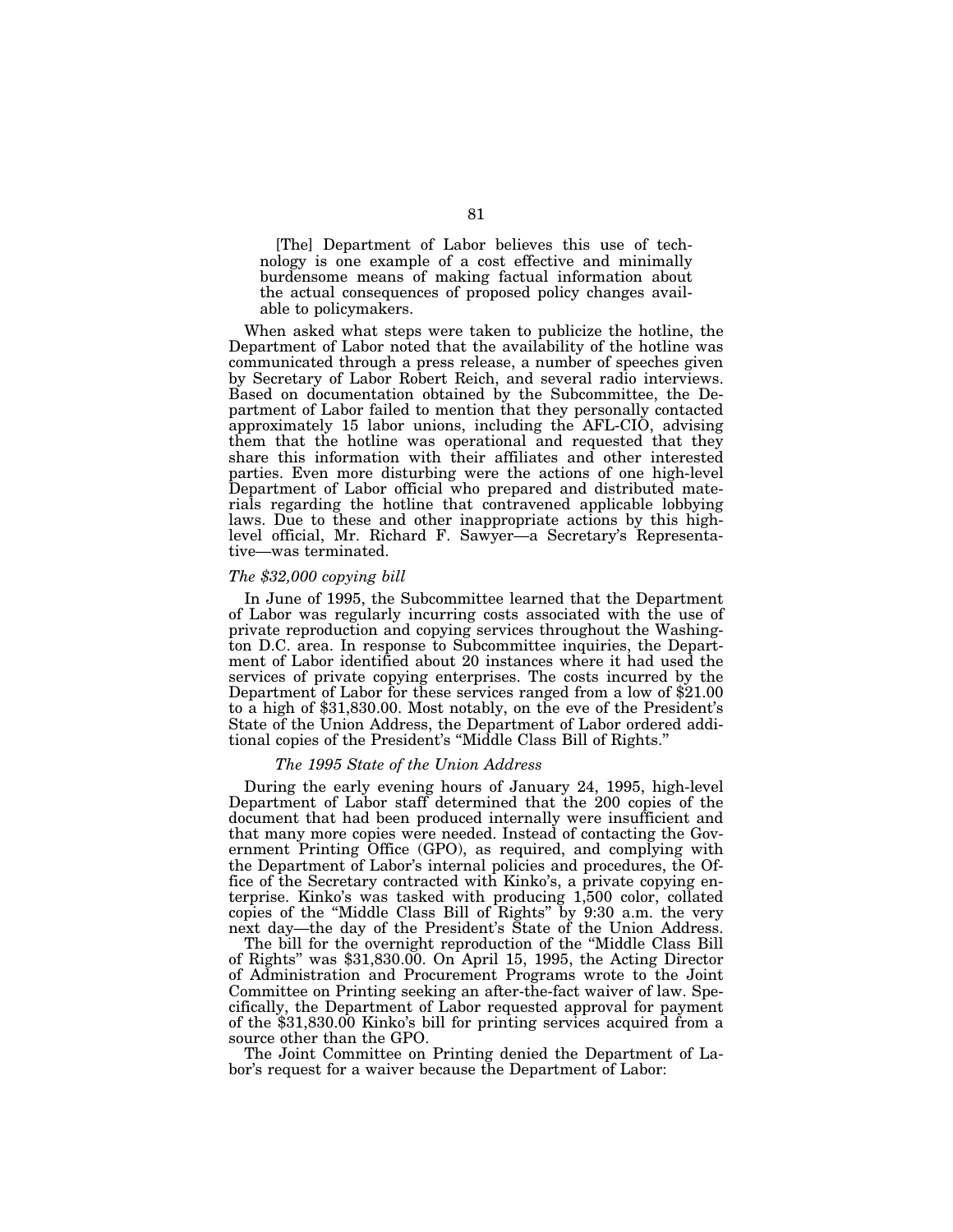(1) Ignored a number of notices addressed to the heads of all departments and agencies, including the Department of Labor, concerning the limitations on appropriated funds for the direct procurement of printing and duplicating;

(2) Failed to coordinate with its own Administration and Management officials for the reproduction;

(3) Engaged in spontaneous decision-making in going to Kinko's as a sole source provider; and

(4) Was a repeat offender, in that this was not the first incident of ''*illega*l'' printing by the Department of Labor.

## *Repeat offenders: Political appointees*

In addition to denying the Department of Labor's request for a waiver, the Joint Committee on Printing requested that the Department of Labor's Office of the Inspector General conduct a review of the "Department's acquisitions of printing. . . ." The Office of the Inspector General determined that the Department maintained sufficient internal controls to prevent the improper expenditure of appropriated funds for printing. Indeed, the Department of Labor had implemented appropriate policies and procedures to safeguard taxpayer funds and to ensure the efficient and effective use of scarce federal resources. But the Department of Labor's Office of the Inspector General identified a different problem that cannot be corrected by mere policies and procedures—after all, policies and procedures must be followed to have any meaning. Specifically, the Office of the Inspector General stated the following:

. . . we do recommend that the Department of Labor place greater emphasis on this issue in the instructions provided to political appointees, who were responsible for most of the direct procurements cited by the Joint Committee on Printing. In particular, we recommend that the restrictions on direct procurement of printing and the potential consequences of violations be incorporated in the orientation briefings for all new political appointees. This recommendation has been discussed with officials of OASAM's Directorate of Administrative and Procurement Programs who concurred and are preparing information to include in the briefing materials. We further recommend that political appointees receive periodic reminders of the printing related requirements through briefings at the executive staff meetings and/or political appointees meetings.

#### *Conclusion*

The facts surrounding the Department of Labor's \$32,000 Kinko's bill are troubling. In this matter, it is apparent that high-level Department of Labor appointees violated the letter and spirit of the law which they are obligated to honor. In sum, the staff members at the Department of Labor were all too willing to disregard internal policies and procedures intended to protect scarce taxpayer dollars for political expediency related to the President's State of the Union Address.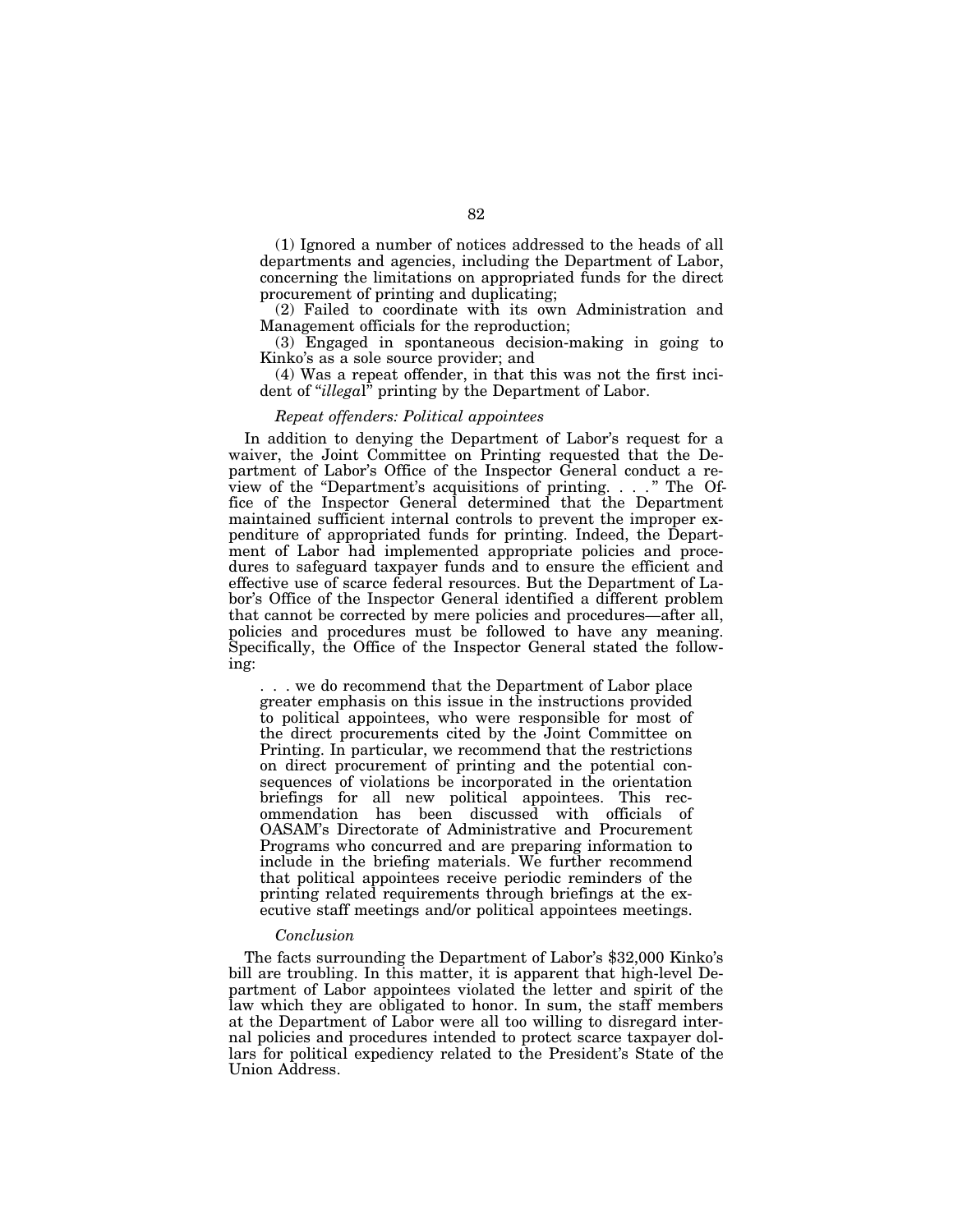#### C. CONSISTENTLY FOLLOW CONGRESSIONAL INTENT AND APPLICABLE LAW

Another major function of the Subcommittee is ensuring that the letter and spirit of the law is adhered to by the federal entities within its jurisdiction. At times, circumstances arise that are clearly inconsistent with the statutory intent established by Congress. Fraudulent filings of information, abuse of process by a high level federal employees and illegal partisan activities are just some of the matters examined by the Subcommittee and discussed below.

## *Fraud in the Davis-Bacon Act*

For years, critics have argued that the Davis-Bacon Act (DBA), which governs wages and benefits on federal construction projects, mandates higher wages and benefits than those paid in private sector construction. A recent investigation by the Oklahoma Department of Labor uncovered fraud, waste, and abuse in the DBA. But, not only has the Oklahoma investigation uncovered fraudulent activities, it has also uncovered potential criminal activities as well. The Federal Bureau of Investigation (FBI) and the Oklahoma State Bureau of Investigations are currently investigating allegations of wrongdoing in Oklahoma involving Department of Labor employees and members of organized labor.

In keeping with its oversight responsibilities, the Subcommittee has been investigating charges of wrongdoing in the implementation of the DBA. The Subcommittee held hearings in Oklahoma City, Oklahoma, on January 18, 1996, and in Washington, D.C., on June 20, 1996. In addition, the Subcommittee requested that the General Accounting Office (GAO) review the prevailing wage process to determine if it was susceptible to fraudulent activities. The Subcommittee also asked the Department of Labor's Office of the Inspector General to investigate the allegations of fraud in Oklahoma and to audit several other states to determine if fraudulent activities are a systemic, nationwide problem.

#### *Current law*

Passed in 1931, the DBA applies to contractors who work on federal construction projects. It requires contractors to pay certain ''prevailing wages'' to the various classes of laborers and mechanics working under federal contracts. The DBA covers direct federal construction, alteration, and repair, including painting and decorating of public buildings or public works, where the contract is valued at \$2,000 or more.

The DBA has remained essentially unchanged since its passage 65 years ago, with only minor amendments in 1935, 1940, 1941, and 1964. However, a greater impact has come from the extension of Davis-Bacon requirements to a broad range of programs involving varying degrees of federal funding (ranging from low-income housing to Head Start programs). For example, the Department of Labor estimates that in fiscal year 1995, the DBA-covered construction accounted for approximately \$40 billion of the \$295.4 billion total dollar volume of the U.S. construction industry or about 14 percent.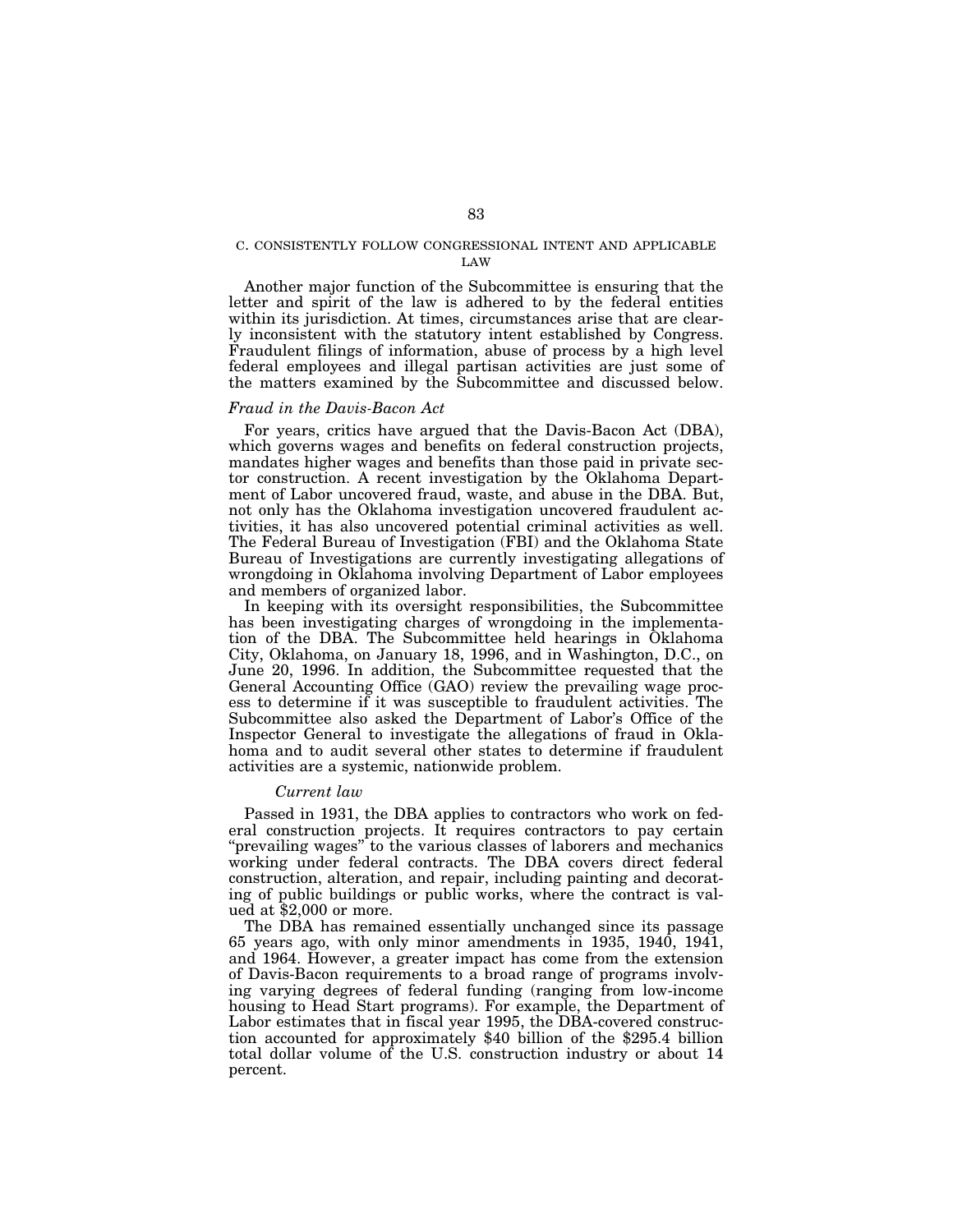# *Government reports highlighted problems for years*

The GAO has raised concerns about the accuracy of the Department of Labor's wage determinations for a number of years. The GAO issued a series of seven reports to Congress between June 1962 and August 1970. Those reports "pointed out that the prevailing rates prescribed by the Department of Labor were significantly higher than wage rates prescribed in the areas and had substantially increased the costs of construction to the Federal Government.'' Moreover, in 1979, the GAO issued another report and recommended the repeal of the DBA.

In 1994, the GAO issued a follow-up report which found that while some regulatory improvements had occurred, key concerns noted in the 1979 GAO report remain. The 1994 GAO report noted the potential for wage determinations to be based on low quality data, as well as the fact that the Department of Labor does not verify the data received, even on a sample basis. These GAO reports underscore the inherent difficulties in accurately administering a complex, government wage-setting process. (The Davis-Bacon Act, GAO/HEHS-94-95R, February 7, 1994).

# OVERVIEW OF THE OKLAHOMA INVESTIGATION

In January 1995, a number of Oklahoma citizens and public officials contacted the Oklahoma Department of Labor regarding newly published Davis-Bacon wage rates. A comparison of the old and new wage rates showed increases of as much as 162 percent. These increases are passed along to taxpayers in the form of higher costs on public construction projects like schools and highways. Because of the overwhelming increase and concern that Oklahoma's workers and taxpayers had been the victim of fraud and abuse, the Oklahoma Department of Labor began an inquiry into the Davis-Bacon prevailing wage survey process. The Oklahoma Department of Labor produced an investigative report entitled ''The Davis-Bacon Act, and Fraudulent Wage Data<sup>"</sup> which was submitted to the Department of Labor and to Congress in July 1995. The initial report by the Oklahoma Department of Labor identified three cases of apparent fraudulent activities.

The Oklahoma Investigative Report concluded by noting that the "response of the U.S. Department of Labor to date has been disappointing. Repeated requests for information solely in the possession of the Department have been delayed or denied.''

#### *1. Response of the committee*

After learning of the Oklahoma Department of Labor investigation, Members of the Committee met with Oklahoma officials to learn more about their investigation. As a result of this meeting, Chairman Goodling, and Subcommittee Chairmen Ballenger and Hoekstra sent a letter to Department of Labor Secretary Reich. The letter said in pertinent part:

Specifically, it has been reported to us that certain wage rates, applicable to federally funded heavy construction projects in some Oklahoma counties and applicable statefunded projects pursuant to Oklahoma's Little Davis-Bacon Act, are invalid. It is further alleged that inaccurate infor-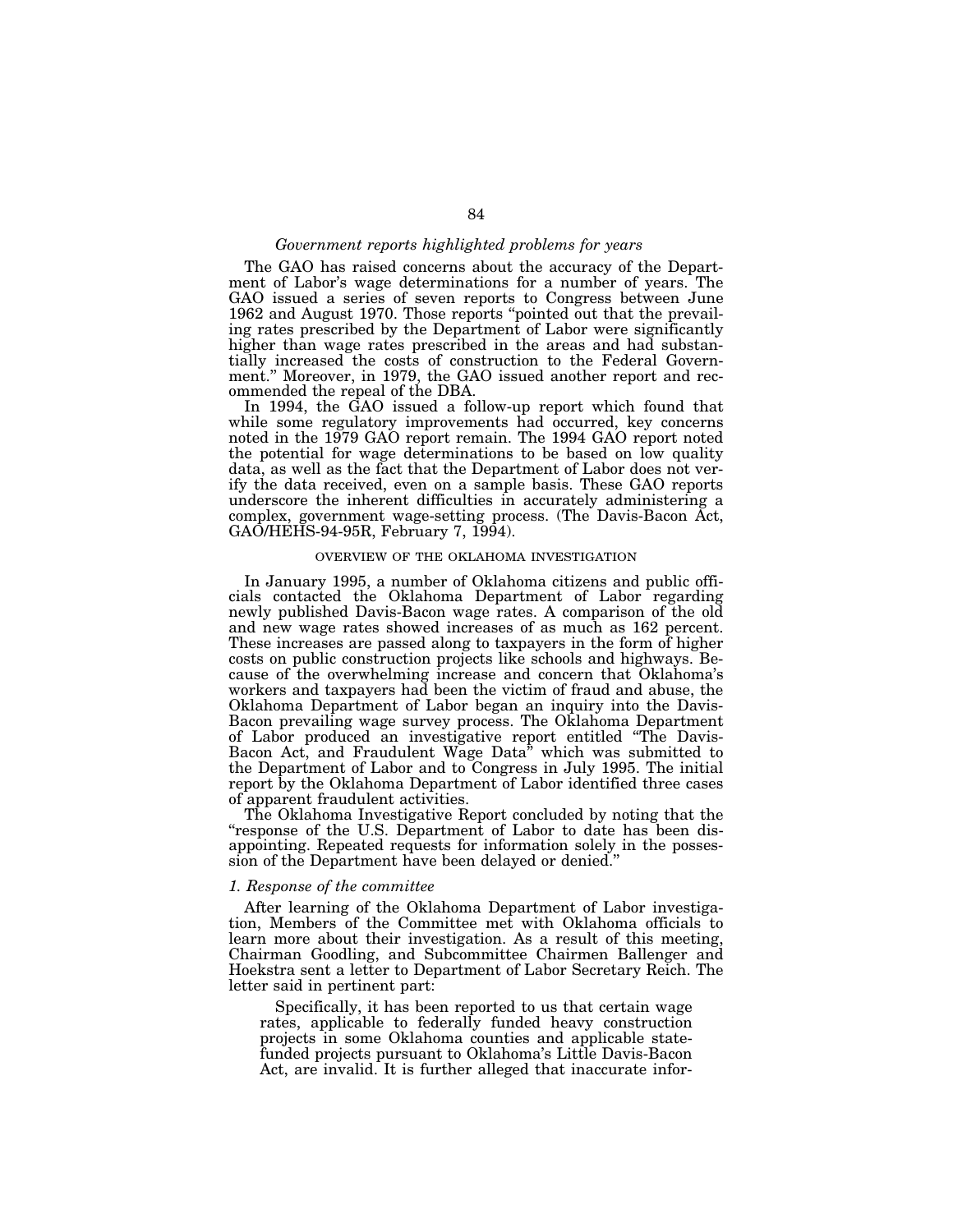mation was ''intentionally'' submitted to the Department of Labor resulting in improper and excessive tax burdens for public construction in Oklahoma.

As part of its preliminary investigation, the Subcommittee continued an exchange of letters with the Department of Labor in an effort to obtain more details about the allegations of fraud and abuse in the DBA. Subcommittee Members also met with Wage and Hour Administrator Maria Echaveste to gain further insight into the Davis-Bacon prevailing wage process and the Department of Labor procedures. Because of the serious nature of the allegations of fraud, Chairs Bill Goodling, Nancy Kassebaum, Orrin Hatch, Henry Hyde and other interested House and Senate Members wrote to Attorney General Janet Reno, requesting that the Department of Justice ''place a high priority on its on-going investigation into the Davis-Bacon Act and related allegations of fraud in the State of Oklahoma.''

Because of concern for taxpayer funds, Subcommittee Chairmen Pete Hoekstra and Cass Ballenger wrote to all 50 Governors and State Commissioners of Labor to inform them of the ". . . concerns that have come to our attention regarding prevailing wage determinations under the Davis-Bacon Act.''

# *2. Subcommittee hearing on allegations of fraud in the Davis-Bacon Act*

On January 18, 1996, the Subcommittees on Oversight and Investigations and Workforce Protections conducted a joint hearing in Oklahoma City, Oklahoma, to review the allegations of fraud and abuse in the DBA. Several witnesses testified at the hearing, including Oklahoma Department of Labor officials and contractors. At the hearings, Oklahoma Labor Commissioner Brenda Reneau testified regarding the State investigation of fraud in the DBA. Her testimony revealed that:

(1) Grossly inaccurate information had been reported to the federal government by what the Department of Labor calls ''interested third parties'';

(2) Wage survey forms included inflated numbers of employees on projects, inflated wage rates reported for these same non-existent workers, and projects that were never built;

(3) The initial investigation identified only three cases of what appears to be fraudulent activities, and new evidence indicates nearly 100 additional cases of a similar nature;

(4) The Oklahoma Department of Labor repeatedly informed officials at the Department of Labor that they had been given false information during the survey process. Initially, Labor officials indicated that although they knew that inaccurate information was submitted during surveys, they made no effort to verify the information received; and

(5) A follow-up investigation conducted by the Department of Labor confirms that not only was a great deal of inaccurate information reported, but also the Department of Labor's own documents show certain unions in Oklahoma City as the parties who submitted the information.

One witness who works for an Oklahoma contracting company testified that the company did not submit any WD–10 forms to De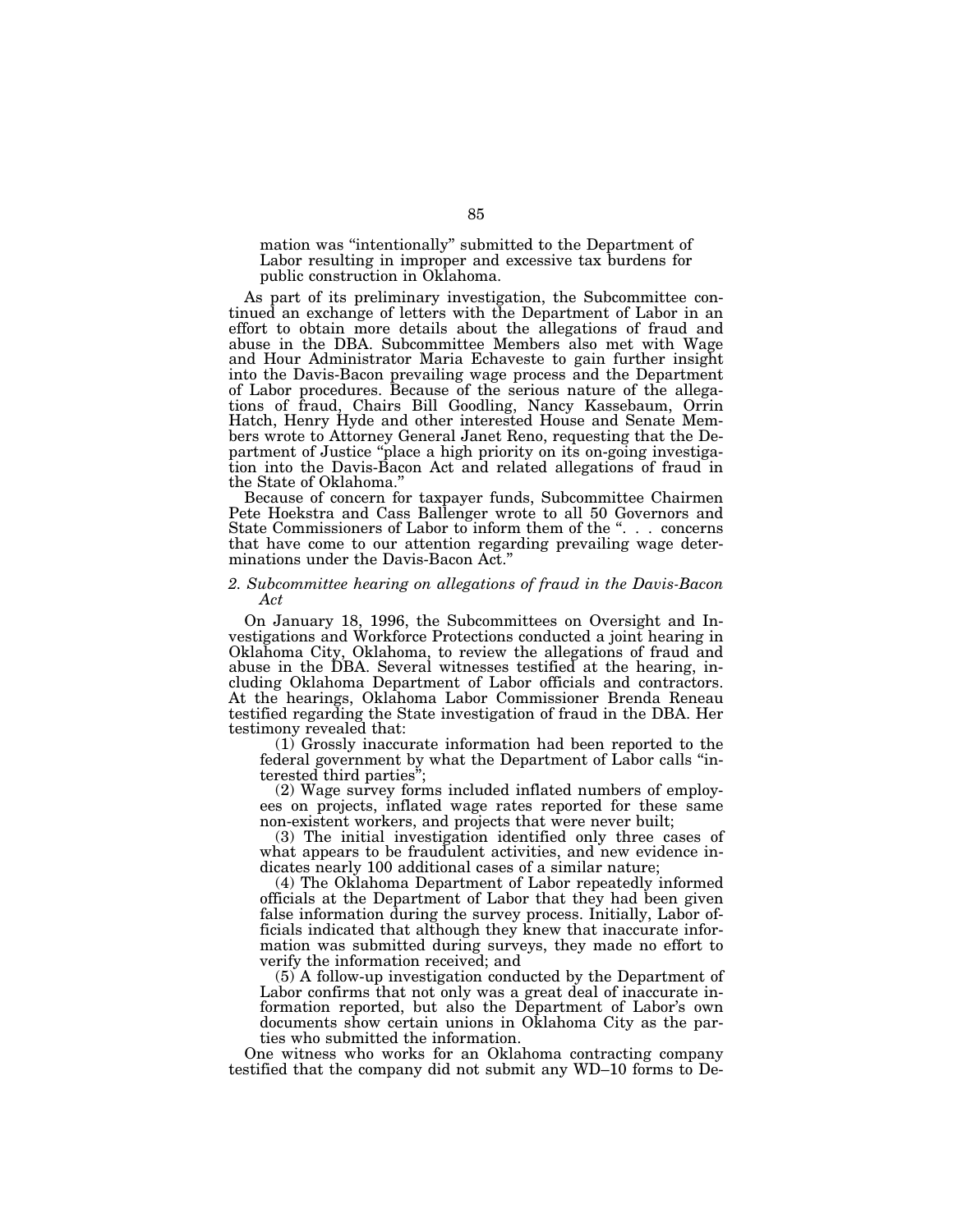partment of Labor for a variety of reasons. However, this company's name appeared on 24 WD–10 forms in the 1993 Building Construction Survey. Out of the 24 forms, the company did work on only one of the listed projects. The witness testified that the company had been contacted by the Oklahoma Operating Engineers Union. The witness also testified that the union offered to "fill out" the WD–10's for the construction company, if someone from the company would just sign the forms.

## THE MOST RECENT REPORTS FROM THE GENERAL ACCOUNTING OFFICE AND THE OKLAHOMA DEPARTMENT OF LABOR

#### *1. The 1996 GAO report*

On May 31, 1996, the GAO released a report that raised several questions about the Act and noted that inherent process weaknesses could contribute to a lack of confidence in the prevailing wage rates used by the Department of Labor. The report notes:

Labor's wage determination procedures contain weaknesses that could permit the use of fraudulent or inaccurate data for setting prevailing wage rates. These weaknesses include limitations in the degree to which Labor verifies the accuracy of the survey wage and fringe benefit data it receives, limited computer capabilities and safeguards to review wage data before calculating prevailing wage rates, and an appeals process that may not be well publicized. Labor's failure to prevent the use of fraudulent or inaccurate data may result in wages and fringe benefits being paid to construction workers that are lower than those prevailing. Erroneous prevailing wage rates could also lead to excessive government construction costs and undermine confidence in the system among survey respondents, reducing their future participation.

This report buttressed the conclusions of the Oklahoma Department of Labor that the Act's prevailing wage process is a candidate for fraudulent activity. The events and circumstances in Oklahoma reinforce the warnings issued by a series of GAO reports for over 30 years. The GAO reports highlight the inherent difficulties in administering a complex, government-mandated wage-setting system.

## *2. The 1996 Oklahoma report*

On May 24, 1996, the Oklahoma Department of Labor released a new report regarding specific concerns about the Department of Labor's role in the allegations of fraud in the DBA. The Oklahoma Department of Labor report alleges that the Department of Labor:

(1) Failed to be forthcoming with information related to the fraud investigation;

(2) Knew the breadth and depth of Davis-Bacon problems, while denying these problems existed;

(3) Stonewalled the Oklahoma investigation; and

(4) Provided information to the Speaker of the House and to other Members of Congress that was inconsistent with other public documents.

The report, based on an extensive review of public documents, reveals ''that officials within the Department of Labor may have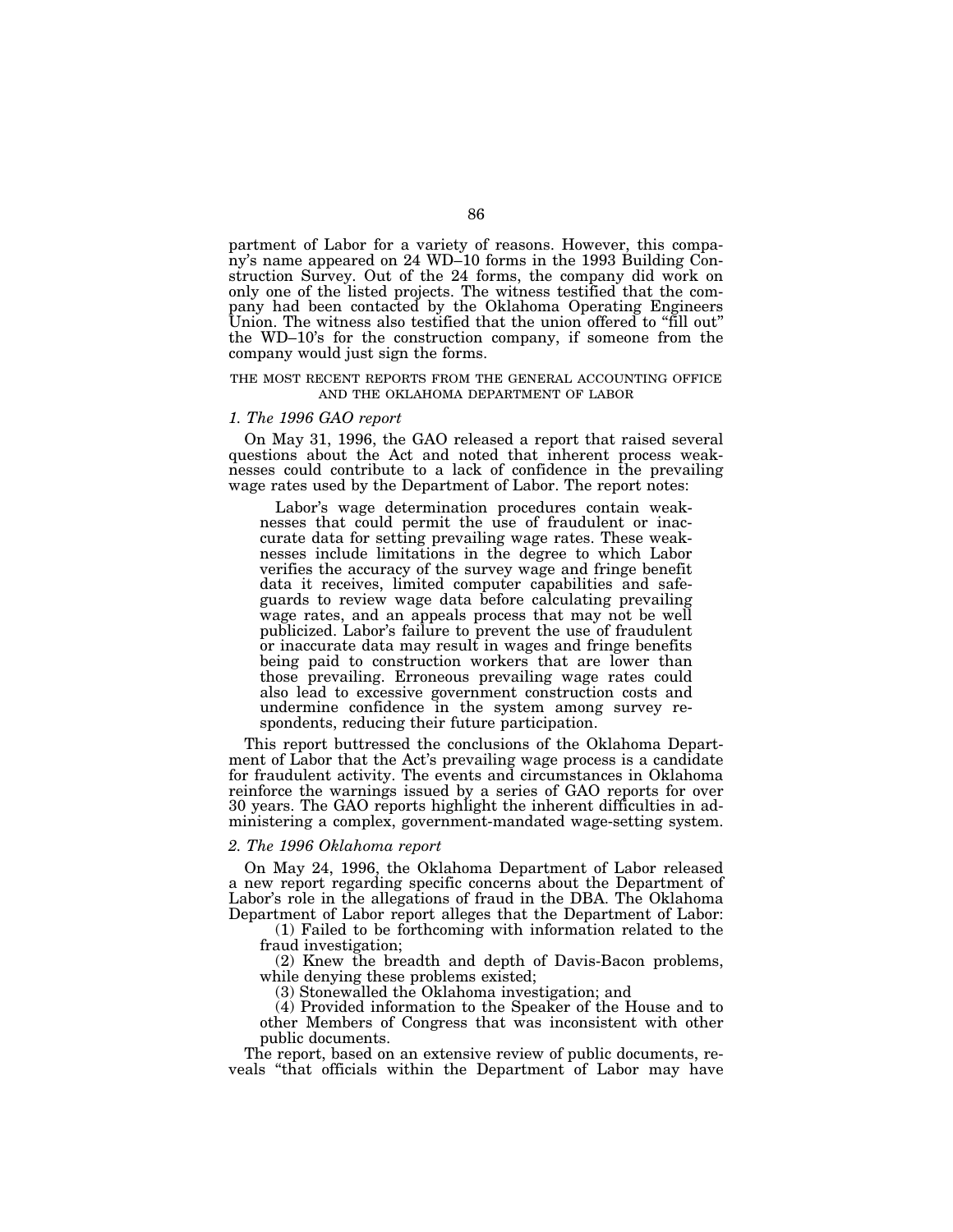played an active role in wrongfully inflating federal prevailing wage rates at the expense of taxpayers and for the benefit of favored officials within organized labor.''

## *Additional reviews*

As a result of these two new reports, the Subcommittees on Oversight and Investigations and Workforce Protections conducted a second hearing on June 20, 1996, so that Members could learn first hand of the problems with the prevailing wage process, as well as allegations of potential wrongdoing by the lead government agency in charge of setting wages and benefits for federal construction projects. Testifying at the hearing were Ms. Carlotta C. Joyner, Director of Education and Employment Issues for the GAO, Oklahoma Commissioner of Labor Brenda Reneau and Deputy Commissioner of Labor Jeff Lester.

The Department of Labor agreed that there were ''data weaknesses'' in the prevailing wage surveys used in Oklahoma and issued a redetermination of the prevailing wage rates in April 1996.

Currently, the Department of Labor's Office of the Inspector General is conducting a review of several states to determine if prevailing wage programs have been subject to potentially fraudulent and possibly criminal activity.

# *Conclusion*

Based on the two separate investigative reports submitted to the Committee by the Oklahoma Department of Labor and the May 1996 GAO report, it is obvious that the Davis-Bacon prevailing wage process in Oklahoma is fatally flawed. Years of research have demonstrated that there is substantial cost associated with the Davis-Bacon Act. It essentially requires contractors to pay higher than market wages and benefits on federal construction projects at the expense of the American taxpayers. Editorial writers throughout the country have repeatedly characterized the law as special interest legislation designed to protect one group of beneficiaries at the expense of other construction workers, contractors, and taxpayers.

Coupled with these findings are the two reviews conducted by the Oklahoma Department of Labor. The first review focused on the specific cases of fraud and exposed the fact that in one instance a wage survey was based on an underground storage tank that was never constructed. The second review conducted by the Oklahoma Department of Labor was even more revealing than the first charging the Department of Labor with failure to be forthcoming with information, deceit, stonewalling, and providing information to the Congress that was inconsistent with other public documents.

# *Politicization of the Government shutdown*

After receiving some very serious complaints concerning the shutdown of programs under the Committee's jurisdiction during the lapse in appropriations that occurred in late 1995 and early 1996, the Subcommittee began a thorough examination of the shutdown at the Departments of Education and Labor. The findings raised serious concerns that the recent government shutdown vio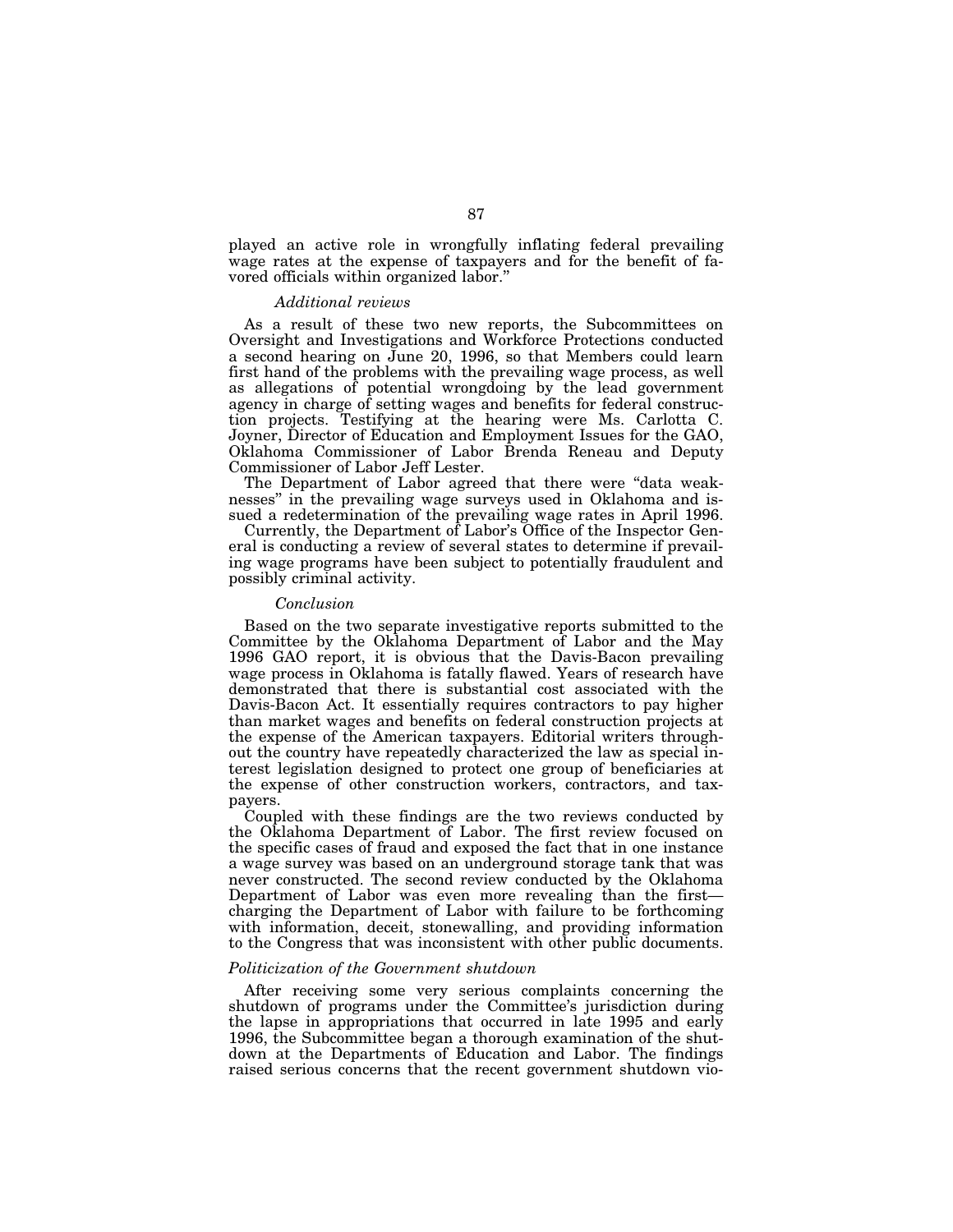lated applicable law and, in many ways, had the appearance of political calculation by the Clinton Administration.

This shutdown, coupled with the public statements of the Secretary of Labor, Robert Reich, had the effect of raising fear in American workers concerning their safety in the workplace. Additionally, financial strains were placed on State and local educational agencies unnecessarily and possibly illegally through the actions of the Secretary of Education, Richard Riley.

A brief summary of the applicable law concerning government shutdowns due to the lack of an appropriation will serve as a backdrop to the inappropriate actions of these two Secretaries.

# *Brief background on the applicable law*

The Antideficiency Act prohibits government officials from incurring obligations or authorizing expenditures and contracts in excess or advance of appropriations unless authorized by law. Certain activities are ''excepted'' from suspension and are therefore authorized to continue during gaps in appropriated funding. These include:

1. Providing for national security;

2. Providing benefit payments and performing obligations under appropriations or funding not subject to the delayed appropriation; and

3. Conducting activities that protect human life and property.

The scope and applicability of this law is well briefed in memoranda and past opinions of the Attorney General's office—commonly known as the Civiletti and Dellinger Memoranda.

# *Shutdown of the Department of Labor*

Secretary of Labor Reich furloughed nearly all of the Occupational Safety and Health Administration's (OSHA) job safety inspectors during the recent government shutdown. By this decision, Secretary Reich in essence determined that there was "no reasonable likelihood that the safety of human life or the protection of property would be compromised, in some significant degree. . . ." 31 U.S.C. § 1342 as amended, interpreted in Memorandum for Alice Rivlin from Walter Dellinger, August 16, 1995. However, rather than reassure the public that these employees are not necessary ''in some significant degree" to the "safety of human life," Secretary Reich was quoted as saying,

[in] a peculiar twist befitting the interests of this Congress, we will be prohibited from carrying on our normal duties to prevent tragedies in the workplace . . . [w]e will only be able to respond after these tragedies have occurred.

This quote directly contradicts Secretary Reich's decision not to have these employees excepted under the Antideficiency Act and only served to create fear and confusion among American workers. At the same time, it wrongly implied that furlough decisions are in the hands of Congress.

Simply put, Secretary Reich furloughed these employees knowing that there was an imminent risk to human life, in which case he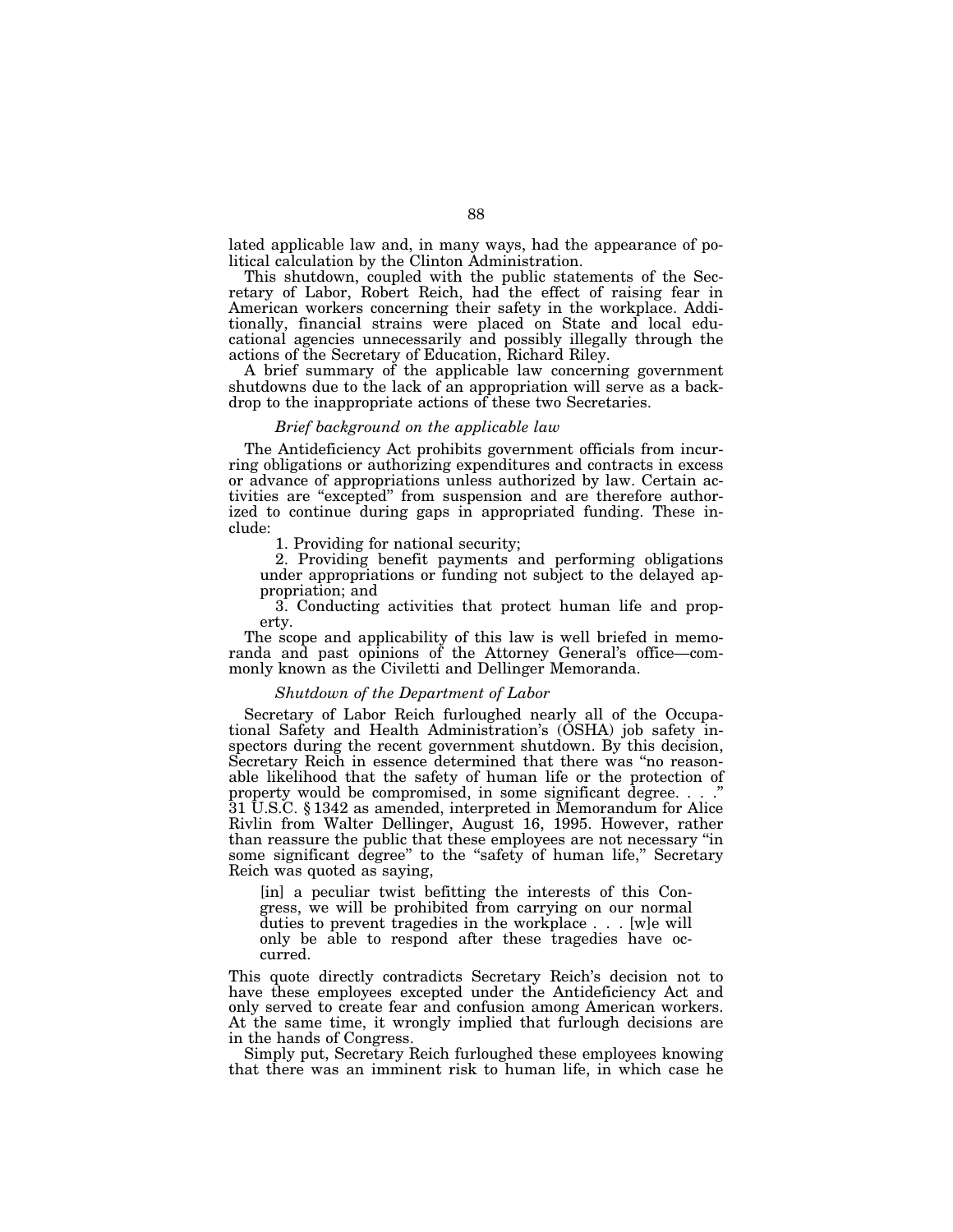was jeopardizing the safety of American workers, or he determined that these furloughed OSHA inspectors were not essential to the protection of human life, in which case he was being less than candid with the media by raising concerns about impending ''tragedies in the workplace.''

On November 29, 1996, a letter was sent to Secretary of Labor Reich, by Chairmen Goodling, Hoekstra and Ballenger, asking the Secretary to explain and provide documentation on the contradiction between Secretary Reich's furlough decisions and his public statements. Subsequently, the Committee received a response from the Department of Labor that failed to provide any of the requested documentation and which made no attempt to reconcile Secretary Reich's public statements with his furlough decisions. Instead, the Department of Labor "reinterpreted" the word "imminent" by relying on the imminent danger clause of the Occupational Safety and Health Act.

In short, Secretary Reich's response did little to alleviate the Committee's concern that the furlough decisions at the Department of Labor were political and were targeted at groups that had vocal and active constituencies. Secretary Reich's public statements and furlough decisions can only be explained in political terms. In the future, Secretary Reich or whomever is serving as Secretary must either deem OSHA employees as excepted or he/she should publicly reassure workers that there is no imminent risk to human life by having these employees furloughed.

#### *Shutdown of the Department of Education*

Nearly every program at the Department of Education was suspended during the government shutdown and most employees were furloughed. However, because most of the Department of Education's programs are forward or alternatively funded (meaning that current payments to grantees (schools, students, etc.) are made from funds appropriated in the prior fiscal year and that personnel related to those programs could not be employed pursuant to the Civiletti and Dellinger Memoranda), it appears that the Department of Education irresponsibly and possibly illegally chose to withhold funds that had already been appropriated by Congress signed into law by the President, and obligated to the States and localities (mostly in fiscal year 1995). These funding delays were unnecessary, since the government shutdown should only have applied to operations lacking current funding, which, in this case, are those programs awaiting a fiscal year 1996 appropriation. In more technical terms, these delays had the appearance of the impoundment of government funds by the Executive Branch.

In essence, the Department of Education held hostage 1995 education money to force compromise on the 1996 appropriation, to increase the impact of the shutdown on as many individuals and institutions as possible, and to further the Clinton Administration's overall agenda. Furthermore, because of the Cash Management Improvement Act, which requires penalties for late payments on prior obligations, the Department of Education may have recklessly wasted education money on fines and penalties instead of the education of children.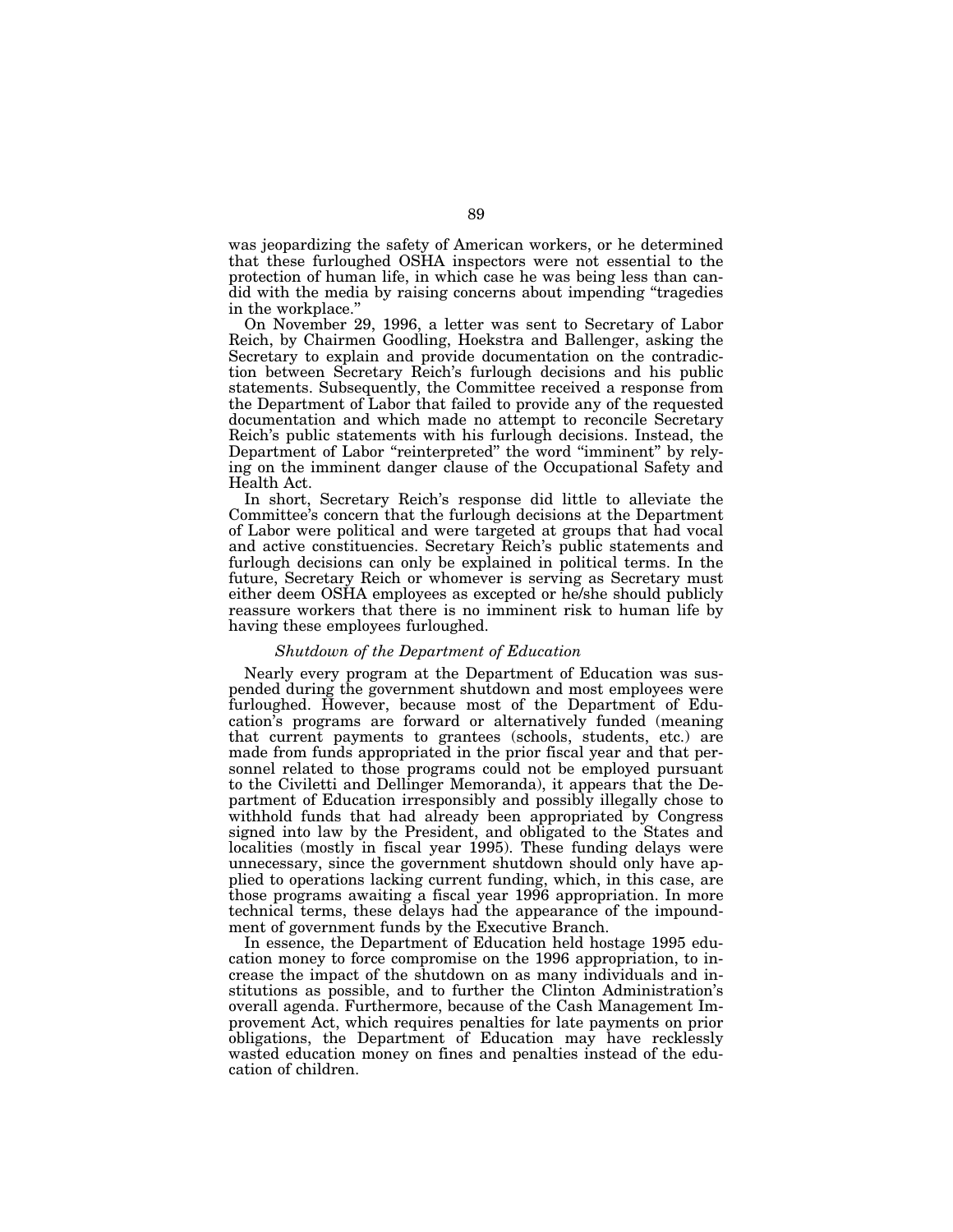The Committee raised these concerns with Secretary of Education Riley in a letter signed by Chairman Bill Goodling and Subcommittee Chairman Pete Hoekstra dated November 28, 1995. This letter also requested background documentation concerning the Secretary's furlough decisions. The Secretary of Education responded promptly and included several documents that had been requested. Unfortunately, the Secretary's response completely misstated the interpretation of the Antideficiency Act's handling of alternatively funded programs, specifically, the provision that such programs can continue operating despite the lack of a current appropriation to fund the administration of such programs.

Of even greater concern is that the Department of Education included in its initial response a letter from its own General Counsel, Judith Winston, to the Attorney General asking him to confirm the General Counsel's opinion that forward funded programs at the Department of Education should not be suspended by the lack of a current appropriation. Since no response from the Attorney General was included and since no other documentation concerning this opinion was provided, the Committee must conclude that the Department of Education not only went against every recent interpretation of the Antideficiency Act, but also went against or ignored the opinion of its own legal counsel—an unprecedented action, one which raised further concerns about the Clinton Administration's handling of the government shutdown.

The Committee sent a follow-up letter to the Department of Education on December 18, 1995, which again restated the law, and pointed out the opinion of the Department of Education's own General Counsel, which was in total agreement with the position of the Committee. The letter concluded by demanding that the Department of Education begin obligating funds as required by law.

Three days later, on December 21, 1995, the Department of Education sent a letter to the Committee stating in relevant part that:

The Department is taking steps to authorize the necessary staff to return to work to perform this activity [operate alternatively funded programs] . . . this authorization applies to payments for programs with budget authority currently available from prior year appropriations.

While this letter confirmed the validity of the Committee's position, and allowed many Department of Education employees who were wrongfully furloughed to return to work, it only heightened the Committee's concern that the Administration was not handling the government shutdown in accordance with applicable law.

In conclusion, the Committee remains concerned that the intent of the Antideficiency Act was not followed by either the Department of Labor or the Department of Education. Furthermore, these actions put the education of American students and the safety of American workers in jeopardy. In short, politics was apparently placed above sound public policy by the Clinton Administration.

# *Abuse of power at the Department of Labor*

Over the course of the last two years, allegations have been made that political appointees within the Clinton Administration have used their positions to influence matters involving interested third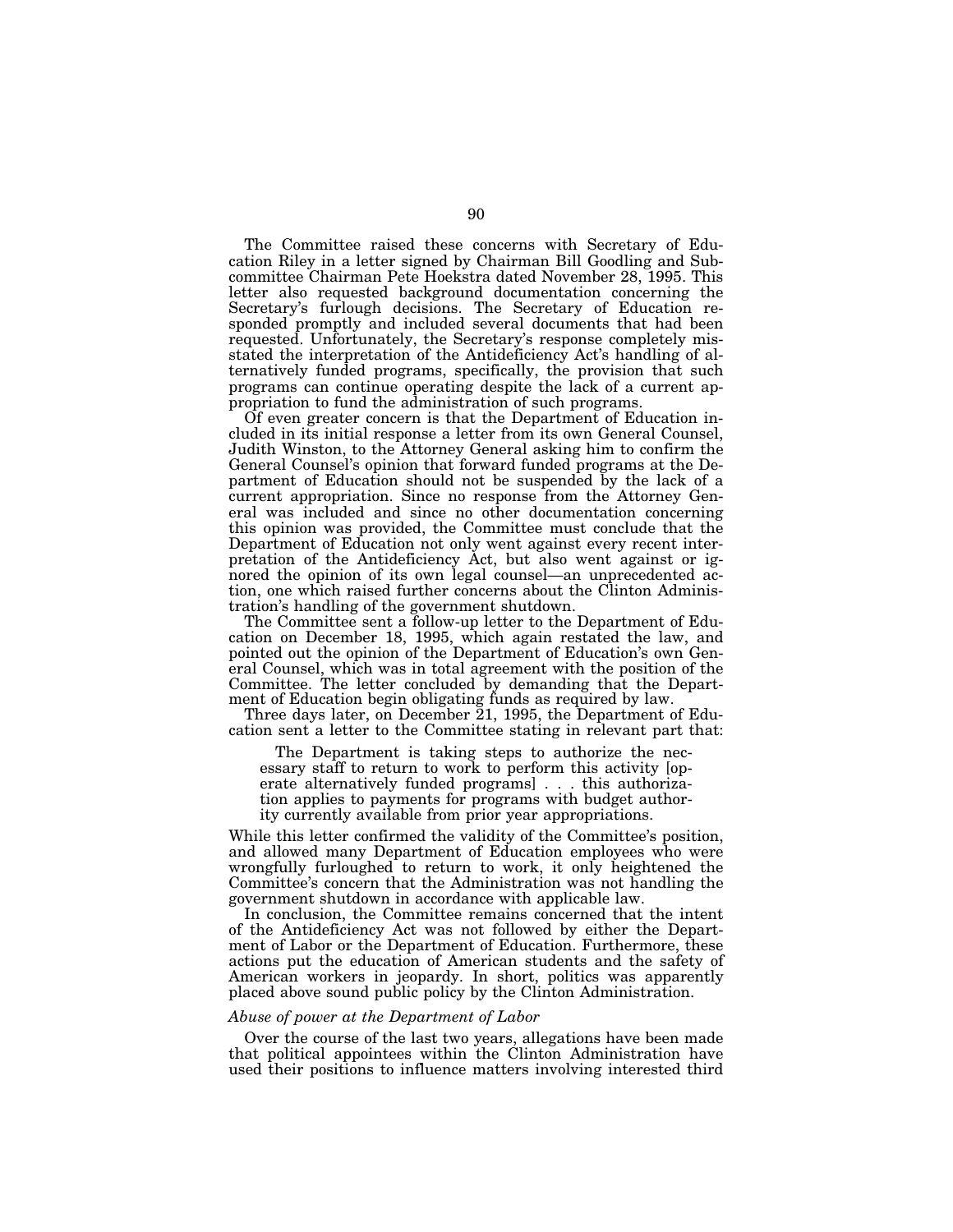parties. While some of these allegations simply involve parties unhappy with the Administration's legitimate disposition of a relevant matter, the case leading up to the dismissal of Mr. Richard F. Sawyer is a remarkable study in the damage that can be done when inappropriate selections are made for high-level positions at an executive agency.

Mr. Sawyer, a Secretary's Representative at the United States Department of Labor, abused the power of his office by attempting to exert undue influence in an ongoing labor dispute between Somers Building Maintenance, Inc. (Somers), a janitorial services company located in northern California, and the Service Employees International Union (SEIU). These facts are demonstrated in a detailed investigative report prepared by the Department of Labor's Office of the Inspector General.

#### BACKGROUND

#### *1. Somers Building Maintenance, Inc. and the SEIU*

Somers is a janitorial services contractor headquartered in Sacramento, California, with offices throughout northern California and Oregon. Somers is the largest non-union janitorial contractor in Sacramento and currently employs over 600 people.

The SEIU is the fourth largest and fastest growing union in America with more than one million members working in health care, government, and private industry. The SEIU was engaged in efforts to organize janitorial workers at Somers. This campaign, which was initiated against Somers by SEIU Local 1877 in mid-1994, is still a part of the SEIU's national organizing campaign known as ''Justice for Janitors.''

# *2. Department of Labor's wage and hour investigation of Somers*

Coincident with the SEIU campaign to organize the janitorial workers of Somers in late 1994, as part of a national initiative designed to target past violators of the Fair Labor Standards Act (FLSA), the Department of Labor's Wage and Hour Division began a proactive investigation of possible FLSA violations at Somers. In the midst of this investigation, Mr. Richard Sawyer became involved.

# *3. Mr. Richard F. Sawyer*

On January 9, 1994, Mr. Richard F. Sawyer was appointed to the position of Secretary's Representative with the Department of Labor's Office of Congressional and Intergovernmental Affairs. Prior to his appointment, Mr. Sawyer was employed as a Business Manager, Central Labor Council of Santa Clara and San Benito Counties, AFL–CIO, from March 1986 until January 1994. From March 1973 to March 1986, Mr. Sawyer was an SEIU representative in Everett, Washington.

The position of Secretary's Representative is located in the Office of Congressional and Intergovernmental Affairs, Office of Intergovernmental Affairs, Regional Intergovernmental Affairs Office, with the duty station in one of the 10 Department of Labor regions. As defined by the Department of Labor, the duties and responsibilities of the Secretary's Representative include: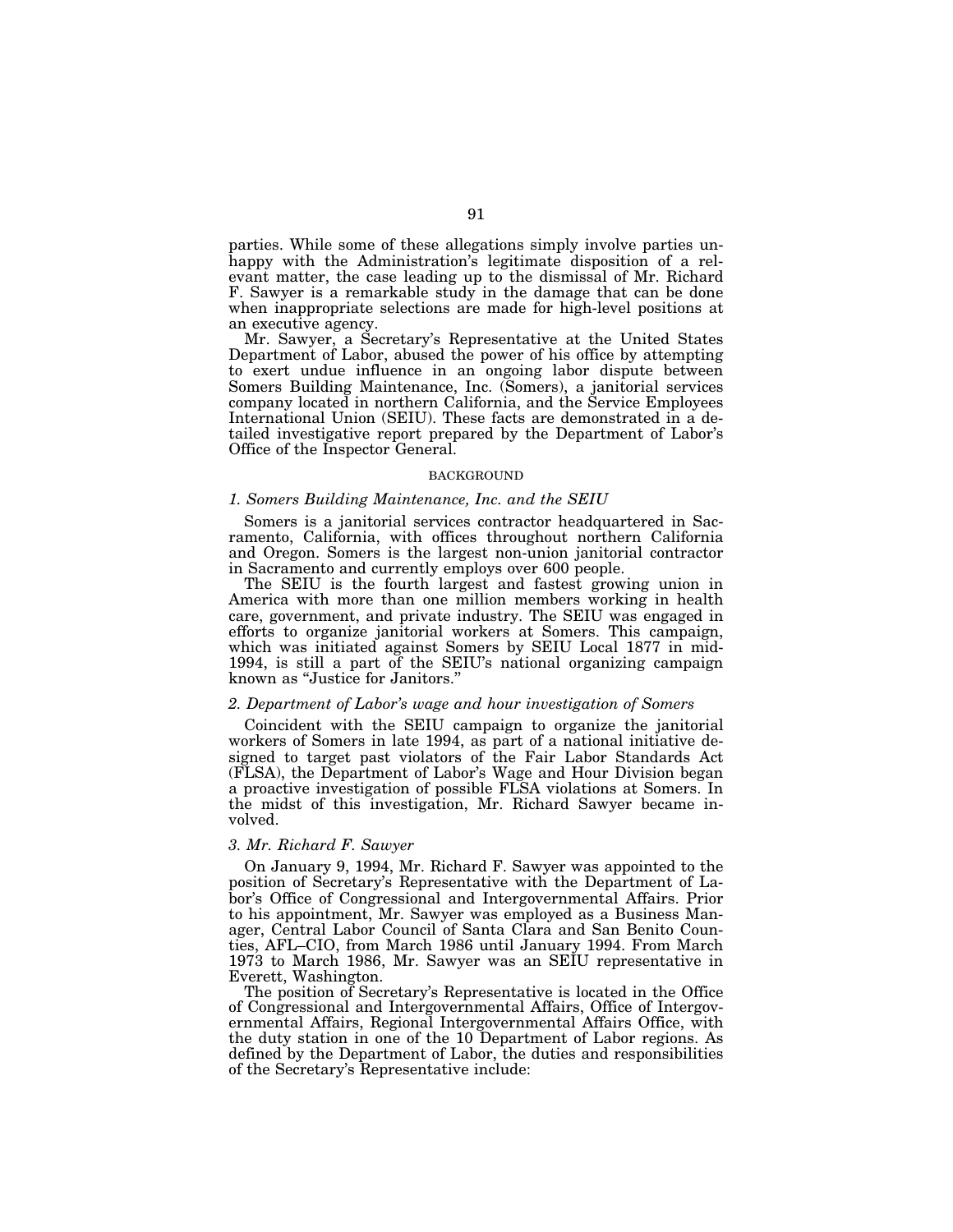undertakes a variety of special non-recurring confidential and politically sensitive assignments based upon an understanding of the Administration goals and the Secretary's policies, as well as utilization of own personal and extended experience in labor-related affairs.

# ALLEGATIONS OF MISCONDUCT

Allegations concerning Mr. Sawyer were made on June 27, 1995, by Mr. Randall Schaber, a member of the Board of Directors for Somers. At that time, Mr. Schaber provided evidence of a formal complaint that he, on behalf of Somers, had filed with the Department of Labor's Office of the Inspector General alleging misconduct and ethical violations of Executive Order No. 12674, on the part of Mr. Sawyer.

In his complaint, Mr. Schaber alleged that Mr. Sawyer had "conducted himself in a manner that was intended to induce and coerce Somers to enter into a recognition agreement and/or a collective bargaining agreement with SEIU Local 1877 under the penalty of having the Department of Labor continue its investigation of alleged wage and hour violations and impose a fine of an extraordinary amount for said violations and seize goods produced by clients of Somers under the hot goods provisions of the Fair Labor Standards Act.'' In support of his formal complaint, Mr. Schaber provided a detailed chronology of events including information regarding a telephone conversation between Mr. Sawyer, and Somer's largest client, Hewlett-Packard.

On June 27, 1995, Mr. Schaber filed another formal complaint, which he directed to the Department of Labor's Office of the Inspector General through Mr. Michael A. Hackard, an attorney representing Somers. In his complaint, Mr. Hackard requested that the Office of the Inspector General conduct an investigation of the Sawyer matter, citing ''serious breaches of governmental ethics and probable violations of federal criminal law including, but not limited to, violations of the Racketeering Influenced and Corrupt Organizations (RICO) Act [and] violations of the Hobbs Act, Mail Fraud, Conspiracy and Bribery.

Subsequently, on July 10, 1995, 18 Members of Congress signed a letter requesting an investigation into allegations of ''an apparent conspiracy to coerce non-union building maintenance contractors into signing union contracts against the will of their employees.''

#### ACTIONS BY THE OVERSIGHT SUBCOMMITTEE

In December 1995, the Subcommittee initiated a preliminary investigation into the allegations concerning Mr. Sawyer and Somers. After conducting several interviews and concluding that such allegations merited further examination, the Subcommittee sent a formal letter of inquiry to Secretary of Labor Robert B. Reich on December 14, 1995. In this letter, the Subcommittee reiterated the allegations contained in Mr. Schaber's complaint and conveyed the gravity with which the Subcommittee held the allegations:

This Subcommittee and others are extraordinarily troubled by the seriousness of these allegations. They suggest strongly that a high-level Department of Labor official was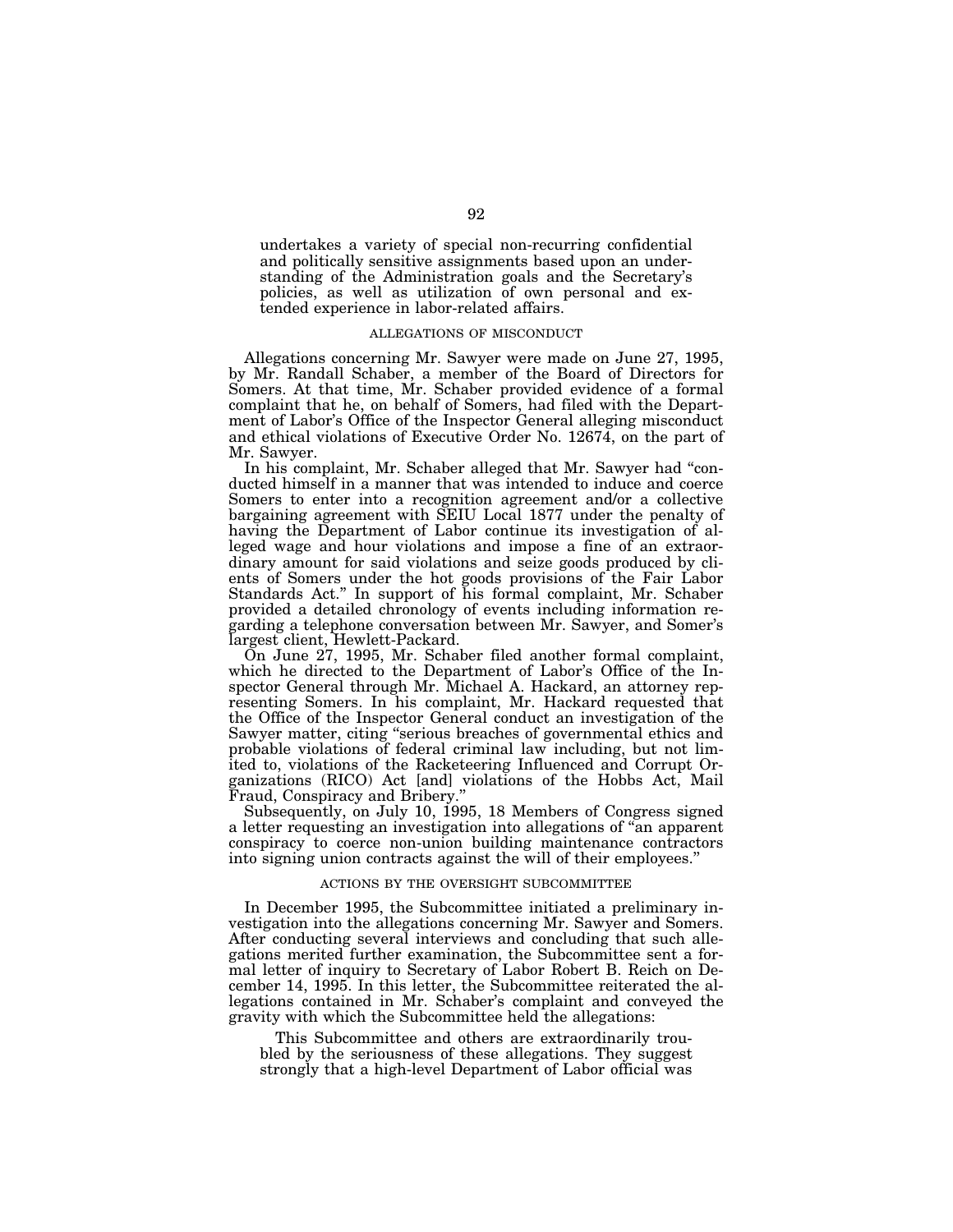attempting to use his political influence to coerce Somers into signing a union contract by putting pressure upon Hewlett-Packard. These allegations also raise concerns regarding serious breaches of ethics, abuse of power, collusion, and the misuse of federal funds by a Department of Labor employee.

The letter requested that the Department of Labor conduct a ''prompt and thorough review of the allegations'' and provide Members with the findings of such review and any planned actions by January 12, 1996.

On December 21, 1995, Solicitor of Labor Thomas S. Williamson responded to the letter on behalf of Secretary of Labor Reich. In that letter, Solicitor Williamson indicated that his office had consulted with the Office of the Inspector General and confirmed that there was, in fact, an active and ongoing investigation. In addition, Mr. Williamson indicated that while his office believed it had identified the Department of Labor official involved, it did not ''wish to risk any possibility of inadvertent interference with the [Office of the Inspector General's] investigation—" and, therefore, would . withhold any final action pending the conclusion of the Office of the Inspector General's investigation. In the interim, however, Mr. Williamson indicated that the Department of Labor had decided to place the official involved under administrative leave (with pay), pending completion of the Office of the Inspector General's investigation. During this time, the official would be relieved of all official duties and have no authority to act on behalf of the Department of Labor.

# FINAL REPORT OF THE INSPECTOR GENERAL, U.S. DEPARTMENT OF LABOR

On February 28, 1996, the Department of Labor's Office of the Inspector General completed its 500-hour investigation into the matter involving Somers and Mr. Sawyer. After reviewing the Office of the Inspector General's final report, the Subcommittee sent a letter on March 1, 1996, to Secretary of Labor Reich. In this letter, the Subcommittee conveyed its concerns over the findings of the Office of the Inspector General stating:

We are greatly concerned by the [Office of the Inspector General's] Report. Based upon that Report it appears that Mr. Sawyer:

(1) Misused his position and aided the Service Employees International Union (SEIU) in its attempt to organize janitorial services of Somers;

 $(2)$  Contacted Hewlett-Packard, which is one of Somers largest clients, and disclosed investigative information which was damaging to Somers; and

(3) Influenced the Department of Labor's Wage and Hour Division in an attempt to intimidate Somers into recognizing the SEIU.

The Subcommittee also conveyed its concerns over information included in the Office of the Inspector General's report suggesting that several other Department of Labor officials, including highranking officials within the Department of Labor's Wage and Hour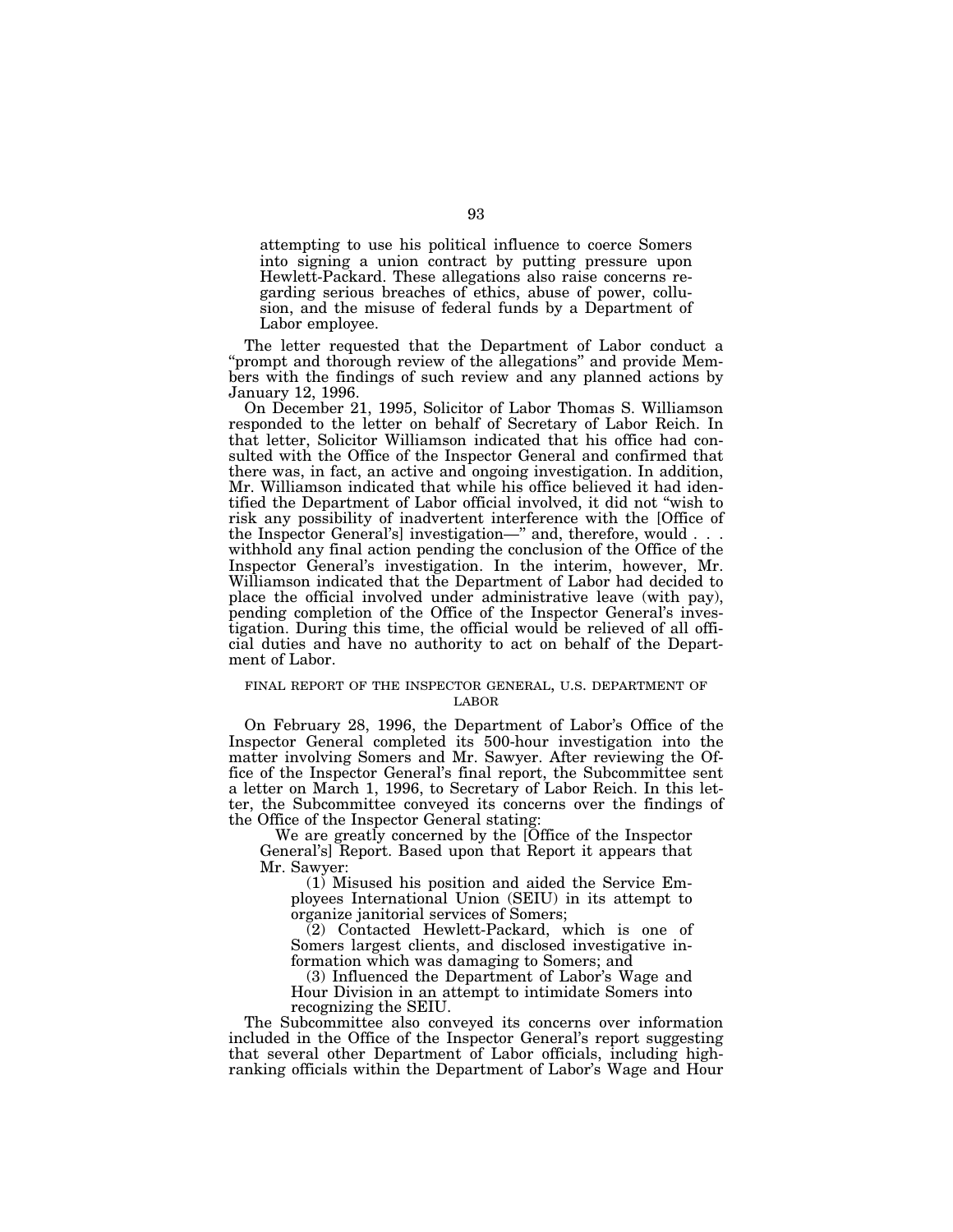Division, had not only been aware of Mr. Sawyer's actions, but also may have supported or encouraged these actions.

In March 1996, the Subcommittee was advised that Mr. Sawyer was no longer employed by the Department of Labor. On that same day, the Subcommittee responded by sending a letter to Secretary Reich requesting information relating to the Department of Labor's response to the Office of the Inspector General's investigation and documentation pertaining to Mr. Sawyer's termination. The Department of Labor's response was provided to the Subcommittee in a letter dated April 1, 1996, from the Acting Solicitor of Labor, J. Davitt McAteer.

On April 25, 1996, the Subcommittee held a hearing on Somers and the alleged misconduct by Mr. Sawyer. Testifying at the hearing were Mr. Schaber and Mr. Charles C. Masten, Inspector General at the Department of Labor.

#### CONCLUSION

Based on the Office of the Inspector General's investigation and the testimony of other witnesses at the hearing, it is obvious that Mr. Richard F. Sawyer abused his position as the Secretary's Representative by intervening on behalf of the SEIU in its campaign to organize the janitorial workers of Somers. This information establishes several irrefutable facts:

(1) Mr. Sawyer contacted officials of Hewlett-Packard, Somers' largest client, and specifically discussed the Department of Labor's active and on-going investigation of Somers.

(2) Mr. Sawyer contacted the Department of Labor's Wage and Hour investigators to request information on the status of the Somers' investigation and to complain about the progress of said investigation.

(3) Mr. Sawyer improperly provided the SEIU with specific information regarding the Department of Labor's active and on-going investigation of Somers—information that was used by the SEIU both privately and publicly to pressure Somers to capitulate to the union's organizational demands.

(4) Mr. Sawyer contacted high-ranking officials within the Wage and Hour Division's national office to complain about the progress of the Somers' investigation.

(5) In response to Mr. Sawyer's repeated contacts, high-ranking officials within the Wage and Hour Division's national office assigned five additional investigators to the Somers' investigation and directed investigators to give Somers special attention.

(6) The Somers' investigation was kept open well beyond the point the lead Wage and Hour investigator deemed warranted by the facts.

(7) Despite the involvement of no less than six investigators and 500 hours of investigative work, the Wage and Hour Division discovered only \$317.44 in FLSA violations.

These facts clearly illustrate that Mr. Sawyer was engaged in a conscious effort to use his position as the regional representative of Labor Secretary Robert Reich to assist his former employer, the SEIU, in its efforts to organize the janitorial workers of Somers. As such, the Subcommittee believes it wholly appropriate that Mr.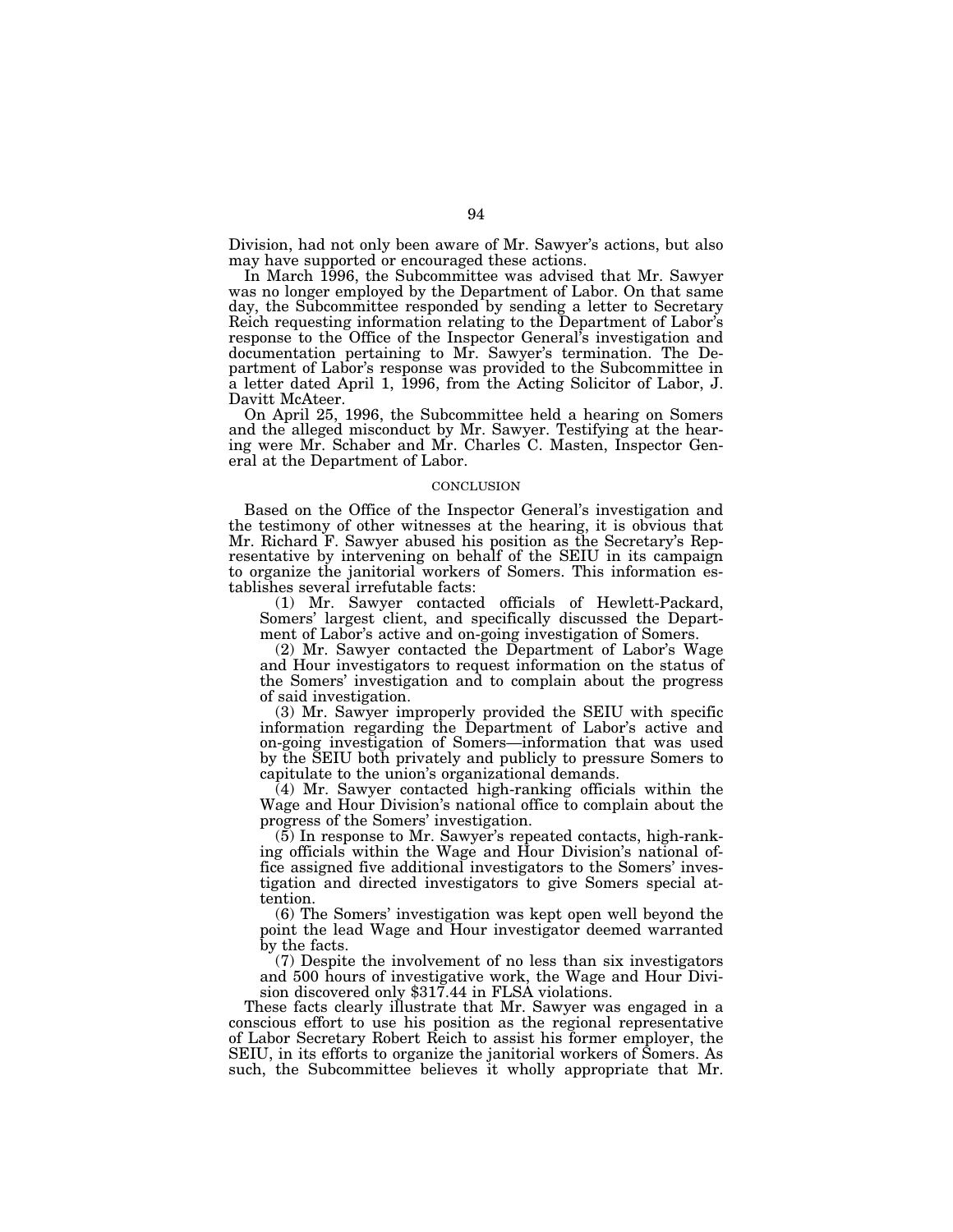Sawyer's employment with the Department of Labor was terminated.

The Subcommittee also remains concerned about the extent to which other Department of Labor employees had knowledge of, supported or assisted Mr. Sawyer in his efforts to coerce Somers into signing a union contract with the SEIU. As noted previously, Mr. Sawyer's position as a Secretary's Representative falls under the purview of the Office of Congressional and Intergovernmental Affairs and his official Department of Labor job description clearly states that the ''Incumbent reports directly to the Director of the Office of Intergovernmental Affairs \* \* \* [and] consults with the Director on decisions or matters which appropriately require personal attention.'' Based on this description of Mr. Sawyer's supervisory controls, it is reasonable to expect that high-level Departmental officers, like the Director of the Office of Intergovernmental Affairs would have been aware of Mr. Sawyer's actions concerning Somers. It is also reasonable to assume that Ms. Geri Palast, Assistant Secretary of Congressional and Intergovernmental Affairs, would also have knowledge of Mr. Sawyer's actions. If not, the Subcommittee cannot help but question the efficacy of the Department of Labor's supervisory controls with respect to the Secretary's Representatives.

The Subcommittee has similar concerns regarding the extent to which officials within the Department of Labor's Wage and Hour Division had knowledge of, supported or assisted Mr. Sawyer in his efforts to coerce Somers into signing a collective bargaining agreement with SEIU. In particular are concerns regarding the extent to which Ms. Maria Echaveste, Administrator of the Wage and Hour Division, was aware of, encouraged, or facilitated Mr. Sawyer's actions.

As previously noted, senior Wage and Hour Division officials responded to Mr. Sawyer's meddling by assigning an additional five investigators to the Somers case. In total, Wage and Hour personnel devoted no less than 500 hours to the investigation. In doing so, the Department of Labor far exceeded the number of investigative hours devoted to any of the other top ten Wage and Hour investigations that were closed during fiscal year 1995—the largest involved only 386 investigative hours. Certainly, any case that would merit this level of Wage and Hour activity must have had the attention and scrutiny of the Division's most senior official, Ms. Echaveste.

At best, these facts call into question whether or not Ms. Echaveste is administering the Department of Labor's Wage and Hour Division in the most effective and efficient manner possible under the watchful eye of the Secretary of Labor. At worst, these facts belie Ms. Echaveste's contentions that she neither encouraged nor supported Mr. Sawyer's coercion of Somers. The fact that Ms. Echaveste approved, directly or otherwise, both the expansion and extension of the Somers case beyond the point at which the lead investigator deemed the facts warranted suggests that she did, in fact, collude with Mr. Sawyer and representatives of the SEIU.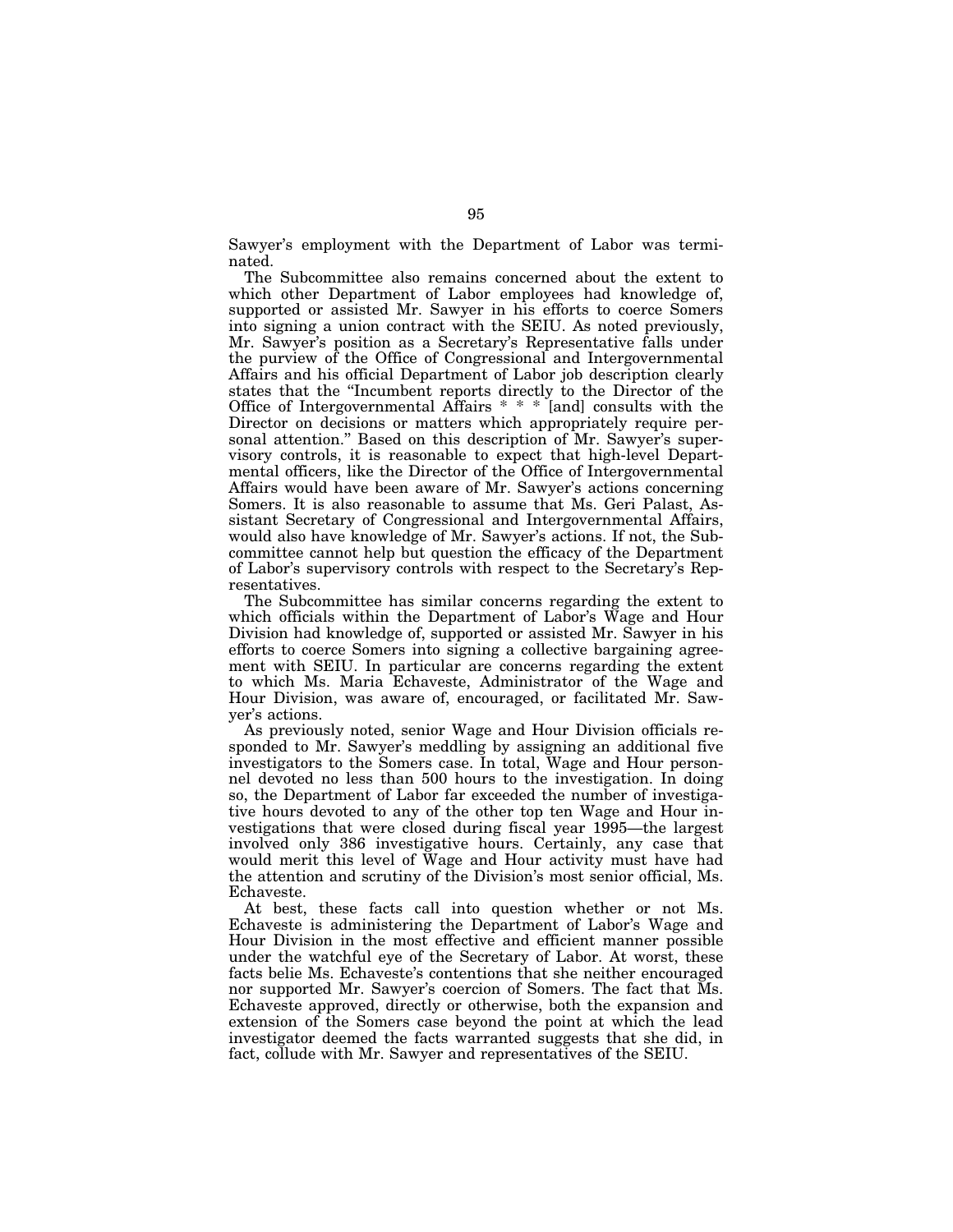### *Partisan political activities and the Central Oversight Group*

The Subcommittee became aware that the Department of Labor created a Central Oversight Group (COG) to coordinate responses to anticipated congressional oversight and to review programs under the Department of Labor's jurisdiction. The COG was created, according to the Department of Labor, only to "gather routine" information in a short time frame to prepare the Secretary for congressional hearings and to respond to congressional inquiries.'' However, the activities of the COG, went well beyond what was reported repeatedly by the Department of Labor to Congress. Instead, the COG was the genesis for the preparation and distribution of highly political documents in apparent violation of applicable law.

# *Who participated in the COG*

The COG was comprised of more than 60 career and political appointees representing each of the major programs and offices at the Department of Labor. Many of the Assistant Secretaries were assigned to the COG and Agency Defensive Coordinators would meet weekly to monitor the COG's progress, identify and solve problems, provide direction where necessary and discuss cross-cutting issues.

## *Political charts and documents*

On March 28, 1995, the Subcommittee requested copies of all the materials that were prepared under the umbrella of the COG. A careful analysis of the documents provided demonstrated that a number of the documents prepared by the COG did not fall under the guise of ''normal and proper governmental activity.'' Indeed, the Subcommittee became concerned that certain documents prepared by the COG were in violation of numerous laws.

In an effort to ensure that a thorough and objective legal review was conducted of some of the materials in question that were prepared by the COG, the Subcommittee requested the CRS to conduct a legal review of the following four COG documents:

(1) Battleground 94-Democratic Strategic Analysis;

(2) Females Voting for Democrats, by Education;

(3) Males Voting for Democrats, by Education; and

(4) Who Gains from the Republican Contract?

In response to this request, CRS, in its October 27, 1995 memorandum entitled ''Use of Federal Agency Appropriations for Preparation of 'Political' Documents'', noted:

The preparation of material by federal officers or employees on official time, or otherwise paid for, procured or printed with federal funds, when such material is partisan political in nature and intended to assist a particular political party or candidate, may implicate a potential violation of several federal statutes, regulations and ethical guidelines.

CRS went on to say with regard to the particular documents prepared by the COG:

If the material in question were prepared by department officials or employees on official duty time, on government premises, with government resources and equipment, or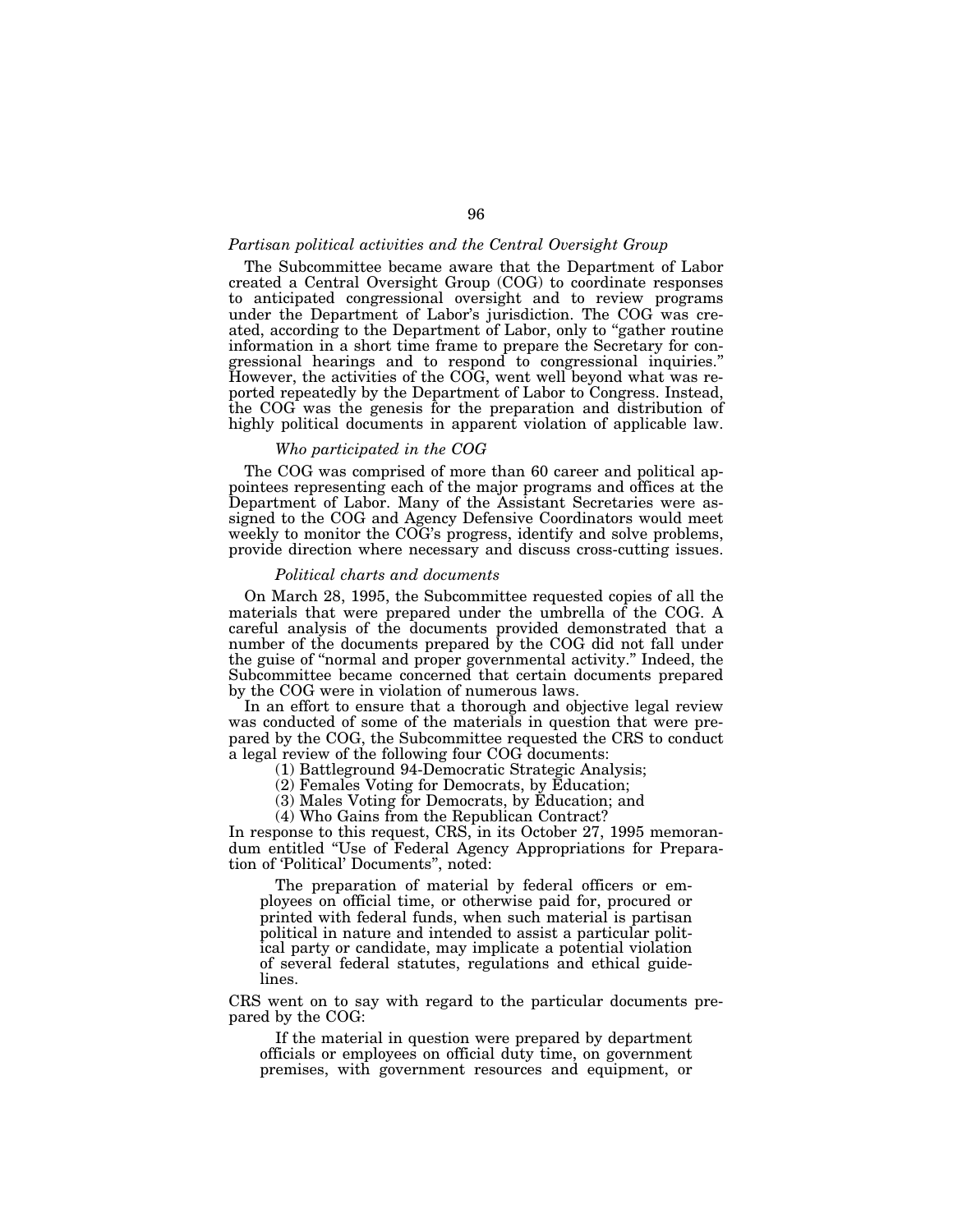otherwise paid for, printed or reproduced with government funds, . . . The material in question, on its face, appears to be classical partisan political, campaign research and analysis. The material analyzes voting patterns for Democratic candidates and discusses issues which the ''Democrats will have to address . . . [to] reassure voters.''

Based on the CRS opinion, the Department of Labor, by preparing, reproducing, and distributing the COG documents in question, engaged in partisan political activities—a direct violation of federal law.

# *The clandestine role of the Secretary of Labor*

It is important to note that the violations of law attributed to the production, reproduction, and distribution of the COG documents in question extends not only to those involved with the COG regularly, but to the Secretary of Labor himself.

In evaluating the activities of the COG, Congress requested all relevant documents, including an explanation of how the four documents in question were used. Never did the Department of Labor reveal that the Secretary himself used some of the documents that CRS found to be in violation of applicable law. Through independent sources, the Subcommittee obtained a copy of a hand-written note by Secretary Reich to Mr. Jack Donahue, the former Assistant Secretary for Policy and Counselor to the Secretary at the Department, which demonstrates that the Secretary was, at a minimum, well aware of the documents being prepared by the COG and, in fact, instructed Mr. Donahue to make copies of these illegally prepared documents for his public use.

# *Teenage drug use on the rise: Four years of failure*

On September 26, 1996, the Subcommittee on early Childhood, Youth and Families and the Subcommittee on National Security, International Affairs and Criminal Justice of the Committee on Government Reform and Oversight (Subcommittees) held a joint hearing on the Epidemic of Teenage Drug Use. The Subcommittees learned that during the last four years there has been a horrifying increase in teen-drug use.

During this hearing, the Subcommittees learned about private initiatives utilized by various Members of Congress who either established or supported existing community anti-drug coalitions. The first witness of the hearing, Representative Portman, cited the success of Miami's comprehensive community anti-drug coalition that cut usage in Miami to half that of the national average. What the successful programs do, he continued, is mobilize ''parents, businesses, religious leaders, students, law enforcement, the media and others to fashion a comprehensive long-term strategy to prevent and treat substance abuse one person at a time.''

Furthermore, the Subcommittees learned that, despite tremendous improvements in slowing the rate of teen-drug use during the 1980's, new reports by the Department of Health and Human Services' Substance Abuse and Mental Health Services Administration have shed new light on the dramatic failures of the last four years in continuing the progress made during the Reagan and Bush Administrations in ridding our schools of illegal drugs. The Sub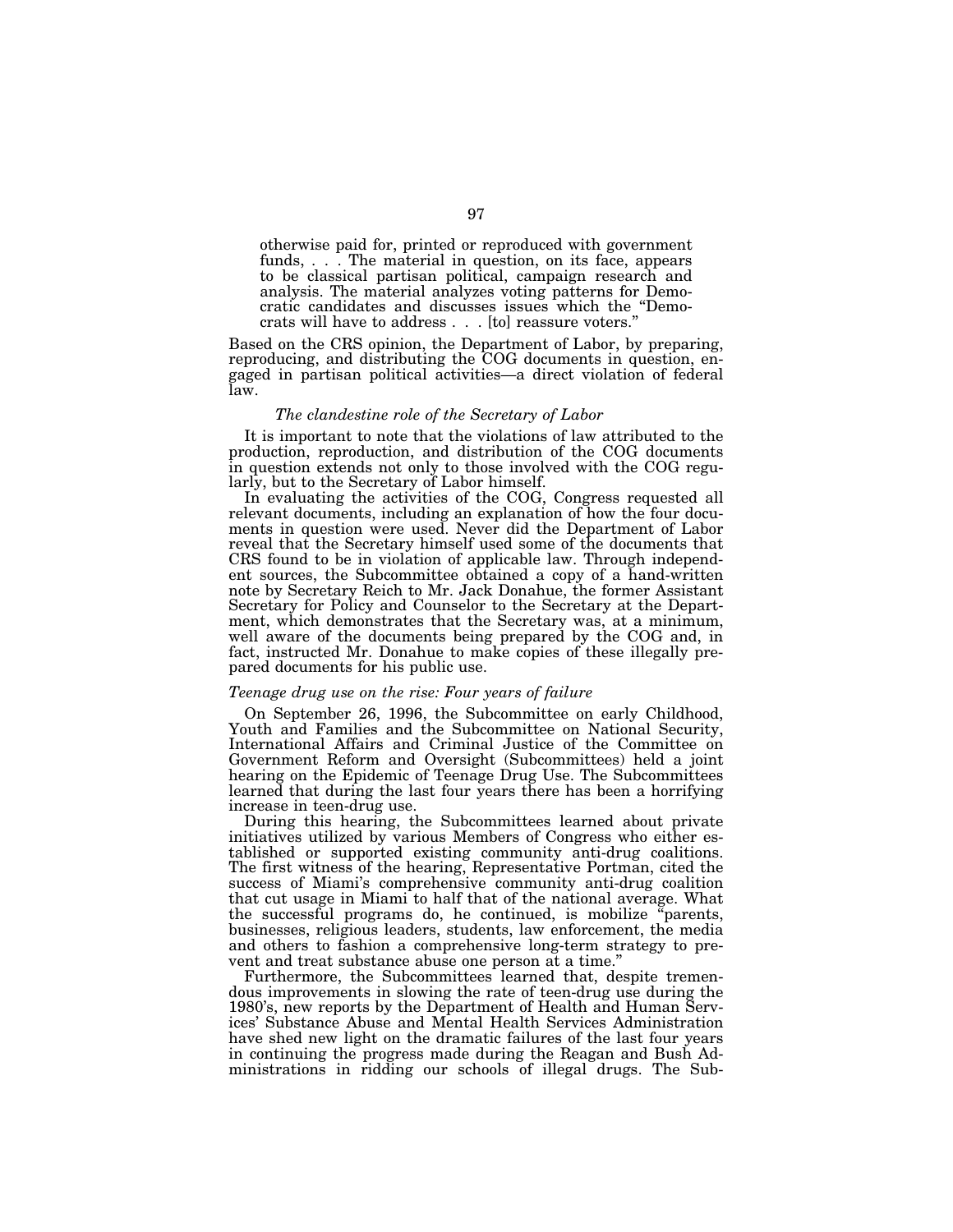committees began investigating the impact of the mixed-messages sent to teens about drug use over the last four years, and whether this lax attitude has been communicated to students through federal drug education programs. The Subcommittees are concerned that more money spent on the wrong message has led to higher drug use.

## D. ESTABLISH A FRAMEWORK FOR POLICY INITIATIVES

Although the Subcommittee lacks legislative authority, it does play a role in identifying areas ripe for legislation. One major project initiated by the Subcommittee involves the present and future state of education throughout the United States. This effort was intended, among other things, to determine the number of education programs available throughout the federal government and the value added to education programs by the operation of the Department of Education. The Subcommittee also gave consideration to merging several departments in an effort to reduce duplication, enhance their usefulness and to the concepts of school choice.

# *760 Project—Excellence in Education: What Works? and What's Wasted?*

In 1996, the Subcommittee devised the most comprehensive list of federal education programs that has ever been compiled. The Subcommittee found that there are over 760 federal education programs which span 39 agencies, commissions, and boards that cost the taxpayer \$120 billion (based upon fiscal year 1995 figures). Each of these programs have been designated as educational by either the President's Office of Management and Budget (OMB) or Congressional Research Service (CRS).

# *The General Accounting Office report on schools and workplaces*

In early 1995, the Subcommittee requested that the General Accounting Office (GAO) conduct a review of what works in schools and workplaces throughout the country. GAO began its research by reviewing existing research on best practices in schools and the workplace. After extensive review, the GAO compiled a detailed bibliography of this research. Each bibliography entry features the author, practice, setting, source of information, findings and conclusions, and final comments. The scope of this study was based upon specific criteria. For schools, the criteria was 1) student achievement at or above the expected level, 2) high teacher and student engagement in learning activities, and 3) effectiveness in overcoming academic disadvantages among students. For the workplace, the criteria was 1) increased profitability, 2) improved productivity, and 3) high performance in the workplace.

The GAO found that successful schools encourage parental involvement and collaboration with and among staff, foster leadership for instructional improvement, and authorize school-level problem solving. They also noted that these schools provide safe and orderly sites which in turn promotes fewer distractions. In terms of curriculum and instruction, successful schools establish academically rigorous and well-focused curricula, provide effective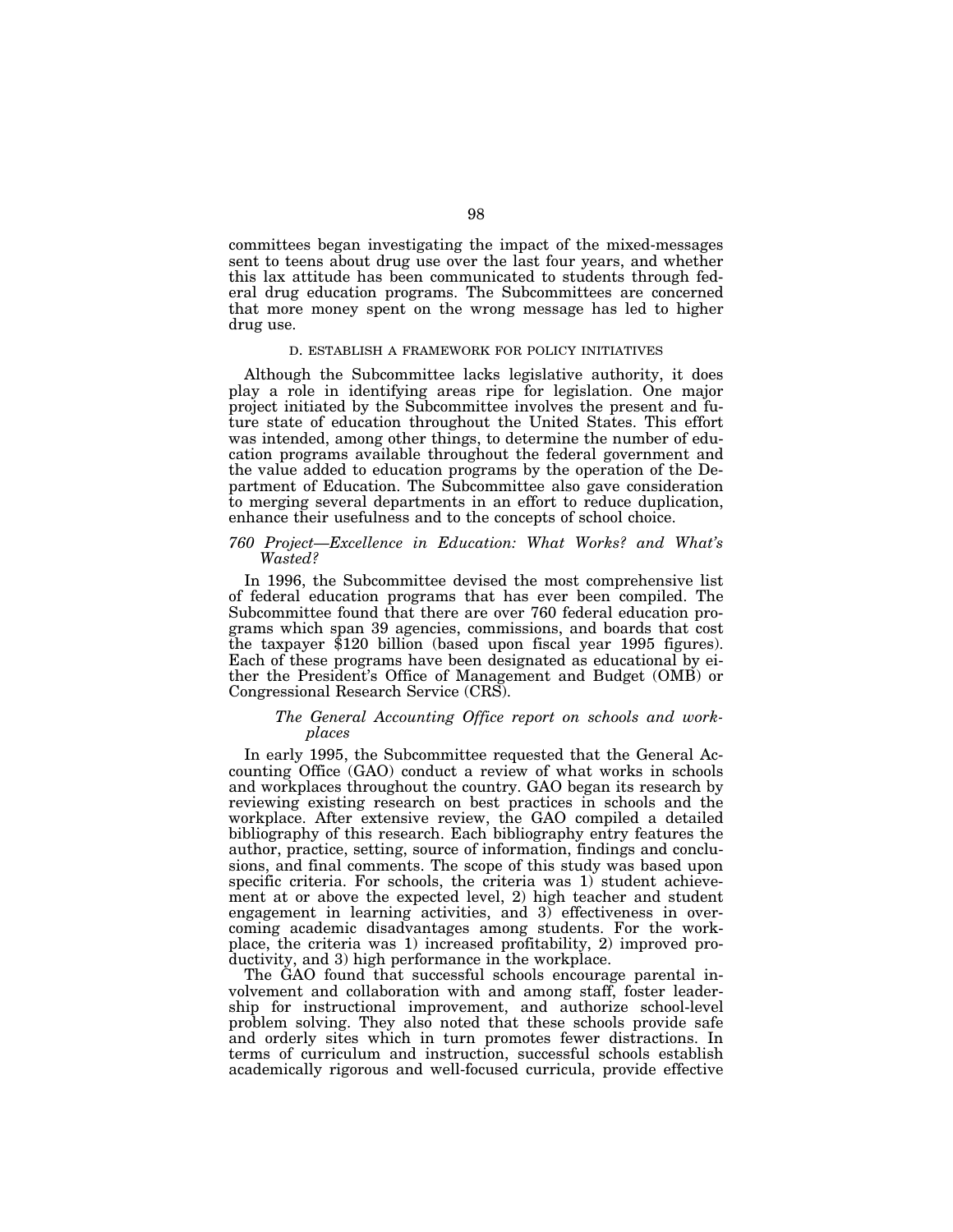and engaging instruction, and ensure that students who need extra assistance are given opportunities for success.

Successful workplaces typically develop a set of core organizational values which are then transmitted to all employees, foster a sense of community throughout the organization, and encourage meaningful employee participation in the workplace. In addition, successful companies tend to adopt human resource policies that feature minimal job disruption and provide education and training programs for their employees. They also tend to engage in profitsharing and gain-sharing plans.

The Subcommittee found the GAO report to be an excellent vehicle to forward the message that good things are happening all over the United States in both schools and workplaces. In schools all over the country, students are beating the odds and graduating with profitable skills and companies are improving the workplace in hopes of building worker confidence, self-esteem, and loyalty which will result in higher productivity.

#### *Leading edge practices in education: What works in Chicago*

On May 19, 1995 in Chicago Illinois, the Subcommittee held a hearing on ''Leading Edge Practices in Learning'' and visited local schools, including Our Lady of the Gardens Elementary School. The Subcommittee observed very successful educational programs and practices which required little in financial resources.

In 1988, the city passed sweeping educational reform legislation in order to improve Chicago's school system. The 1988 Chicago School Reform Act was designed to decentralize the Chicago Public Schools and place control with the individual communities. Since implementation of these reforms, principals are more accountable to the Local School Councils and they receive greater control over school budgets, the physical plant, and recruitment and hiring of personnel.

# *Departmental reorganization*

In the age of an intrusive and bureaucratic federal government, many have questioned the role of the Department of Education and the Department of Labor. Consequently, the Committee held two hearings regarding the federal role in education, the possible merger of federal departments, and use of block grants.

On June 5, 1995, the Committee held a hearing to provide a historical overview of the Department of Education, the Department of Labor, and the Equal Employment Opportunity Commission. This hearing also gave the Committee Members the opportunity to review the *Back to Basics Education Reform Act.* The second hearing, on July 21, 1995, focused primarily on the Department of Labor and the Equal Employment Opportunity Commission merger.

As a result of these hearings, it became apparent that little was known about the operations, activities, and costs of the off-site offices maintained by the Department of Education and the Department of Labor. Additionally, it was determined that the Department of Labor itself was unaware of the number of off-site offices it maintained. Consequently, the GAO independently prepared a report illustrating, among other things, the sheer magnitude of fed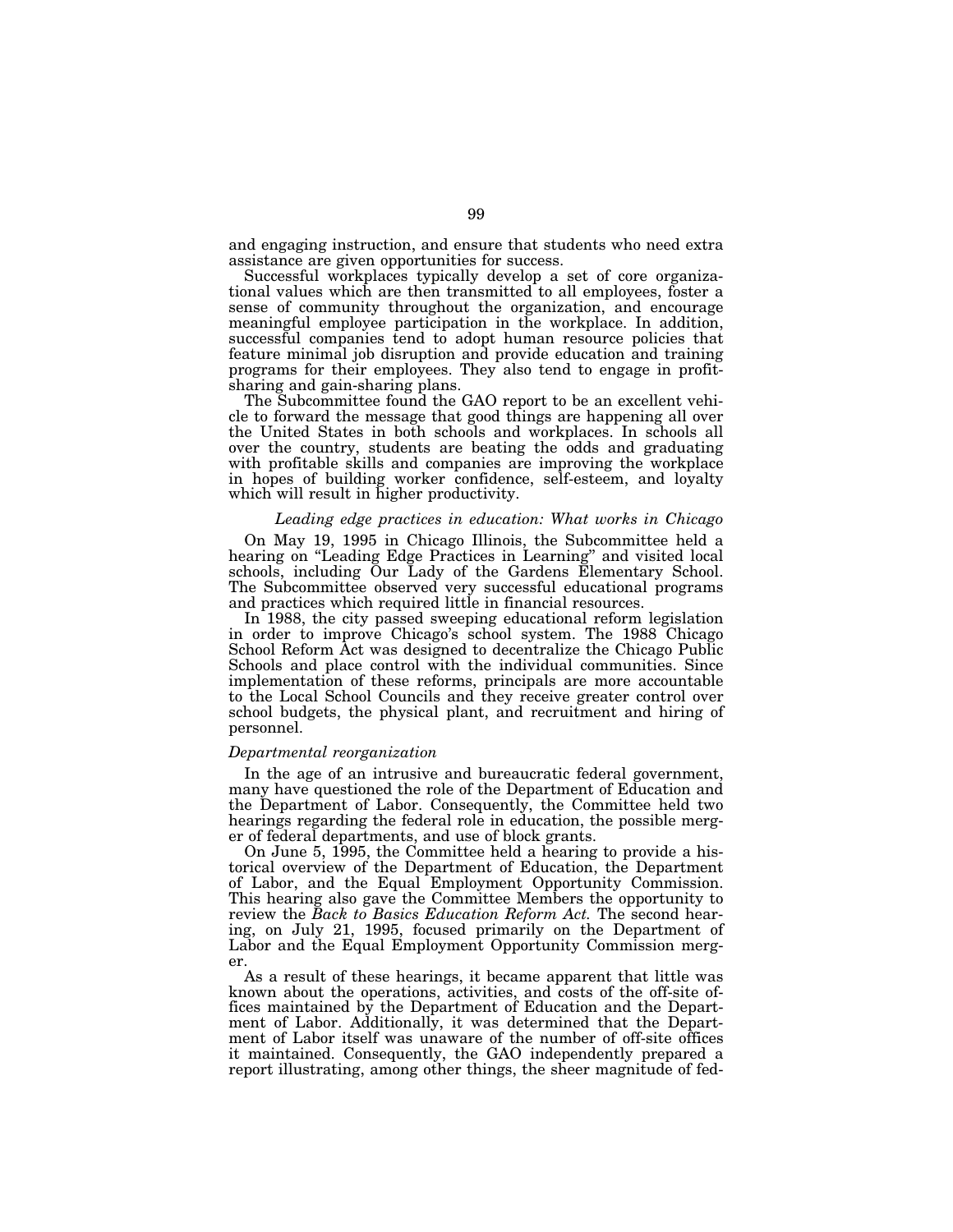eral funds expended on off-site offices by the Department of Education and the Department of Labor. For example, the GAO reported:

In fiscal year 1995, the Departments of Education and Labor had a field structure composed of 1,146 field offices and 22,000 authorized staff positions assigned to the offices.

These hearings served as potent reminders that the Department of Education and the Department of Labor have a fiduciary responsibility to every taxpayer. The Committee is committed to fulfilling its responsibility to ensure that the taxpayers hard earned dollars are spent more responsibly.

# *Oversight of the DC public schools*

Speaker of the House Newt Gingrich, as a part of his government-wide reform efforts, promised to make oversight of the District of Columbia one of his first priorities in the 104th Congress. This led to the establishment of a Speaker's Task Force on the District of Columbia, which included several Members from several committees, each charged with oversight of particular aspects of the City's operations (housing, welfare, taxes, education, etc.) The Subcommittee held hearings regarding the needs of D.C. schools. The D.C. Public Schools have an annual budget of over \$700 mil-

lion—\$70 million of which is provided in federal grants (e.g., Title I, Spec. Ed., etc.). While the District is unable to ascertain the number of students enrolled, enrollment is estimated to be anywhere between 70,000 and 85,000 students. Spending could be as high as \$11,000 per pupil, which makes the District near the top of the country in spending per pupil. Despite this fact, student achievement and facilities maintenance continue to deteriorate.

It is estimated that only 56 percent of students that start the 10th grade in the D.C. Public School system receive their diplomas. There is an 8.2 percent annual dropout rate. In 1994, the average score on the verbal portion of the SAT was 333 for D.C. students compared to a national average of 423. Likewise, the average score on the math portion was only 373, over one-hundred points lower than the national average of 479. On the National Assessment of Educational Progress (NAEP tests) the District lagged all other states in 4th grade reading and 8th grade math proficiencies.

At the same time, the District has experienced repeated delays in opening its schools due to fire code violations and various problems with its facilities. The General Accounting Office (GAO) has estimated the cost of repairing D.C.'s existing facilities at over \$460 million—approximately \$90 million of which constitutes fire code violations. The District currently spends approximately \$100 million annually on maintenance of its facilities. The average age of a D.C. Public School is 50 years.

In short, there is a real educational crisis in urban education generally, and in D.C. in particular.

#### *Hearings*

The Subcommittee convened three hearings on the D.C. Public Schools in May and June 1995. These hearings included members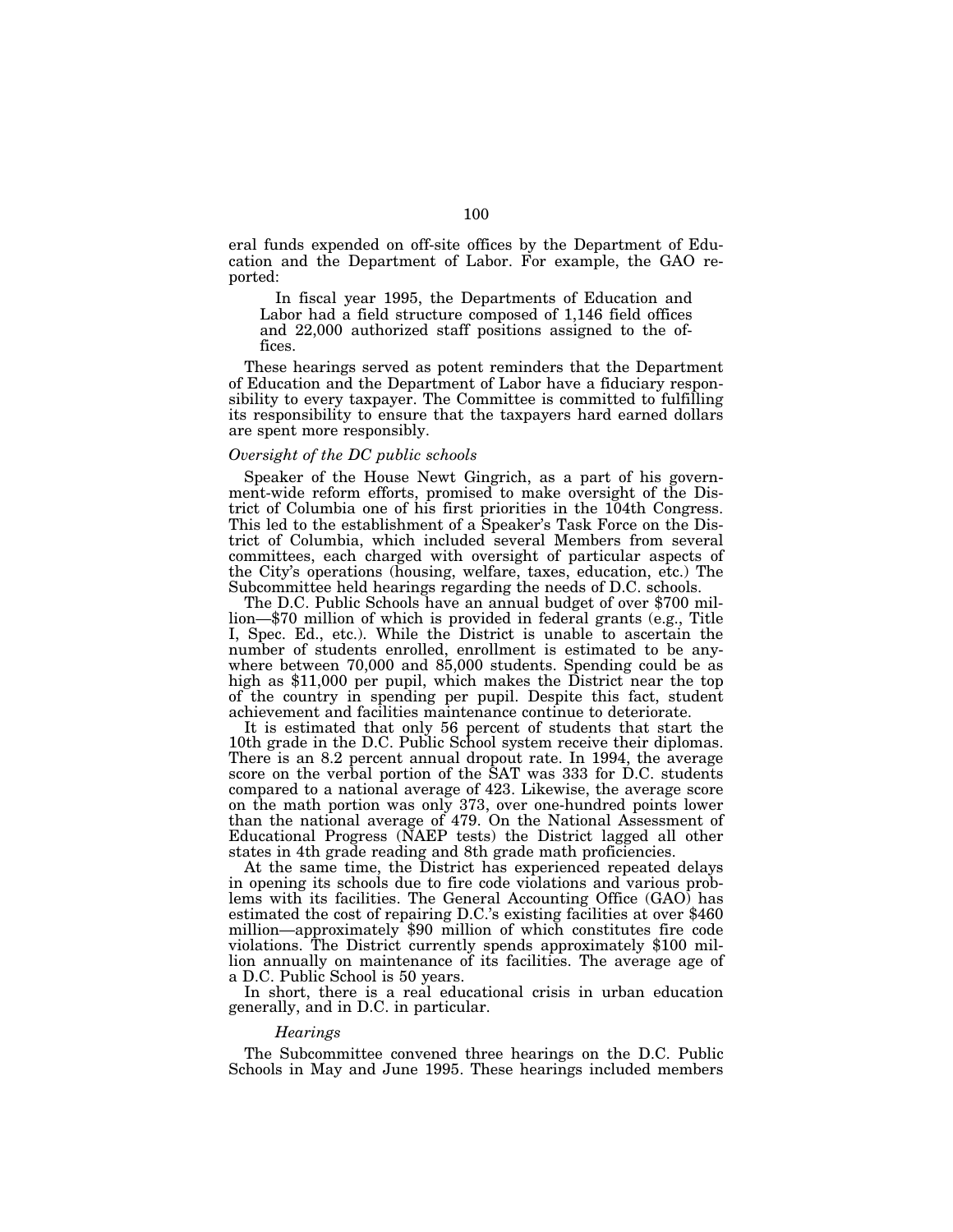of the D.C. City Council, a spokesperson for the Mayor, the Superintendent, the President of the Board of Education, business groups, parents, and community leaders. In addition, the Subcommittee sought information from outside sources including principals from successful schools and school districts in other urban areas and from private businesses and scholars for reform ideas.

The goal of the hearings was to get detailed, first hand information on the problems in the D.C. Public Schools and their effect on the education of children. Secondly, the hearings sought to begin a dialogue on possible reform efforts that could alleviate the current state of crisis. Finally, the Subcommittee hoped that the continual involvement of each of the key parties involved in the system would lead to a consensus for prudent reform.

#### *School choice*

Milwaukee, Wisconsin and Cleveland, Ohio are the only cities in America currently operating school choice programs that allow lowincome families to send their children to private schools under a State-sponsored voucher program. Additionally, the entire state of Vermont for several decades has maintained a tuition reimbursement program for high school students residing in rural areas to attend the school of their choice.

On October 23, 1995, the Subcommittee held a hearing in Milwaukee, Wisconsin on its private school choice program. This hearing included witnesses from the State and local government, parents, community activists, scholars, and school leaders. The hearing highlighted the importance of urban education and the need to force change in urban schools. There was a broad consensus that giving parents the power to choose their children's school would not only benefit their children in the short term, but would also lead to improved public schools in the long term.

The Subcommittee remains committed to tracking Milwaukee's experience with educational choice, as with other reform efforts around the country.

### E. PROVIDES FOR A FEDERAL ROLE ONLY WHERE ABSOLUTELY **NECESSARY**

Over the years, the federal government continued to grow and to play a more prominent role in the lives of Americans and their businesses. During the last several Congresses, Americans saw an explosion of new laws being implemented by agencies and departments of the federal government which affected the way in which they conducted their businesses. With this explosion came the related costs of implementing and monitoring compliance by the business community with these new laws. As a result, the Subcommittee began a review of the costs of regulations.

#### *Review of government regulation*

On February 2, 1995, the Subcommittee held a hearing to examine the costs and benefits of federal regulations. The Subcommittee received oral testimony from Dr. Gallaway, Professor of Economics, Ohio University, Dr. Hahn, Scholar, the American Enterprise Institute, Dr. Hopkins, Professor of Economics, Rochester Institute of Technology, and Brenda Efinger, Hamlet Response Coalition.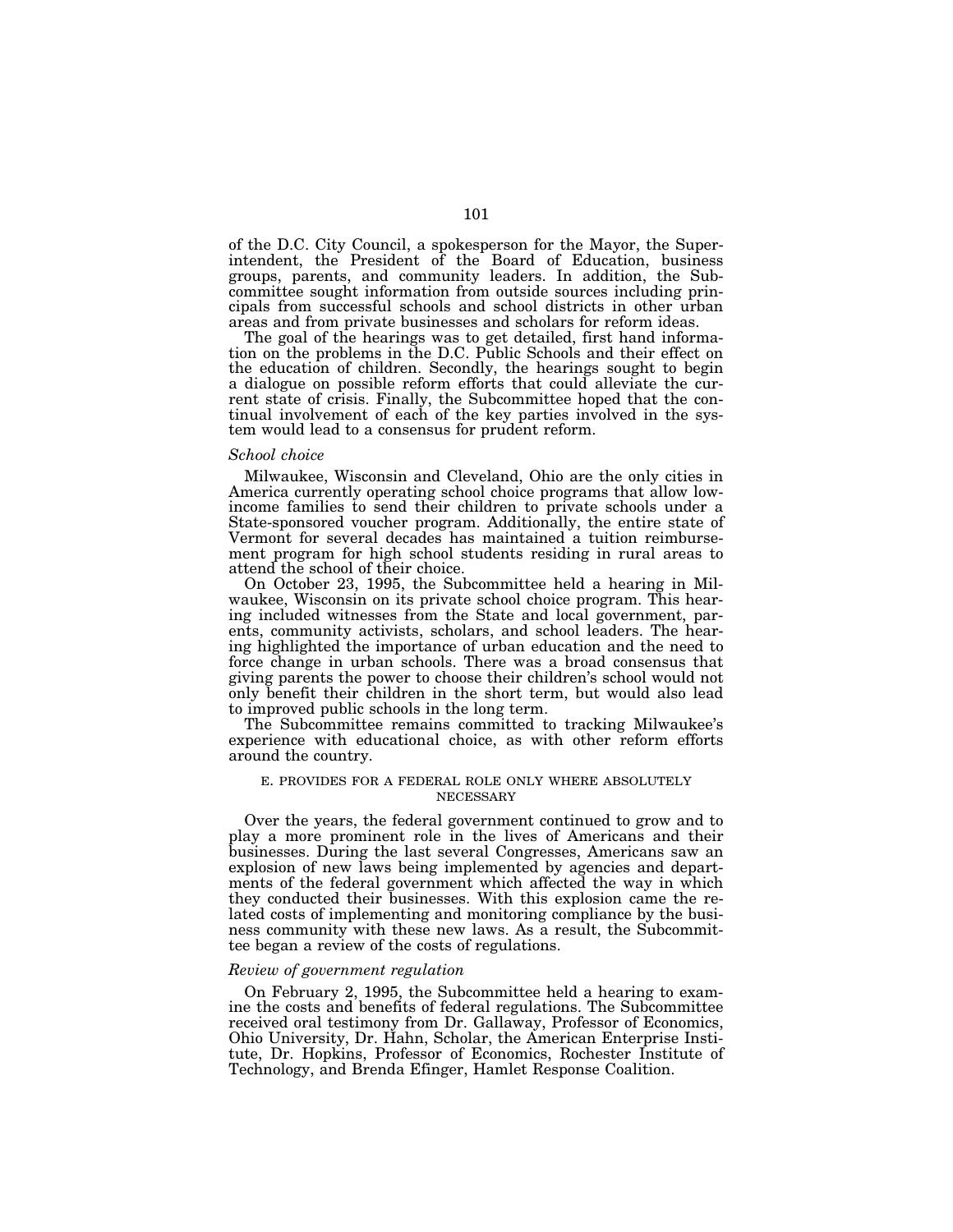This hearing uncovered that government regulation, however effectively designed or well intentioned, imposes significant costs on those regulated and indirectly on the rest of society. Many of the costs related to regulations are obvious and measurable, while others are hidden and difficult to quantify. At this hearing, several economists presented their accounting of federal regulations.

#### *Economics of regulation*

A February 2, 1995 hearing held by the Subcommittee noted that regulation increases the price of labor, which causes employers to hire fewer employees or to decrease wages to account for the added cost of their compliance with these regulations. While some of these costs are offset by improved working conditions for employees, it is unclear whether the employees would, if given the option, choose the improved conditions over their lost wages or their own (or their co-workers) loss of employment. Because the effects of regulations are hidden, many workers are unaware that they bear much of the cost of compliance without being allowed any choice over the matter.

The Center for the Study of American Business summarized the economic costs of regulation as follows:

Regulation costs the taxpayer in increased taxes to support regulatory bureaucracy; the consumer in higher prices to cover the expense of regulation; the worker in lost jobs and lower wages; the economy in the loss of small businesses due to compliance costs; and society in the loss of new and better products, and lower standards of living.

While this may be an oversimplification, the bottom line is that regulation costs money.

#### *The trend toward increased regulation*

Two of the economists testified that the beneficial returns to regulation have been steadily decreasing since the early part of this century. While not universally accepted, it is thought that with the onset of the industrial revolution, there may have been many business excesses that lent themselves easily to the corrective nature of regulation. As the economy became more advanced, however, many of these once corrective laws became burdensome and unnecessary.

While the return to regulation has been steadily decreasing, these economists noted that the desire to regulate has not. Probably the most disturbing testimony from our economists concerned the recent trend toward increased regulation. As measured in the following three ways, budgets of regulatory agencies, staff size of regulatory agencies, and numbers of pages in the Federal Register (where new regulations are written), regulation is once again on the rise. While these three measures are anecdotal, they are a fairly consistent indication of income and employment. Specifically, increases in regulation have been correlated with decreases in incomes and employment. Recent passage of new regulations (Americans with Disabilities Act (ADA), Civil Rights Act of 1990, Family Medical Leave Act (FMLA)) and the continued implementation of new rules for existing regulations, will drive down both income and employment.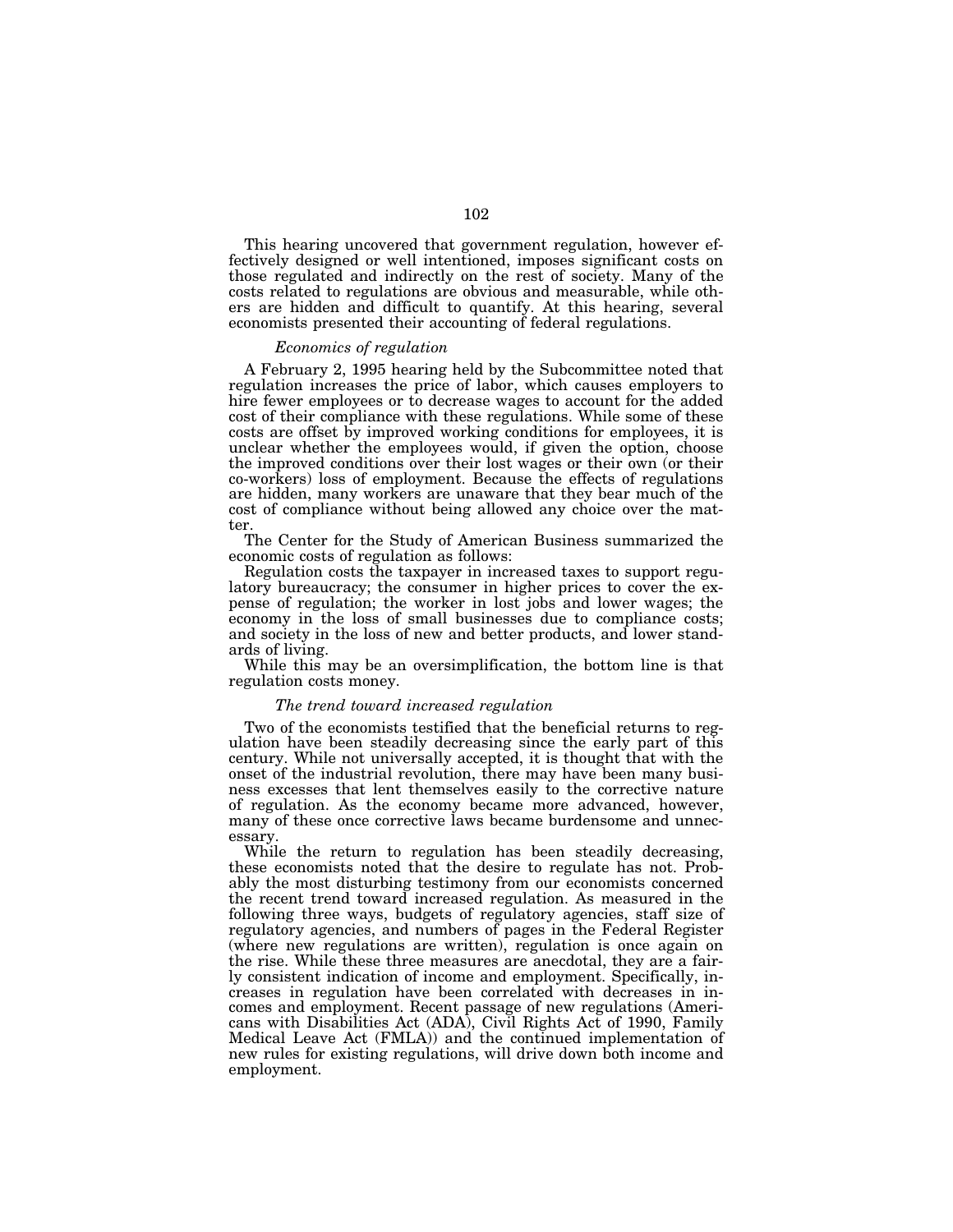### *Economy wide costs of regulation*

Regulations impose significant costs on society. Several economists have attempted to estimate this cost, but caution that such a task is nearly impossible. The following are some ''best estimates'' of the cost of regulation made by economists that testified before the Committee.

\$600 billion is spent annually on direct regulatory compliance by regulated firms. Government expenditures on enforce-

This is equal to an annual tax of  $$6,000$  per family—an amount equal to half of all taxes collected by the federal government.

The above regulatory costs do not include the hidden cost associated with lost productivity due to forced changes in efficient firm practices required to meet regulatory compliance.

Listed below are specific costs associated with some of the regulations under the jurisdiction of the Committee on Economic and Educational Opportunities.

\$500 million to \$1.2 billion in additional costs to the federal government from inflated wages in federal contracts required under the Davis-Bacon Act.

Annual costs of \$8.5 billion to comply with the Occupational Health and Safety Act as of 1988—well before the increased burdens promulgated in the late 1980's.

Equal Employment Opportunities Commission direct costs of compliance of \$900 million.

For the EEOC, total costs, including litigation and lost productivity, have been estimated at several hundred billion dollars.

#### *Regulatory harmonization*

In light of the regulatory costs uncovered at the Subcommittee's February 1995 hearing, and coupled with the repeated complaints received by the Subcommittee concerning overlapping and duplicative regulations, the Subcommittee held a follow-up hearing on ''Conflicts and Inconsistencies in Workplace Regulations'' on April 4, 1996.

Because Executive Branch agencies often have different priorities, many of the regulations that are written and implemented overlap and are inconsistent and sometimes conflict. When conflicts and overlaps occur, non-compliance, confusion, and costs increase. Additionally, the Subcommittee learned that employers often face dual enforcement and dual penalties due to regulatory overlaps.

The Subcommittee heard from Ms. Sally Katzen, the Administrator of the Office of Information and Regulatory Affairs (OIRA) at the OMB. This is the lead agency in charge of the Administration's oversight of federal regulations and is specifically charged with finding and eliminating regulatory conflict. Ms. Katzen admitted that regulatory conflicts have become a serious problem, but that agencies should not be held responsible for conflicts inherent in laws passed by Congress. Furthermore, she noted that OIRA, under the direction of Executive Order 12866 was in the process of reviewing all regulations to root out such conflicts.

During the April 1996 hearing, it became apparent that several companies viewed regulatory agencies as ''the enemy'' and were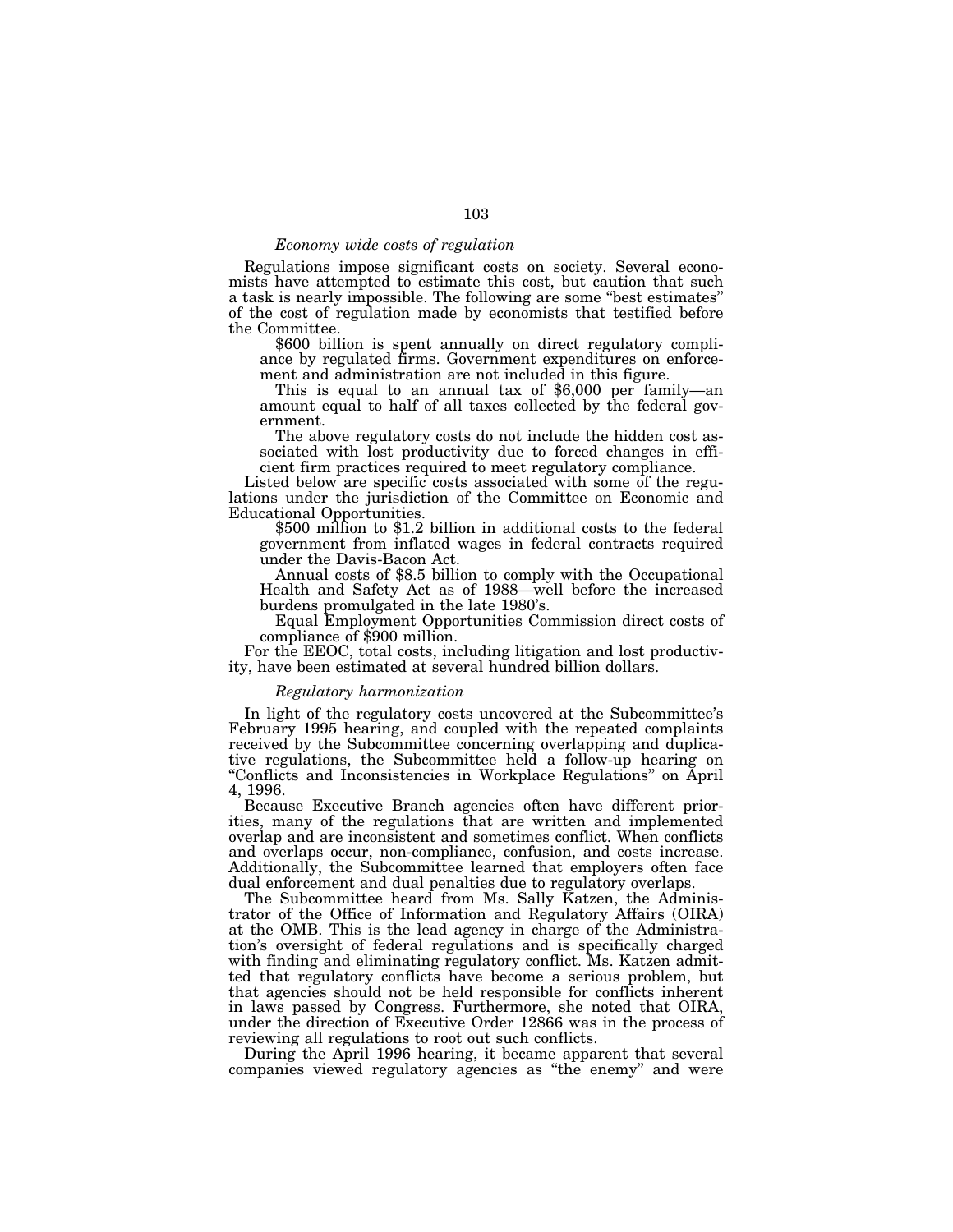hesitant to seek counsel from such agencies for fear of becoming liable for any violations that were revealed while seeking advice. Additionally, each of the witnesses testified to the complexity of these regulations, and the apparent lack of flexibility afforded to the companies in meeting the stated goals of the original statutes.

#### *GAO study on regulatory burden*

Based on the testimony of the above two hearings, the Subcommittee requested that the GAO investigate the cost of regulations and the difficulty companies have in complying with the numerous rules and regulations issued annually by the myriad of federal agencies and departments charged with implementing these regulations.

A draft of the GAO report, ''Regulatory Burden: Selected Companies' Concerns and Agencies Responses'' was released in August 1996. While the findings are not yet final, several initial conclusions are apparent. First, the GAO sought broad participation in this study, but had difficulty finding companies that would be willing to participate and many of those that ultimately chose to cooperate chose to remain anonymous. This underscores the nervousness companies feel in having any federal agency review their regulatory compliance.

Second, the companies that did participate had difficulty developing lists of applicable regulations. Reasons noted for this difficulty ranged from the fact that some of the regulations were normal business practice anyway, to the overlap with State and local regulations, to general confusion about what regulations were applicable to a given company. Third, companies lacked data concerning the costs of regulations. This was due mainly to the fact that few companies separated out the incremental costs of actions taken because of regulation from actions that would have taken place anyway, regardless of any regulations. Fourth, several companies noted that some regulations have been beneficial, not only from a safety and health aspect, but from a competitive standpoint. In particular, having uniform rules reduced the chance that competitors would opt to undercut prices by shirking their responsibilities to provide safe work environments.

Finally, the draft GAO report documents 100 separate cases where companies cite specific concerns about the regulatory process. These span problems with the cost and reasonableness of compliance, excessive paperwork, severe penalties, a ''gotcha'' enforcement approach by regulators, and poor coordination between agencies and departments. In short, this report highlights many of the issues uncovered by the Subcommittee.

#### II. MEETINGS HELD BY THE SUBCOMMITTEE

### *104th Congress, First Session*

January 26, 1995—Oversight hearing on reexamining old assumptions.

February 2, 1995—Joint oversight hearing on the impact of workplace and employment regulation on business, held with the Subcommittee on Regulation and Paperwork of the Committee on Small Business.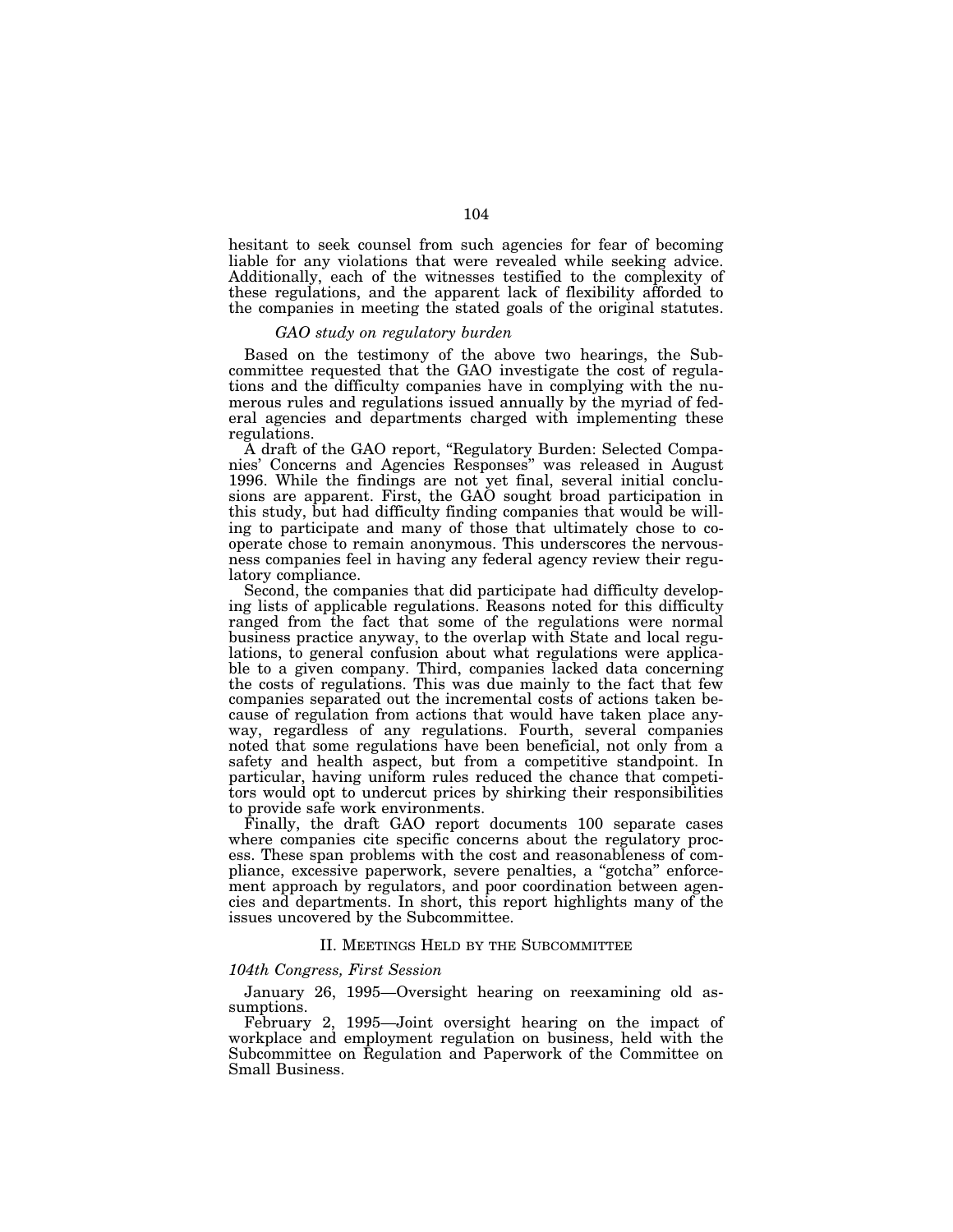February 9, 1995—Oversight hearing on block grant/consolidation review.

February 16, 1995—Oversight hearing on the Occupational Safety and Health Act (OSHA).

March 22, 1995—Oversight hearing on education standards.

March 27, 1995—Oversight hearing on obtaining federal and state assistance.

April 4, 1995—Oversight hearing on identifying conflicts and inconsistencies in workplace regulations.

May 12, 1995—Oversight hearing on District of Columbia school reform.

May 19, 1995—Oversight field hearing on leading edge practices in education, held in Chicago, Illinois.

May 23, 1995—Oversight hearing on federal student loan programs.

June 8, 1995—Oversight hearing on District of Columbia school reform.

June 14, 1995—Oversight hearing on accreditation of graduate medical education.

June 27, 1995—Oversight hearing on District of Columbia school reform.

July 12, 1995—Oversight hearing on the National Labor Relations Board.

October 17, 1995—Oversight hearing on AmeriCorps.

October 23, 1995—Oversight field hearing on school choice, held in Milwaukee, Wisconsin.

October 31, 1995—Oversight hearing on union corporate campaign tactics (salting).

December 5, 1995—Oversight hearing on parents, schools and values.

December 6, 1995—Oversight hearing on parents, schools and values.

#### *104th Congress, Second Session*

January 18, 1996—Joint oversight field hearing on the Davis-Bacon Act/Oklahoma Fraud Allegations, held with the Committee's Subcommittee on Workforce Protections, in Oklahoma City, Oklahoma.

March 19, 1996—Oversight hearing on the financial findings of the Corporation for National Service.

April 25, 1996—Oversight hearing on abuse of power at the Department of Labor.

June 20, 1996—Joint oversight hearing on Davis-Bacon/GAO Report, held with the Committee's Subcommittee on Workforce Protections.

July 10, 1996—Oversight hearing on Split Decision: The Inspector General's Report on the Divided Management Structure of Student Aid Programs at the Department of Education.

September 26, 1996—Oversight hearing on the financial findings of the Corporation for National Service.